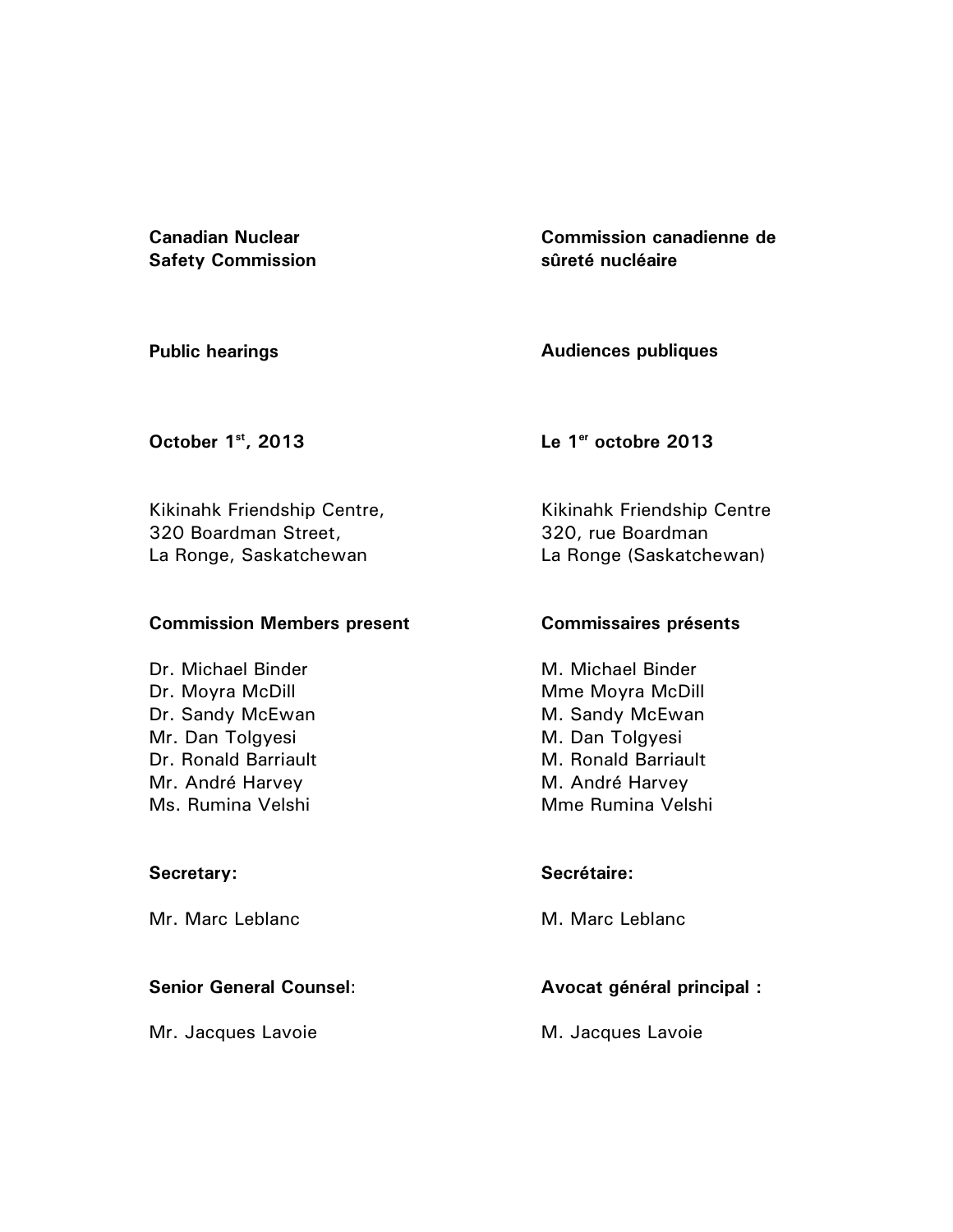### (ii) **TABLE OF CONTENTS**

| Opening remarks                                                                                                                                                         |    |
|-------------------------------------------------------------------------------------------------------------------------------------------------------------------------|----|
| $13 - H12.A$<br>Adoption of Agenda                                                                                                                                      | 5  |
| Cameco Corporation:<br>Application for the renewal of<br>Its uranium mine and mill operating<br>Licences for the Key Lake, McArthur<br>River and Rabbit Lake operations | 7  |
| $13-H13.1/.1a - 13-H14.1/.1A - 13-H15.1/.1A$<br>Oral presentation by<br>Cameco Corporation on the three<br>Licence renewal applications                                 | 7  |
| $13-H13 / 13-H14 / 13-H15$<br>Oral presentation by<br>CNSC staff on the three licence<br>Renewal applications                                                           | 71 |

### **PAGE**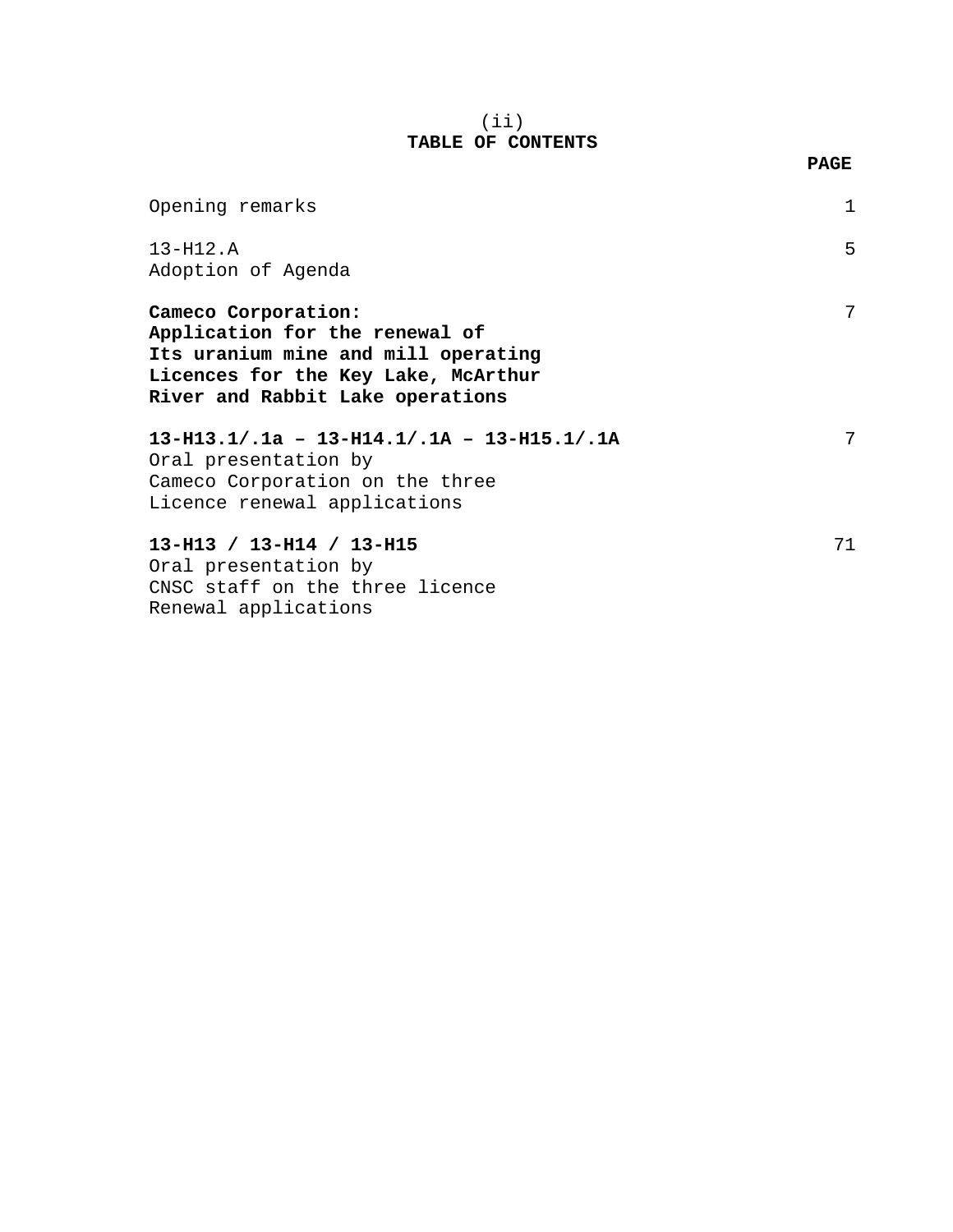La Ronge, Saskatchewan

--- Upon commencing on Tuesday, October 1, 2013 at 7:00 p.m.

#### **Opening Remarks**

**MR. LEBLANC:** Bonsoir. Good evening. Bienvenue aux audiences publiques de la Commission canadienne de sûreté nucléaire. The Canadian Nuclear Safety Commission is about to start a series of three public hearings on the applications by Cameco for the renewal of its uranium mine and mill operating licences for the Key Lake, McArthur River and Rabbit Lake operations.

During today's business, we have simultaneous translation in Cree, Dene and French.

Translation devices are available at the reception. Dene is on channel 7, Cree is on channel 6. La version française est au poste 5. And the English version is on channel 4.

Please keep the pace of your speech relatively slow so that the translators have a chance to keep up.

Les audiences sont enregistrées et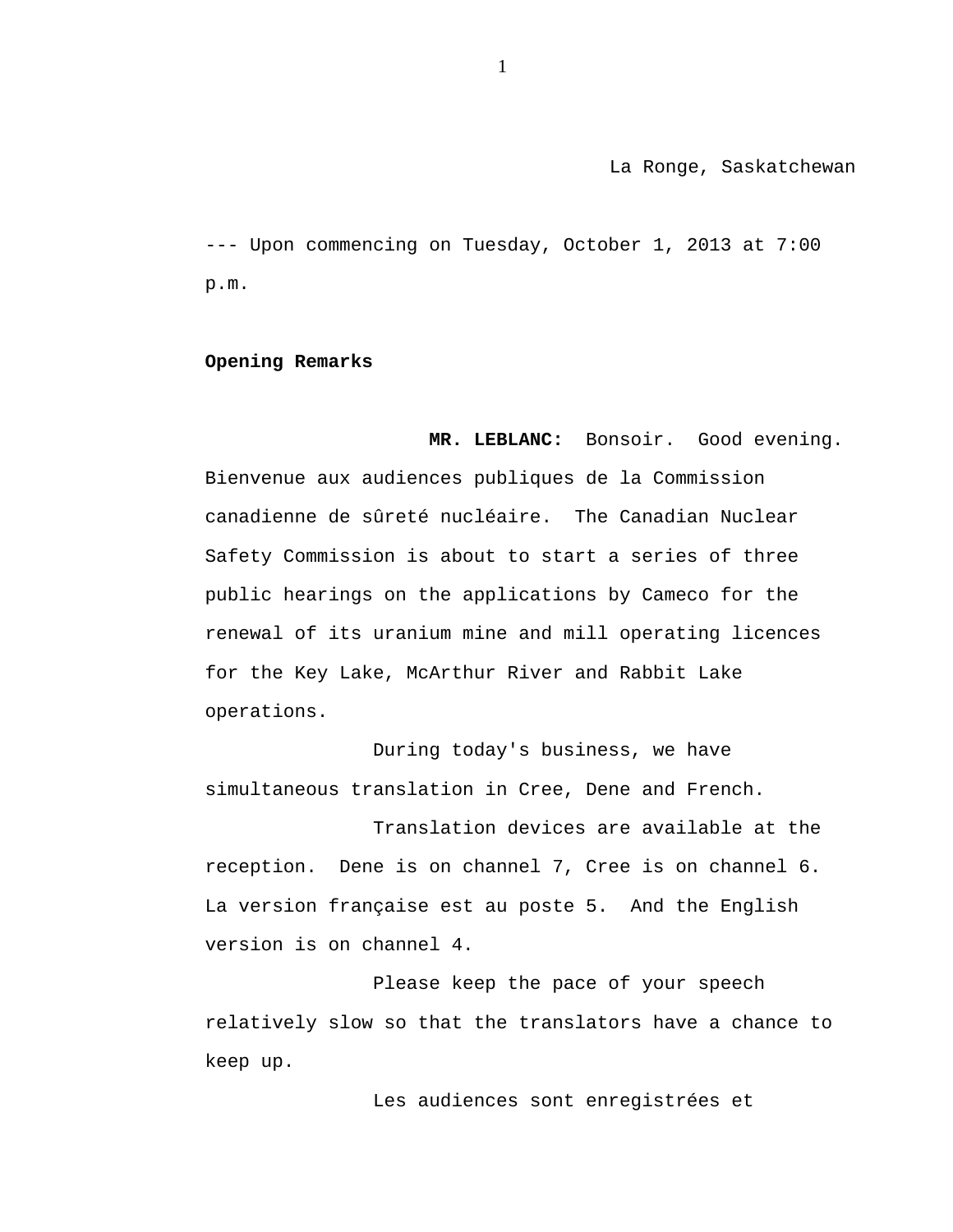transcrites textuellement.

I'd like to note that this proceeding is being video webcast live and that the proceeding will also be also archived on our website for a three-month period after the closure of the hearing.

The transcripts will be available on our website probably next week or the week after.

To make the transcripts as meaningful as possible, we would ask everyone to identify themselves before speaking.

As a courtesy to others in the room, please silence your cell phones and other electronic devices.

Monsieur Binder, président et premier dirigeant de la CCSN, présidera les audiences publiques d'aujourd'hui. Mr. President, the floor is yours.

**THE CHAIRMAN:** Thank you, Marc.

And good evening and welcome to the public hearing of the Canadian Nuclear Safety Commission.

My name is Michael Binder. I am the President of the Canadian Nuclear Safety Commission.

And welcome to all of you who are here in the room with us and also to all of you joining us via webcast.

First let me, on behalf of the Commission, tell you how we are delighted to be here.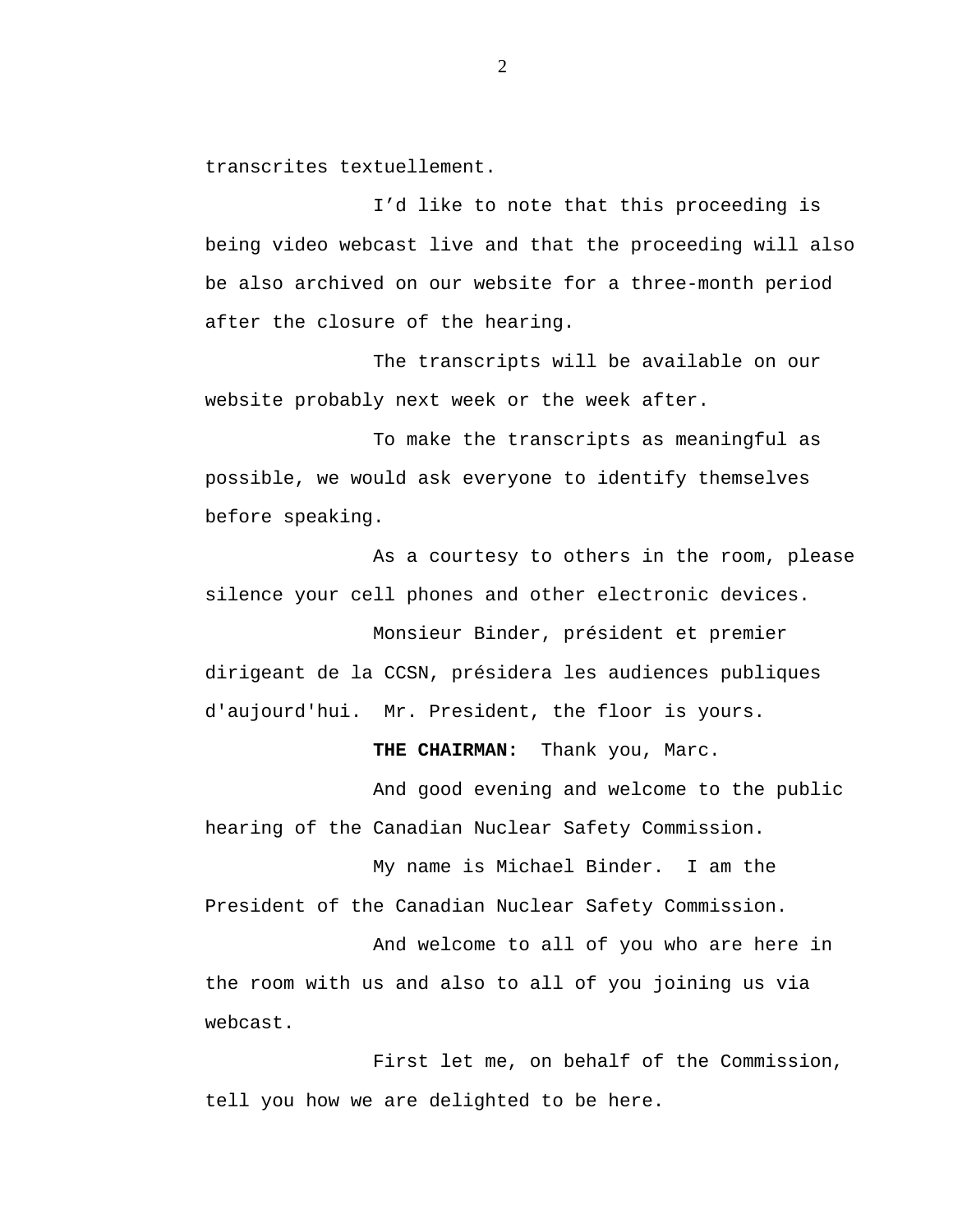Any time we can get away from Ottawa, it's a good thing, we are very, very happy to be here.

We enjoy the opportunity to hold hearings in the community itself and provide citizens with the chance to participate in the intervention or to observe - just observe the hearing.

So I would like to also thank the people in -- from the Kikinahk Friendship Centre staff for setting up. I know it's technically complex to set it up, so thank you for setting up this public hearing.

I'd like to begin by introducing the Members of the Commission that are with us today. And on my right is Dr. Moyra McDill. I got the order confused there. Dr. Sandy McEwan, Mr. Dan Tolgyesi, Dr. Ronald Barriault, Mr. André Harvey and Ms. Rumina Velshi.

They wrote it like this just to confuse me, right?

We have now heard from Marc Leblanc, the Commission Secretary, and we also have with us today Jacques Lavoie, Senior General Counsel for the Commission.

I would like to start this hearing with a few introductory remarks.

We are here at La Ronge tonight and for the next two days to consider the written submission and oral presentations from a large number of citizens and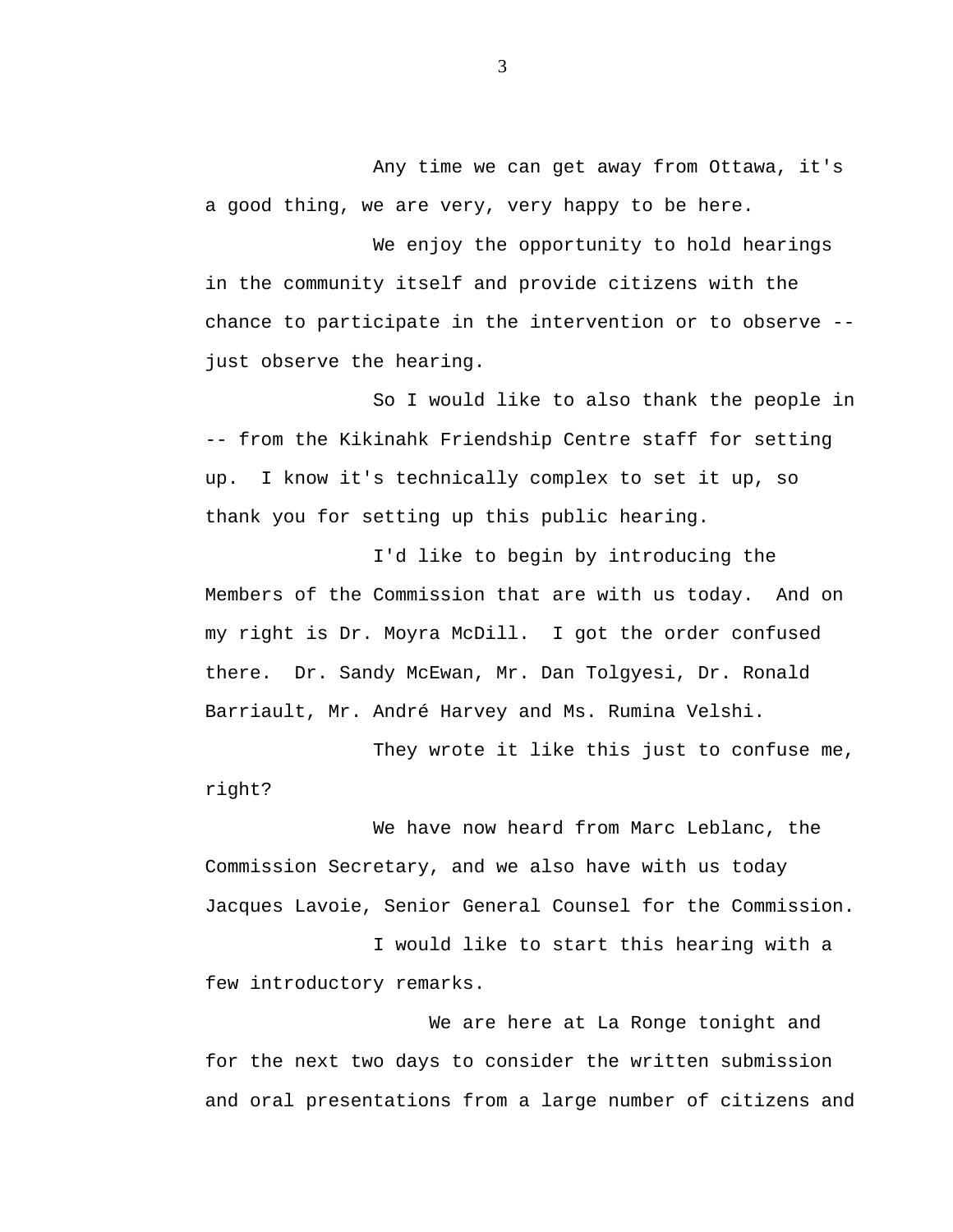organizations who wish to express their opinions on the application by Cameco Corporation for the renewal of the Key Lake, McArthur River and Rabbit Lake operating licences.

I'd like to clarify a few things prior to getting this hearing under way.

First of all, I'd like to emphasize that the Commission is a quasi-judicial administrative tribunal and that, consequently, it is independent from any political, government or private sector influence.

In fact, each of the Commission Members is independent of one another and also independent of the CNSC staff.

Intervention for this hearing include recommendations to the Commission. CNSC staff also make recommendations to the Commission. But it is the Commission Members who will render a decision based on all the evidence presented and the deliberation and discussion in the context of the hearing process.

The Commission understands that some in the community and elsewhere have serious concerns regarding the operations of Key Lake, McArthur River and Rabbit Lake facilities. This being said, the purpose of the hearing is to consider the safety of the project on the -- and the impact on communities, workers and the environment. And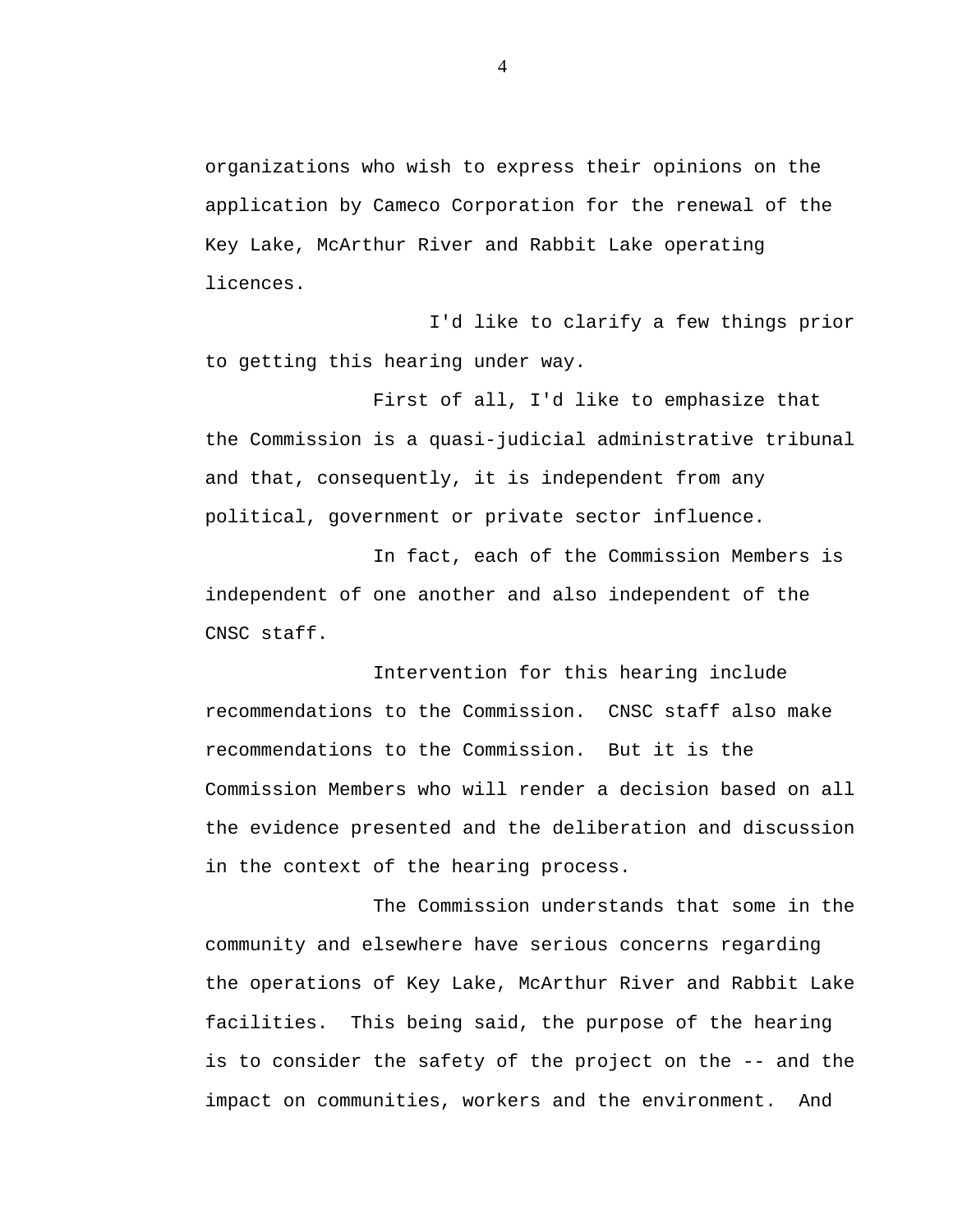the Commission is here to hear your views and concerns in this regard.

I'd like also to emphasize the CNSC has no economic mandate and will not base its decision on the economic impact of a facility.

I will repeat it. It is the health, safety and security of the public and the protection of the environment that guides our decision.

So thank you, and with these remarks I would like to start by calling for the adoption of the agenda by the Commission Members, as outlined in Commission Member Document 13-H12.A.

> Do I have concurrence? For the record, the agenda is adopted.

**13-H12.A**

### **Adoption of Agenda**

**MR. LEBLANC:** The Commission is conducting three separate hearings this week on three different applications that have been filed by Cameco Corporation.

Therefore, to reduce repetition and ensure there is a complete record for each hearing, the Commission will consider any relevant information regarding common elements that may be presented during the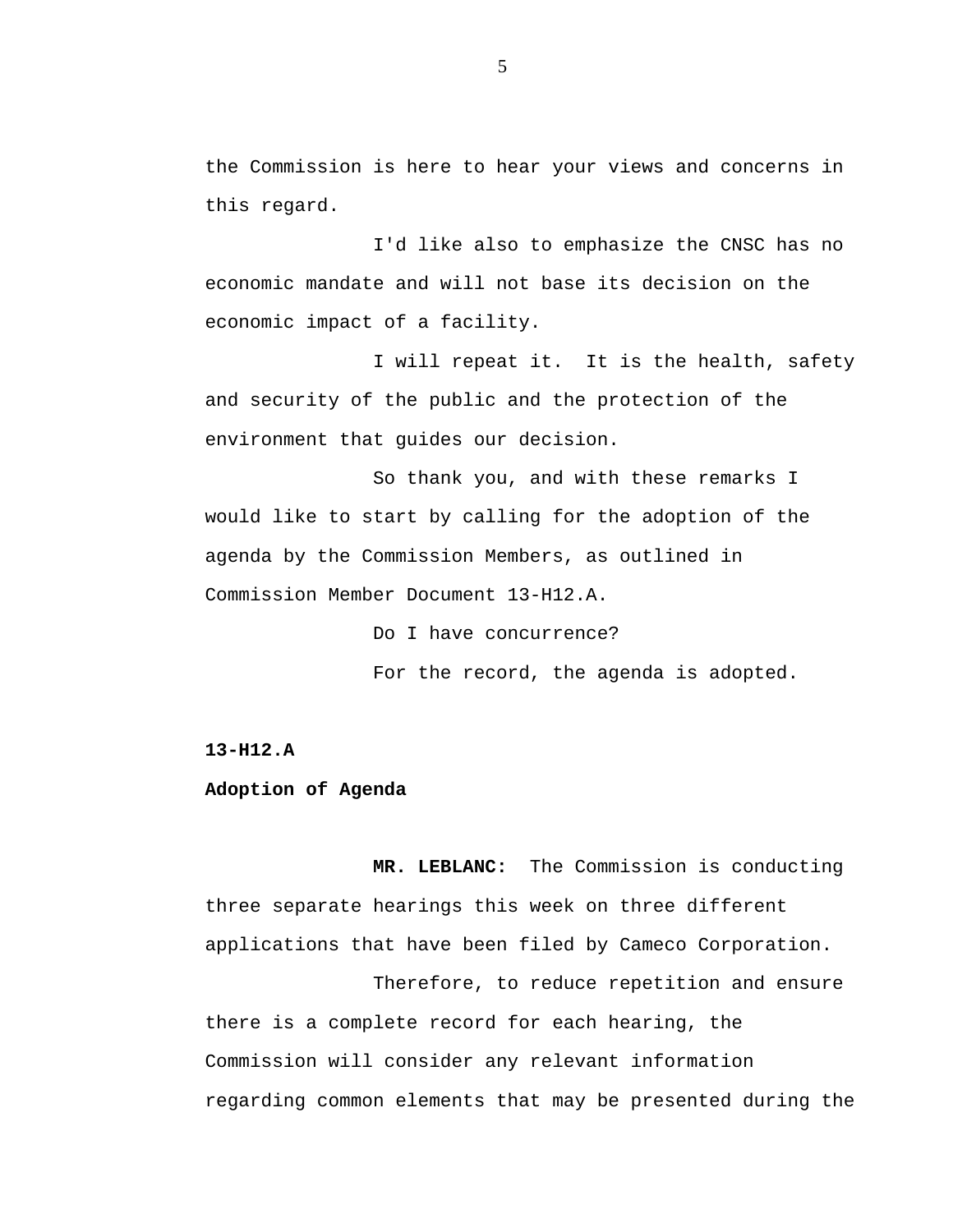course of the three hearings.

The Notice of Public Hearing 2013-H-08 was published on July 10<sup>th</sup> of this year.

The public was invited to participate either by oral presentation or written submission.

August  $30<sup>th</sup>$  was the deadline set for filing by intervenors. And the Commission did receive 27 requests for intervention.

September  $25<sup>th</sup>$  was the deadline for filing of supplementary information, and such information and presentations have been filed by CNSC staff, Cameco and several intervenors.

Participant funding was available to intervenors to prepare for and participate in the hearing. The Commission received seven applications for funding.

The Funding Review Committee, which is independent of the Commission, reviewed the applications and funding was provided to the seven applicants as per a decision that vwas issued on July 8, 2013.

All the documents presented today are available at the reception, either on CDs or in paper format as well as the Commission members biographies.

Mr. President.

No, let me, sorry. To begin, we will first hear the presentations by Cameco Corporation and CSNC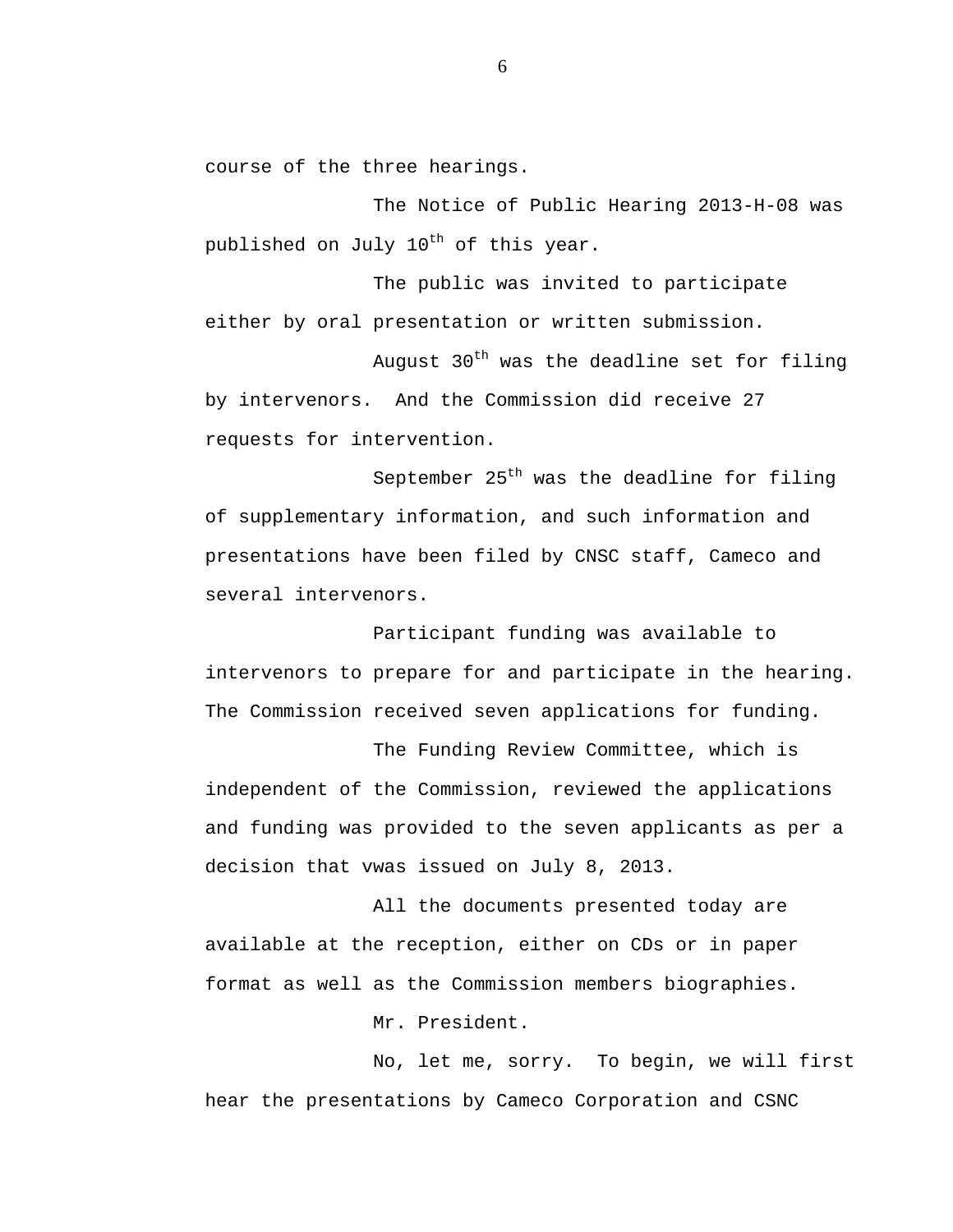staff. Time allowing, we will also be discussing the written submission that has been filed by Dr. Dale Dewar, and this may be followed by a short round of questions from Commission members.

Tomorrow and Thursday are dedicated to hear the presentations by interveners who have requested to speak. Commission members will have the opportunity to ask questions after each presentation.

Mr. President.

**THE CHAIRMAN:** Okay, we're now ready to start. So I'd like to begin by calling on the presentation from Cameco Corporation on the Key Lake, McArthur River and Rabbit Lake Operations.

And I understand that Mr. Mooney will make this presentation. Please proceed.

**Cameco Corporation: Application for the renewal of Its uranium mine and mill operating Licences for the Key Lake, McArthur River and Rabbit Lake operations**

**13-H13.1/.1a – 13-H14.1/.1A – 13-H15.1/.1A Oral presentation by Cameco Corporation on the three**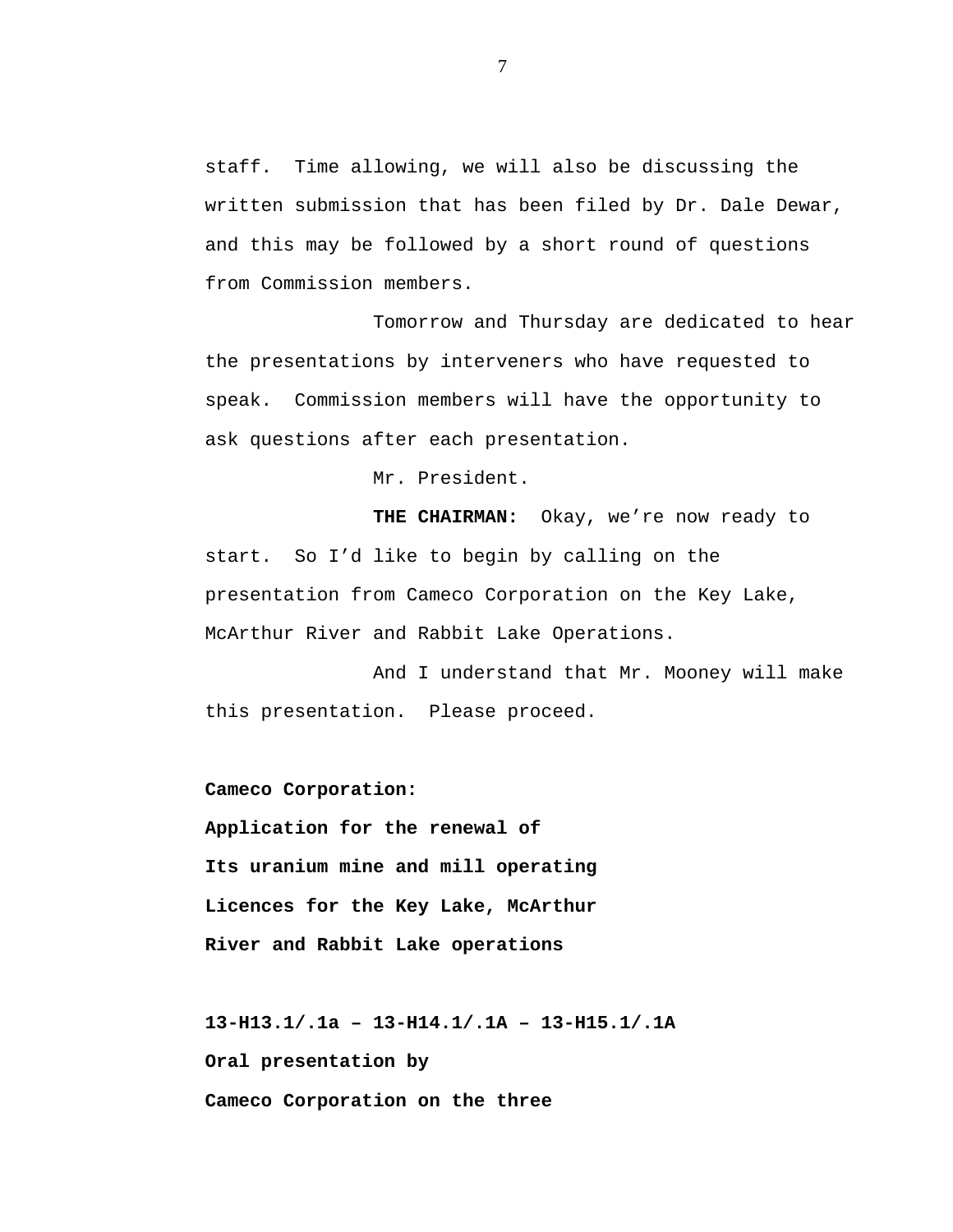#### **Licence renewal applications**

**MR. MOONEY:** Thank you.Good evening. My name is Liam Mooney and I'm Cameco's vice-president of safety, health, environment quality and regulatory relations.

I'd like to start by welcoming the Commission members to northern Saskatchewan for this week's hearing; it's the re-licensing of our McArthur River, Key Lake and Rabbit Lake Operations.

We also appreciate the efforts of those who are traveling from elsewhere in northern Saskatchewan to participate in this process through their interventions.

With me this evening is Sean Willy, Cameco's director of corporate responsibility within our corporate responsibility and communications group. Also from our corporate office, we have present Kevin Nagy, the director of compliance and licensing, Kent England, manager environment and licensing, and finally, Barry Esford, manager geo-environmental engineering.

Later, we will be introducing our vicepresident from Saskatchewan South, our site general managers as well as safety, health, environment, quality and regulatory relations managers from each of our operations.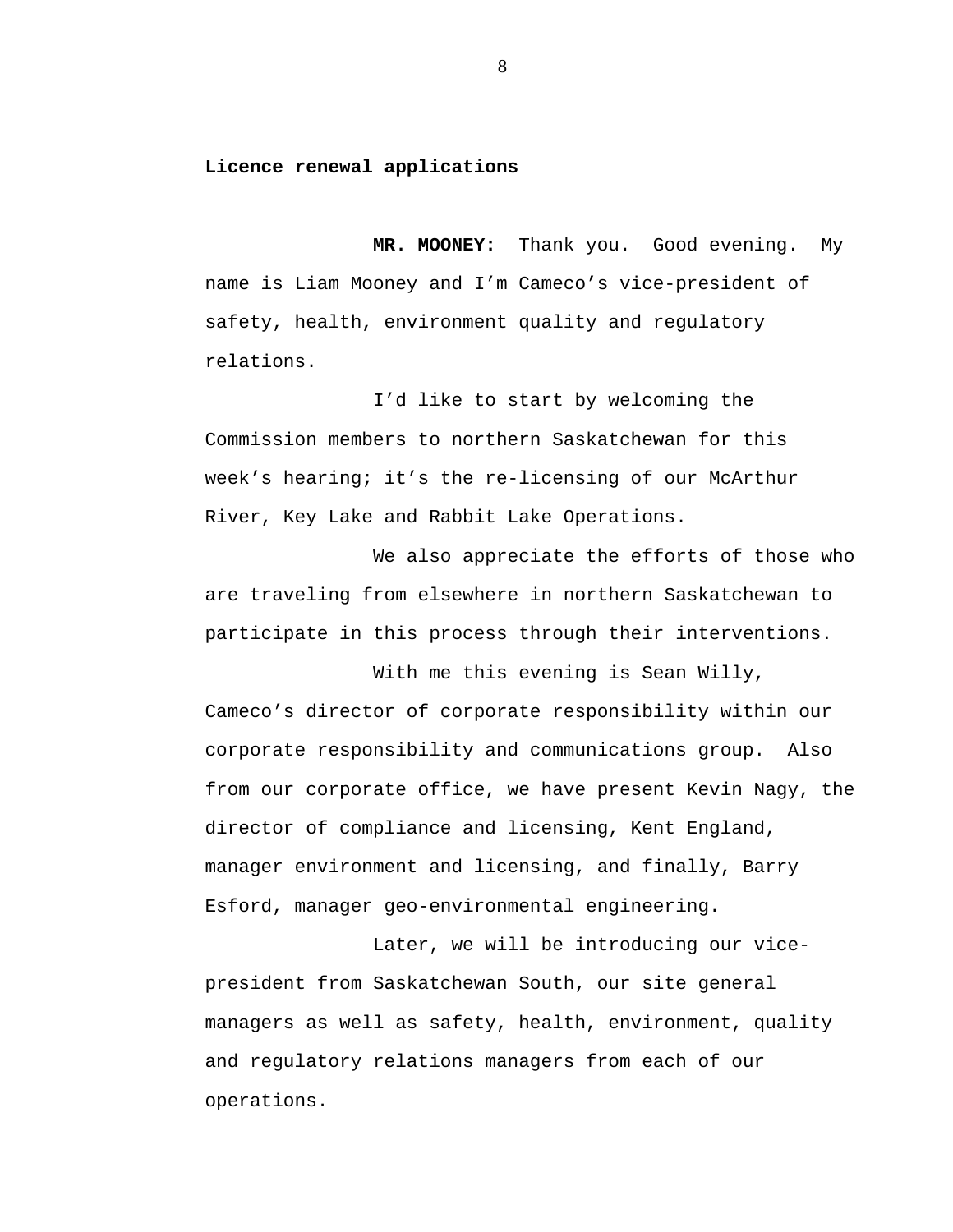Sean will outline in greater detail how Cameco engages with people living in the small communities in Saskatchewan's northern administration district. This is no small feat considering this territory contains almost half of Saskatchewan's geography, but less than 3 percent of its population.

Cameco has built an engagement approach over the course of our company's 25-year existence that we take pride in. We take even greater pride in the results of these efforts.

Our approach continues to evolve and Sean will also touch briefly on our efforts in this regard as they relate to collaboration agreements with specific communities.

For reference, on this map of the Athabasca Basin, the three operations that are the subject of these hearings are all located on the east side of the basin. All three operations are mature mines and mills.

More specifically, our McArthur River operation is nearing 14 years in production. Key Lake has operated continuously for 30 years and Rabbit Lake is Canada's longest running uranium operation. Mining and milling first took place there in 1975.

All three operations have demonstrated during the current licence terms their commitment to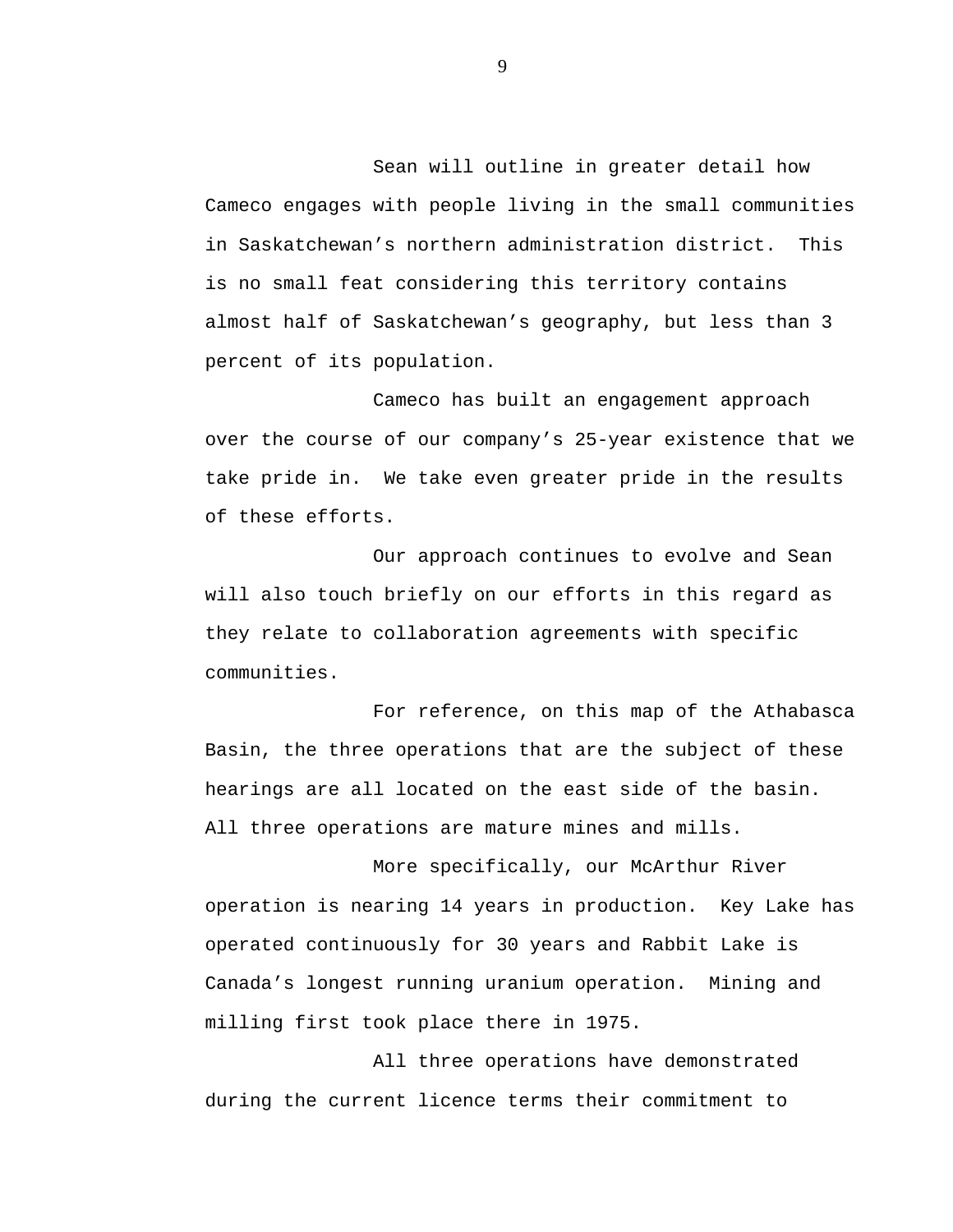strong performance. Ensuring quality management systems are in place and exhibiting continual improvement in all aspects of safety, health and environmental protection.

In short, these operations have demonstrated success in achieving safe, clean and reliable production day in and day out. We've requested a 10-year licence renewal because we believe the performance of all three operations as well as the strong management systems that are in place support this request.

I will now briefly outline how this performance supports the requests.

Starting with safety, our operations have demonstrated strong and improving performance during the current licence term. Our frequency of lost time injury is consistently at or below the provincial mining industry average.

Further, as you can see, that frequency is also trending down. This is all the more noteworthy because it is being achieved at a time when the level of activity at all of our operations increased.

Looking at radiation protection across these northern Saskatchewan operations, you can see that the average annual effective dose for workers is low and even well below the regulatory limit of 1 millisievert annually for members of the public. And that number has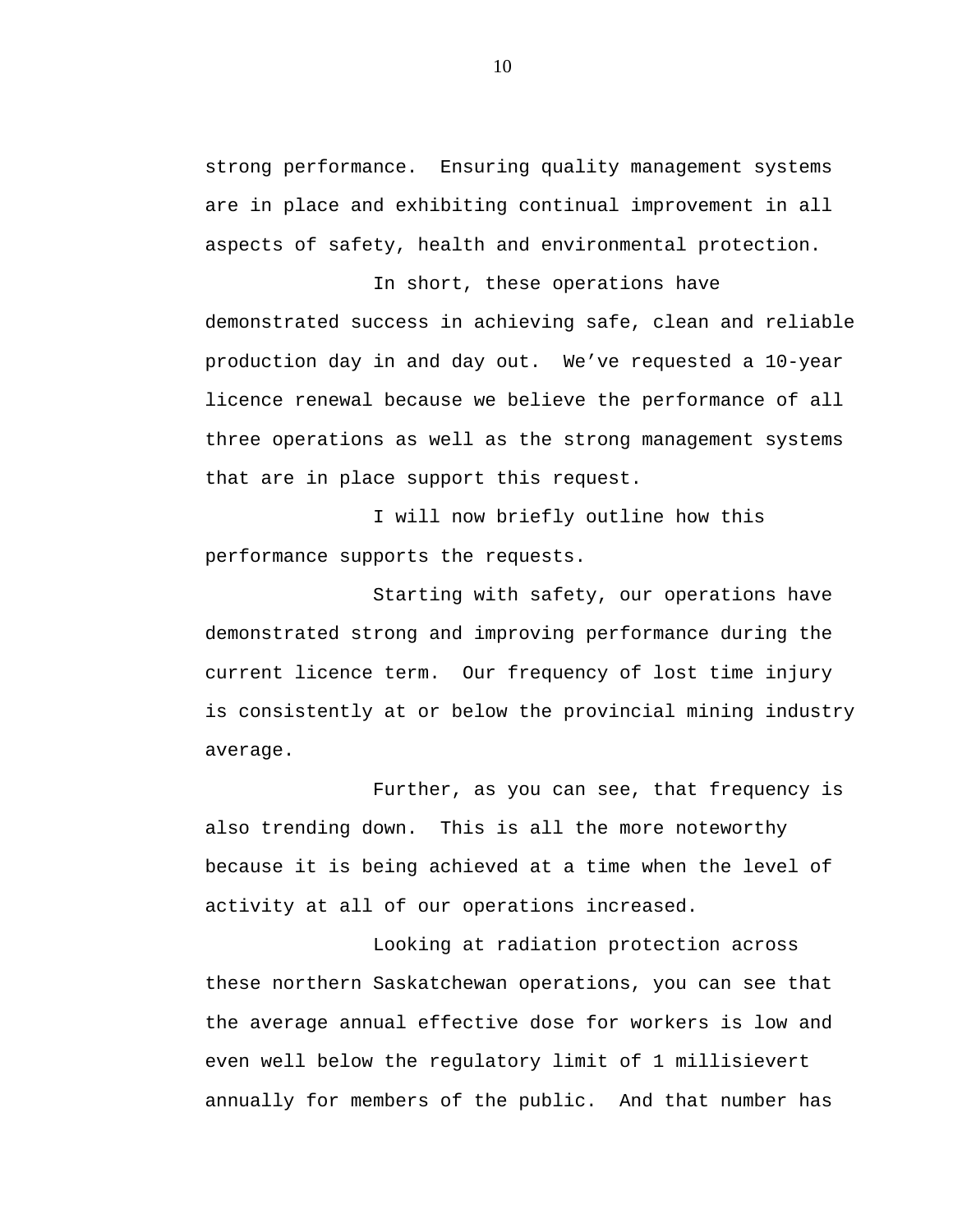also been trending down in recent years.

Again, this is at a time when the level of activity was increasing, there were more contractors and new staff at each operation, and production was rising.

Looking at all of our northern Saskatchewan operations, maximum doses range between 10 to 15 millisieverts a year. Again, a number well below the annual limit of 50 millisieverts for nuclear energy workers and Cameco's internal guideline of 20 millisieverts annually.

With regard to environmental management, these three operations have environmental management systems that are registered to the ISO 14,001 standard. Further, we have comprehensive programs that monitor both our emissions and the surrounding environment.

Our results are reported regularly to not only the CNSC, but also other federal and provincial regulators. As was reported by Environment Canada, uranium mining was the only sector within Canadian metals mining to achieve full compliance in 2011 with the requirements of the metal mining effluent regulations.

We continually work to improve our performance. In recent years, we have taken measures that have been successful in improving the quality of our treated water with a focus on molybdenum, selenium and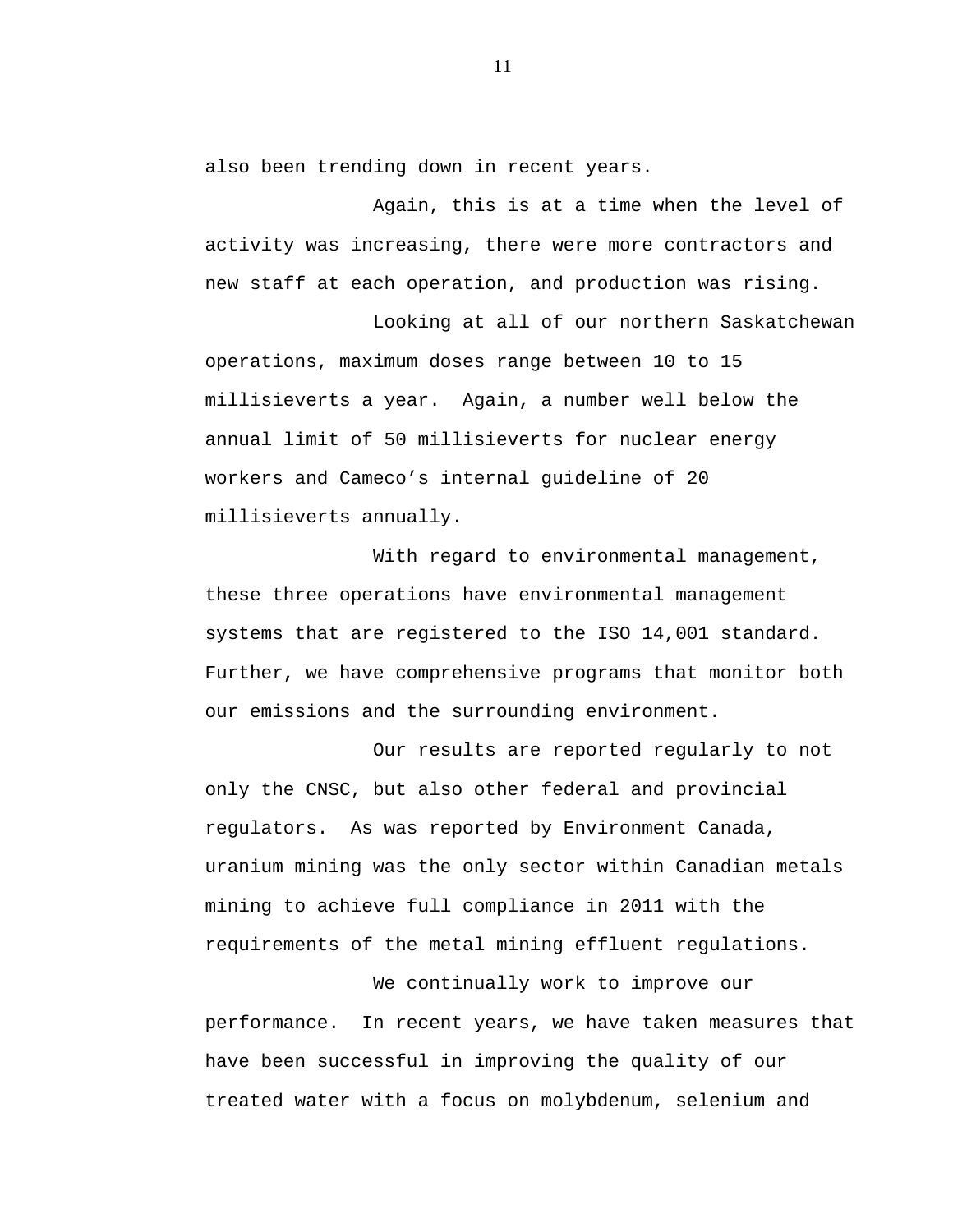uranium.

Through the addition of treatment circuits at Key Lake and Rabbit Lake and optimization at McArthur River, we have achieved a 70 percent reduction in loadings of molybdenum to the receiving environment from these three operations.

With regard to selenium loadings, those same improvements have also been effective in achieving about a 50 percent decreased in total loadings. And, we have achieved more than a 50 percent decrease in uranium loadings to the environment from these three operations.

Our commitment to environmental protection does not stop there. We are continuing to look at how we can optimize treatment circuits and water usage, thereby improving the quantity and quality of water at all of our operations.

At each of our operations, we have updated our decommissioning plans and have recalculated the financial estimates for this purpose. You will also hear about reclamation activities at Rabbit Lake and Key Lake, where site-wide reclamation plans are now in place. This work is planned to continue throughout the next licence term.

Over the past several years, there has been an increased focus on how companies communicate with their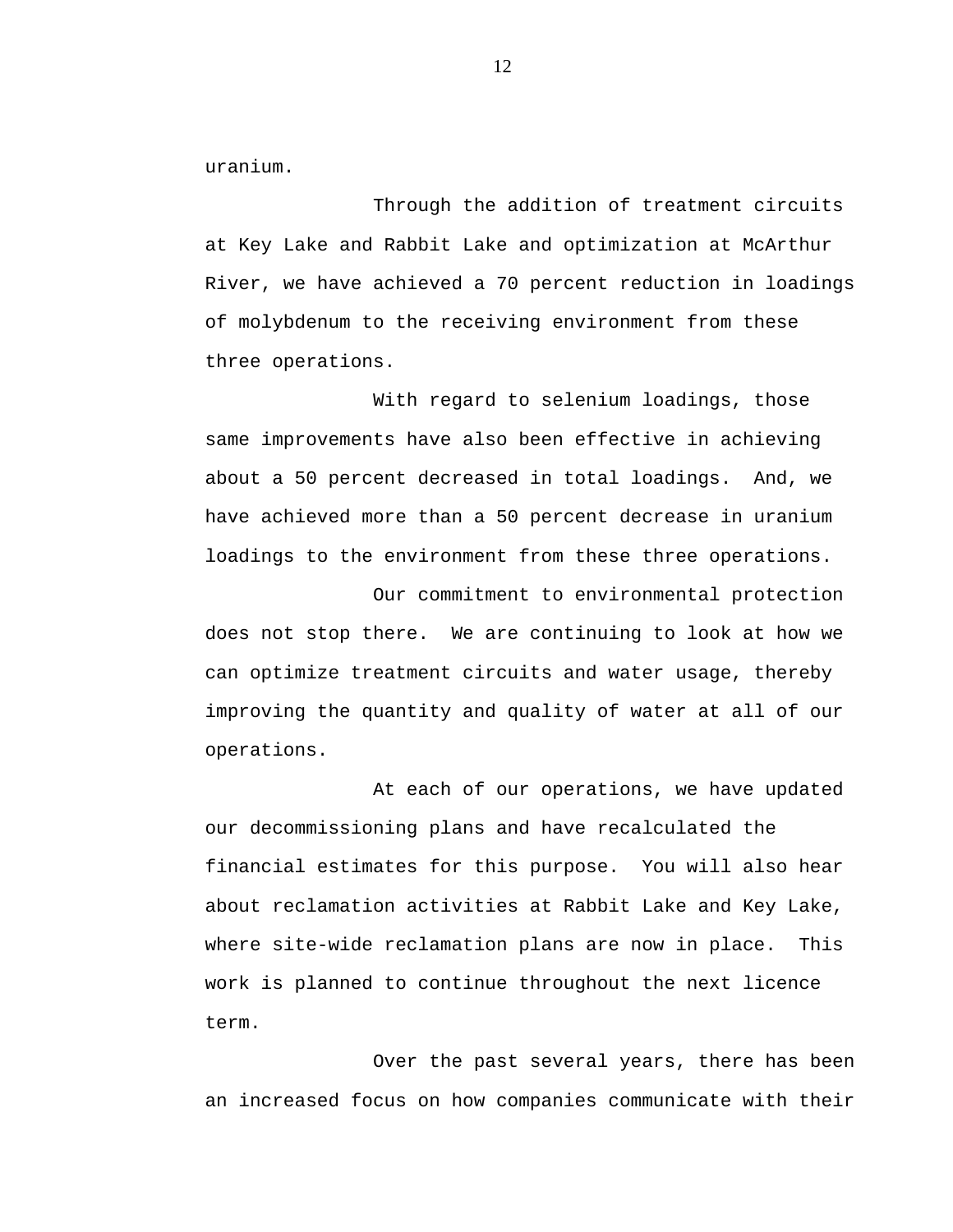local communities. I will now ask Sean Willy, our director of corporate responsibility, to talk about Cameco's industry-leading efforts in this area.

**MR. WILLY:** Good evening. For the record, my name is Sean Willy. I'm a northern Métis with a strong tie to my Dene ancestry. I have worked in the mining industry for the past 18 years throughout northern Saskatchewan, Nunavut and the Northwest Territories.

I am proud to be part of a Cameco team who have developed leading edge Aboriginal engagement programs established in northern Saskatchewan, which are now emulated across the country.

Two facts to start. Mining is growing in Canada's north. Secondly, these regions are also home to Canada's Aboriginal Peoples. Many of whom see resource development as a great opportunity to take control of their future, but not at the expense of the environment.

If mining is to proceed, support of Aboriginal communities are integral so they can benefit economically while practicing their traditional activities. This means mining companies need to communicate and engage with Aboriginal Peoples.

This engagement process is nothing new to Cameco. It has been developed in close collaboration with our local communities for the past 25 years in northern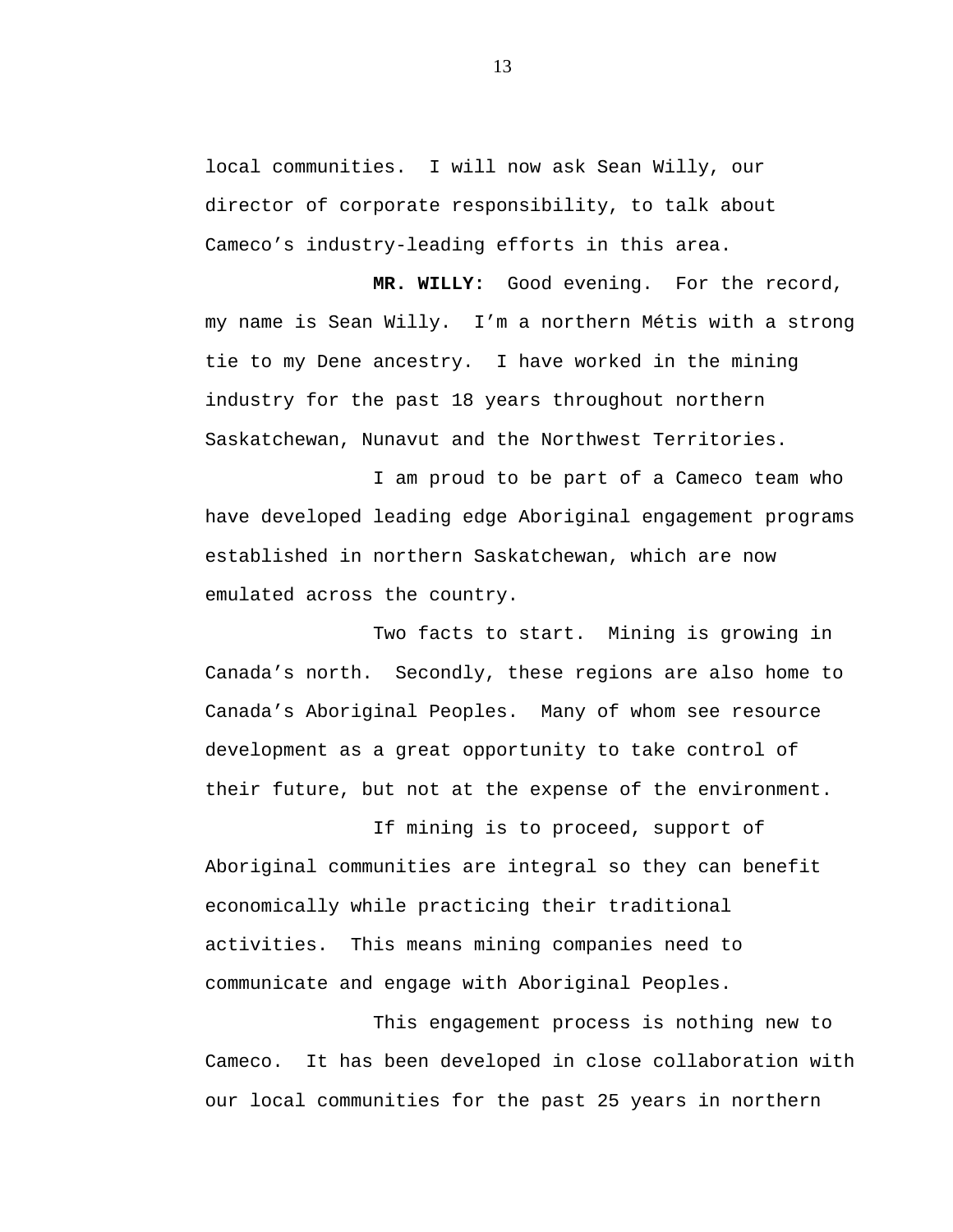Saskatchewan. We believe that we have established one of Canada's most comprehensive and successful engagement programs, which are focused on the rights bearing communities.

In fact, the engagement model established in northern Saskatchewan has been emulated throughout Canada when Aboriginal communities resource developments are in play. This model partners communities, governments, and industry.

At Cameco, our engagement strategy in northern Saskatchewan is built on five pillars. They include workforce development, which includes local employment, training, education and scholarships, business development, which focuses on local contractors and business capacity, community investment, where we work with communities to provide funds for infrastructure, youth and cultural activities, community engagement which I previously alluded to in our opening, and environmental stewardship, which seeks to promote understanding of the environmental aspects of our business.

We believe this approach has resulted in successful partnerships and strong overall support for our industry. The latest polling results show 77 percent of people in Northern Saskatchewan support the continuation of uranium operations.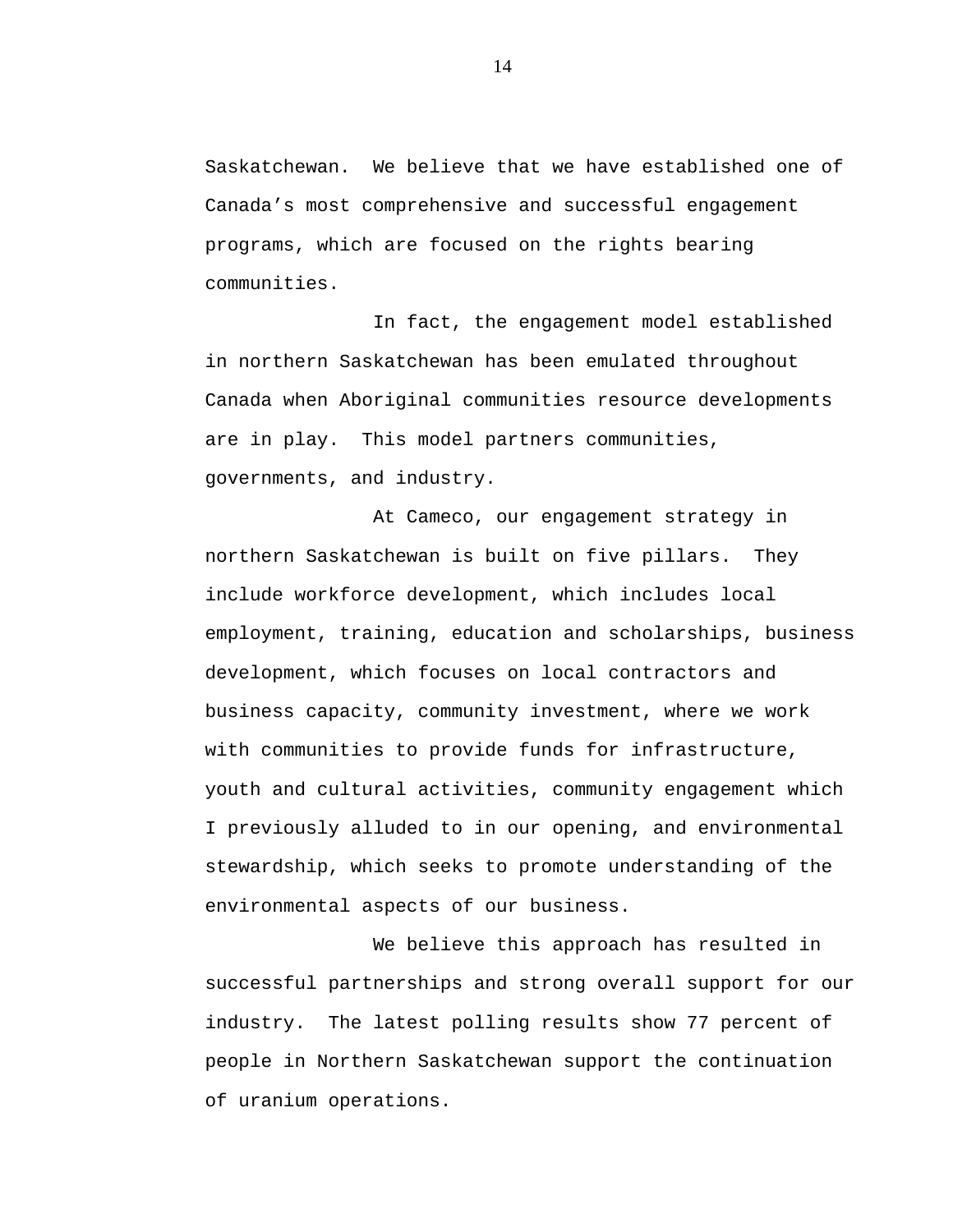In our view, the effectiveness of these programs is shown in how local Aboriginal people are directly engaged with us through employment. Cameco is the leading employer in Saskatchewan's north, and the leading industrial employer for Aboriginal people in Canada.

Approximately 50 percent of those who work in our northern operations are residents of Saskatchewan's north.

Some quick facts on our success in the area of workforce development: At our operations in Saskatchewan's north, we employed 1,529 people at mid year. Of those, some 744 being residents of Saskatchewan's north or RSNs. There are also another 1,000 people from Northern Saskatchewan working for our long—term contractors.

This means that peak employment this year, we had over 1,700 northerners working at our operations. These numbers are a great success story for Cameco and the local communities. Even so, employment remains a priority within these communities.

Our goal is to increase RSN employment in the skilled, technical and professional designations. We already have maximized RSNs and job placements within entry level to semi—skilled positions. In these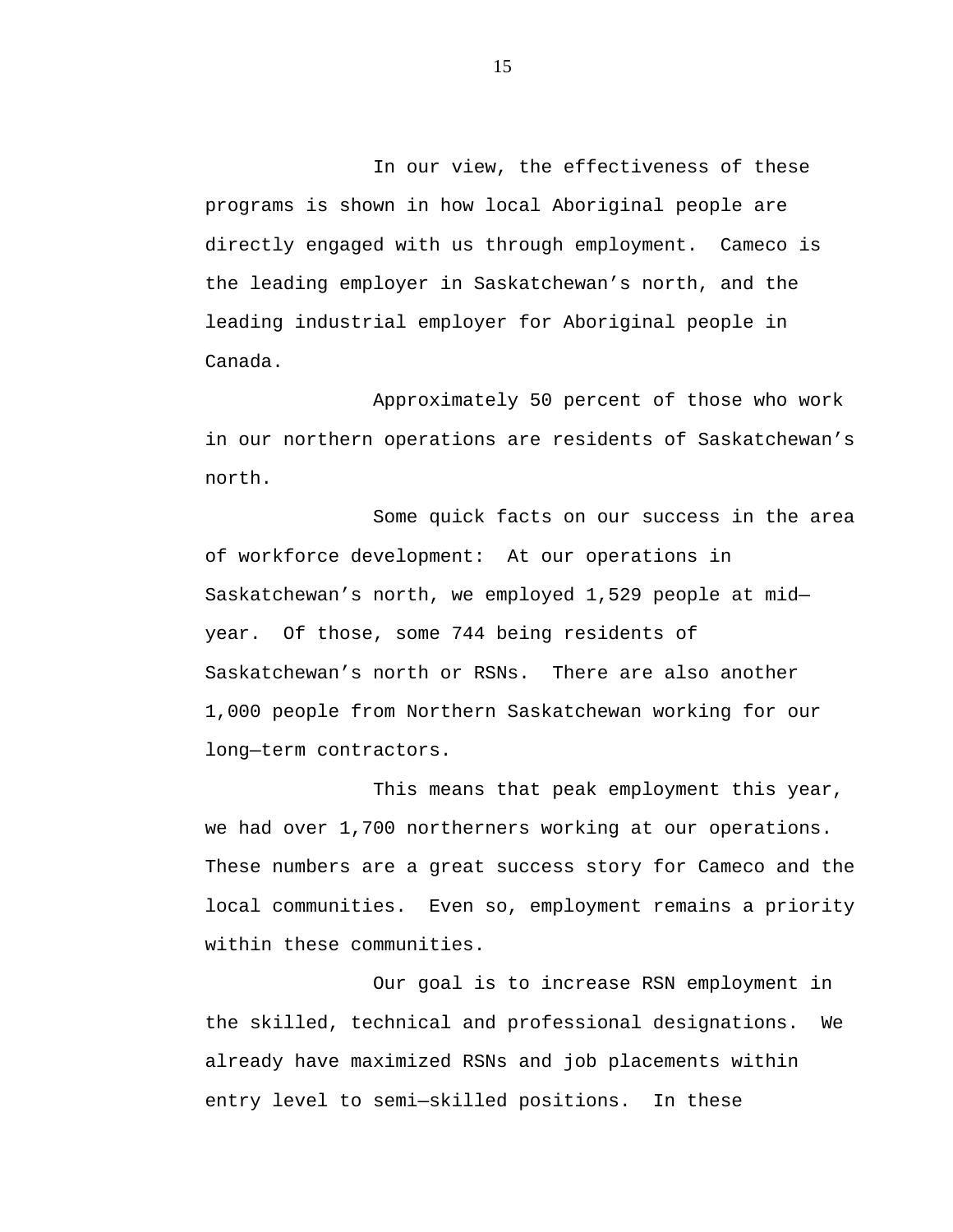positions, the turnover rate is relatively low so there is less opportunity for new recruitment.

So we will continue to stress in our community engagement the real opportunities for growth as the openings that we have for in the skilled positions.

We have been active on this front, as we support post—secondary training opportunities, as they are made available in the North. We support on-the-job training, job progressions and apprenticeships at our operations.

Having northerners earn supervisory positions within our operations is a positive outcome we want to achieve in greater number.

When we talked to people in communities, we put a particular emphasis on talking to youth and their parents about the importance of educational achievement.

To support this throughout northern communities, Cameco's efforts have been focused on promoting education, providing scholarships and donations to help young northerners pursue their educational goals. We have initiated work skills assessment with many young adults in local communities.

Through this initiative, we are looking at ways of helping communities develop pre—employment skills training wherever feasible. We have partnered with both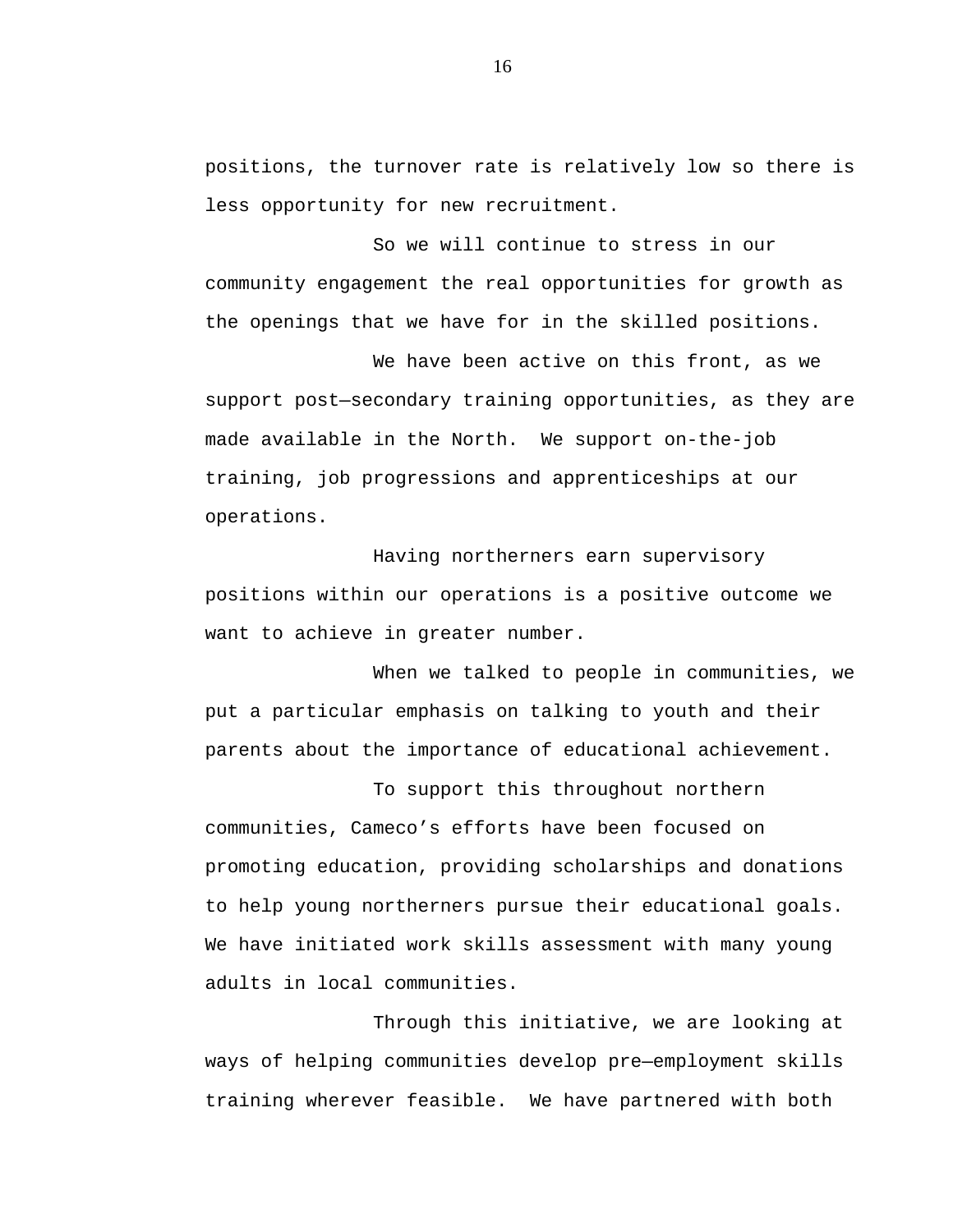federal and provincial skills training programs.

By engaging with communities in this way, we are trying to build skills required both in the communities and in our operations. In addition to employment, Cameco has established leading edge northern business development strategies.

It is our priority to purchase from northern suppliers in an effort to build business capacity. Through this approach, our local communities have built 18 northern suppliers, providing over \$2 billion worth of services to Cameco since 2006.

In 1999, Cameco signed one of the first community resource agreements in the country. The impact management agreement was signed between Cameco, AREVA and the Athabasca Basin communities. Since then, many other agreements have been negotiated across the country to reflect the growing importance placed on local community support.

While we have enjoyed 25 years of strong community relationships, we were approached by some local communities who observed that agreements were being signed elsewhere. They saw an opportunity to do the same here.

Cameco responded to these communities with an offer to negotiate more formal agreements to define the business arrangements. Thus, Cameco embarked upon a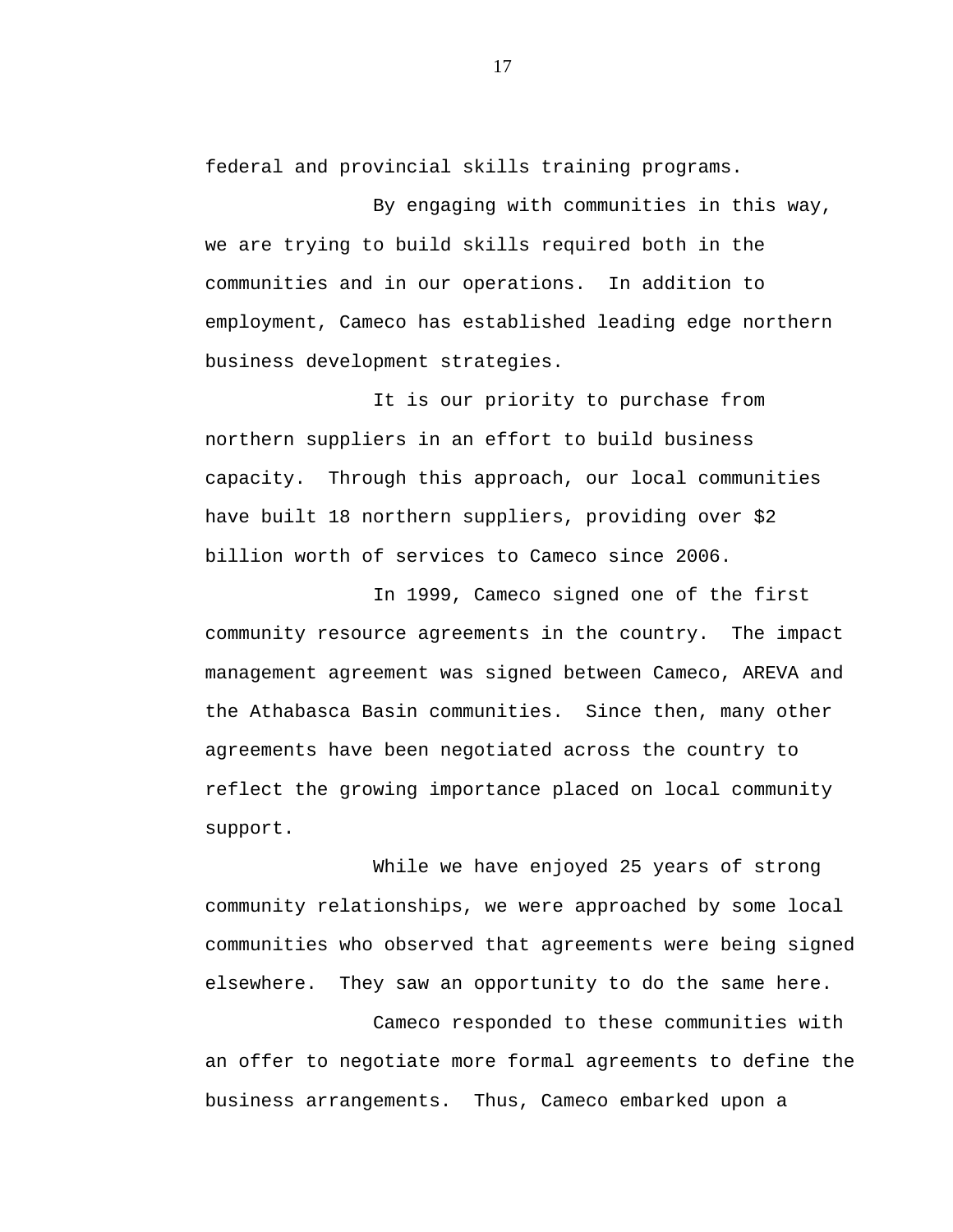strategy that led us to our new collaboration agreements.

We set out to codify, formalize and establish a new structure that would define benefits and also frame the engagement process. These benefits are based on what we had already been doing over the many years.

In each of the CAs negotiated so far, Cameco's five pillar strategy is the core to the agreement. In all cases, the CAs are being negotiated with specific communities which we already engage, and have for many years.

Our first agreement was reached last December with the Métis community of Pinehouse. In May of this year we signed our second collaboration agreement with the English River First Nation.

We started with these two communities due to the fact that English River and Pinehouse were the only two of our nine priority recruitment communities defined under our surface lease agreements, with whom we did not have a formal agreement. As mentioned earlier, the impact management agreement covered the other seven communities of the Athabasca Basin.

Our plans moving forward are to ensure we effectively implement these current agreements and negotiate additional agreements with other communities to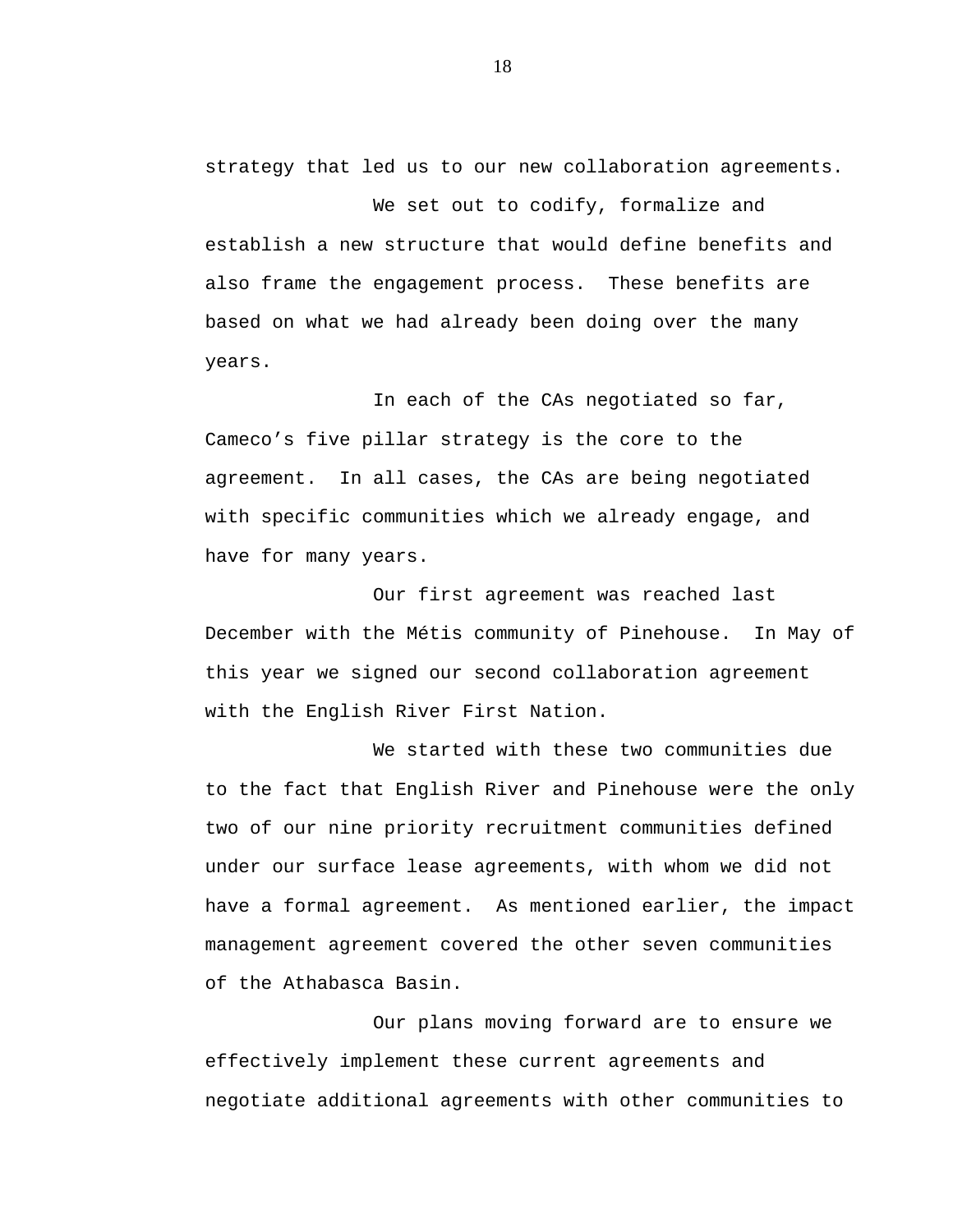build off our current community support.

In keeping with our five pillar strategy, the community engagement and environmental stewardship pillars in the CAs are critical components. The collaboration agreements outline a formal engagement process where Cameco and the communities will pursue regular dialogue to exchange knowledge and ensure there is a clear understanding of our operations and their environmental management programs.

This is to say that while these agreements are essentially private commercial arrangements, we do utilize programming in the agreements to discharge applicable regulatory requirements, such as community engagement and consultation activities.

While the operations are seeking to relicense are situated on previously disturbed lands that have been licenced and operating for many years, members of our local communities exercise traditional activities within some proximity to these operations.

As we conclude other collaboration agreements, provisions for ongoing engagement and discussions of environmental issues are a key component.

Northern Saskatchewan is a vast territory and there are dozens of communities from which we draw employees. We have engaged these communities on a regular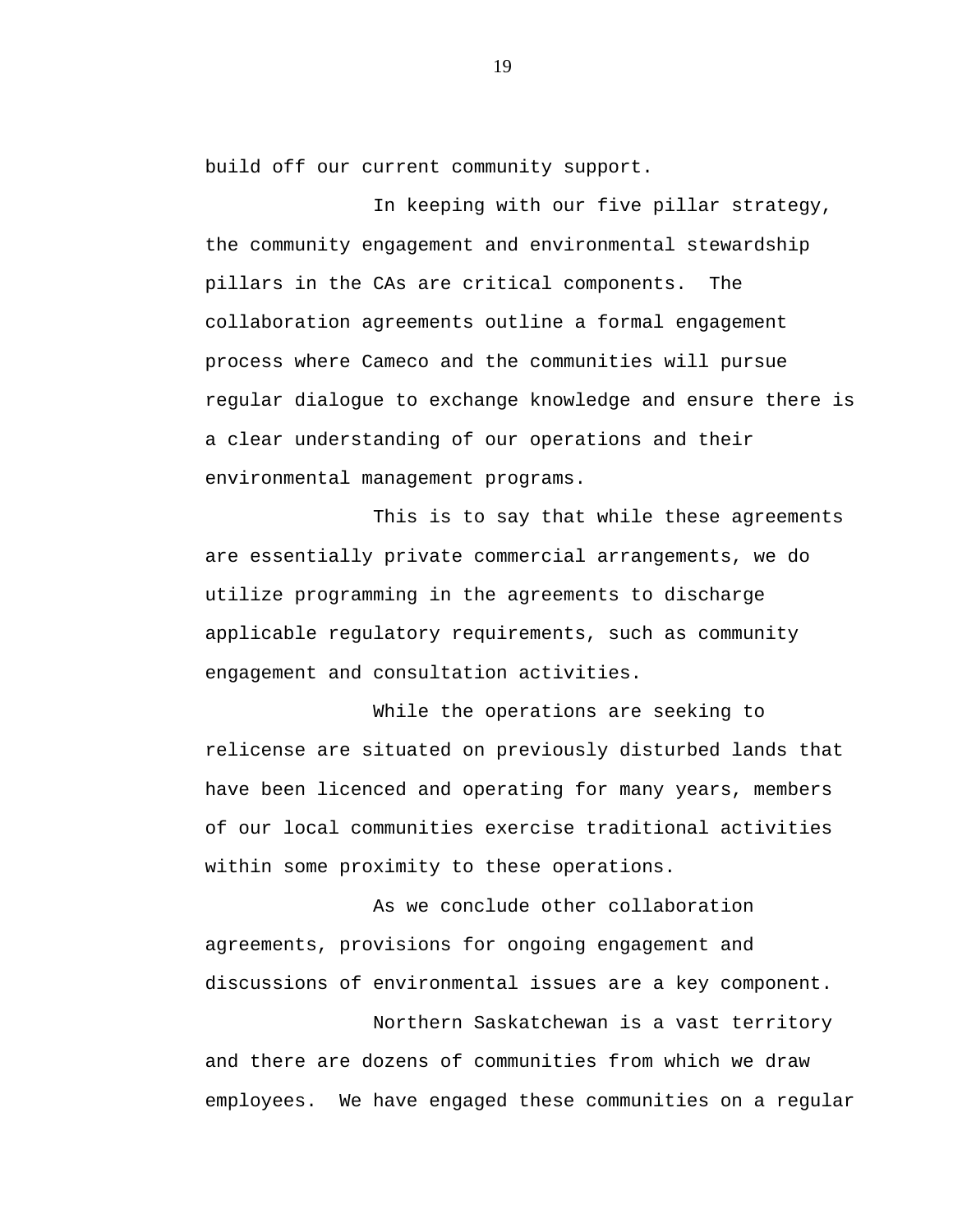basis over the past 25 years and will continue to do so. For many years, the Northern Saskatchewan Environmental Quality Committee has been the forum for representatives of local communities.

The EQC meets regularly to gain understanding about industry activities and learn about regulations which govern us. They also visit our facilities to see what we do to protect the environment.

We expect the EQC to continue to play an important role in ensuring this two—way dialogue continues. We also continue to engage with the Athabasca Working Group. The AWG represents people residing in the basin, including the three Dene First Nations, who are the rights bearing communities.

The AWG manages an independent communitybased environmental monitoring program. As such, the AWG is another source of information for residents to be assured that uranium operations are not having an effect on water or air quality.

Our public information program with northern and Aboriginal communities is deeply rooted in face to face engagement but we also live in an age of social media, and we know people in Northern Saskatchewan, especially the youth, are part of that modern, connected world.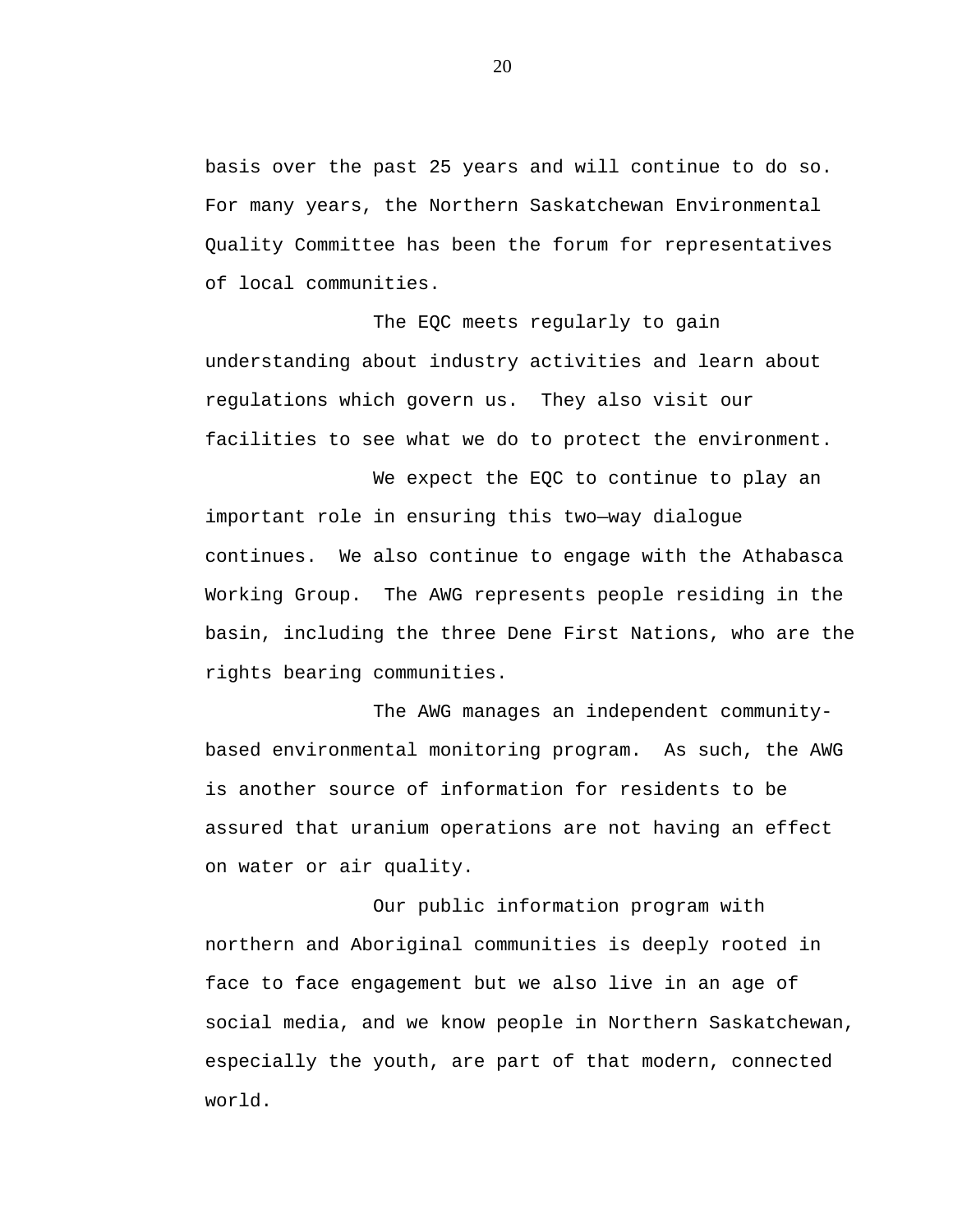We post information to our Web site in a timely manner, while respecting the requests of northerners who want us to communicate orally in Dene or Cree. We are pleased to provide reference materials, such as videos on our Northern Saskatchewan Web site or on our YouTube channel.

Listeners can pick an audio stream in English, Cree or Dene. Using this communication tool is in keeping with the strong oral traditions of Northern Saskatchewan.

In our communities, including those that now have collaboration agreements, we maintain community liaison staff. The community liaison's role is to serve as primary point of contact in the community for Cameco's operations.

There are daily resource within the community for members to ask questions and provide a conduit to follow-up on inquiries, be they employment prospects or specific questions on aspects of our operations.

Building understanding requires continuous engagement over time. Just as we have done in the past, we will continue to engage communities, discuss new projects and any changes at existing operations.

Our people are proud of the way our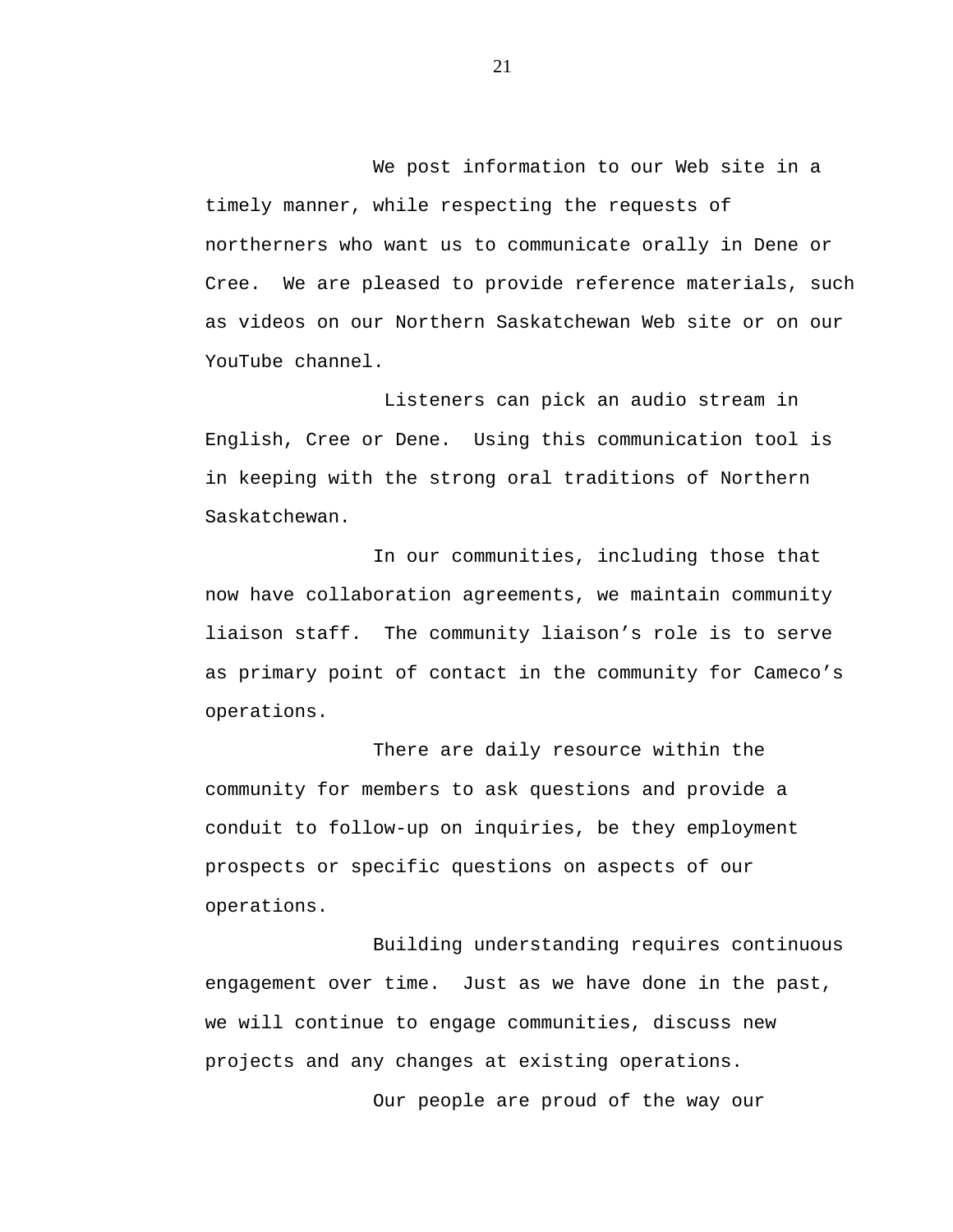operations are managed. We want people in the communities to understand, as do our employees, about the many programs that exist to keep people safe and healthy, and the environment protected.

**MR. MOONEY:** Thank you, Sean.

As you can see, Cameco's corporate responsibility efforts are integral to the success of these operations.

The first of our individual licensees on the agenda this evening is Key Lake. It is my pleasure to present Dave Bronkhorst, Cameco's Vice-President, Saskatchewan Mining South, to introduce that operation.

Dave is a veteran mine engineer and mine manager who has been general manager at two of these operations in the past, Rabbit Lake and McArthur River. Today, his overall responsibilities include the mining operation at McArthur River and the milling operation at Key Lake.

Dave?

**MR. BRONKHORST:** Thank you.

Good evening. For the record, my name is Dave Bronkhorst and I'm Cameco's Vice-President for Saskatchewan Mining South. In this role, I'm responsible for both Key Lake and McArthur River operations.

With me is Les Yesnik, General Manager of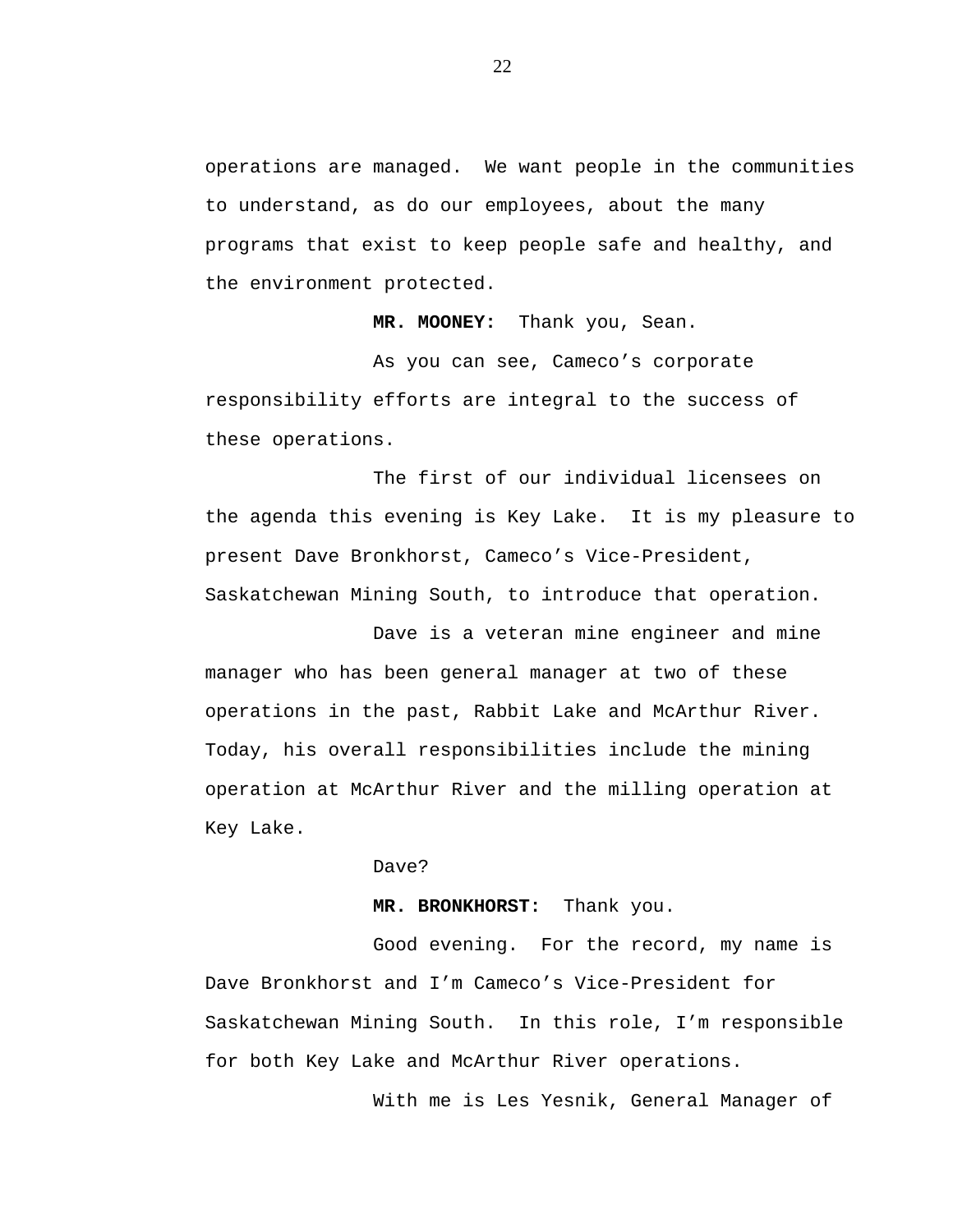the Key Lake operation. Another member of the Key Lake team with us this evening is Kevin Himbeault, our Site Manager responsible for safety, health, environment, quality and regulatory relations.

We are here tonight to support the relicensing of the Key Lake operation. We will provide information on how Key Lake delivers safe, clean and reliable production. We believe these facts will demonstrate that Cameco is qualified to carry on the licence activities at Key Lake, and that Cameco protects the environment as well as the health and safety of our work force and the public.

I am proud of our effort to strengthen our performance in all of our safety and control areas, including satisfying licence conditions earlier in the licence terms. More specifically, we have made improvements to our fire protection program and reported on them to the Commission.

We have also developed and implemented action plans for the management of waste rock as well as the installation of long-term pit wall stability measures with the Deilmann tailings management facility.

We constructed and commissioned a new water treatment circuit in our mill, and have significantly reduced the amount of moly and selenium in our treated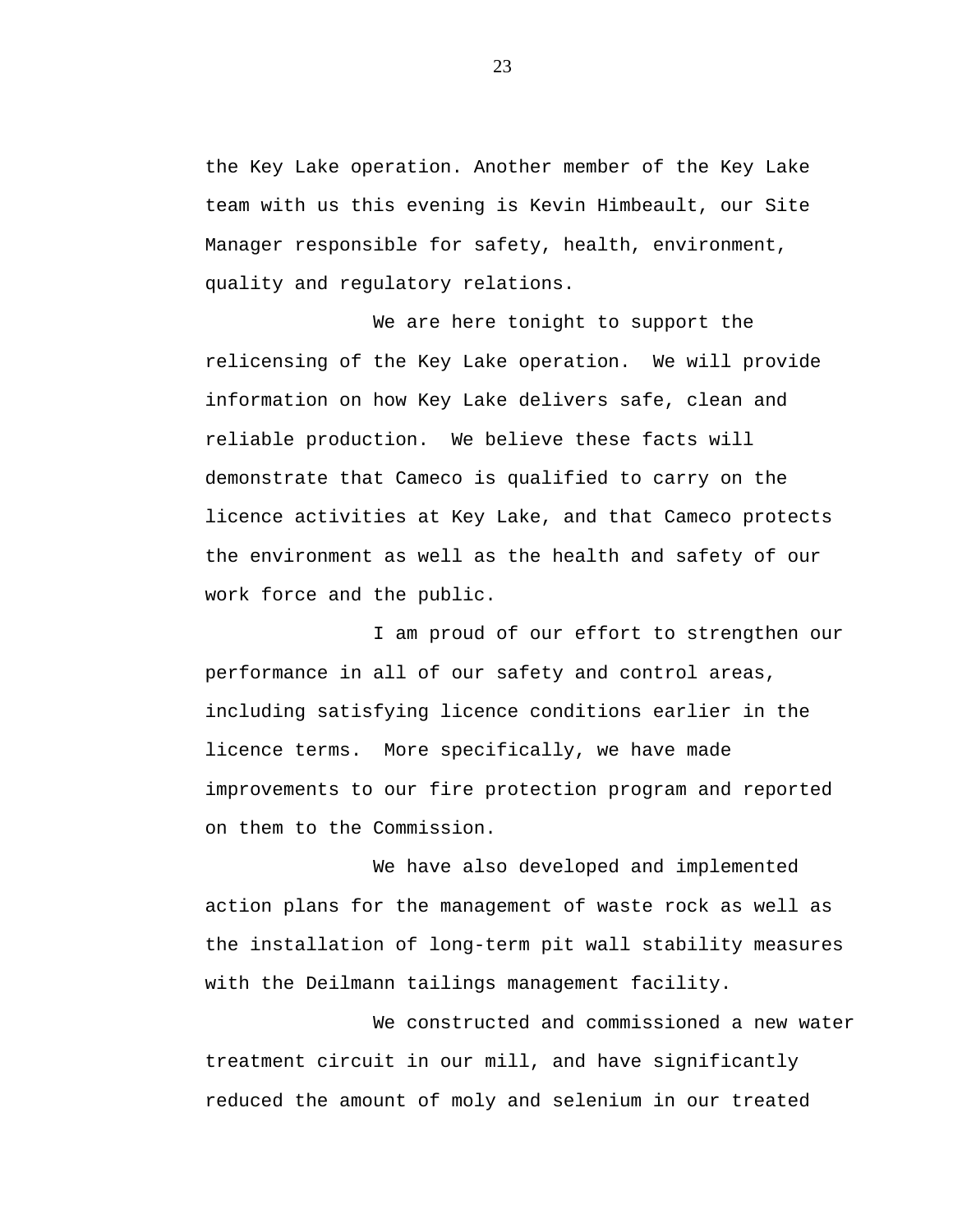water discharge to the environment.

Key Lake's performance in meeting all regulatory requirements, while fulfilling Cameco's own commitments to safety, health, environment and quality, provides strong evidence that the site is deserving of a 10-year licence.

The Key Lake mill began operation in 1983, processing ore first from the Gaertner and then Deilmann open pits. As mining activity ceased in 1997, the mill was successfully transitioned to a regional milling facility and began processing high-grade uranium ore from the McArthur River operation in 1999. After 30 years of operation, I'm proud to say that Key Lake continues to deliver solid performance.

Since relicensing in 2008, the operation has improved on its lost time injury frequency, radiation exposures have been well controlled and remain far below regulatory limits, and finally, the quality of our treated water release to the environment has improved significantly, as we have continued to upgrade and optimize our facilities.

We want to ensure that this performance will extend into the future. To that end, we have continued to strengthen our management systems, procedures, and safety culture.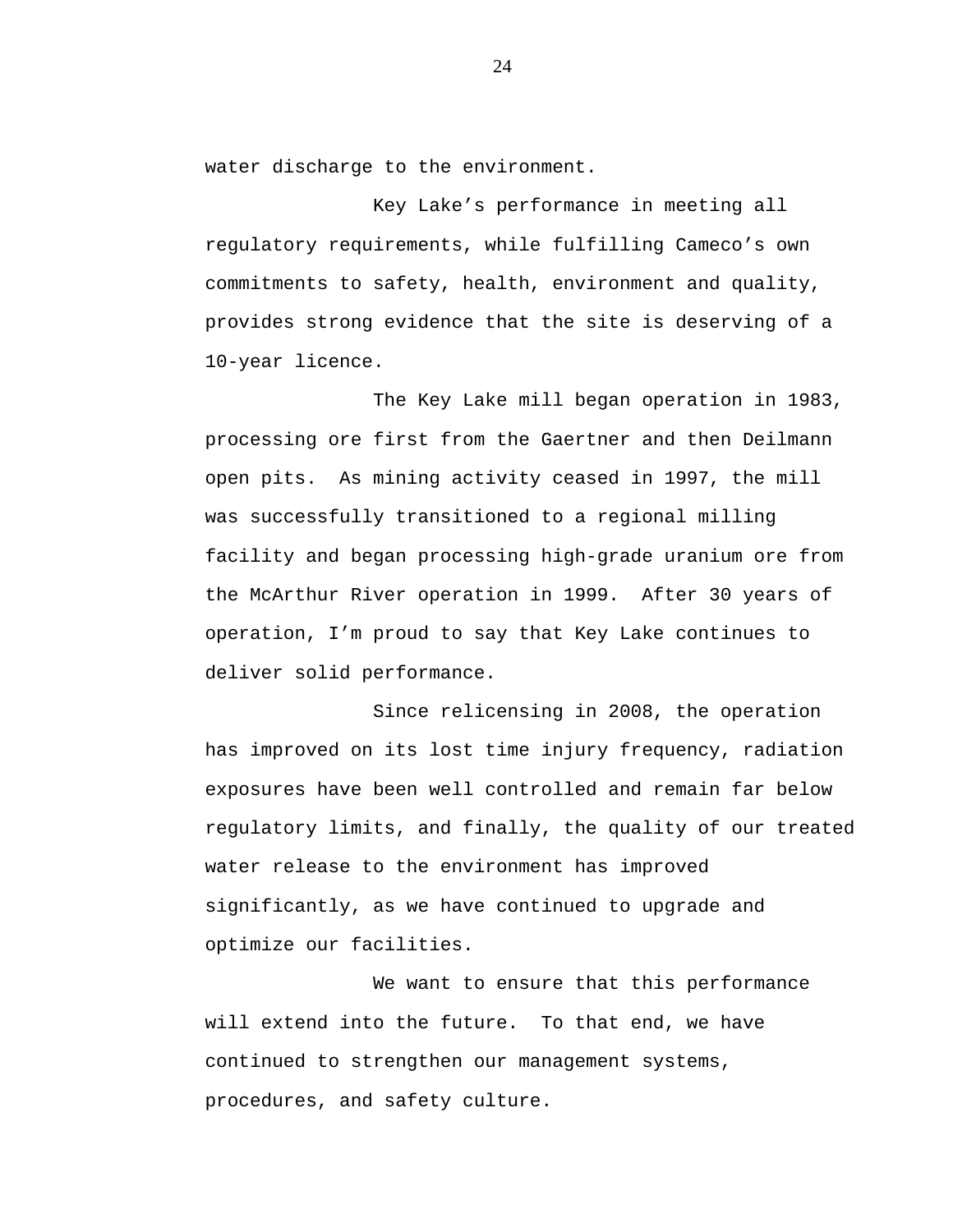We have also renewed our facilities and will continue to make investments in our site infrastructure while also advancing progressive reclamation activities at inactive areas.

To outline in greater detail the progress we have made at Key Lake, it is my pleasure to introduce Les Yesnik, who has been a General Manager of this operation for the past eight years. Les leads a team dedicated to ensuring Key Lake upholds Cameco's commitment to maintain safety, health, environment and quality.

**MR. YESNIK:** Thank you, Dave.

I'm pleased to be here representing the Key Lake team. Over the past five years we've worked diligently to improve operations and are committed to ongoing, continuous improvement.

I'm proud to state that all safety and control areas of the operation are rated as satisfactory, and we have met all commitments made for all licence conditions included in our current operating licence.

In assessing our operations in Northern Saskatchewan, the CNSC had previously determined that molybdenum and selenium loadings in our treated water should be reduced.

To achieve proper control over these parameters, Cameco designed and installed a new circuit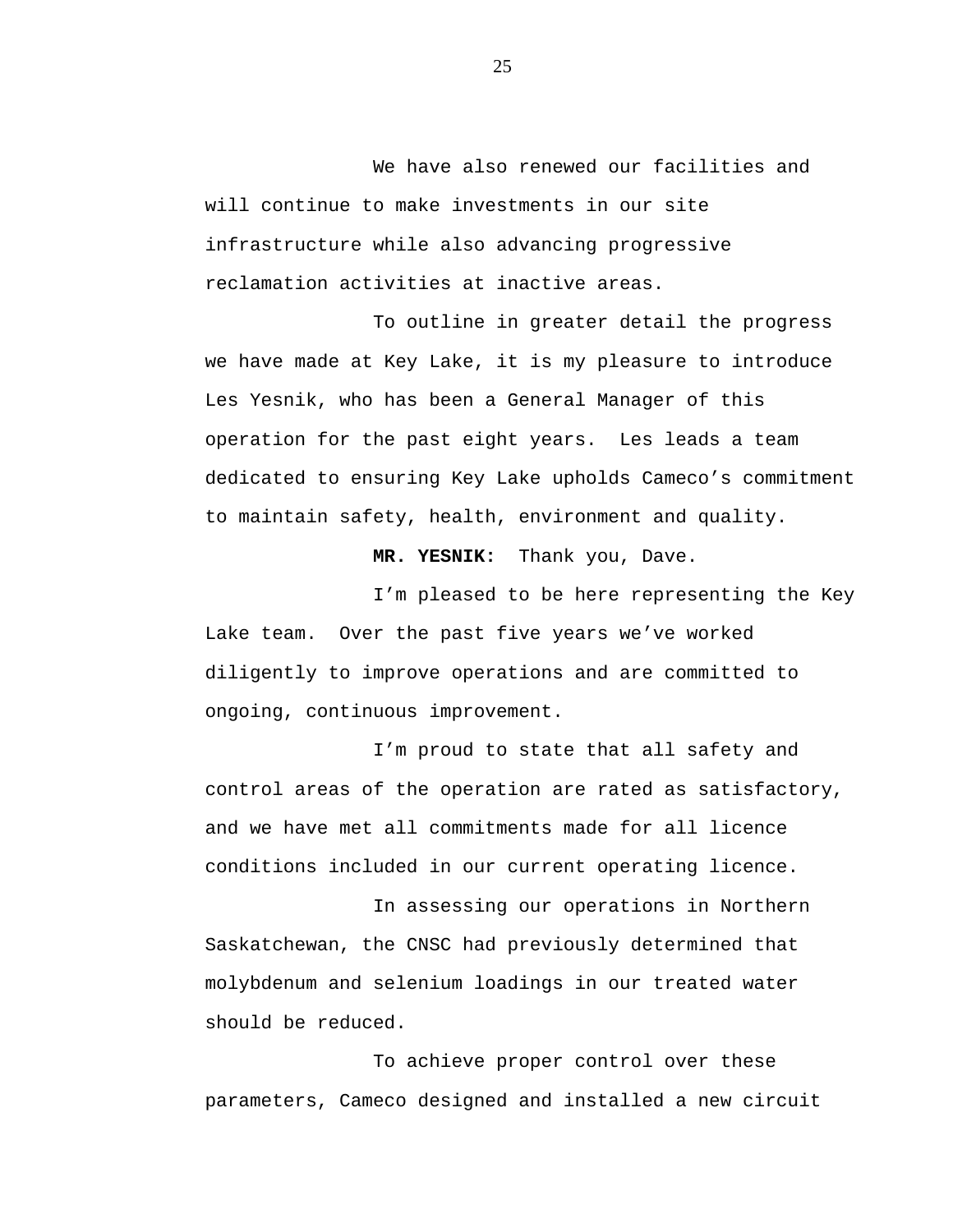within the water treatment area of the Key Lake mill. Following commissioning and process optimization, we were successful in significantly reducing molybdenum and selenium in our treated water.

With considerable effort, Cameco also satisfied a licence condition to implement measures to improve the long-term stability of the west wall of the Deilmann tailings management facility.

When we adapted the Deilmann open pit to be a managed tailings facility, mining had left a steeper pit wall on the west side. As water cover rose in the Deilmann tailings management facility, sand from this wall sloughed into the pit. To prevent this, we expanded the capacity of the reverse osmosis water treatment facility. This provided sufficient capacity to control water levels and ensure slope stability.

Throughout the licence period, we worked on a permanent slope stability solution. The approved design involved cutting back the west and northwest walls to a more gradual and stable slope. We are also adding a toe buttress to ensure stability as the water level recovers in the future.

This was a major earth-moving job that involved careful planning, the relocation of utilities, and then removal of more than 2.4 million cubic metres of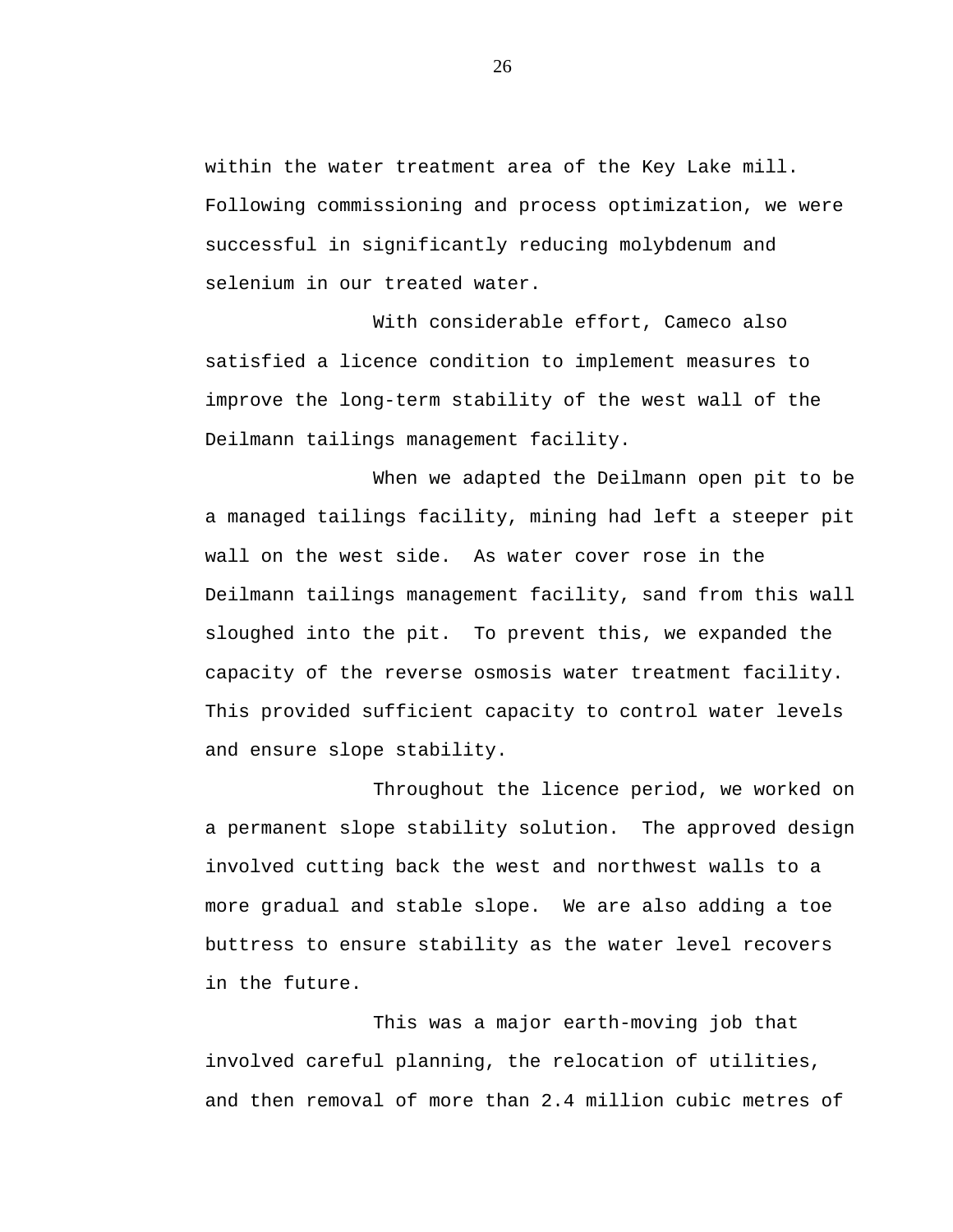sand.

The project was successfully undertaken by a new joint venture that included a northern-owned contractor. Through utilizing our contractor management program, no significant environment or safety incidents occurred, with the total time worked by the contractor onsite now well over 125,000 hours.

This past summer, Cameco worked to complete the slope stabilization project. In this photo you can see how the walls slope gradually away from the lower areas of the pit. You can also see the substantial volume of coarse rock that has been laid as a toe buttress to help ensure stability as the water level rises. We are placing 284,000 cubic metres of rock for this purpose.

The third licence condition was the requirement to maintain an action plan on waste rock. In 2009, agreement was reached that the focus would be the Deilmann north waste rock pile, and Cameco submitted an action plan for reclamation of the pile. This plan was accepted and test work began in 2010, with contouring and packing an area of the pile.

This area is now the site of two test covers that we are monitoring to measure precipitation, infiltration of water, and runoff and evaporation. There are also vegetation trials being monitored within the test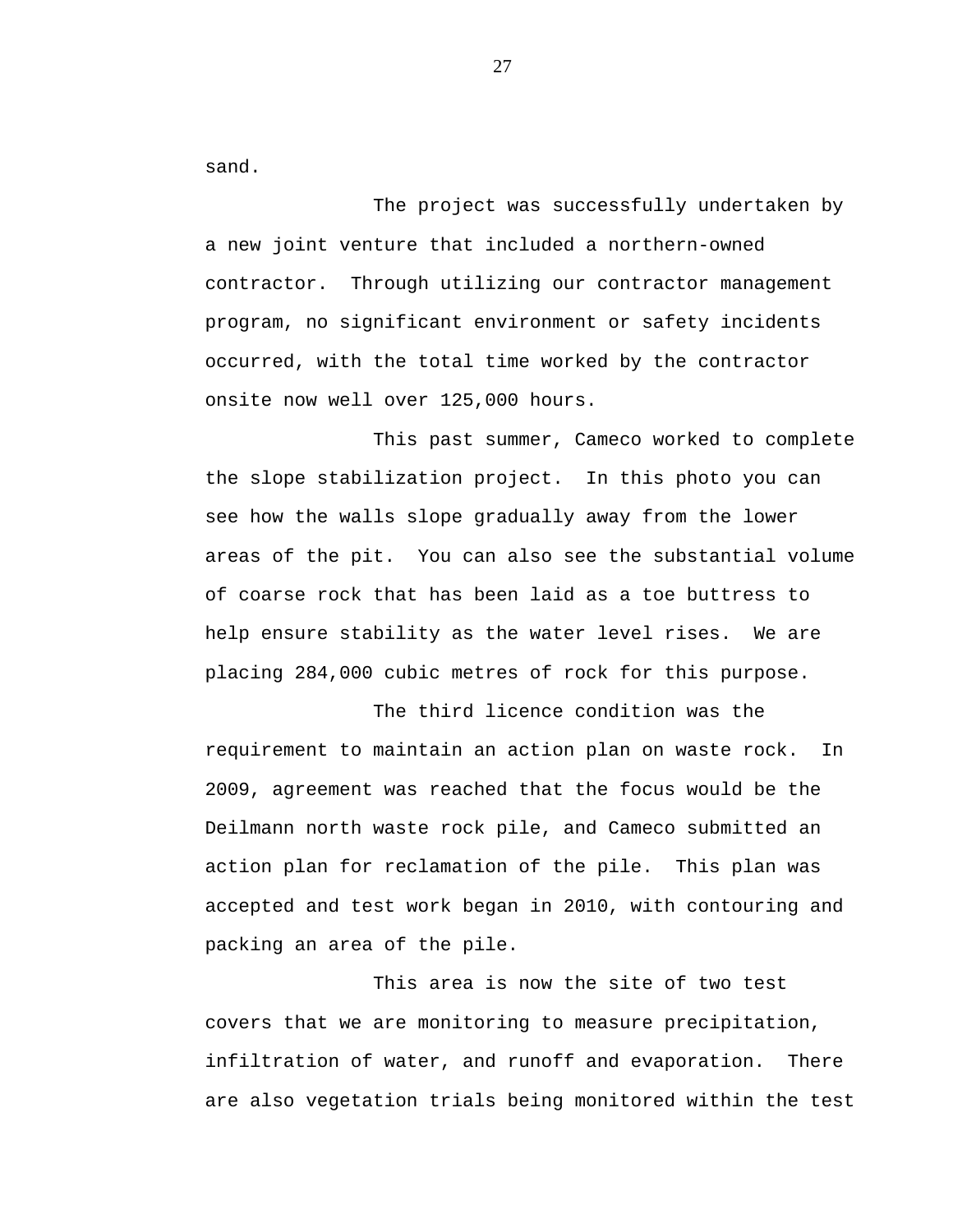cover area to determine the suitability of these plans for reclamation. This information will be used to optimize final cover design for the pile. I will discuss more on reclamation activities later in the presentation.

I am very proud to note that over the licence term we had record uranium production levels. During this time the quality of treated mill water released to the environment improved significantly. Radiation exposure remained well below the regulatory limit, with the average annual effective dose decreasing since 2010, and finally, safety performance improved with a reduction in lost time injury frequency over the previous licence period.

This was achieved during a time of increased project activity, with the Key Lake revitalization project advancing.

Collectively, all employees and contractors have worked over 2 million consecutive hours with no lost time. At Key Lake, we have a mature safety and health management program that helps us to systematically manage workplace safety hazards, ensuring that personnel and equipment are protected.

Safety continues to be the responsibility of all individuals at the operation and is actively promoted by myself, managers, supervisors, and all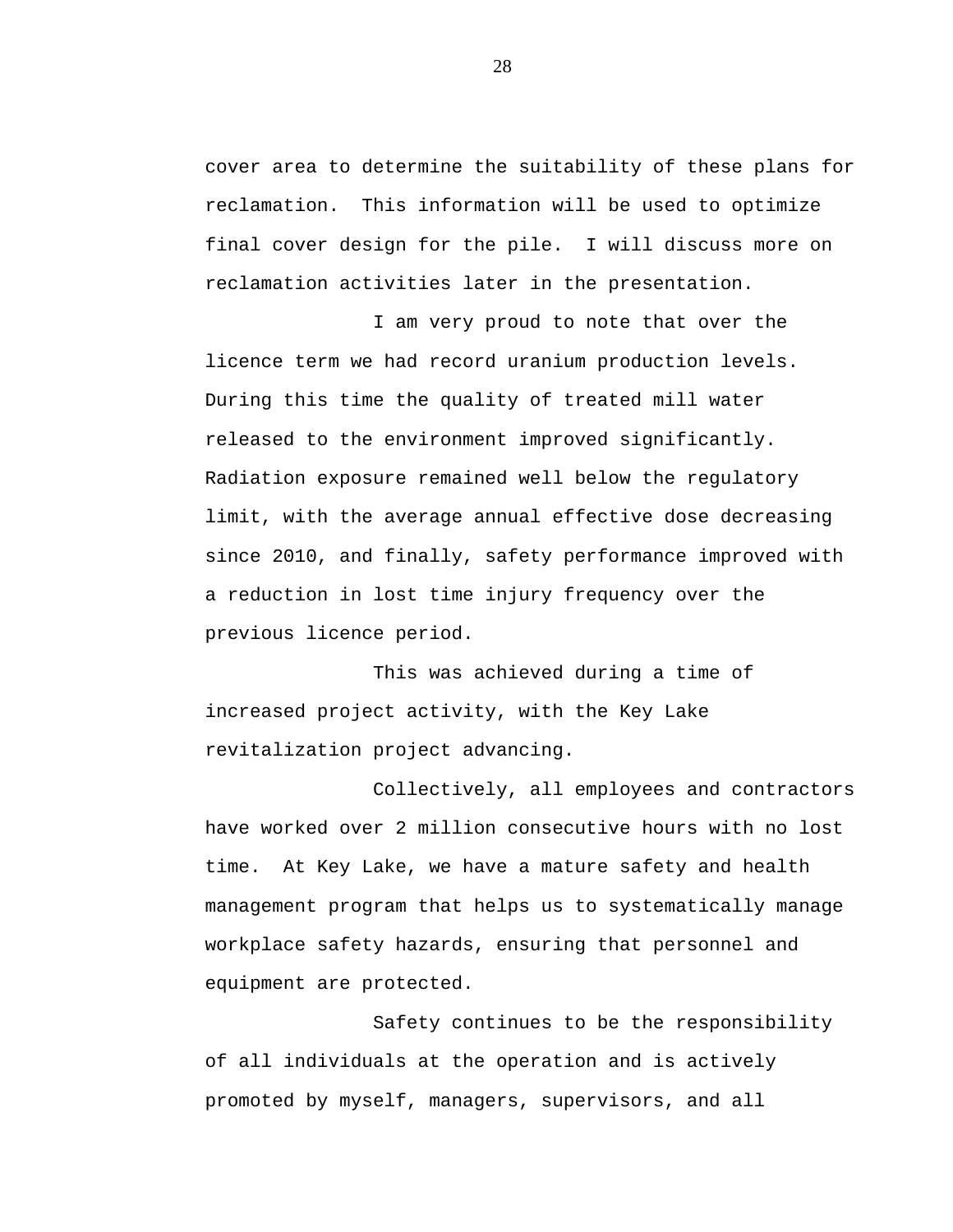workers.

We also take pride in the effectiveness of our contractor management program which has resulted in the operation reaching significant milestones of six years with no lost time for the contractors onsite.

Our training programs ensure that people have the training they need to work safely. As you see from this chart, these efforts have contributed to our success keeping lost time injury numbers low, despite having increase project activity onsite.

Consistent with our drive for continual improvement, we are always looking for ways to improve our performance. For example, during the past licence period, we restructured the plan safety inspection program with the focus on communication.

We also built a number of work platforms and installed more accessible tie-off locations to improve fall protection inside the mill and out.

Our safety team works with supervisors in safety meetings, through daily contact with frontline workers to emphasize procedures, especially the importance of job hazard analysis when performing non-routine work.

We also continue to work to improve emergency response and fire protection at Key Lake. During the licence term, we completed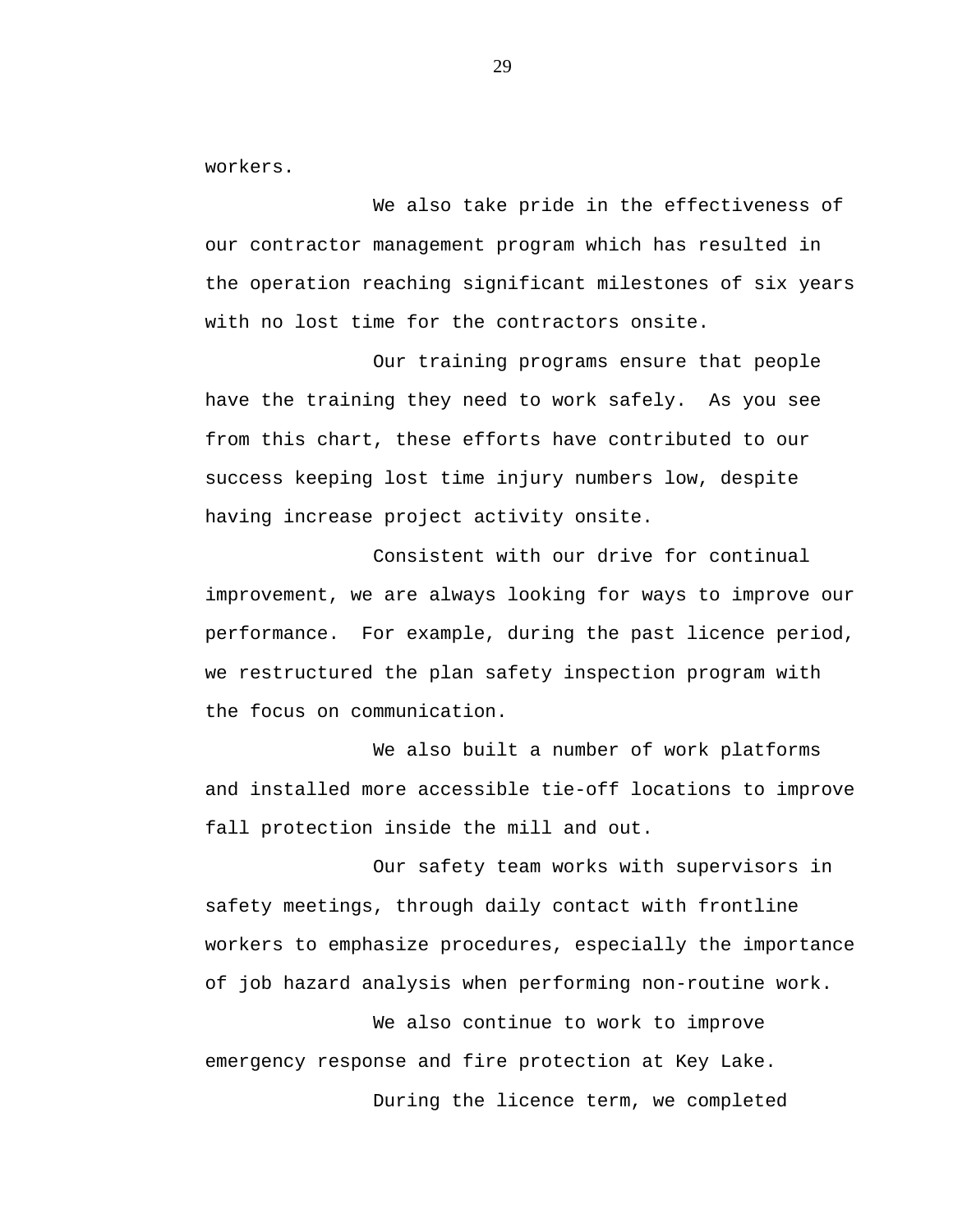upgrades to the fire panels throughout the facility. Further, we have upgraded the fire training grounds.

In 2012, we sent our emergency response team to the Annual Provincial Mine Rescue Competition and we are proud of the fact they took home four trophies, including first place for proficiency and runner-up for first aid, practical skills and surface firefighting.

The goal of Key Lake's Radiation Protection Program is to keep exposures as low as reasonably achievable. The Operations Radiation Department not only monitors radiation levels, but also provides training and education to the workforce. This ensures people understand the risks as well as mitigation measures.

Key Lake has sustained strong control of radiation levels during the licence term and this chart provides our average effective dose, our full-time equivalent dose and maximum dose, all of which remain well below the regulatory limit, as well as Cameco's internal guideline.

Continued investment and facility improvements at Key Lake has also contributed to a low average dose per worker.

One area of the mill in which we have seen a reduction in gamma emissions is in the leaching circuit where we have replaced the former autoclave leaching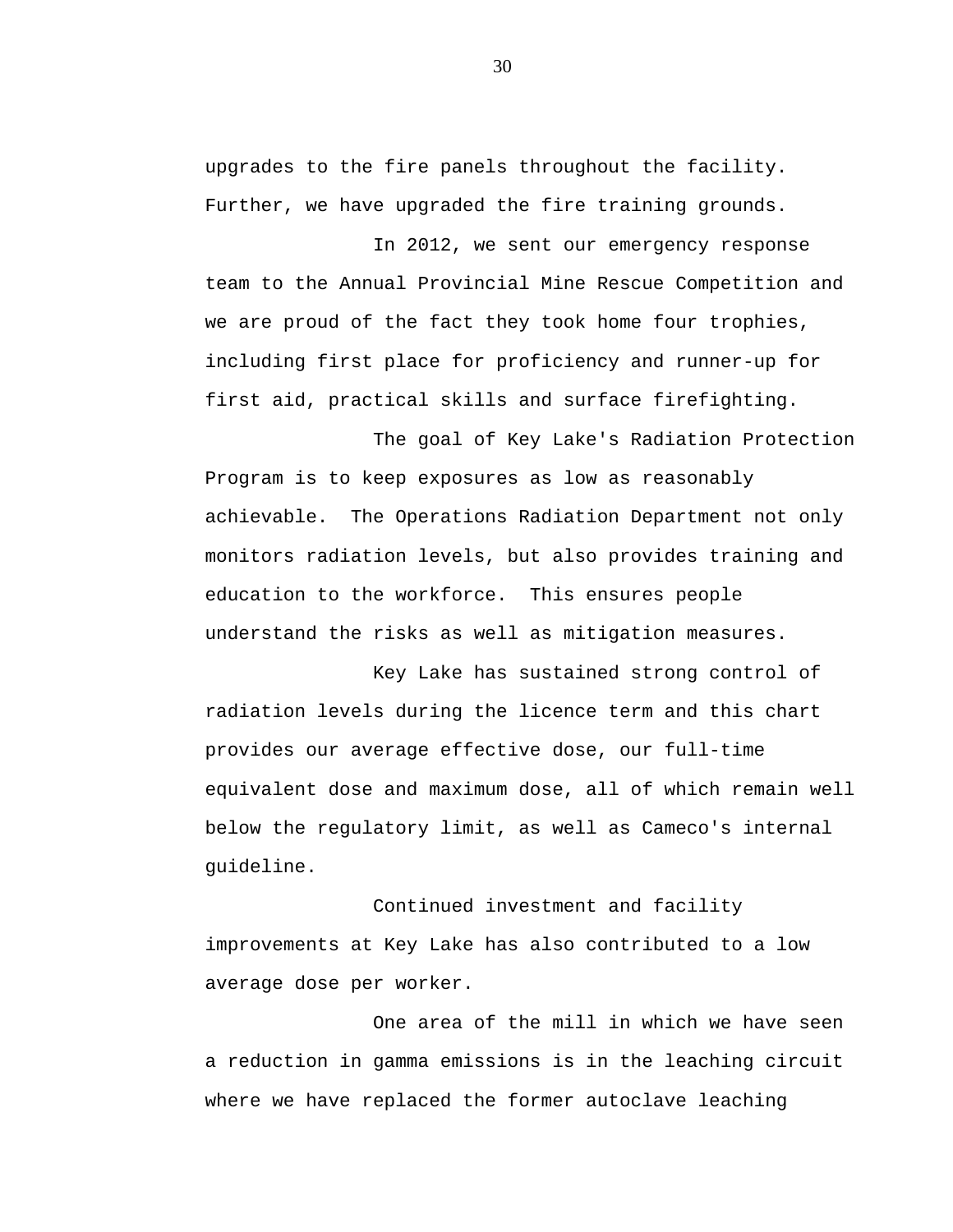vessels with continuous stir tank reactors working at atmospheric pressure. This has also simplified the operation and maintenance work within the circuit.

A specific maintenance improvement opportunity was identified, where we used leach tanks that have a rubber lining that needs to be replaced periodically.

In the past, this replacement took up to 2,000 hours and in the process, the collective crew exposure was a dose of about 6 to 9 millisieverts. We changed the method of removing the rubber lining to use water jet cutting technology, and this method is working well and has reduced the total project time to around 300 hours and reduced the collective dose to the maintenance crew to less than 1.2 millisieverts.

Capital investments plus reviewing established procedures work together to improve our radiation protection. This drive for continual improvement is a key aspect of our radiation protection program as well as our quality management program.

Key Lake's comprehensive environmental management system ensures that we meet our commitment to regulatory compliance, environmental compliance and continual improvement. It provides Cameco with a systematic framework to identify our environmental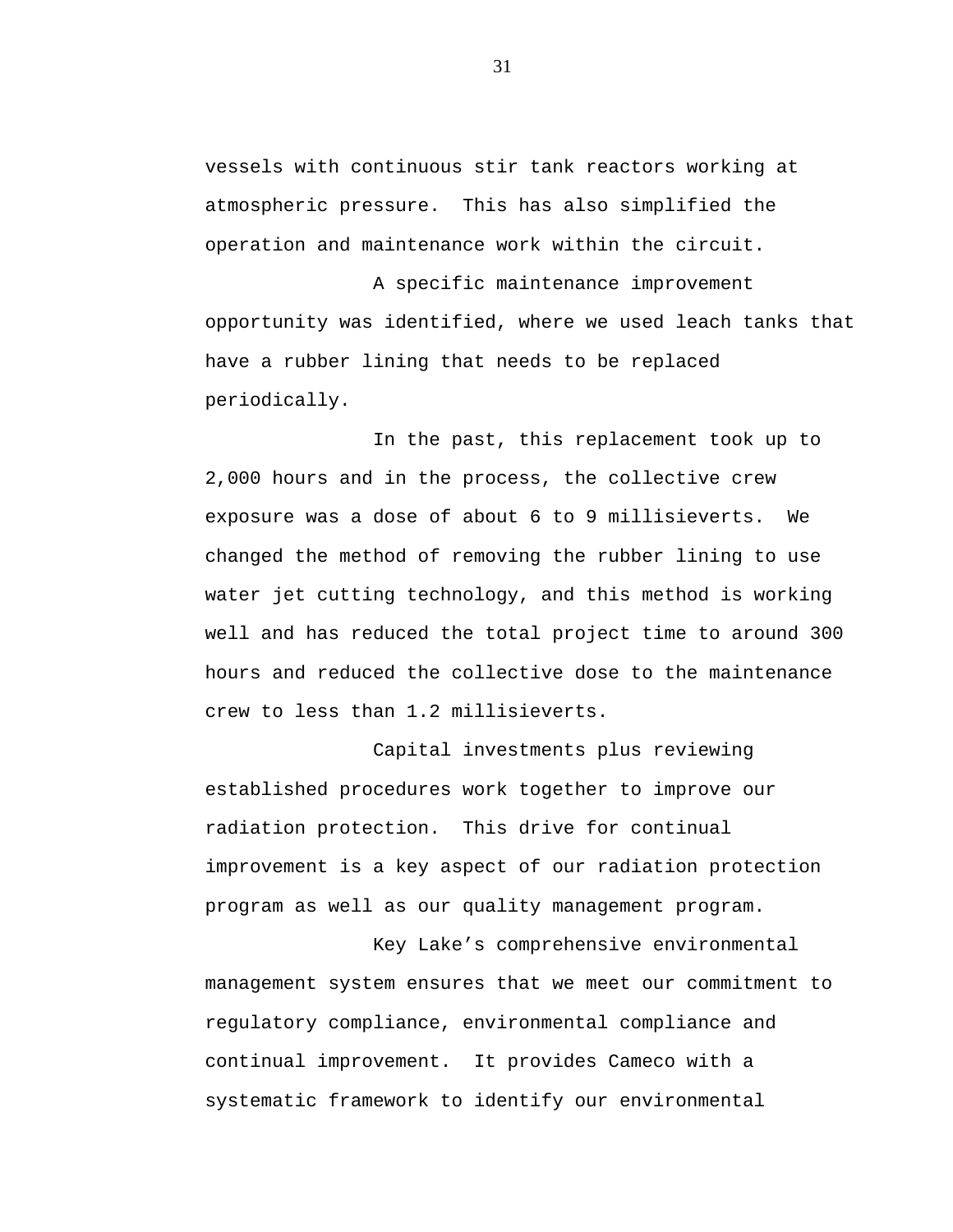aspects, implement appropriate controls and to measure and continually improve upon our performance.

Over the licence period, our environmental management system was recertified to the ISO-14001 standard.

With respect to the environment, our performance since relicensing has been strong and improving.

Treated water at our discharge point remains below regulatory limits and within established action levels.

Environmental performance continues to improve despite increased production rates and increased project activity during the licence term.

This speaks to the strength of the programs and procedures by which we manage our activities.

Our performance in reducing molybdenum and selenium in our treated water can be seen in these next two graphs. And I'm proud to report that since Cameco commissioned the new molybdenum and selenium removal circuit in 2009, the concentration of these elements in treated water and their loadings to the environment, have been significantly reduced.

Continued monitoring of the removal process shows the input of molybdenum and selenium is variable,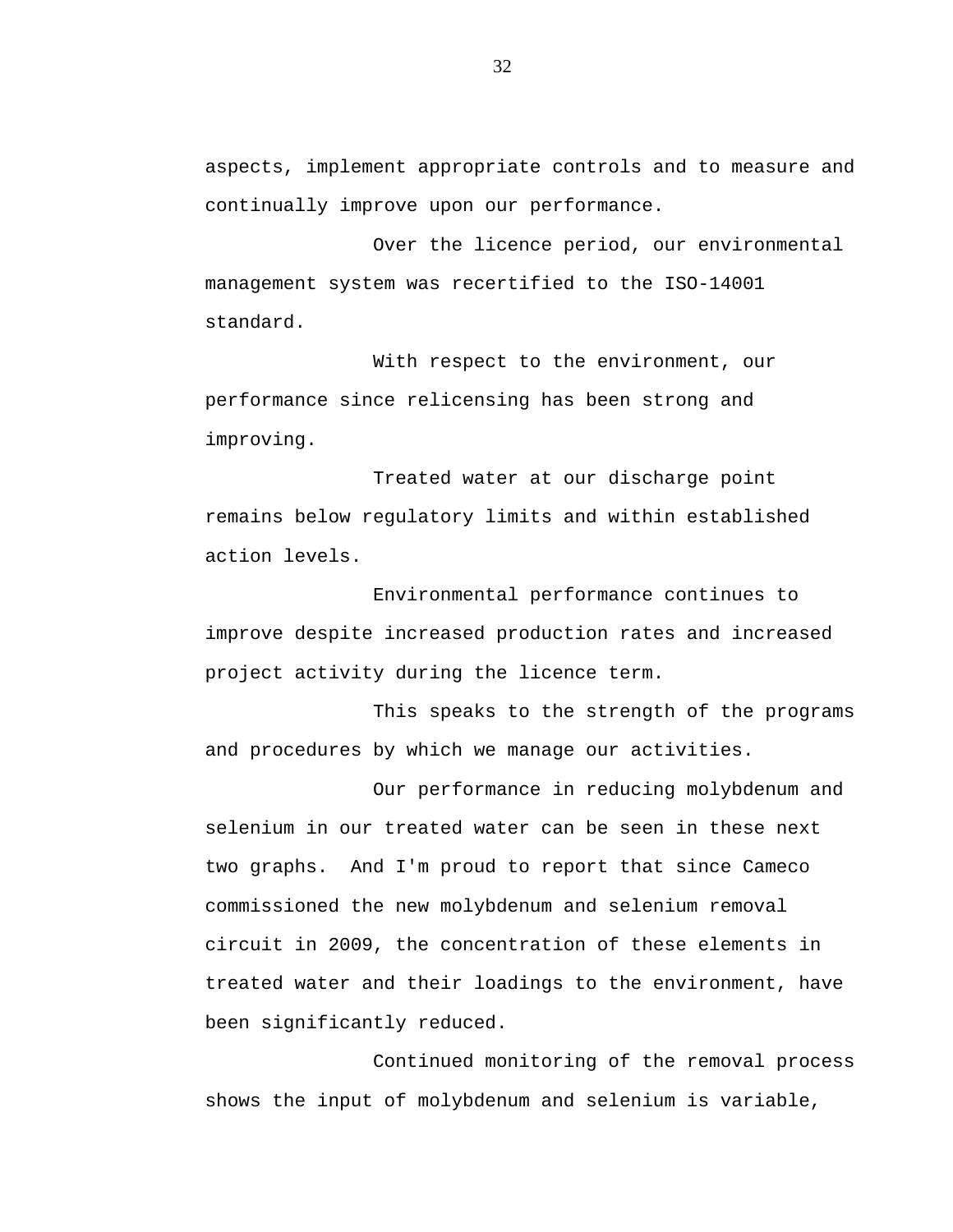yet the output in the treated water is significantly reduced and stable.

This steady state operation of the water treatment circuit ensures consistent, controlled removal of molybdenum and selenium regardless of the production rate.

Molybdenum concentrations have been reduced by approximately 75 percent and selenium concentrations by 60 percent.

Over the licence term, Cameco continued investments in the Key Lake operation, have also contributed to improve environmental protection. For example, we initiated a risk-based process to systematically access and upgrade containment facilities throughout the operation.

A focused effort to identify and manage environmental spills at Key Lake resulted in improved performance over the licence period as well.

I am proud of the achievement and improvements that we have made that resulted in Key Lake achieving a period of 700 consecutive days with no reportable spill during the current licence period.

Inside the mill, we are working to complete one aspect of this effort, which includes the inspection, testing and upgrading of sumps.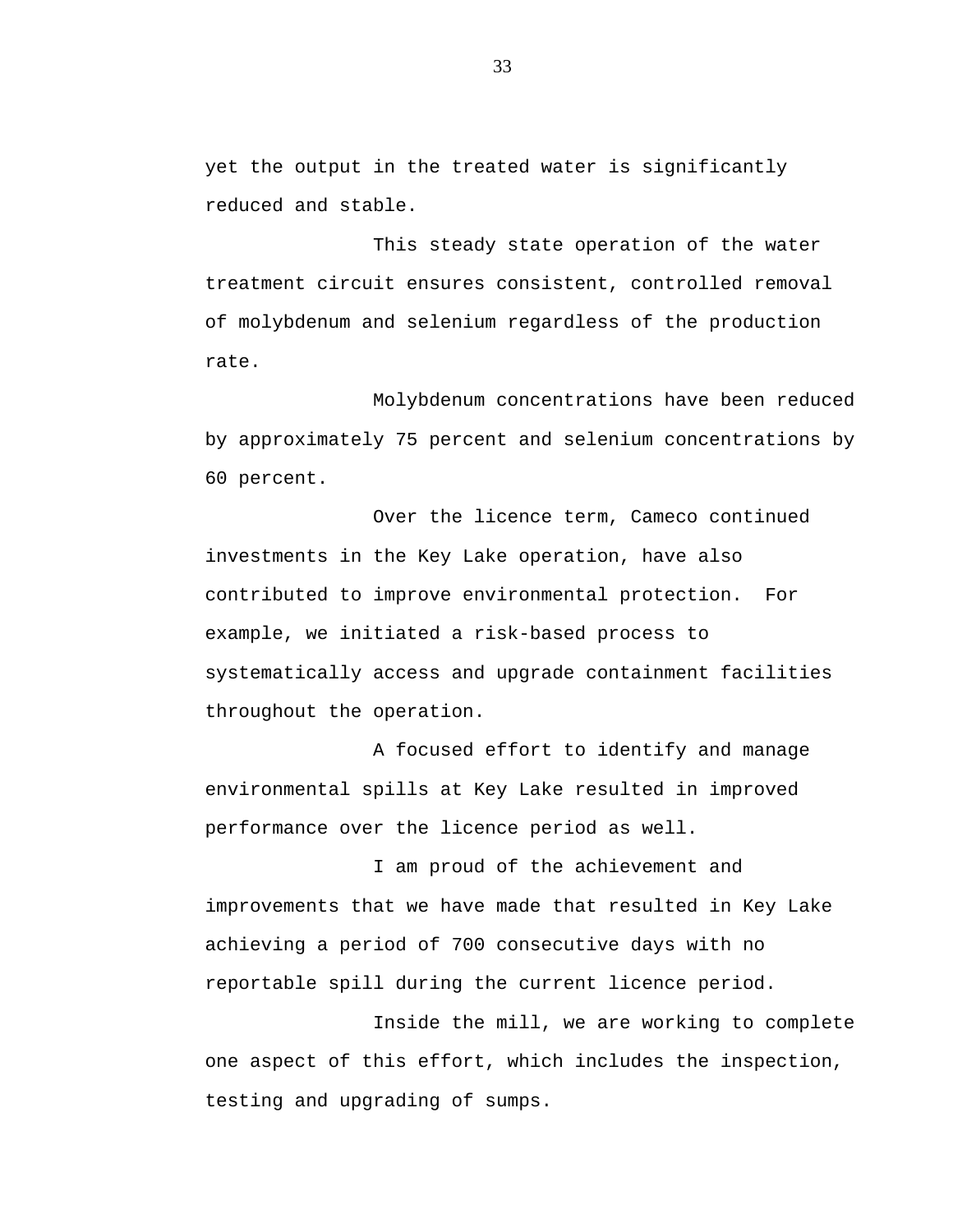In addition to this, improving containment on tanks and vessels continues to be advanced on a riskinformed basis.

Examples of this work done include upgrades to containment on all site fuel tanks, the countercurrent decantation thickener circuit and process tanks on the mill terrace. Condition of vessels is assessed during site infrastructure audits and upgrades are included in the site project plan.

As part of this project, Cameco has also developed and implemented a schedule, cycle of ongoing inspection and maintenance of all containment systems to ensure they continue to perform as designed.

We have completed a new site-wide reclamation plan for Key Lake. This plan provides us with a systematic and risk-informed approach for planning, scheduling and conducting reclamation activities on inactive areas of the facility.

As mentioned before, our current focus is on the Deilmann north waste rock pile, where we are currently assessing the performance of field scale cover and vegetation trial plots as well as a hydro seeding trial on the slope. We also removed a culvert to restore the more natural flow in David Creek.

Reclamation efforts also continue with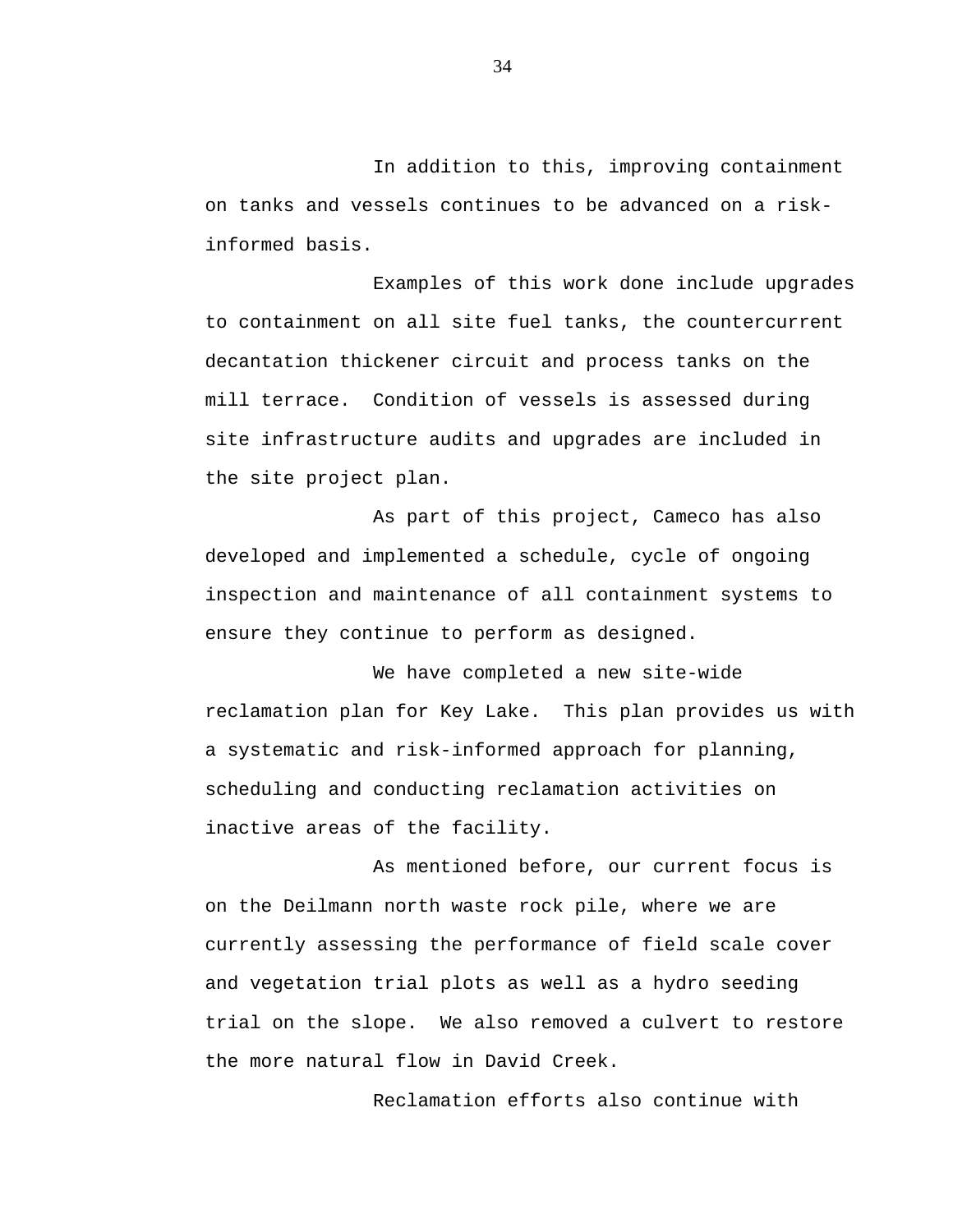respect to the aboveground tailings management facility. Specifically, we completed a drilling program in 2013 and installed instrumentation to further characterize the condition of the tailings within the facility.

The results of this program, as well as our ongoing monitoring, will be used to inform our planning for the long-term decommissioning.

On a smaller scale, we continue to work towards reducing our environmental footprint at Key Lake. And over the licence term, we focused on consolidating our laydown storage areas and, as a result, we were able to send over 500 tires and 34 tonnes of scrap metal offsite for recycling.

As these areas are reclaimed, Cameco is revegetating them to hasten their return to a non-disturbed condition.

As Mr. Bronkhorst mentioned, Cameco continues to invest in Key Lake to ensure safe, clean and reliable production into the future. The investments that Cameco is making at Key Lake will not only maintain our operational performance but also ensure, at the same time, that we continue to meet our safety, health and environmental commitments.

During the licence term, an environmental assessment was approved for the mill's services project,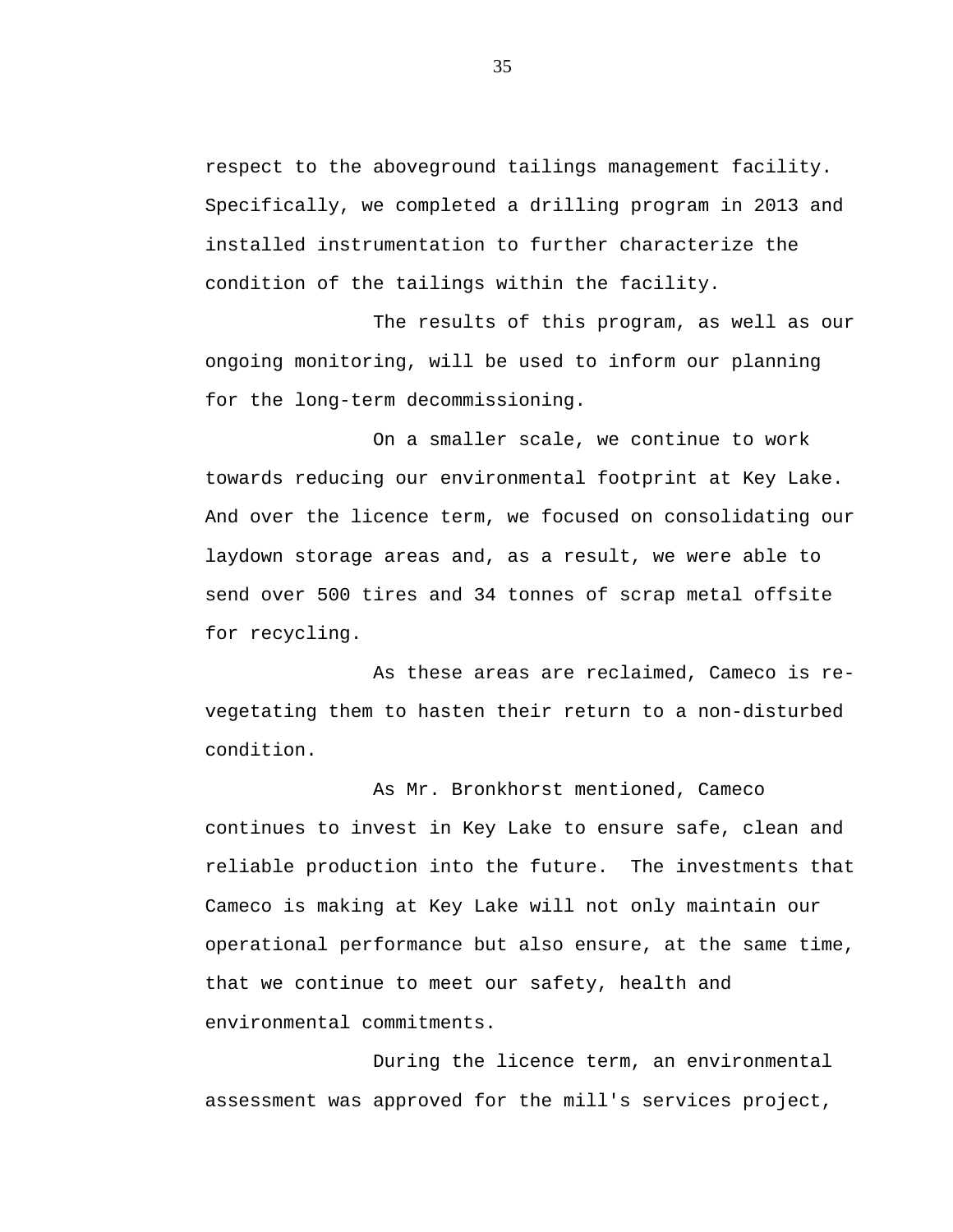which allowed us to construct new facilities for the production of steam, oxygen and acid.

Also, Cameco successfully commissioned these plants and they are providing Key Lake with increased levels of operations efficiencies as well as improved environmental performance, while reducing energy use.

We are also pleased with the improved environmental performance of the new acid plan. The increased operational efficiency and emission control systems have allowed us to further reduce what were already low emissions of sulfur dioxide. Emissions from the new plant range from 10 to 12 parts per million, representing a 95 percent reduction compared to the previous acid plan.

Another significant investment in upgrading infrastructure that is currently underway at Key Lake is the installation of a new calciner, the major components of which are already in place within the mill. When fully commissioned in operation, the new calciner utilizing an electric fired rotary kiln and equipped with a new scrubber system, will release no combustion gases and fewer emissions to the atmosphere when compared with a propane fired calciner currently in use to dry our yellowcake product.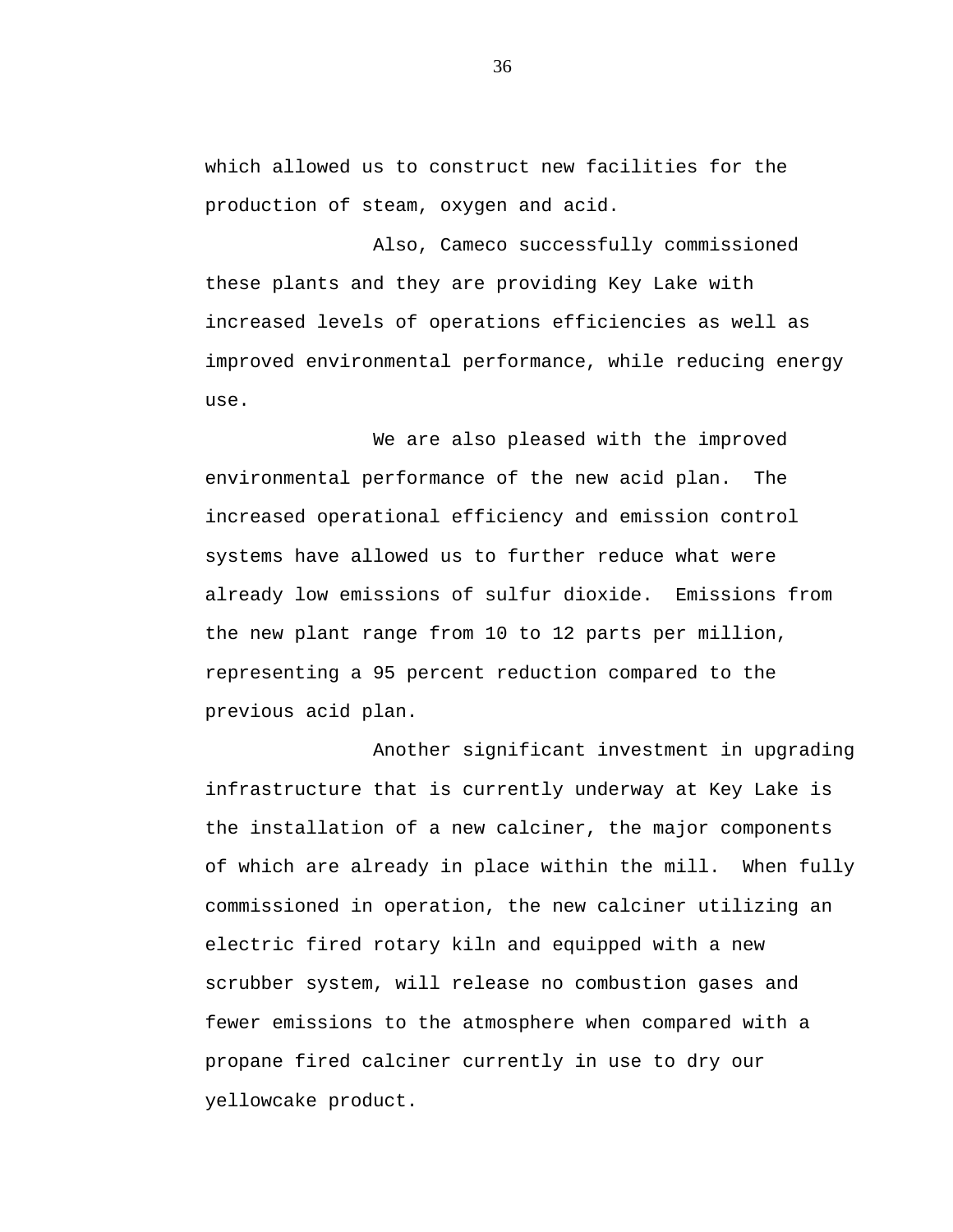In addition to improved environmental performance, the design and construction of the new calciner will also make it easier for personnel to operate and maintain. As such, we anticipate a reduction in radiation dose related to working in the calcining area.

Our operations are familiar places to many people in the north because of the connection people have to the sites. At Key Lake, 54 percent of the total workforce of 586 personnel that work on site are from the north. We see our own people as the best ambassadors in these communities.

During my time at Key Lake, I participated each year in a number of events in Northern Saskatchewan such as the annual visits to our operation from members of the Environmental Quality Committee. While participating in Cameco's annual Northern tour, I particularly enjoy the additional opportunity to get to know people from Northern communities who are not our employees.

And while we are in the communities, Northern people ask us about jobs and opportunities. Because of the stable nature of the jobs, there is low turnover at Key Lake. People who train with us as mill operators, for example, tend to stay with us for the long term, however we say there is always a place for skilled people at our sites and we encourage Northerners to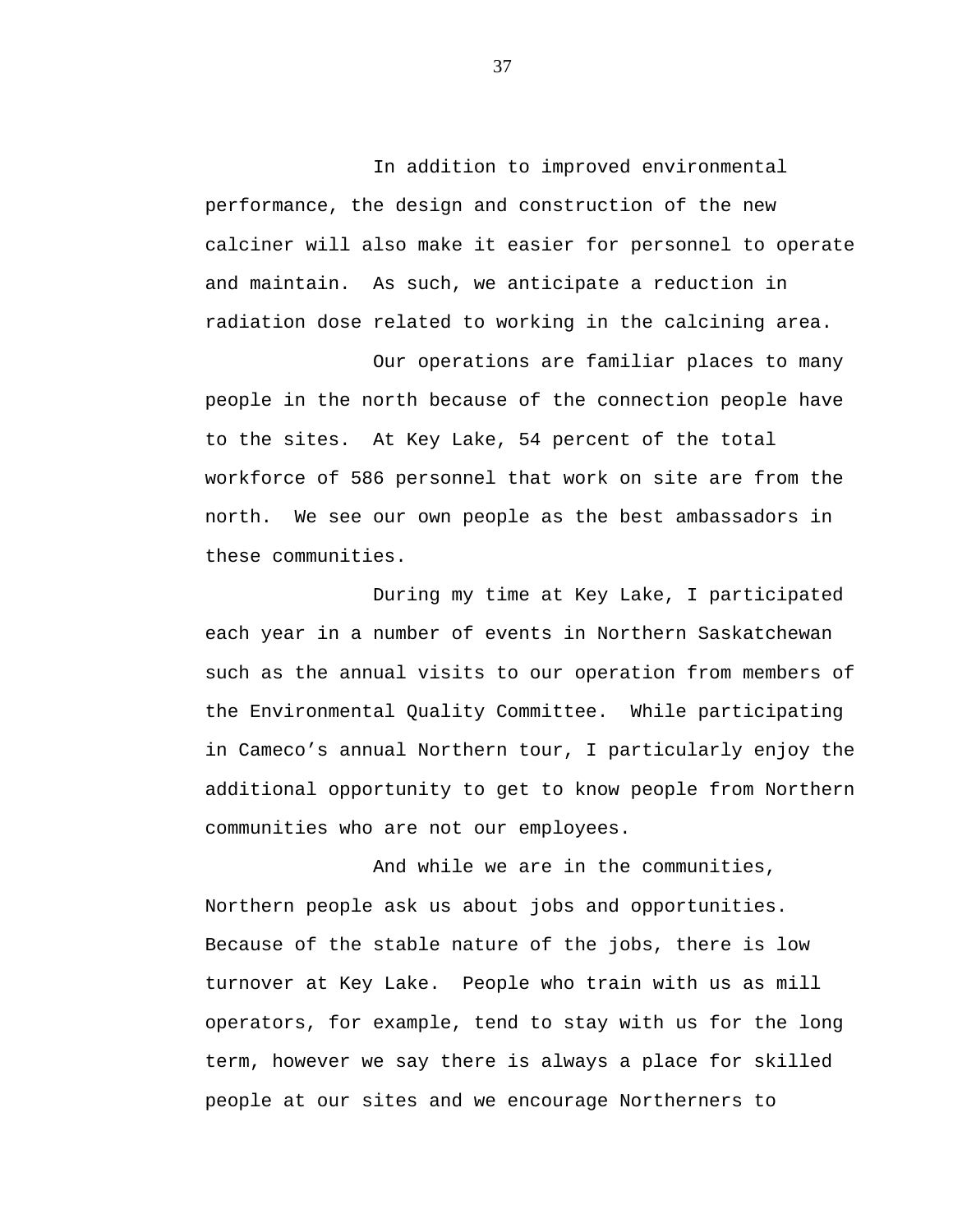consider the different professions and trade apprenticeship opportunities at Key Lake because we see a long future ahead of us.

We also encourage people to meet in the communities to pursue the post-secondary technical courses that are available in the region as this can be a strong pathway to success at our operation.

In conclusion, we take great pride in our work and in our accomplishments at Key Lake. Over the licence term, we have strengthened our management systems and effectively implemented and managed substantial change to our licensed facilities.

While doing this, not only did we meet our regulatory requirements, but we continually improved in the areas of safety, radiation and environmental protection. The results of our commitment is evident in the satisfactory with stable or improving trend ratings the CNSC staff gave to all of our safety and control areas at Key Lake.

Cameco is a qualified operator of the Key Lake operation in all aspects. Cameco has made and will continue to make investments in Key Lake necessary for us to produce uranium in a safe, clean and reliable manner.

The systems we have in place will ensure that we effectively operate our facilities and manage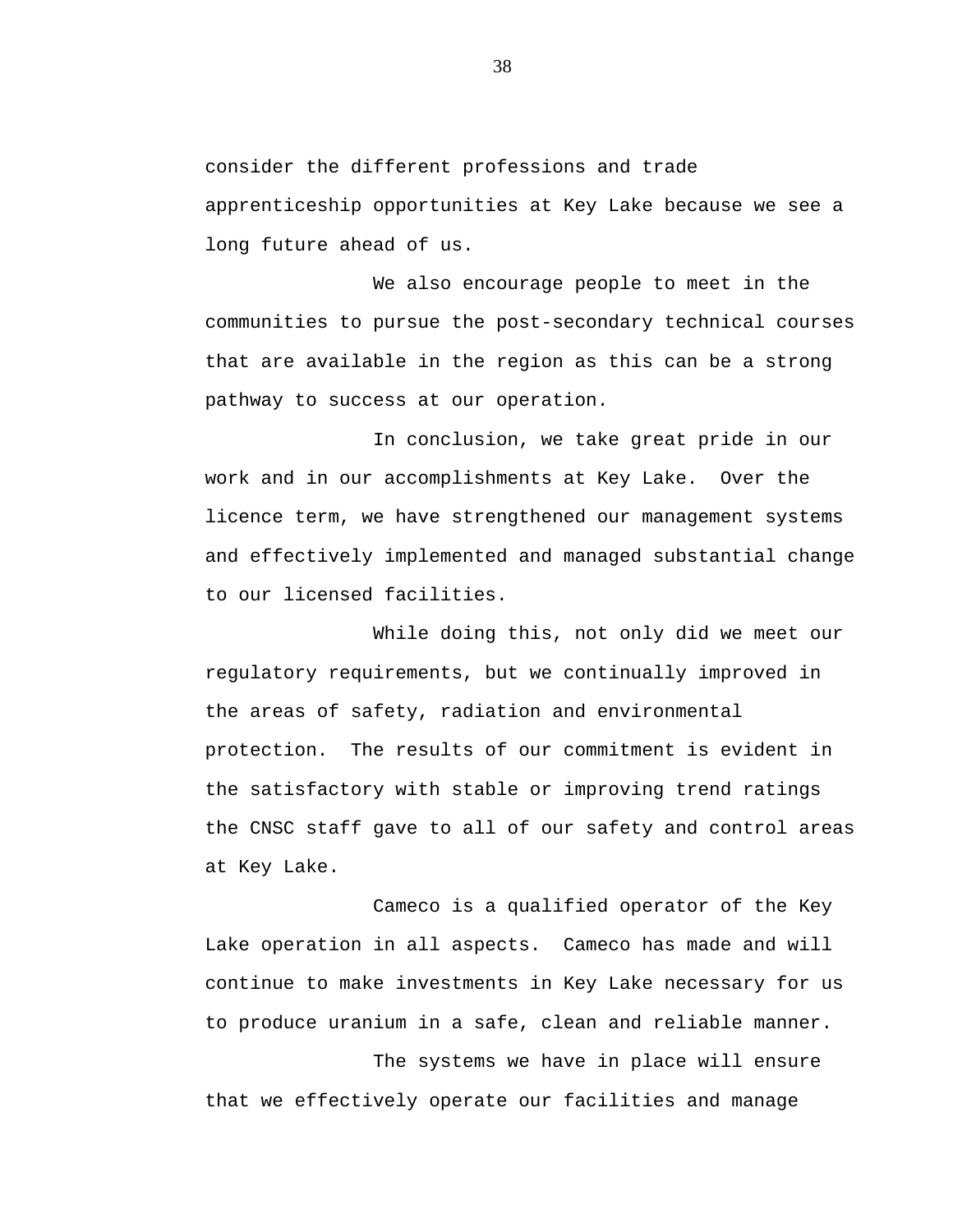change while being protective of the environment as well as health and safety of the public and the workforce. This strong record of achievement demonstrates that a 10 year renewal is appropriate.

**MR. BRONKHORST:** Thank you, Les.

Again, for the record, Dave Bronkhorst. With me, on the McArthur River team is Kevin Quesnel, General Manager and Rick Morrison, Manager for Safety, Health, Environment Quality and Regulatory Relations ---

**THE CHAIRMAN:** Excuse me. Can you get closer to the mic?

> **MR. BRONKHORST:** Oh I'm sorry. Better? **THE CHAIRMAN:** Even closer. **MR. BRONKHORST:** All right? **THE CHAIRMAN:** I can hear you now, thanks. **MR. BRONKHORST:** So with me tonight, at the

McArthur River team is Kevin Quesnel, General Manager, Rick Morrison, Manager of Safety, Environment, Health, Quality, Regulatory Relations at McArthur River.

We are here in support of the relicensing of the McArthur River operation. Cameco has requested a 10 year licence renewal.

Throughout this presentation, we will highlight some of the details provided in the Commission Member documents that exemplify how at the McArthur River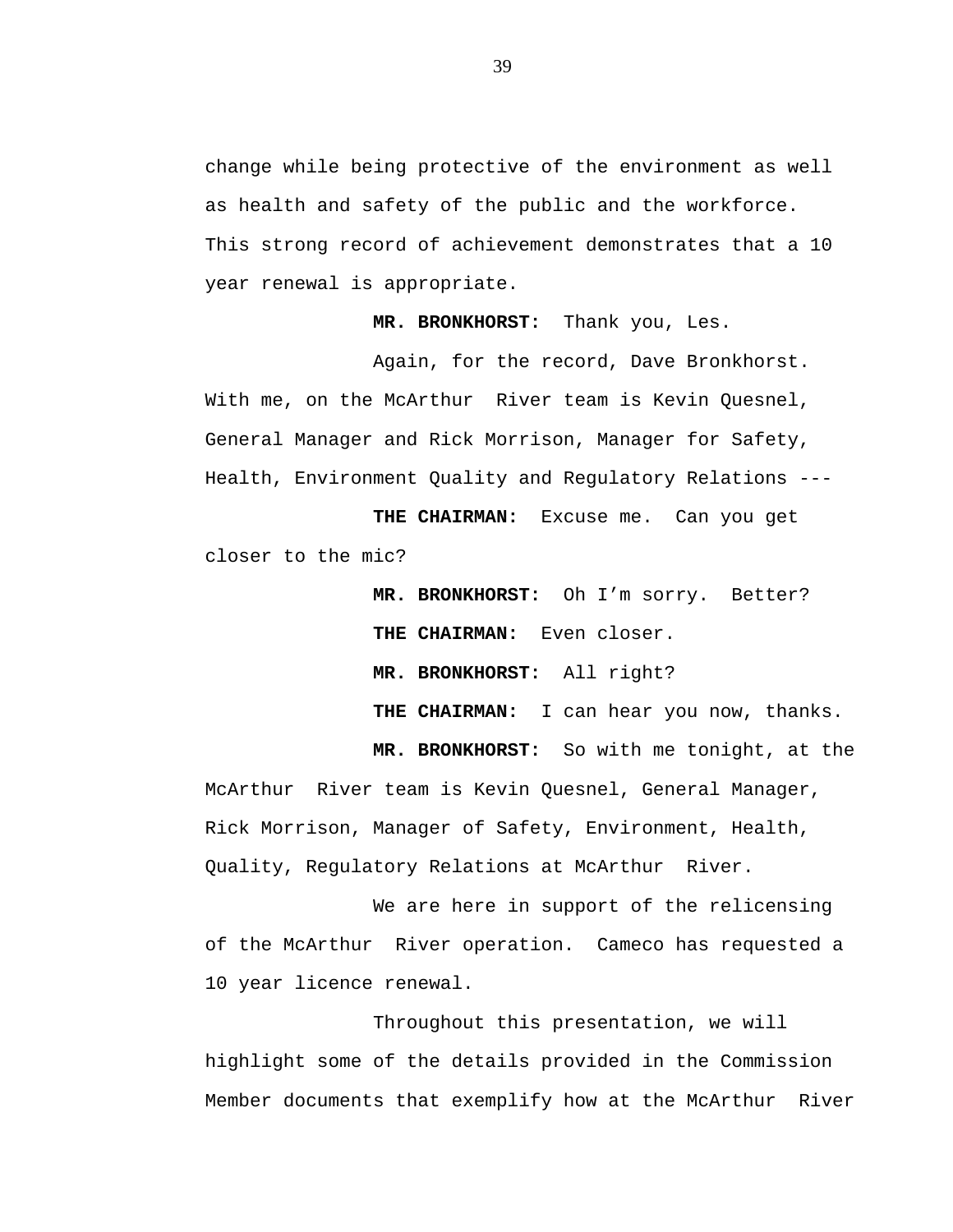operation, we deliver safe, clean and reliable production. We will also demonstrate that Cameco is qualified to carry on the licensed activity at McArthur River and that Cameco is protective of the environment as well as the health and safety of workers and the public.

I am proud of the work we have done over the licensed term, to continue and improve our performance in all our safety and control areas. This includes satisfaction of a licence condition earlier in the licence term. More specifically, we made improvements to our site fire protection program and reported on them to the Commission.

I am pleased to say that the work has resulted in a satisfactory rating in that safety and control area. Over the licence term, we advanced the use of freeze technology to safely allow mine development into the water-saturated sandstone. We also transitioned underground operations into new mining zones and produced at higher rates while at the same time continuing to improve upon our safety radiation protection and environmental performance.

McArthur River has been effective in managing change. In our view, the strength of our management systems and our continual improving performance provides the basis for awarding the request for a 10 year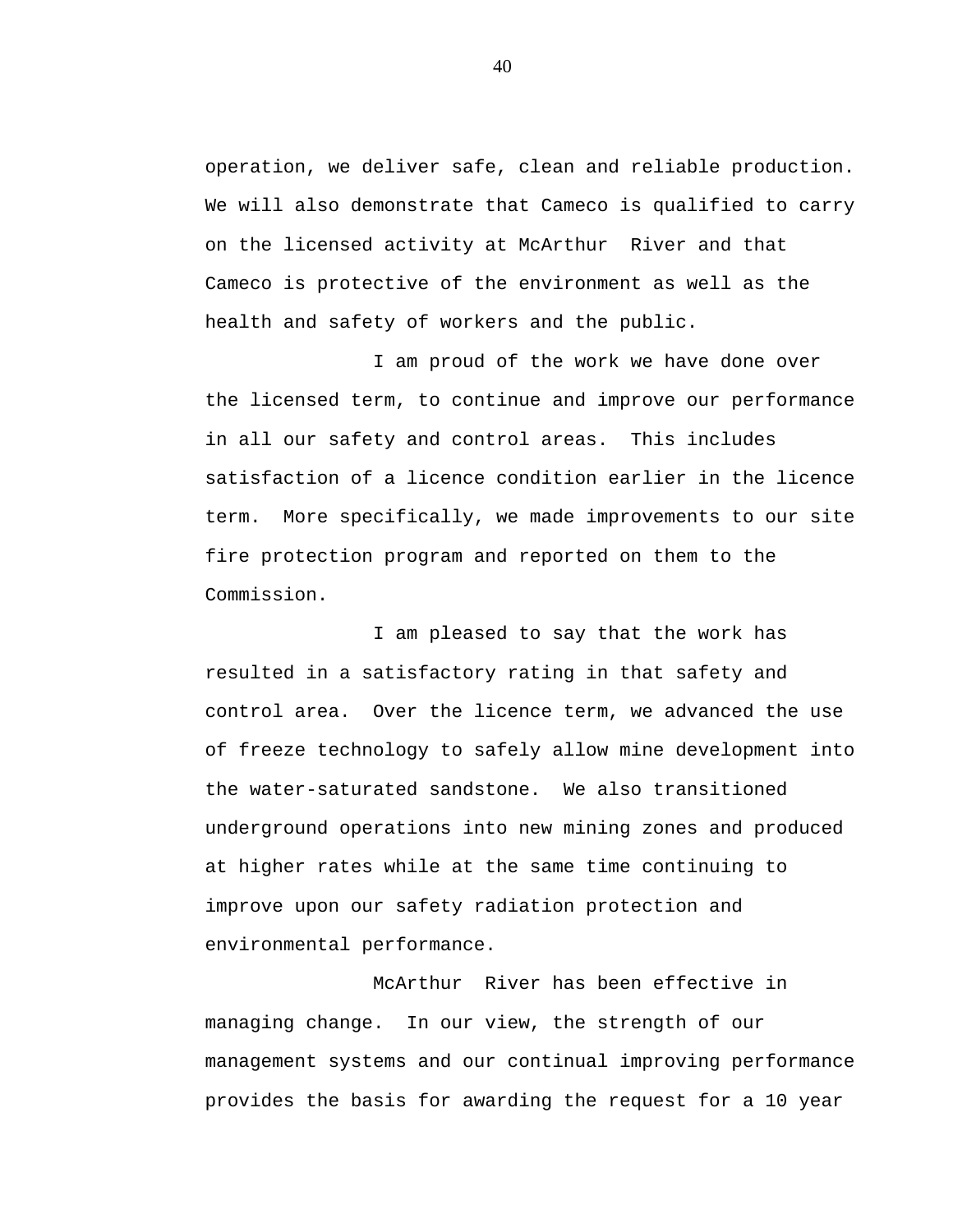licence term.

The McArthur River operation began production in 1999 and remains the world's largest highgrade uranium mine. In fact, year after year, McArthur is the leading primary source of mined uranium in the world, amounting to about 15 percent of the world's production.

As a former general manager of this facility, I'm proud to say that McArthur has continued to deliver solid performance. Over the current licence term, McArthur has reduced lost time injury frequency while controlling radiation exposures and maintaining them far below regulatory limits. We have also continued to optimize our facilities to significantly improve the quality of our treated water released to the environment.

McArthur River has not only met all regulatory requirements, but has also fulfilled Cameco's own commitments to safety, health, environment and quality. Again, we believe this level performance supports our application for a 10 year licence term.

We intend to maintain this strong performance into the next licence term. Accordingly, Cameco continues to look for opportunities to strengthen our management systems, procedures and safety culture. We have always renewed our facilities and will continue to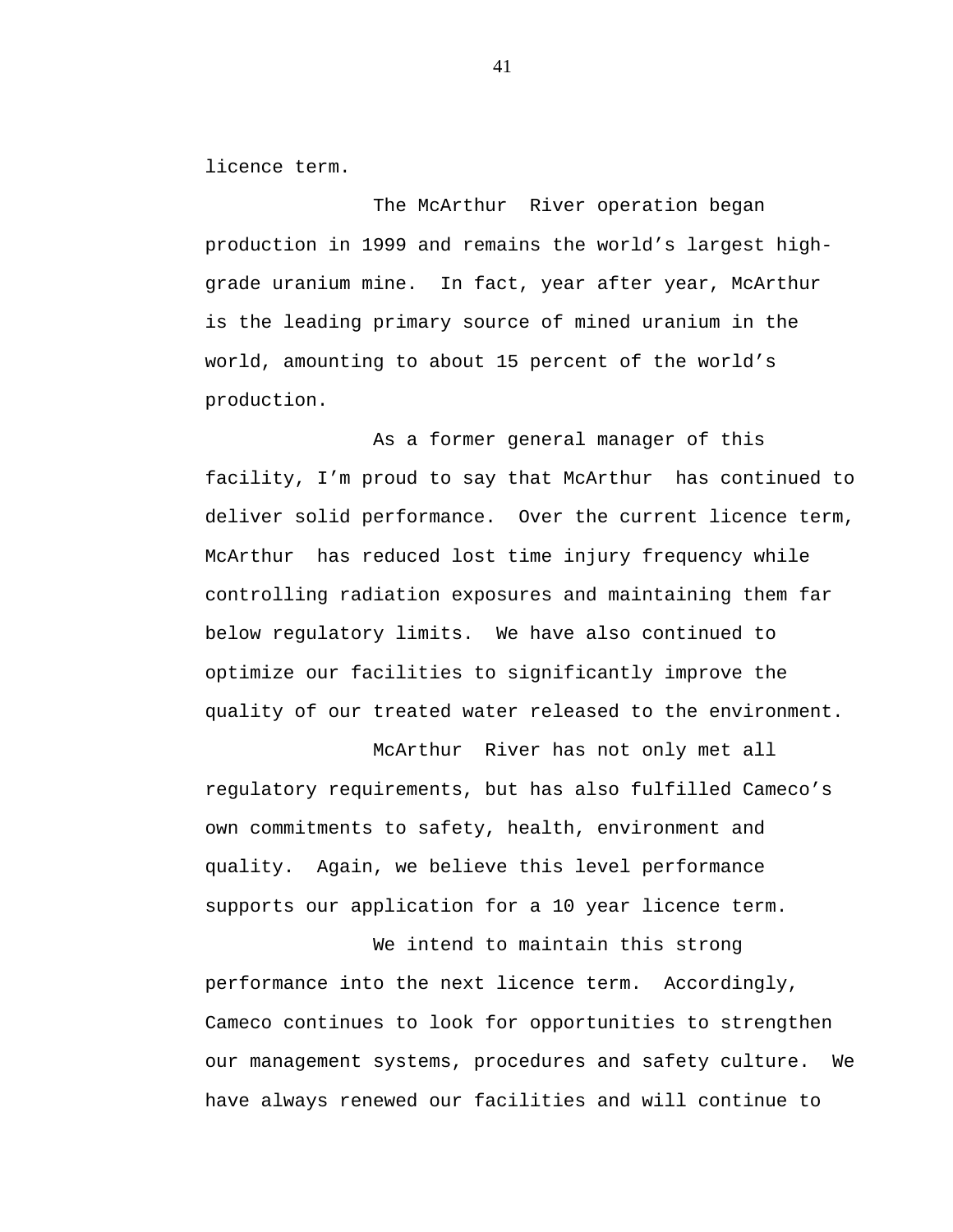make investments in the infrastructure at the site.

We are preparing the way for decades of mining to come. To talk more about the McArthur River operations performance during the past five years, and our plans for the future, I will now turn the presentation over to Kevin Quesnel, General Manager of the McArthur River operation.

Kevin joined Cameco, McArthur River operation nine years ago as maintenance superintendent. Since then, his leadership and managerial skills have taken him to the role of Mine Manager and most recently an appointment as General Manager in 2010.

Kevin?

**MR. QUESNEL:** Good evening, Commissioners. For the record, my name is Kevin Quesnel.

I've been part of the McArthur River team for the past nine years and I'm indeed proud to lead a team that has had such great success in keeping people safe, radiation doses low an protecting the environment while achieving our production goals. We accomplish this as we develop new mining areas and transitioned into these underground operations.

What I appreciated right away when I joined McArthur River team was a strong safety culture. In order to achieve safe, clean and reliable production, you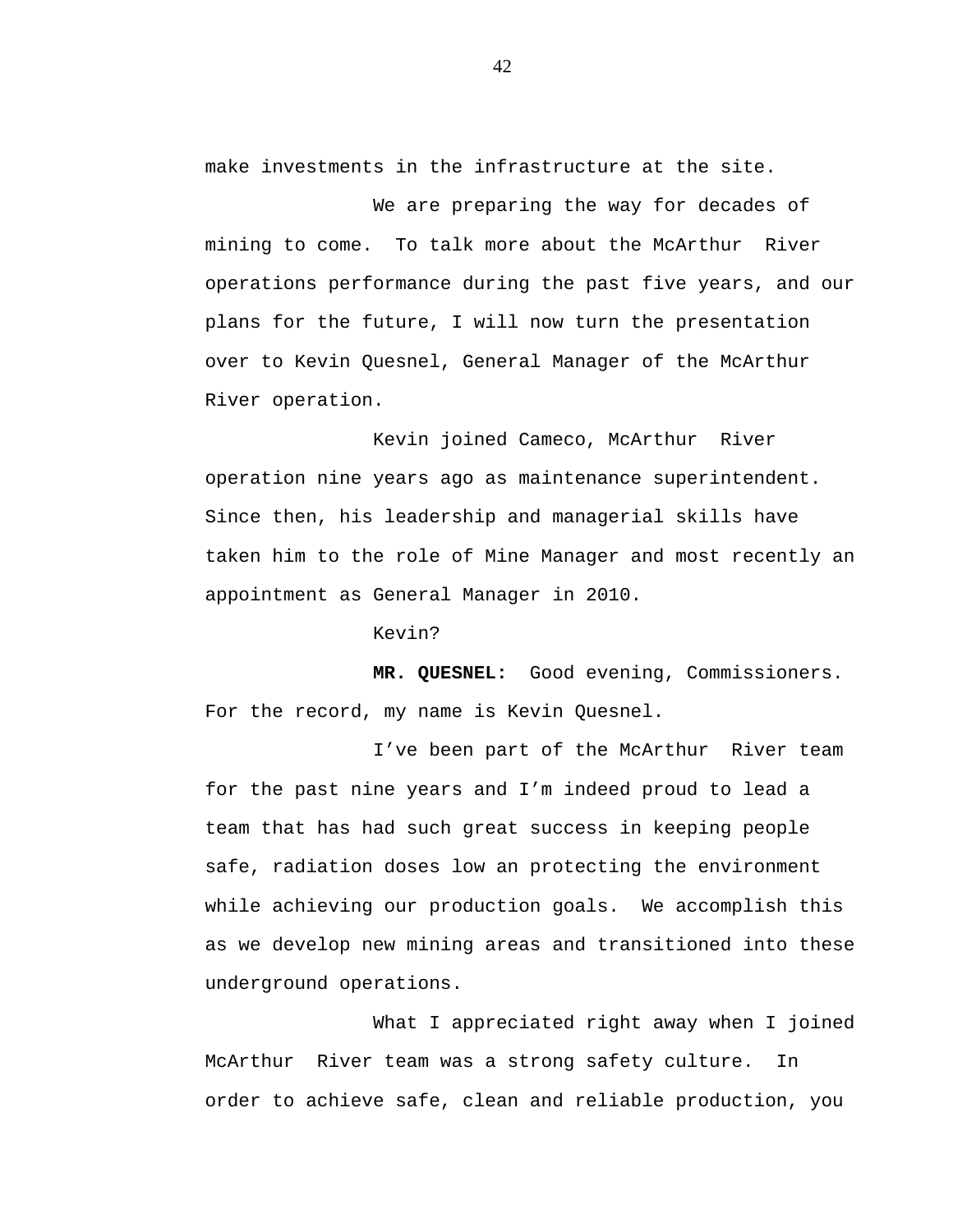need a disciplined approach with no shortcuts. Similarly, underground mining requires a disciplined approach. This is especially the case at McArthur River where the high grade uranium ore is deposited along the geological unconformity between water-saturated sandstone above and the basement rock below.

In all aspects of our safety and control programs at McArthur River, we have worked at continuous improvement to reflect what we have learned as we begin to mine new zones. McArthur River's Safety and Management Health program provides management framework for conventional workplace safety.

This program ensures that safety hazards are identified, personnel and equipment are protected and the strong safety culture is nurtured. This systematic approach is continuing to pay benefits as we lowered our lost time injury frequency over the current licence term.

Of note is that we managed to do this when we had a high number of contractors at McArthur River. Our Contractor Management program ensures everyone working in the operation follows the same safety rules.

To improve safety performance during the current licence term, McArthur River created a list of top 12 high risk activities for our operation. We then increased awareness with respect to these activities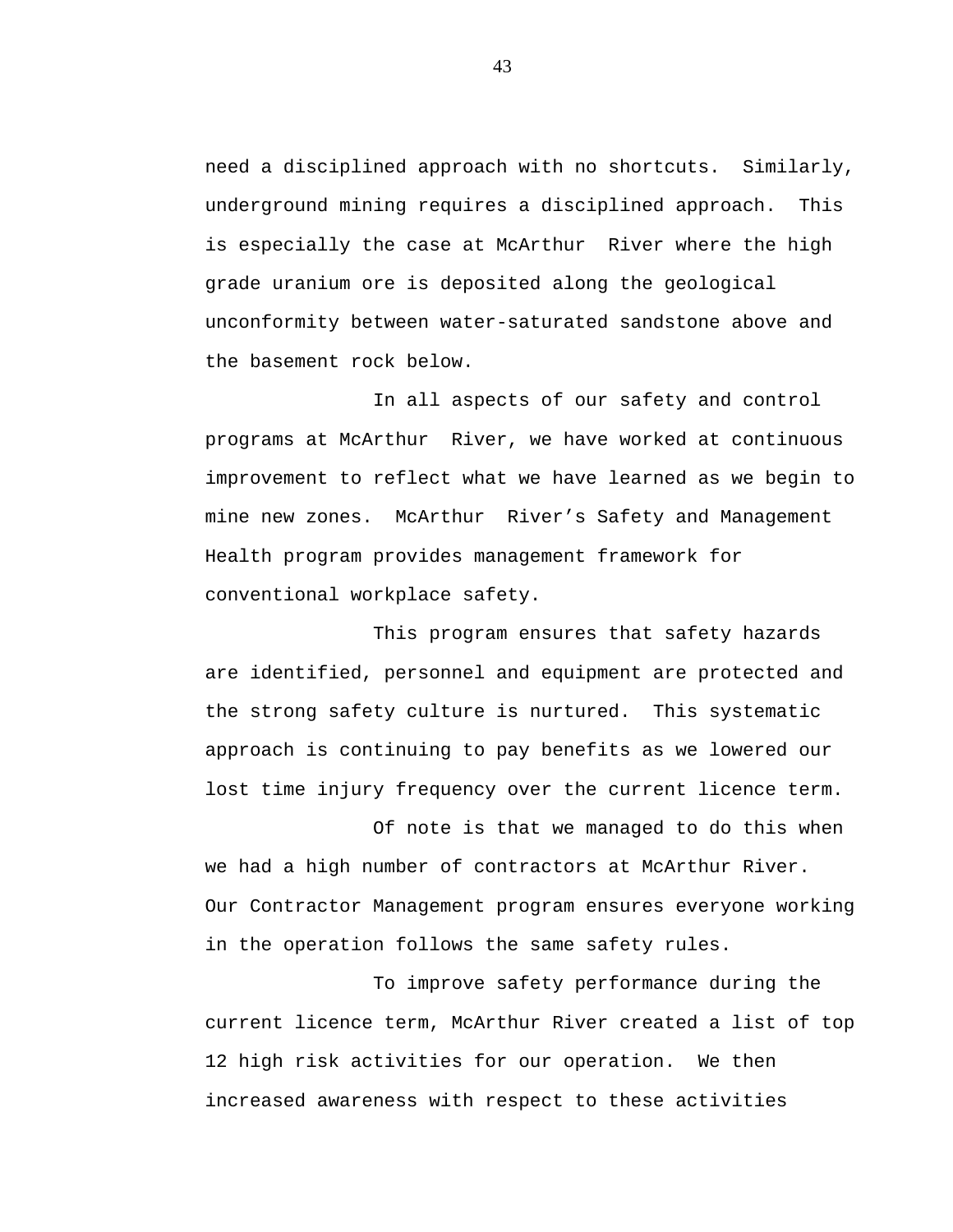through efforts such as providing safety meeting packages and conducting workplace inspections.

We also developed a supervisor training program that covers the key performance indicators with focus on supervisory responsibilities. This is part of an effort to enhance the training of the supervisors on Cameco safety expectations and the tasks required to fulfil the site's objectives.

Further, our safety officers meet regularly with all personnel working in the mine to emphasize the tools for working safely, including job hazard analysis and the five point safety card, which is the cornerstone of our safety approach.

Our efforts in the area of conventional safety have been recognized during the licence term with the prestigious John T. Ryan Safety trophy which is awarded to the safest underground metal mine in Canada. McArthur River received the national award in 2009 and regional honours in our category in 2010 and 2011.

This speaks to the strength and consistency of our safety performance and the effectiveness of our program in maintaining it.

We are proud that our safety performance is within the top quartile of North American mines and we intend to pursue continual improvement in order to keep it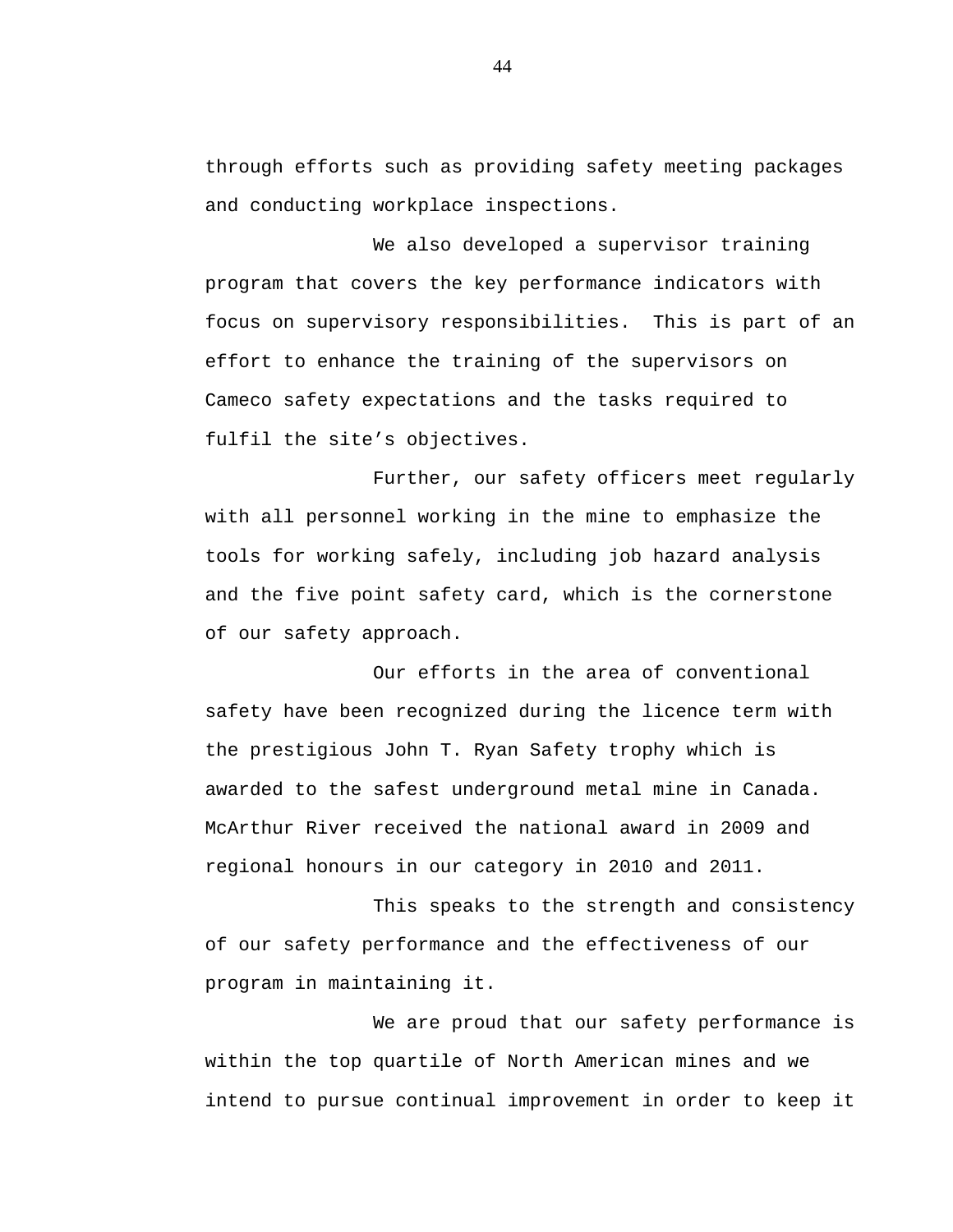there.

The members of our site emergency response team have shown diligence and enthusiasm in their training to respond to potential emergencies. During the license period the competition teams have won both surface and underground provincial championships.

Earlier this year the team won the Underground Mine Category at the annual Saskatchewan Mining Association Mine Rescue Competition and just this past weekend our industrial firefighting team won the Saskatchewan Industrial Fire and Rescue Competition.

Our emergency personnel with their rescue and firefighting certification make McArthur River selfsufficient in these areas. This is complemented by the work that we've undertaken to improve emergency response as well as fire protection at McArthur River.

During the license term, in addition to improving our fire protection program, we have upgraded the fire training grounds, including construction of a training area for confined space rescue.

Consistent with the goal of keeping radiation doses as low as reasonably achievable, radiation protection at McArthur River is managed in accordance with the radiation protection program.

In the current license term McArthur River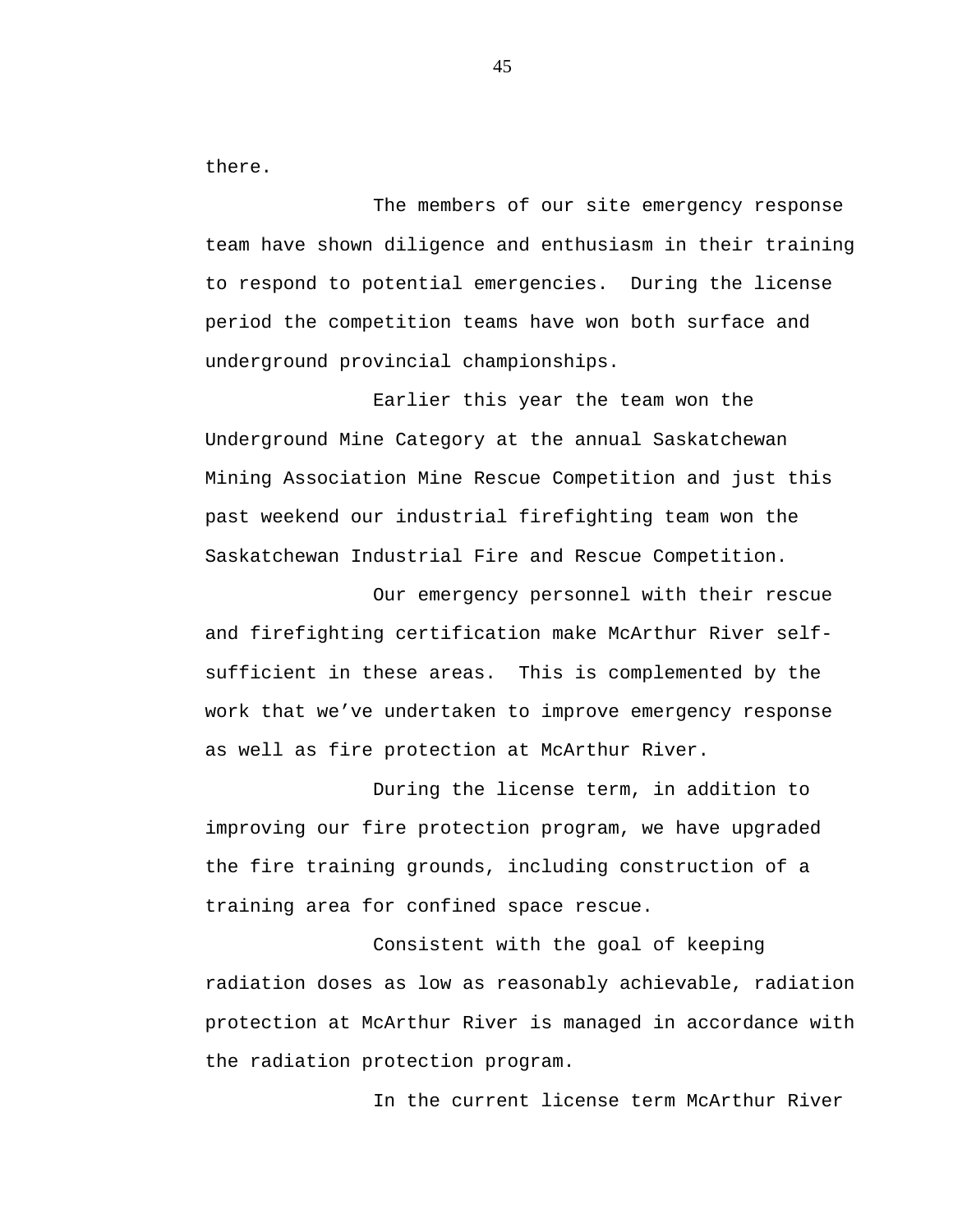has continually improved mitigation measures while maintaining tight control of radiation exposures.

I often tell visitors before they head underground that our success in controlling doses may seem counterintuitive; we have the highest grade uranium mine in the world, yet our exposures are consistently low.

Our success is reflected in that our average affective dose has decreased over the license term. Further, the dose calculations for full-time equivalent workers and for the maximum exposed person have also been improving.

As you can see in the graph, these measures are well below not only the regulatory limit but also Cameco's own internal guideline.

Our success in achieving these numbers lies in the program itself and what we do every day to ensure people are aware of risks. For example, as shown in the slide, we ensure the radiation monitors underground are properly calibrated, that people are individually monitored and have confidence in that process.

Of course, infrastructure and mitigation measures are also key components of the radiation protection program, including the extent to which ground freezing limits radon bearing water entering the mine. There is also the extensive use of shot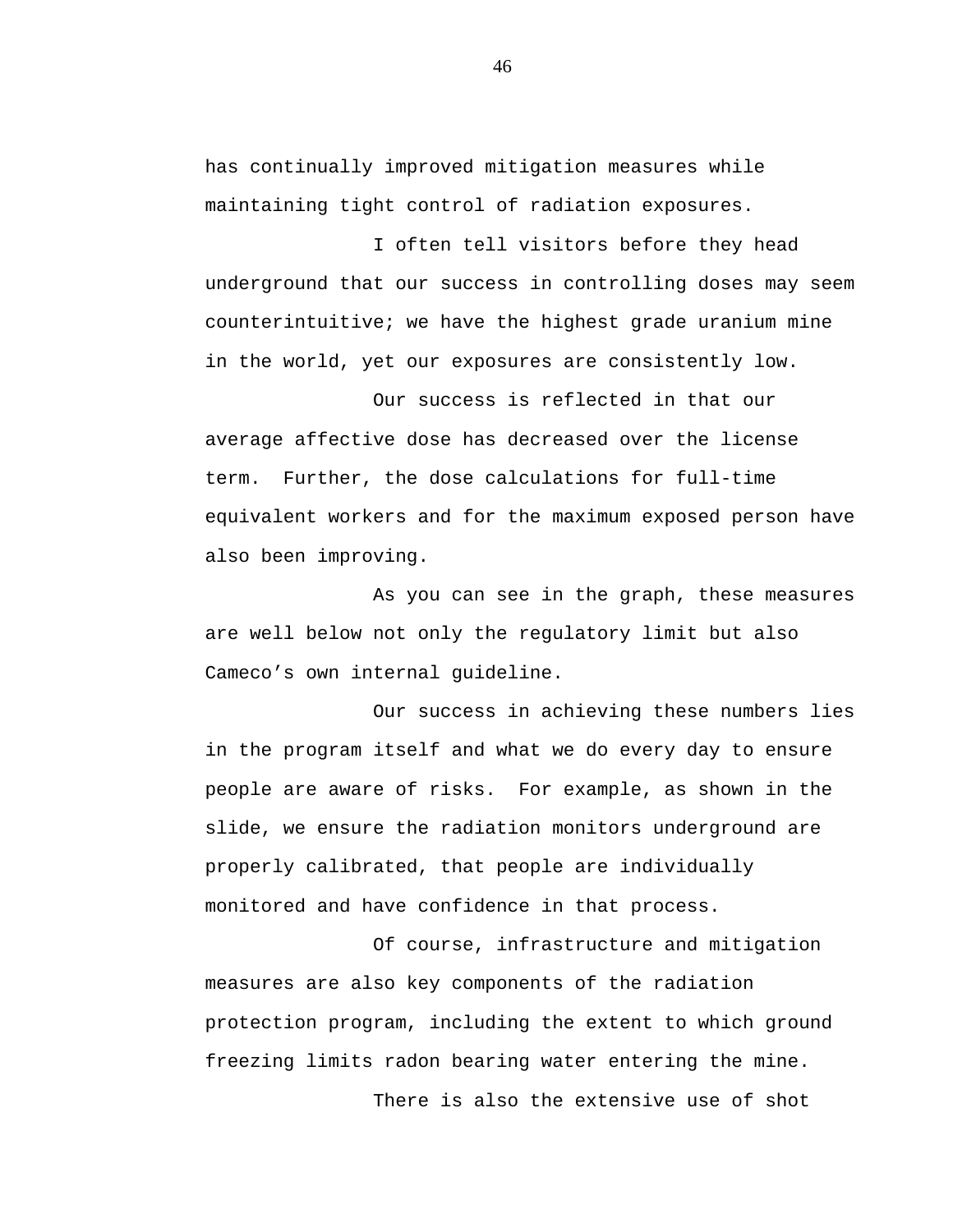shotcreting within the tunnels and working areas that provide additional shielding along with the extensive and well planned ventilation system.

Over the current license term we have made operational improvements that contributed to this success. For example, quicker cycle times for the raised bore mining sequence have reduced the potential for additional exposure to workers. Further, we have installed additional exhaust ventilation at Shaft 3 and upgraded ventilation at Shaft 2.

Over the next license term, McArthur River will continue to keep exposures as low as reasonably achievable.

Understanding the risk and coming up with effective mitigation measures is something we continually work to improve at McArthur River. The best example of this is the extent to which we are using freeze technology and the way we have adapted and expanded this mitigation tool since mining began in 1999.

The expanded use of freezing as a ground control measure, as we transition to new mining areas, also contributes to our strong radiation protection performance. As previously mentioned, freezing has also proved very effective in limiting the volume of radon bearing water entering the mine workings.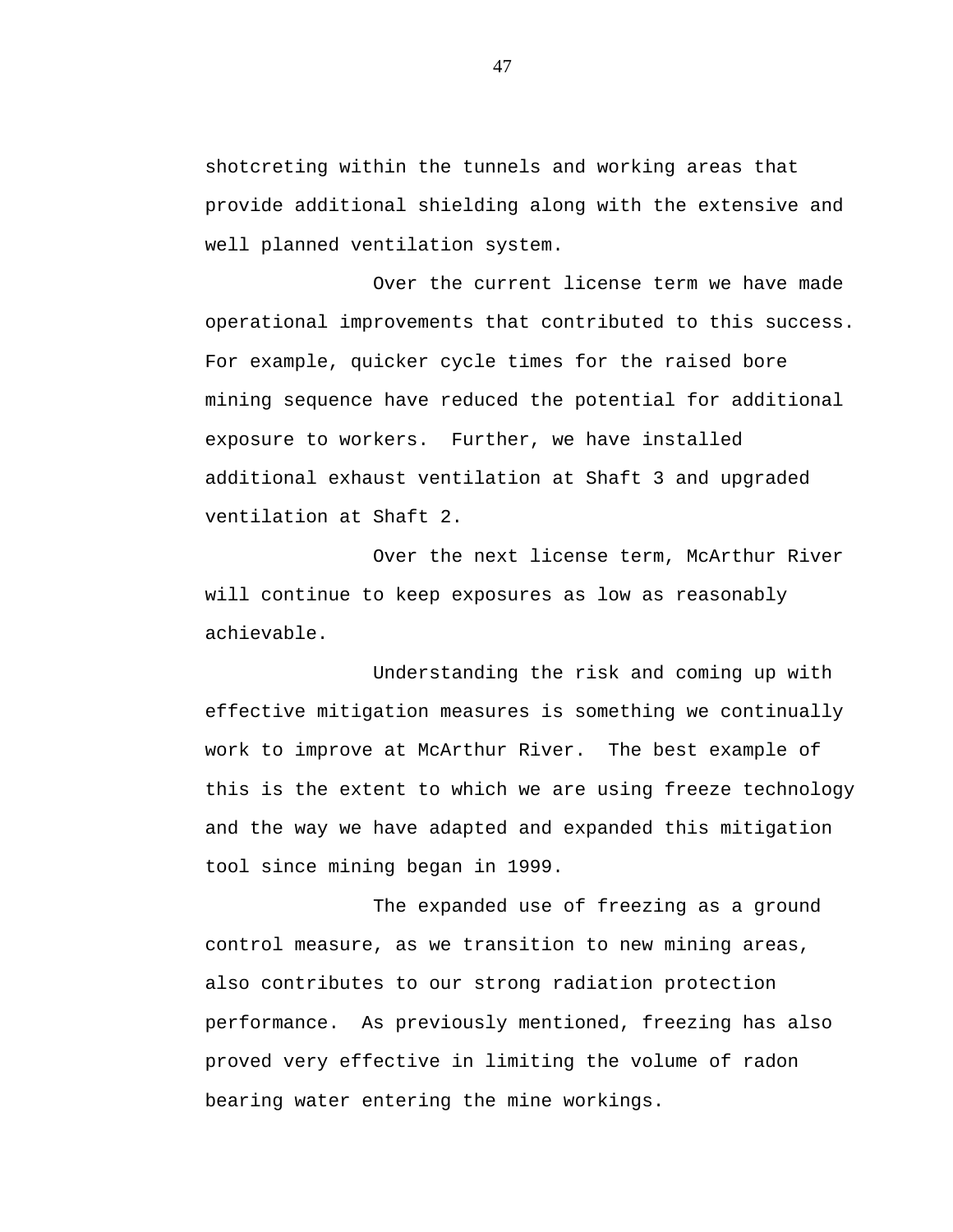McArthur River's comprehensive

environmental management system is certified to ISO 14001 standard and ensures we meet our commitment to regulatory compliance, environmental protection and continual improvement.

It provides us with a systematic framework that we use to identify our environmental aspects, implement appropriate controls and to measure and continually improve our performance.

Our environmental performance has been strong though the current license term. Concentrations of contaminants in our treated water were maintained below regulatory limits and within established action levels.

At the last relicensing, a commitment was made to reduce concentrations of molybdenum in the treated water released by McArthur River. As a result of our continued optimization efforts we have been able to not only meet this commitment but reduce concentrations by 83 percent.

In the past three years when the mine increased production the effectiveness of the process and operational changes we had made were evident as concentrations of molybdenum in 2012 was the lowest since the operation began.

Changes made to the process water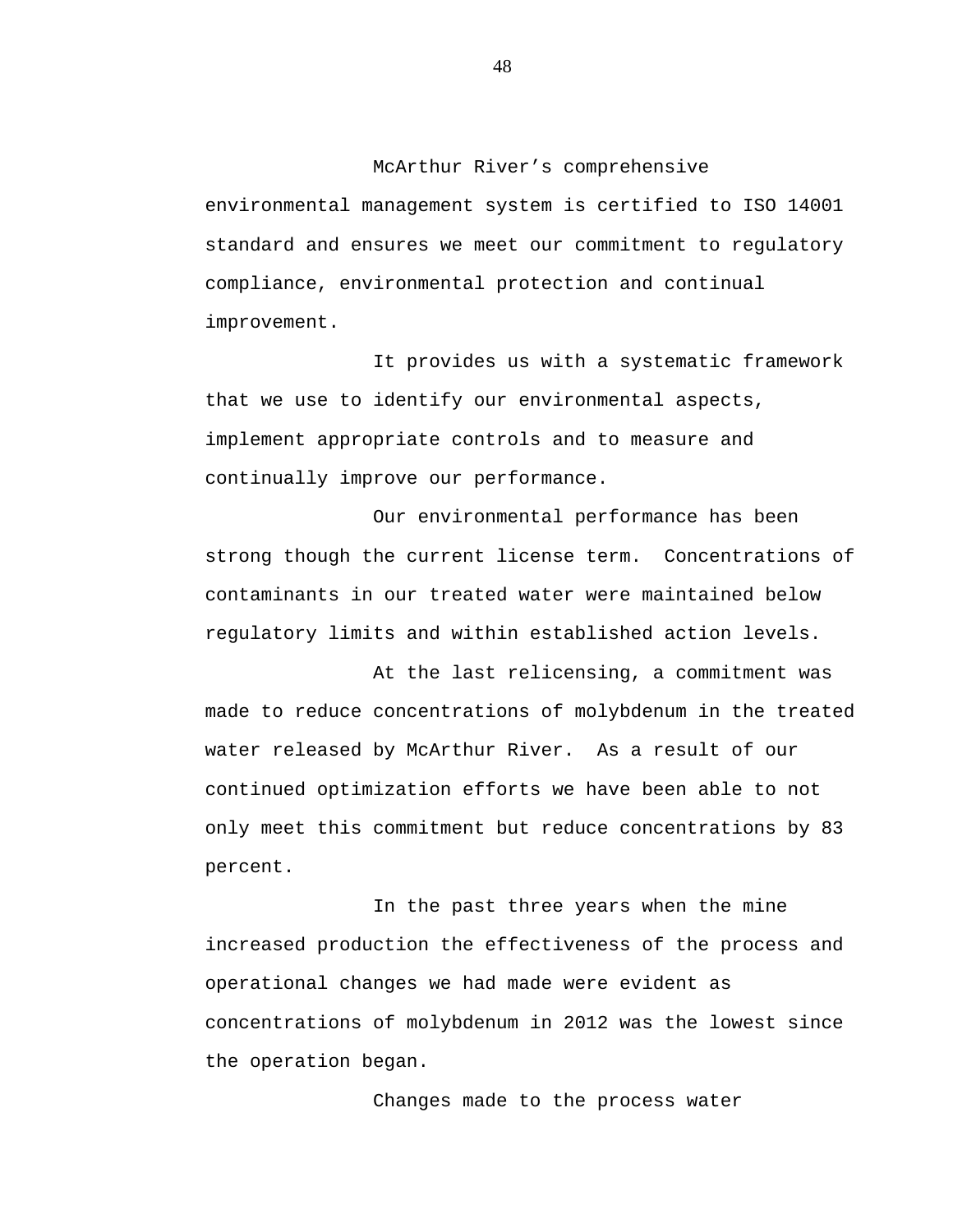collection systems underground, plus improvements to the water treatment plant have all contributed to McArthur River being able to meet and exceed the commitment made five years ago.

Another significant undertaking during the license term was the replacement of the culvert at the Reed Creek Crossing downstream of our operation. The new culvert is shown in the slide and is designed to limit the potential impact of release of treated water to the environment in the case of a non-routine inflow situation.

During the next license term McArthur River will continue to look at ways to optimize water management at the site.

Mr. Bronkhorst referred to McArthur River preparing for decades of mining ahead. In the years to come, we are confident that our mine can continue to do this successfully because of the safe transition to new mining zones that we undertook during the current license period.

This successful transition has allowed us to continue to employ raised bore method to extract the high grade ore, a method which has proven highly protective of workers.

We achieved a first in mining the deposit by using freezing to develop through the unconformity.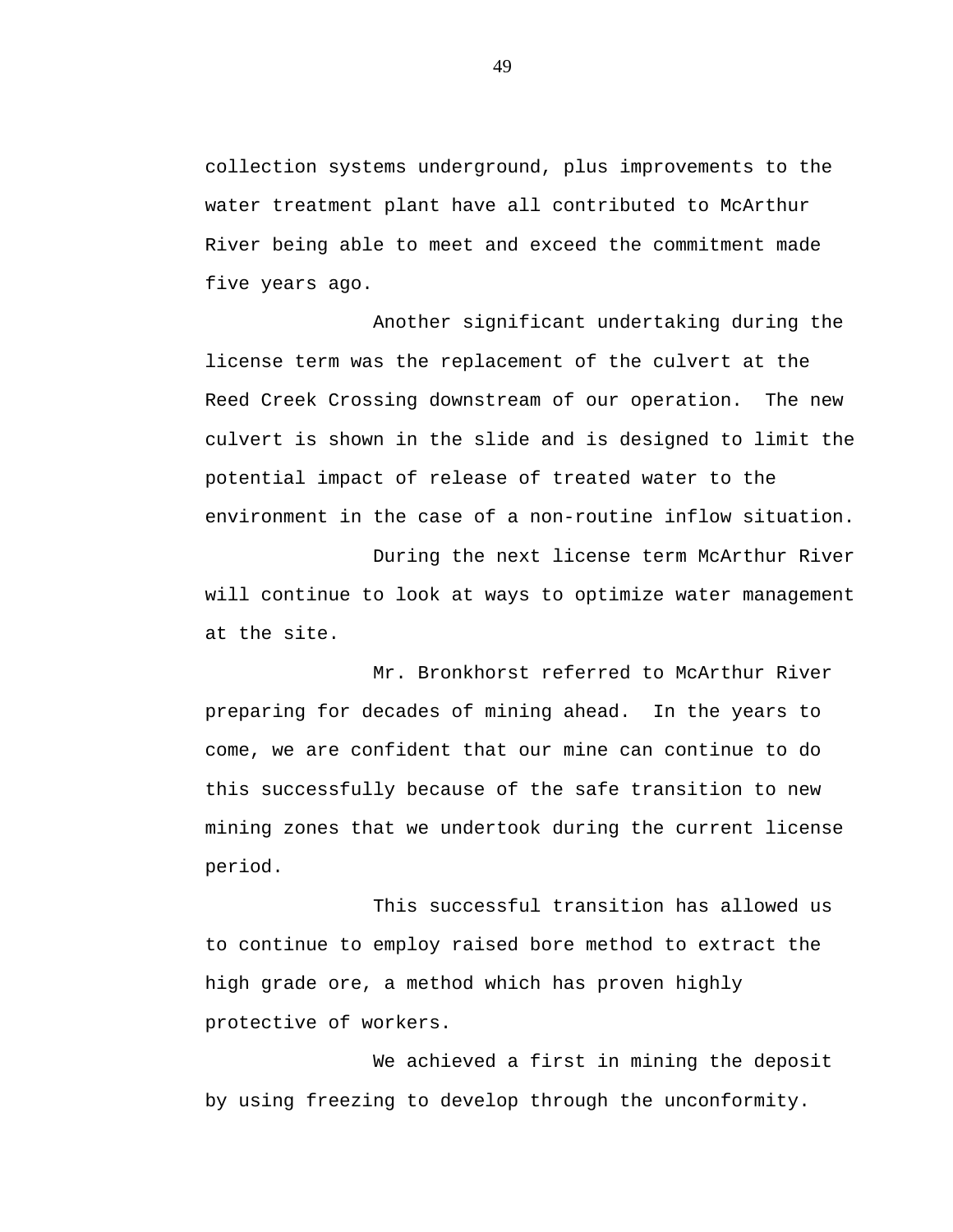This means we have developed secure workings within the sandstone formation that sits atop of the high grade ore.

We have done so through the use of innovative cathedral-shaped freeze structures. It is a process that can only be done through careful planning and risk assessment.

A process of freezing such a large area in preparation for development requires great precision in its sequencing and execution. Mine planning, freeze infrastructure, and mine development occur years in advance of production.

During the license term we have tested and proven two new mining methods we intend to use at McArthur River. The success we have had in developing stable raised bore chambers in frozen sandstone has given us confidence that we will be able to use drill and blast in the form of long hole stopes. This is a more conventional mining method, however our plans to use it at McArthur River are quite limited in scope.

Nevertheless, our test program in long hole stoping has shown this form of mining can be done effectively on a small scale, and that it can be done in a way that is safe and will result in lower exposures to workers.

After the successful test program we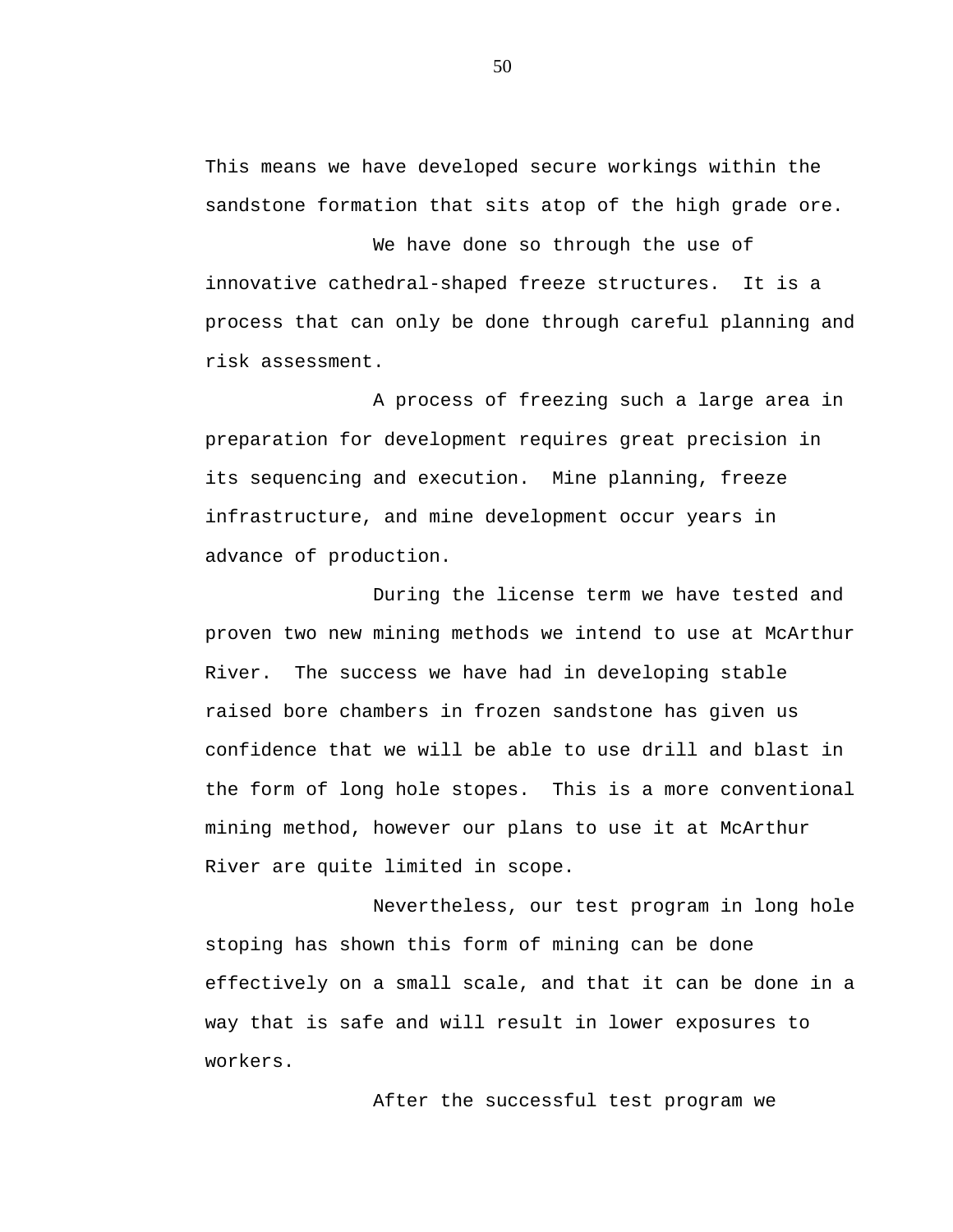received CNSC staff approval just last month to incorporate this method into our future mining plans. After a similar test period we have also received approval to use box hole mining.

It is anticipated that box hole and blast - - that drill and blast, pardon me, and box hole boring will be limited in scope in the years ahead as we expect raise bore mining to continue to be the dominant method.

At McArthur River, Cameco continues to invest in the infrastructure required to mine the various zones that make up the deposit to ensure safe access to this ore.

During this current license term I am proud of the manner in which risk assessment tools and mitigation measures allowed us to make a safe transition to these new zones.

The long-term strategic plan for the operation requires additional capacity and options that support ground freezing, electrical distribution and ventilation. Some of that work is underway right now.

For example, we successfully expanded the ventilation and freeze capacity during the current license term, as we made our transition to new mining zones and our long-term planning at anticipates additional measures. We have also modernized our camp facilities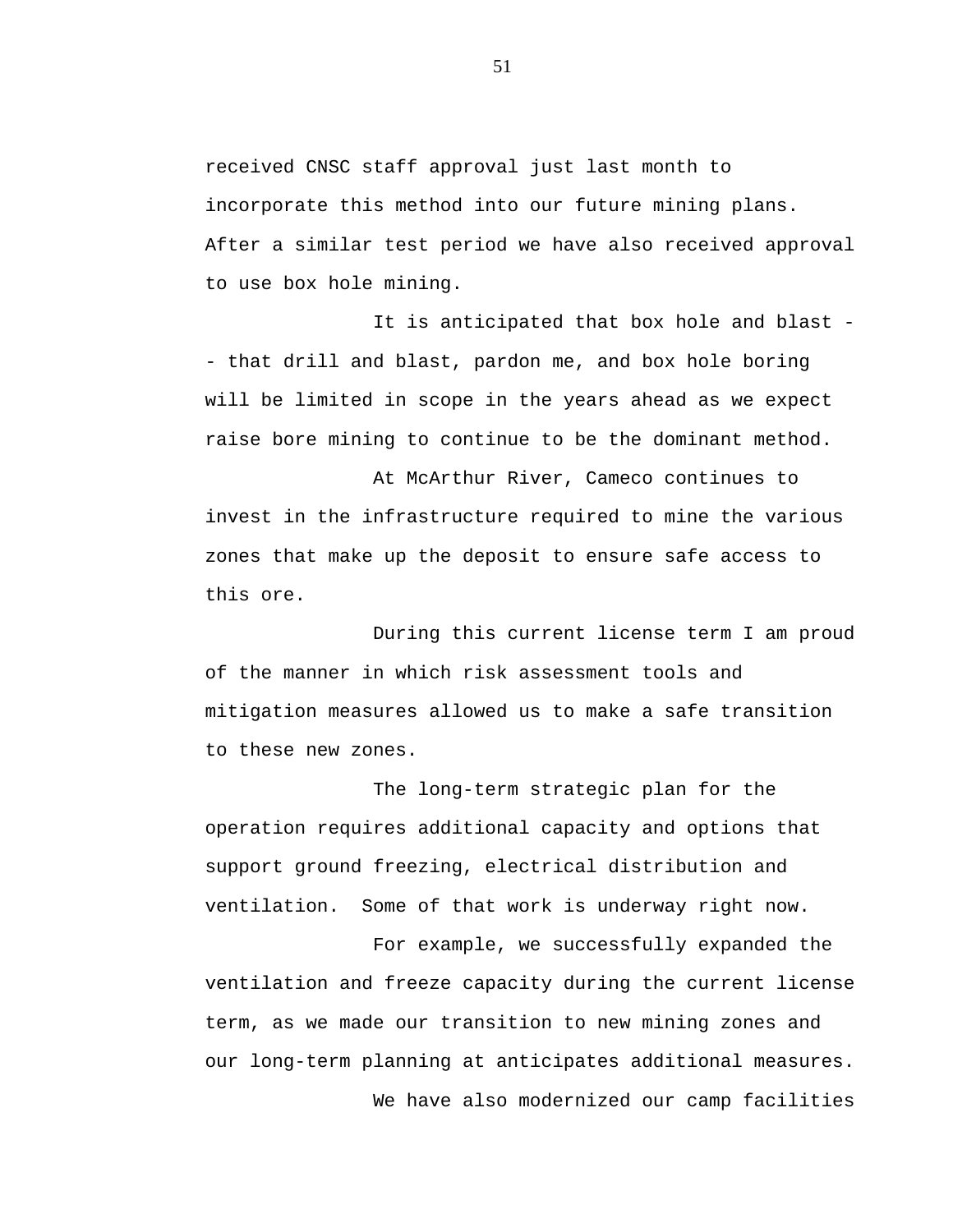in the past several years to reflect the long horizon we see for McArthur River.

Another example of risk assessment in mitigation is our defense and depth measures for contingency water management. As part of our risk assessments, a water management plan is included for every new zone in which mining development work begins. We have confidence in the geotechnical work we do ahead of any development and the mitigation measures such as freeze walls, but we remain on guard for non-routine water inflows. Based on our experience however, McArthur River has the management system in place to pump, treat, and release clean water in a non-routine inflow situation.

The surface facility you see in the photograph is a contingency water pond. It is normally empty, but once a year it is filled with clean water to allow us to test the entire contingency water system. Through our diligent management of risks in this fashion, we believe we can continue to mine safely at McArthur River.

The long projected life of mine for McArthur River is one that offers stability for employment. There are more than 485 Cameco employees and more that 375 permanent contractor working at site. Of the combined workforce, about 440 people, or 51 percent of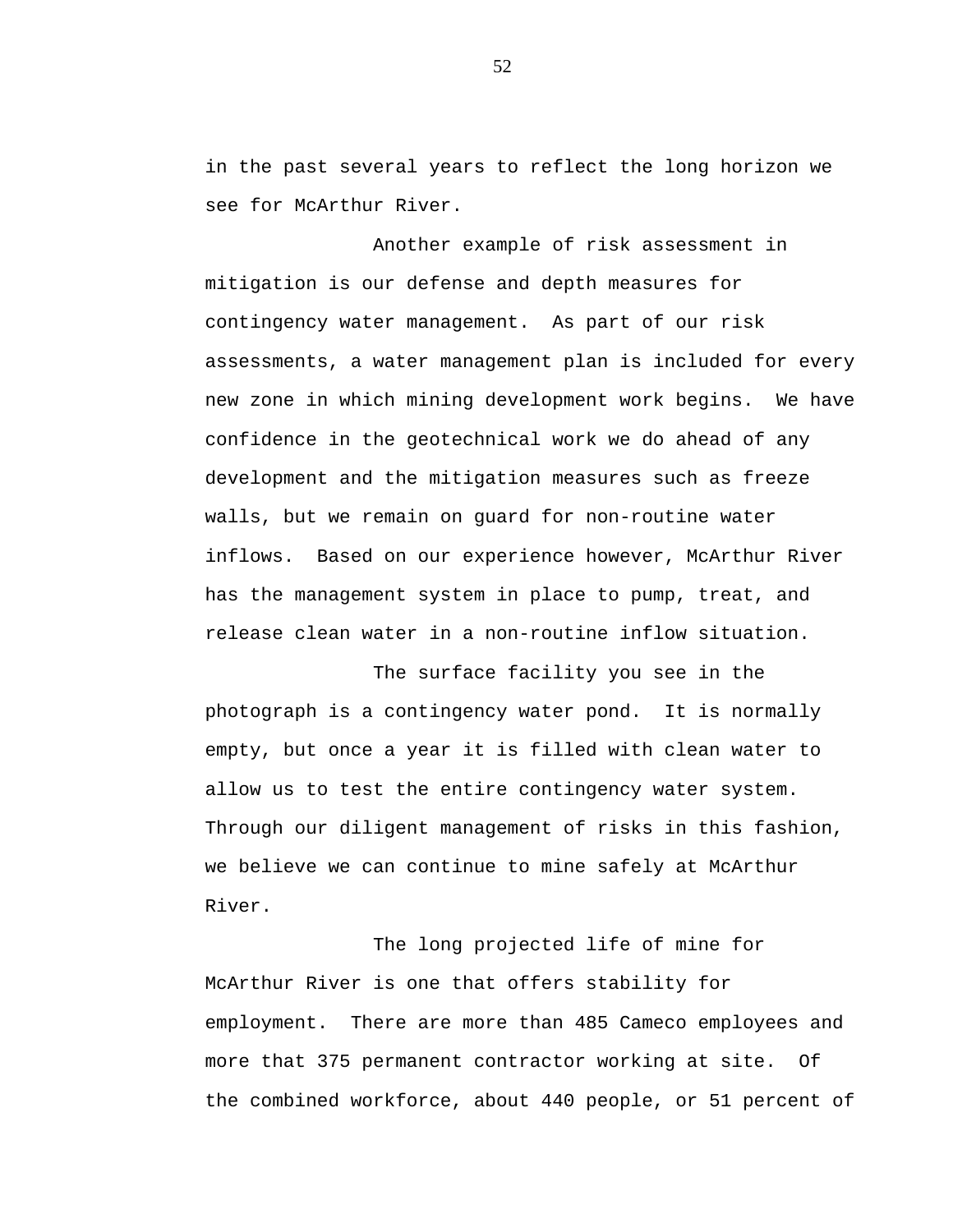the total are residents of Saskatchewan's North. We actively encourage members of our workforce to pursue training opportunities that will allow them to advance their careers at McArthur River, or within Cameco.

Our management team takes our engagement responsibilities seriously, and we work hard to ensure communities we visit have a good understanding of our diligence in protecting the environment and people, and the long-term business, and workforce opportunities we have available at the McArthur River operation.

Cameco, including McArthur River staff, is committed to continuing our practice of regularly visiting and reporting to communities on our activities. When members of the community visit the site, we take them through the mining areas to show them how we protect people and we explain our environmental protection program, including how we have improved the mine water treatment process.

In this photo, members of the Northern Saskatchewan Environmental Quality Committee see the revegetation work that followed the land clearing done in 2012 to allow expanded electrical substations. Our careful stewardship of the environment is in keeping with Cameco's values. This means traditional activities such as harvesting country foods can continue throughout the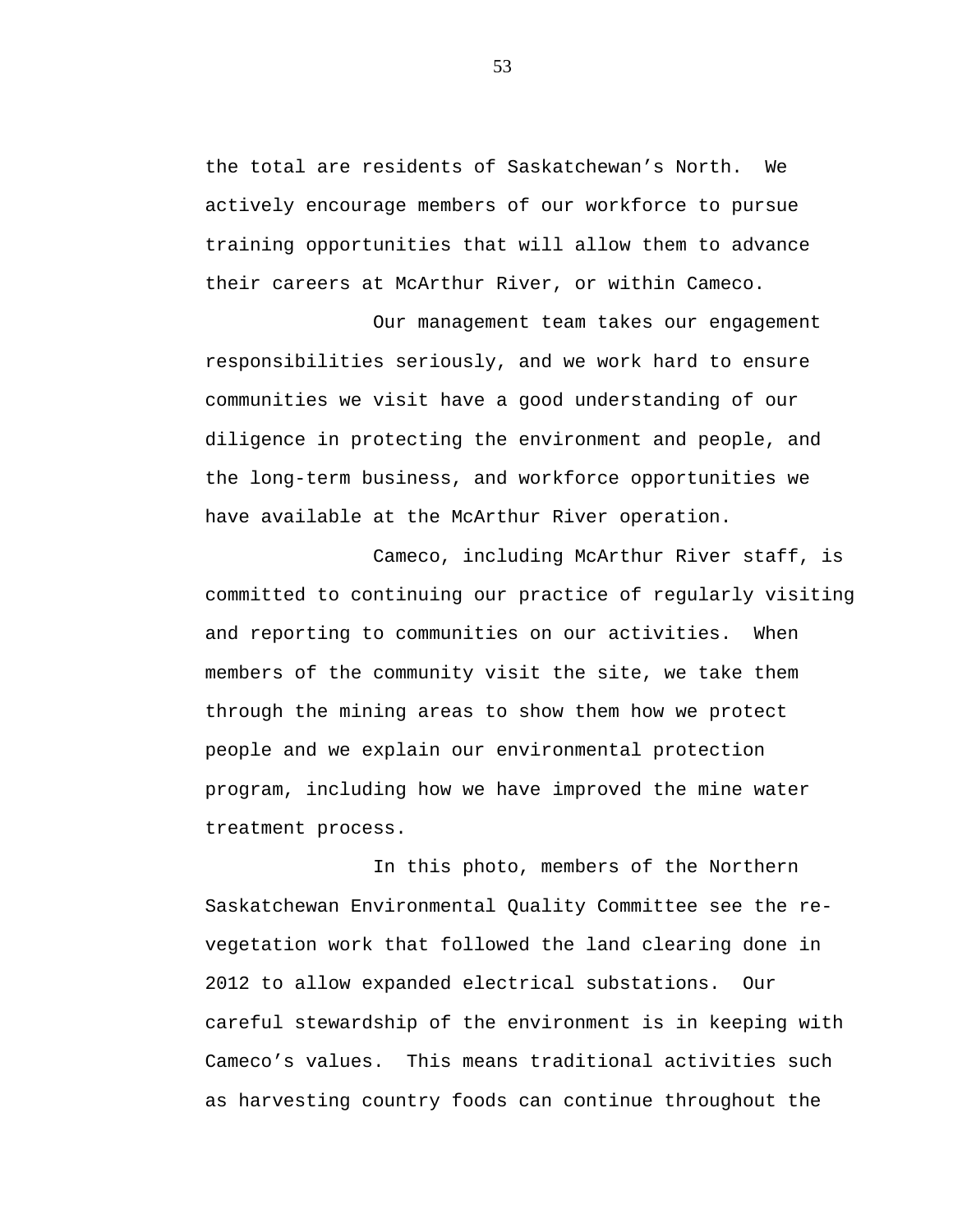Athabasca Basin.

This current licence period has been a period of transition at McArthur River. From 1999 until about the midway portion of this current licence period, mining of the deposit effectively took place in various ore panels of zone 2, closest to our main shaft. As previously mentioned, one success during the licence period was our transition into two addition ore zones where we used our innovative cathedral freeze walls to develop through the unconformity. As well during this period, we have had successive years where we've been able to safely increase production.

In conclusion, McArthur River operation continues to demonstrate a strong commitment to safety of people and the environment, while building upon our track record of successfully mining this world class deposit. We have shown that our main mining method of raze boring is adaptable for use as we transition to new mining zones, and we have shown we can safely use two other mining methods as required. Our quality management program guides all of our safety and control areas and has proven effective in managing change.

We are pleased that the CNSC staff has graded the McArthur River operation as satisfactory, with a stable or an improving trend in all of the safety and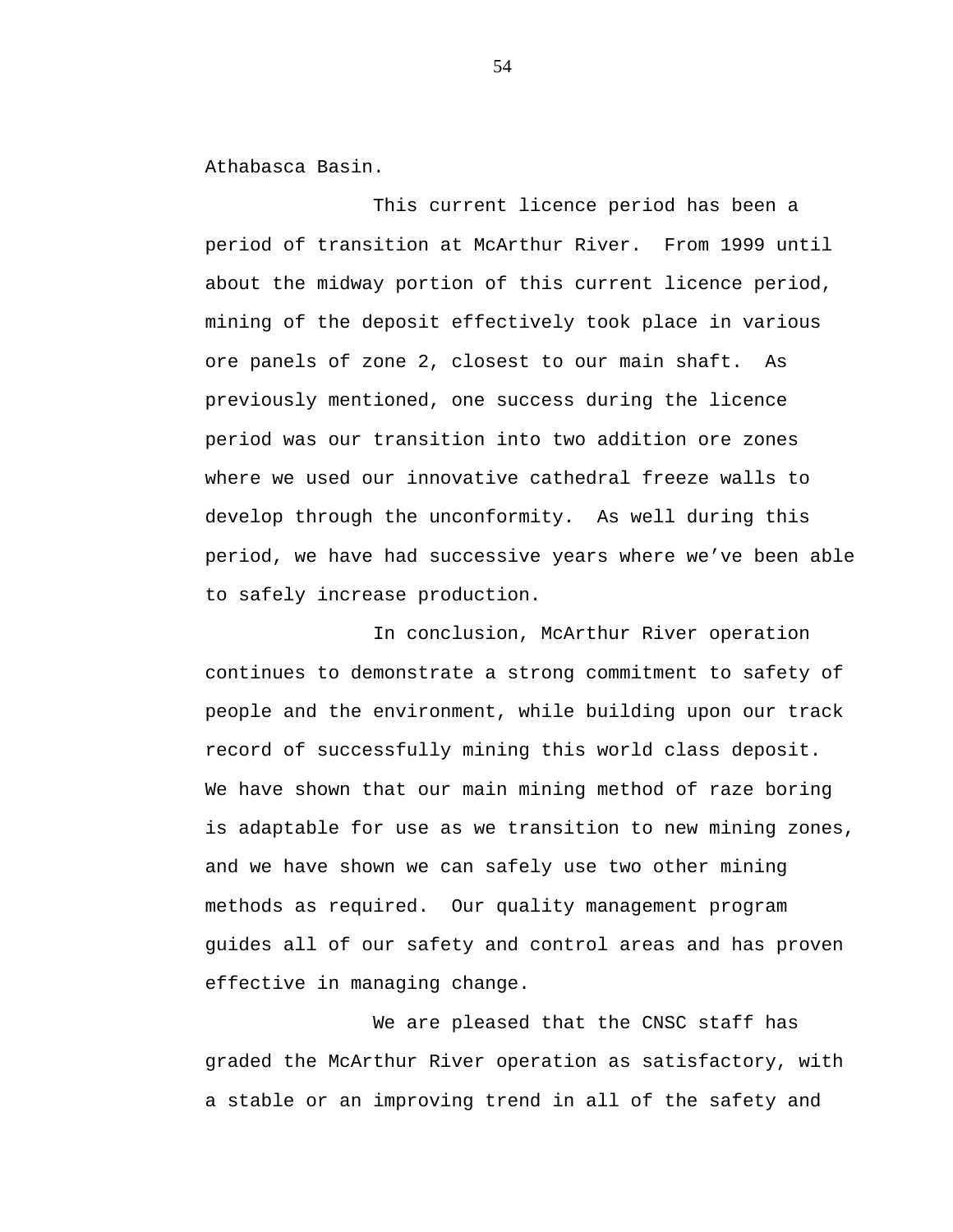control areas. In short, Cameco is a qualified operator in all respects. Even with the increased production and level of activity across the entire site, our safety performance, our ability to keep radiation doses as low as reasonably achievable, and our record in protecting the environment continues to improve year by year. This strong record of achievement at McArthur River demonstrates that a 10 year renewal is appropriate.

**MR. MOONEY:** Again, for the record my name is Liam Mooney. Our final presentation tonight is on the Rabbit Lake operation. With me is Scott Britton, the General Manager of Rabbit Lake, and Kirk Lamont, our Site Manager for safety, health, environment quality, and regulatory relations.

We are here tonight to support the relicensing of the Rabbit Lake operation. We will provide information on how Rabbit Lake delivers safe, clean, and reliable production. We believe that not only is Cameco qualified to carry on the mining and milling activities at Rabbit Lake, but also that Cameco is protective of the environment, as well as the health and safety of our workers and the public.

I am proud of our accomplishments over the current licence term, including the satisfaction of two licence conditions. More specifically, we have made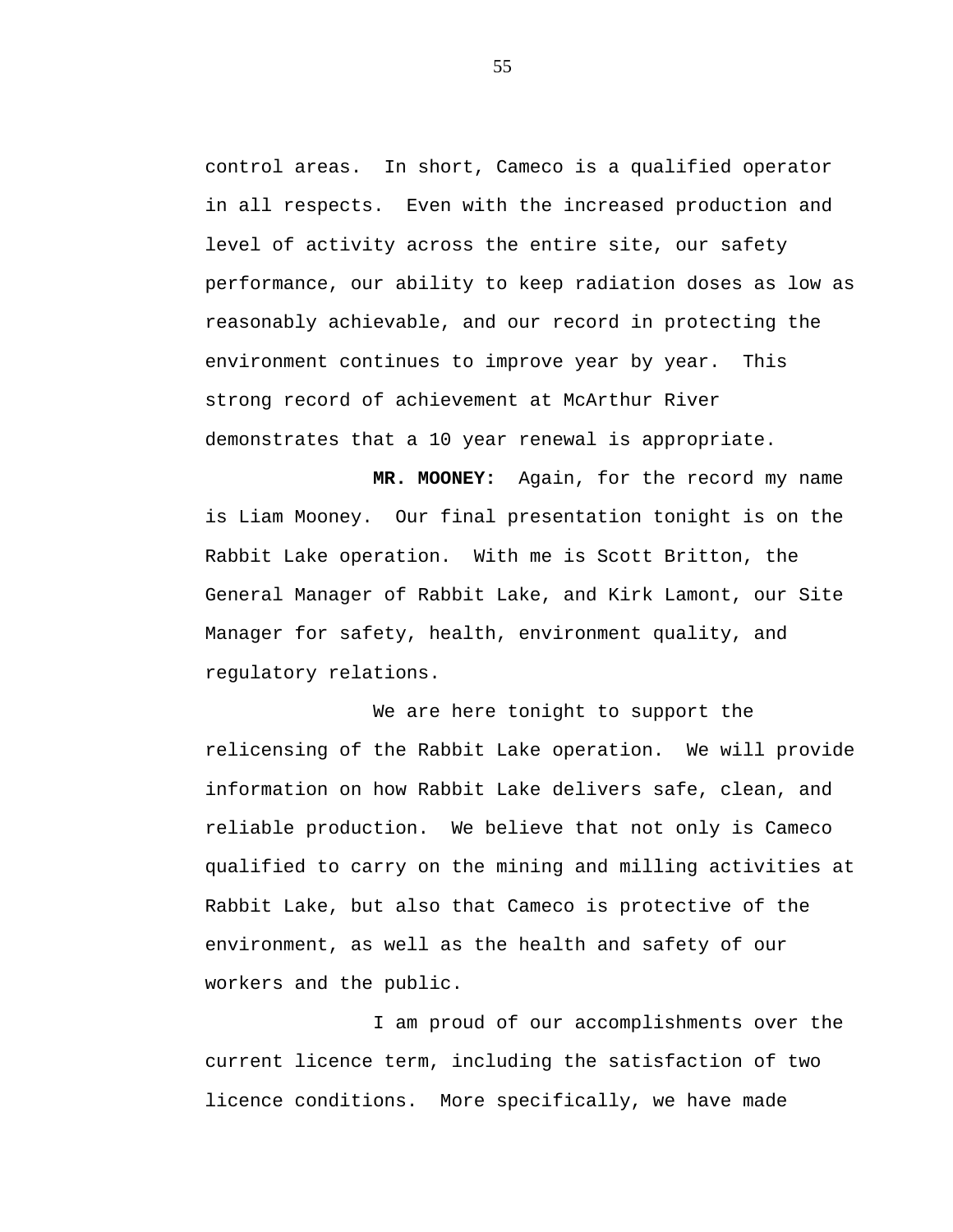improvements to our fire protection program and reported on this progress to the Commission. We have also developed and implemented a risk informed action plan to facilitate the timely reclamation of inactive areas. The operations performance and meeting all regulatory requirements and fulfilling Cameco's own commitments to safety, health, environment, and quality provides strong evidence that the site is deserving of a 10 year licence.

After more than 35 years of operation, Rabbit Lake continues to deliver solid performance. Since relicensing, the operation has improved on our lost time injury frequency. Radiation exposures have been well controlled and remain far below regulatory limits. Finally, the quality of treated water released to the environment has improved significantly as we have continued to upgrade and optimize our facilities.

To ensure this performance extends into the future, we've continued to strengthen our management systems, procedures, and safety culture. We have also renewed our facilities and we will continue to make investments in our infrastructure, while also advancing progressive reclamation activities. Further, prospects for continued long-term operations are strong, thanks to our track record of discovering and proving out addition ore zones at the Eagle Point underground mine.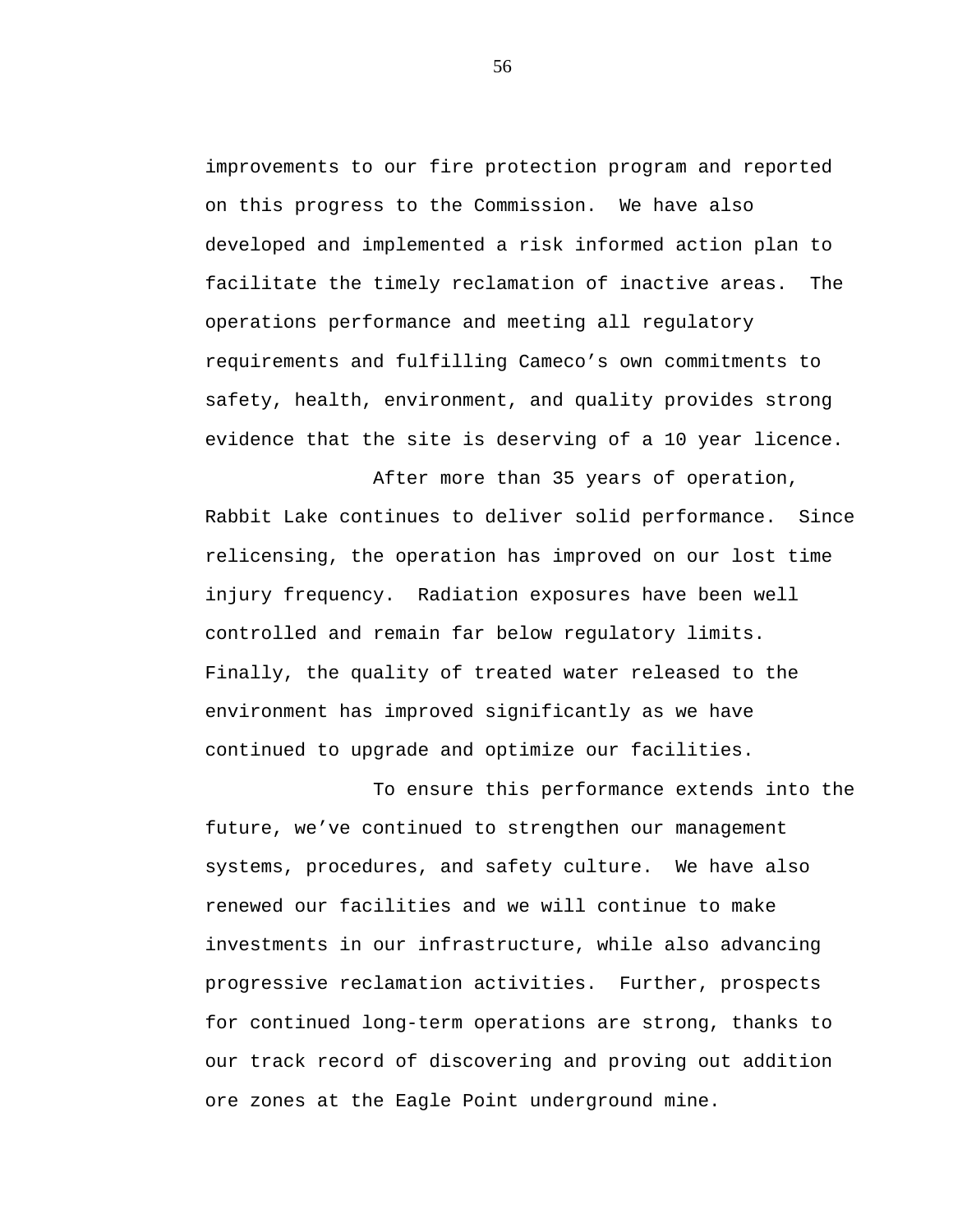Since mid-2012 the Rabbit Lake team has been led by Scott Britton, who brought with him more than 36 years of experience as a mine engineer working in both underground and surface mining operations. I will now turn the presentation over to Scott.

**MR. BRITTON:** Thank you, Liam. For the record my name is Scott Britton, the current General Manager of the Rabbit Lake operations. I'm also proud to be here today representing the Rabbit Lake operation.

Since joining the team at Rabbit Lake, it has become clear to me that this facility can and will continue to mine and mill uranium in a safe, clean, and reliable manner. As an experienced mining professional, I'm looking forward to continuing the life of the operation and keeping with our success of adding to our reserves.

At Rabbit Lake, we have a long history of successfully managing change in our operations. Five different ore zones have been mined and milled at Rabbit Lake since operations began in 1975. Beginning in 1992, ore has been exclusively mined at the underground Eagle Point Mine.

If you look at these two overhead photos of Rabbit Lake, you will see that the mill and the camp are located in the southern part of the operation. The mill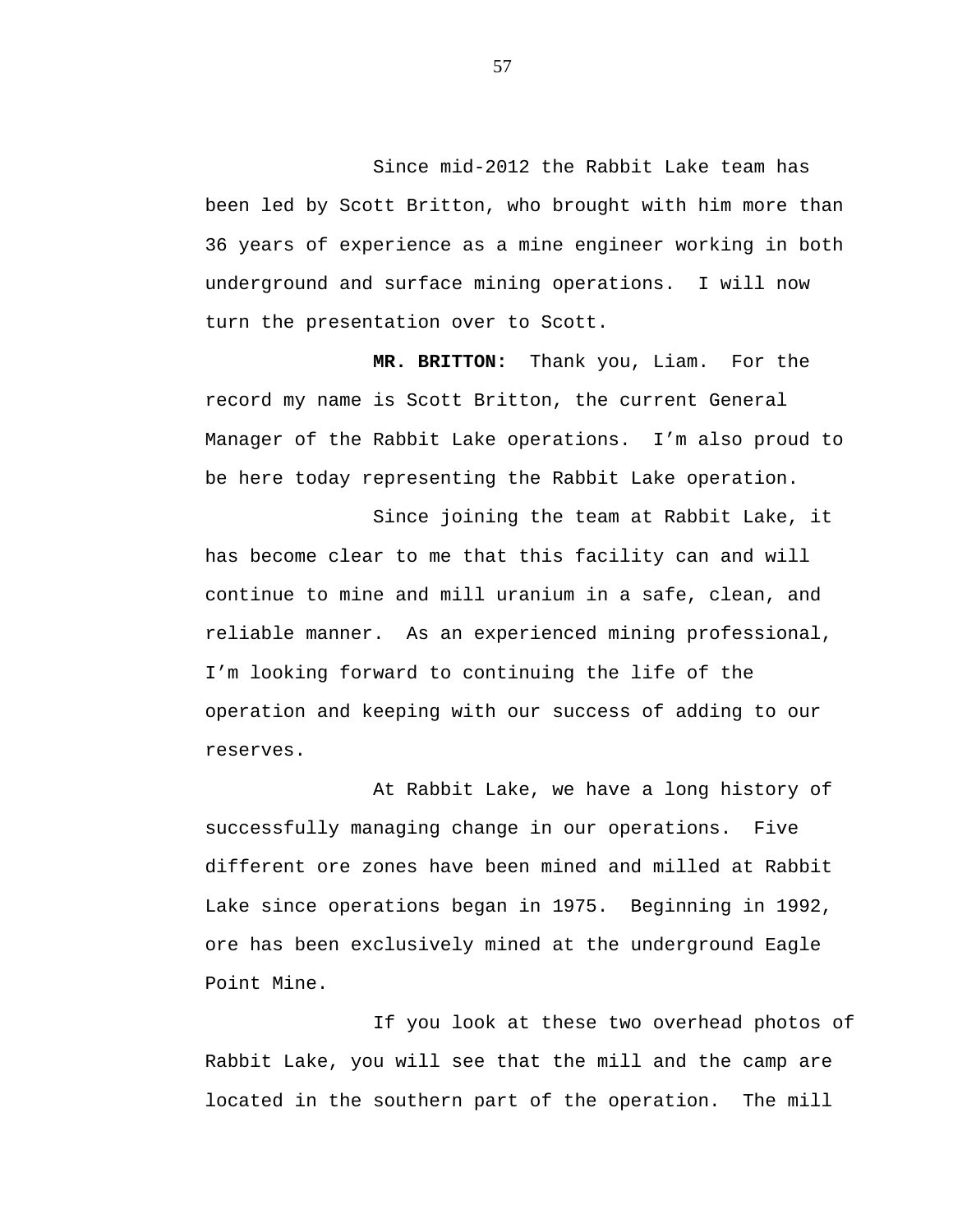is located close to the original Rabbit Lake open pit mine. This pit has been successfully transitioned into an engineered tailings management facility to safely store milled tailings. It's shown on the slide as the Rabbit Lake In-pit Tailings Management Facility, or RLITMF. In addition, the original Above Ground Tailings Management Facility is located just to the southeast of the mill.

The Eagle Point Mine is located approximately 16 kilometres to the northeast of the mill, along the Harrison Peninsula. Our ongoing surface and underground exploration activities at Eagle Point have been successful. We have continued to find sufficient ore to sustain production since 1992, and we believe that the prospects for locating additional reserves remains strong.

Over the life of Rabbit Lake, we have also worked to reclaim inactive areas of the facility. In 2009, Cameco developed a site-wide reclamation plan and submitted it to the CNSC. The plan was approved in 2010 satisfying a licence condition that was issued in 2008. The plan took a risk informed approach to developing a schedule for progressive reclamation activities at the site.

Over the licence term we have worked to implement that plan while providing annual updates to the regulatory agencies on our progress. The health and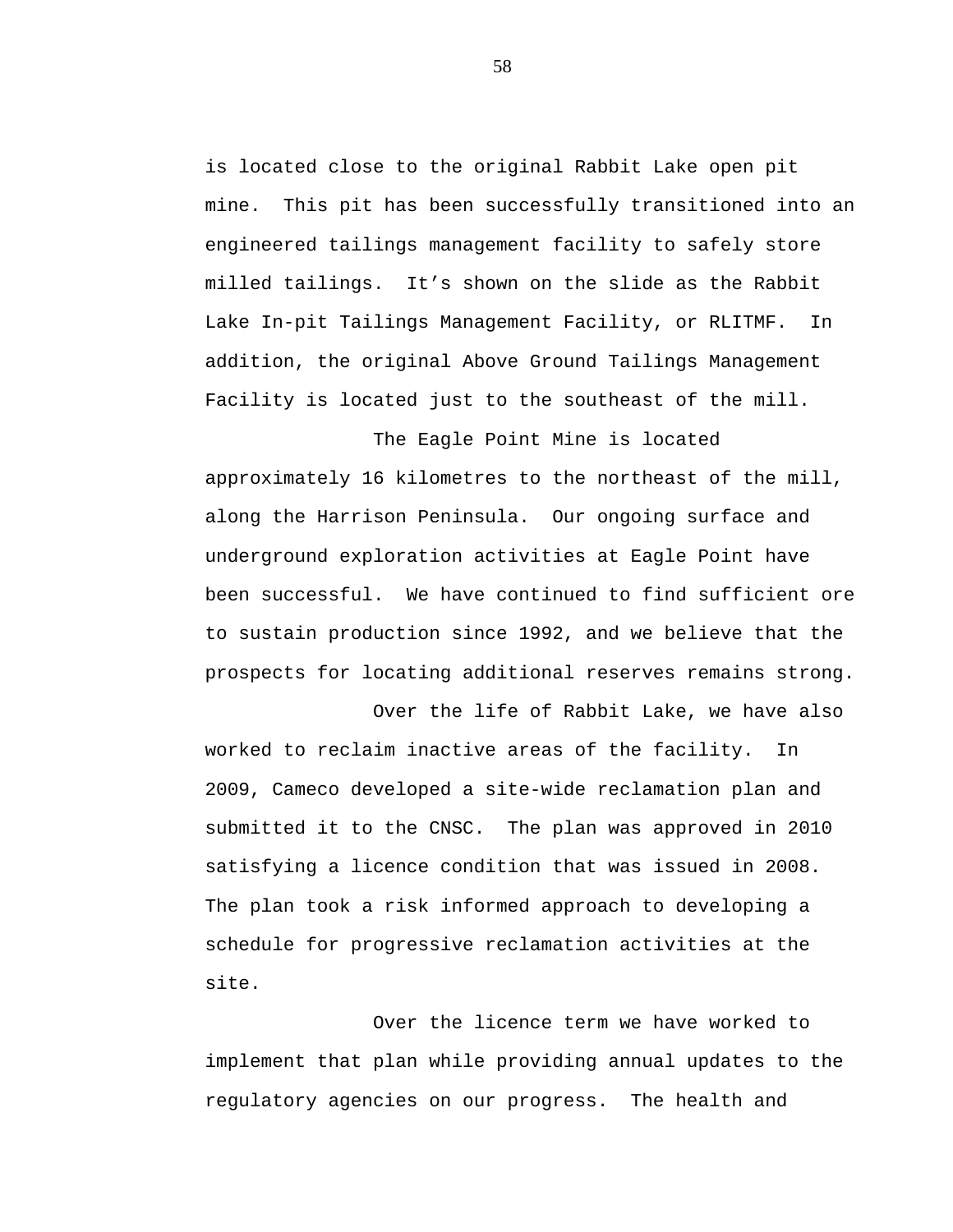safety of our workers and the public at the Rabbit Lake operation is incurred throughout the implementation of our occupational health and safety program. The program provides a systematic framework by which we identify hazards, protect workers and equipment and maintain a strong safety culture.

At Rabbit Lake, our safety performance has been strong and improving. Since relicensing, there has been a steady increase in activity and the number of contractors on our site due to projects such as the acid plant upgrades.

However, even with new personnel and nonroutine activities on site, loss time injuries have been maintained at a low level. In 2012 for example, our lost time injury frequency was 0.14, compared to the provincial mining industry average of 0.30.

In 2012, there was one lost time injury involving a contractor who suffered injuries to his feet and legs, after being struck by a scooptram underground. A comprehensive investigation of this incident was completed and corrective actions developed and implemented as a response.

Further, I'm happy to report this worker has made a successful return to work at Rabbit Lake this past summer. We will continue to improve our program and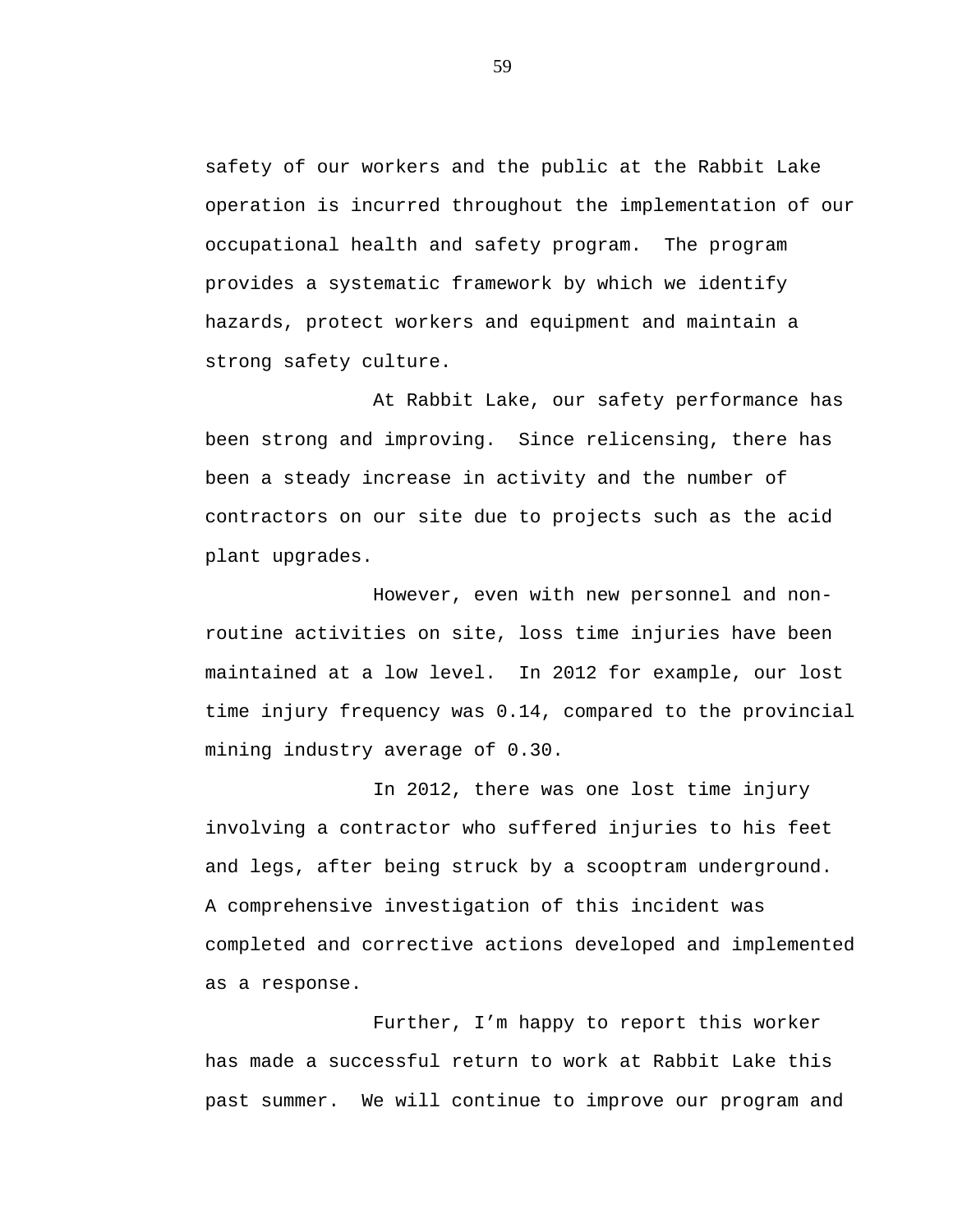build a stronger safety culture at Rabbit Lake, through ongoing education, training, inspections and improvement to processes and safety equipment.

Through our radiation protection program, we ensure that applicable regulatory requirements are met and that the radiation exposures remain as low as reasonably achievable.

During the current licence period, the Rabbit Lake operation maintains strong control of radiological exposures of both the underground mine and the mill.

As you can see on the chart, radiation doses have been maintained well below the regulatory limit of 50 millisieverts, as well as our own Cameco guideline of 20 millisieverts.

Again, this improvement occurred at a time when there was greater activity and new people onsite, due to the increased level of construction and reclamation activities. This speaks to the strength of our radiation protection.

At the Eagle Point Mine, we continue to look for new ways to improve ventilation to ensure it is working effectively to further control radiation exposures within the mine. To that end, during the past license term, we successfully constructed and commissioned a new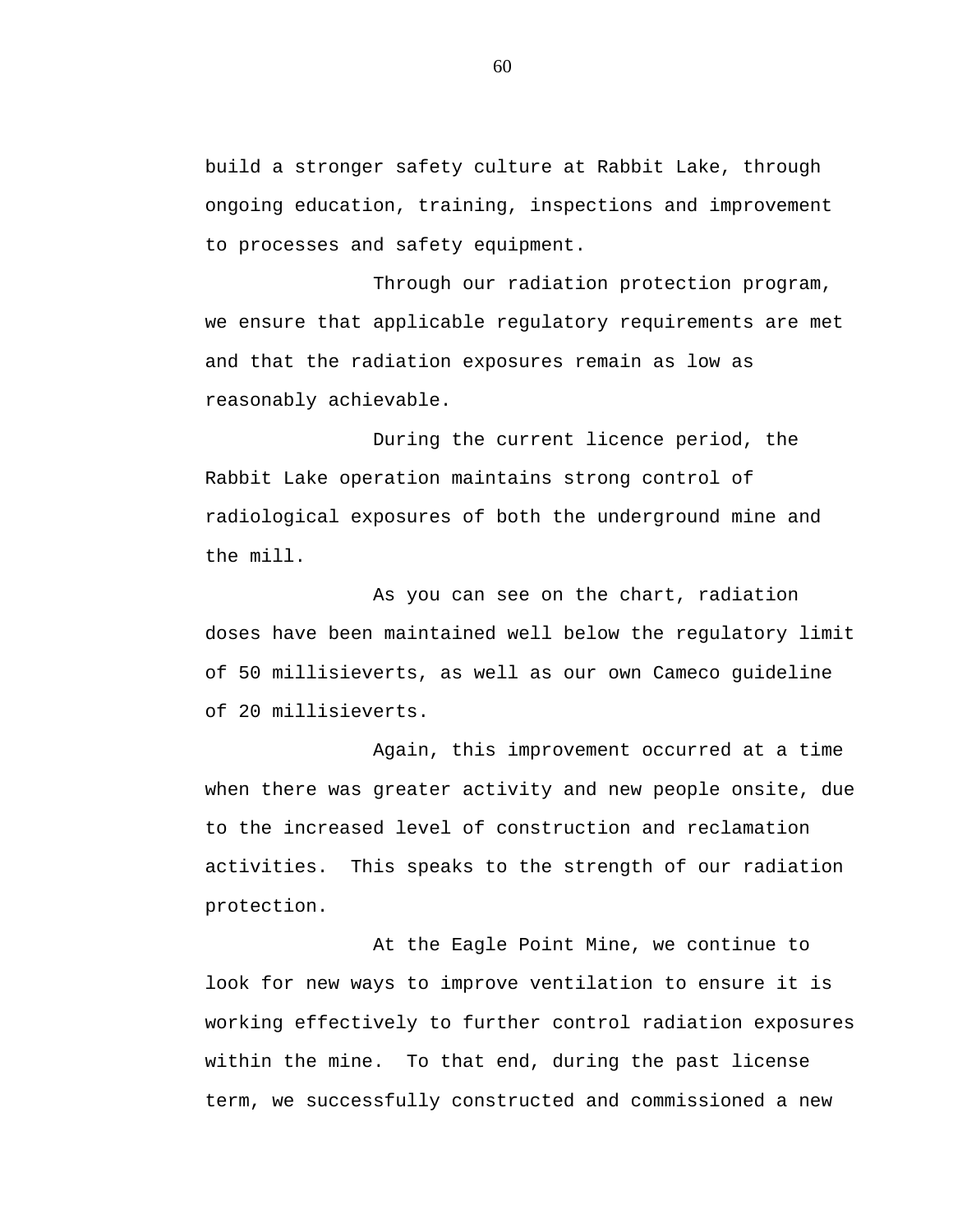exhaust air raise to improve ventilation as we safely transitioned into new mining areas at Eagle Point.

In the future, mine ventilation requirements for mine expansion will be met, as needed, through additional ventilation raises. Another example can be seen on this slide.

At the Eagle Point Mine, we would periodically experience seasonal conditions that would allow mine exhaust air to mix with fresh air. A novel and effective way to address this issue was to construct these blue towers, extending the elevation of the fresh air intakes.

We call them snorkels and they have proved successful in addressing the condition, ensuring a safer work environment in the mine.

Over the license term, we continue to strengthen our environmental management system and we are proud to have achieved certification to the ISO 14001 standard in 2010 and recertification in 2013.

Effective implementation of this management system ensures that we meet our commitments to regulatory compliance, environmental protection and continual improvement. Our environmental performance since relicensing has been strong.

The quality of our treated water remains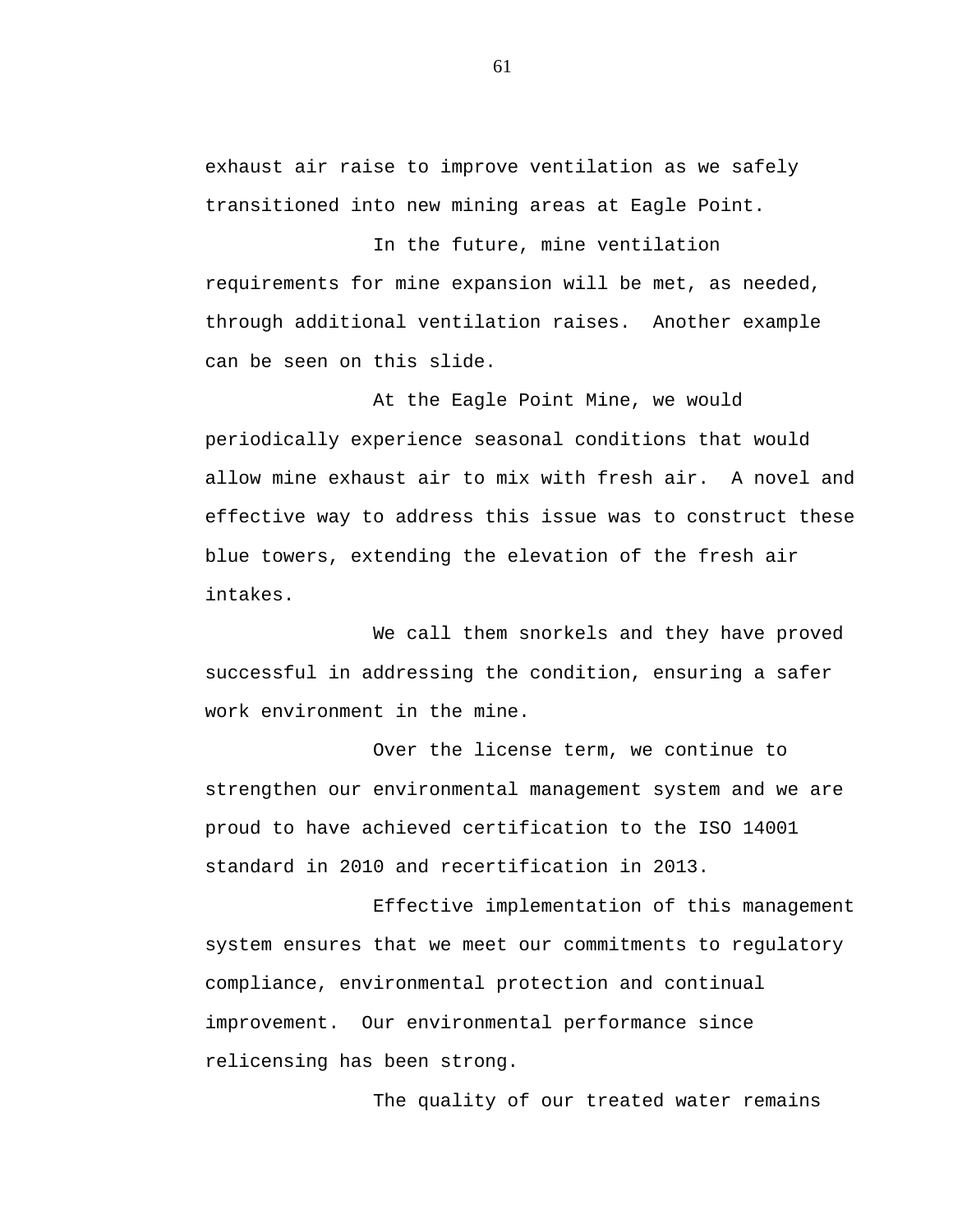well below regulatory limits and established action levels. We have repaired and upgraded key infrastructure, such as our mine water pipelines, to manage environmental spills.

During previous proceedings, uranium, selenium and molybdenum were identified as key – three key parameters that Cameco should reduce, as treated water released it to the environment in Northern Saskatchewan.

Earlier this evening, Liam Mooney noted that uranium loadings to the environment from the three operations up for relicensing have been cut in half. Rabbit Lake is a big part of that improvement.

During the past license term, Cameco successfully upgraded the water treatment facility at Rabbit Lake to specifically increase the removal of uranium from the treated water being released.

Over the current term, we have continued to optimize the process to improve our performance. As can be seen on the chart, we have achieved a 67 percent reduction in average uranium concentration when compared to the past license period.

Throughout the license period, we have also maintained the concentration of uranium in our treated water below the CNSC's optimization screening objective level, while meeting the provincial regulatory limits.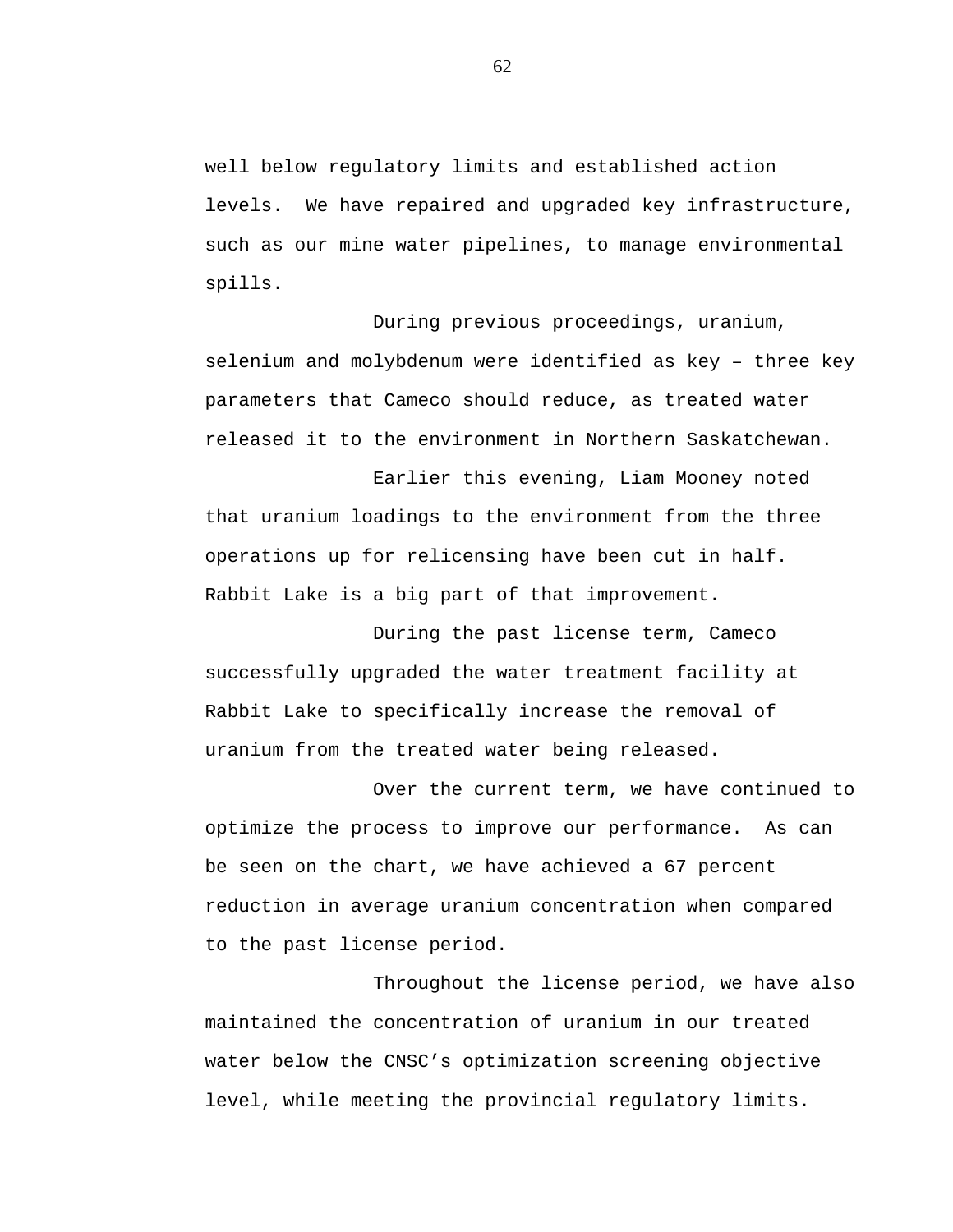Cameco continued to improve the treated water quality at Rabbit Lake over the license term, through the addition of a treatment circuit specifically aimed at removing molybdenum and selenium.

As the bar graph shows, since the successful commissioning of the facility in 2010, we have achieved significant reductions in the concentration of molybdenum in our treated water release to the environment.

Compared to operations before we built the circuit, concentrations of molybdenum have been reduced 88 percent. The site also continues to control selenium effectively, well below the provincial licence requirements.

During the current license period, Cameco has continued to invest at Rabbit Lake to improve both operational and environmental performance. We produce sulphuric acid at Rabbit Lake for use as a milling reagent.

Starting in 2010, Cameco has replaced the Rabbit Lake acid plant in stages, working within the confines of the existing plant. The end result of this work is safer and more reliable production of sulphuric acid and also a further reduction in what were already low emissions of sulphur dioxide from the facility.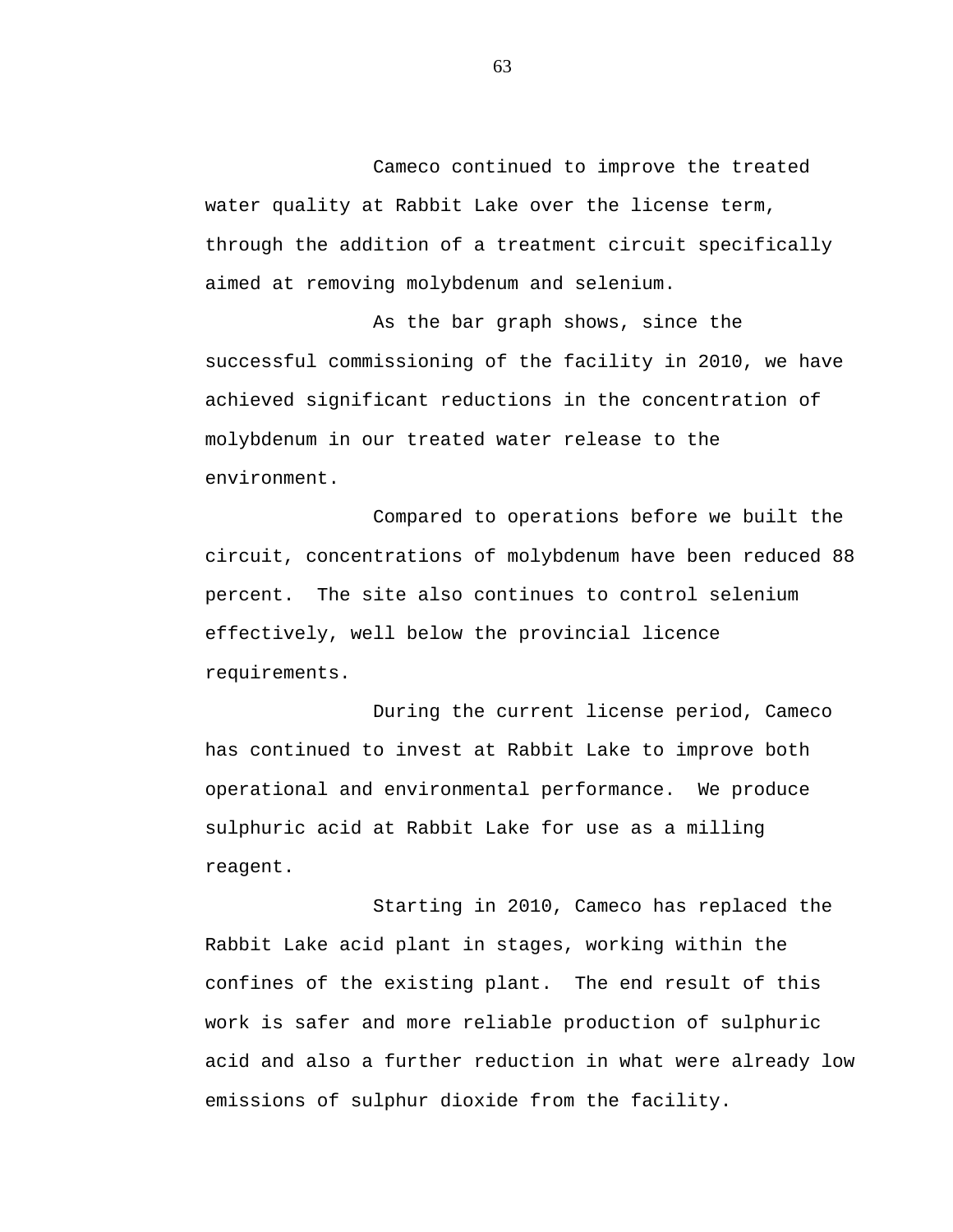As I mentioned earlier, in 2009 we developed a site—wide reclamation plan. I am proud of the work that we have completed to implement this plan and progressively reclaim inactive areas of the operation.

One of the highlights has been the progress we have made in reclaiming land and shoreline surrounding the three former open pits along Collins Bay. During this license term, we reclaimed the D—Zone mining area in 2010.

The dyke abutments were breached and, as you can see on the slide, we utilized a crane to remove the steel cofferdam cells, returning the pond back to Collins Bay. The D—Zone clean waste rock pile was then hydroseeded with grass and trees were planted in the surrounding area.

As you can see from the photograph bottom left, previously we had great success in re-vegetating the access road to A—Zone. Cameco completed this work while remaining protective of the environment. For example, we deployed equipment to protect the lake from sediment disturbance, as we removed the steel cofferdam sections.

I should note we also engaged an Elder from the adjacent community of Hatchet Lake to act as an environmental monitor while we were conducting the work.

Further, we continued to work to reshape and cover the B—Zone waste rock pile. Specifically,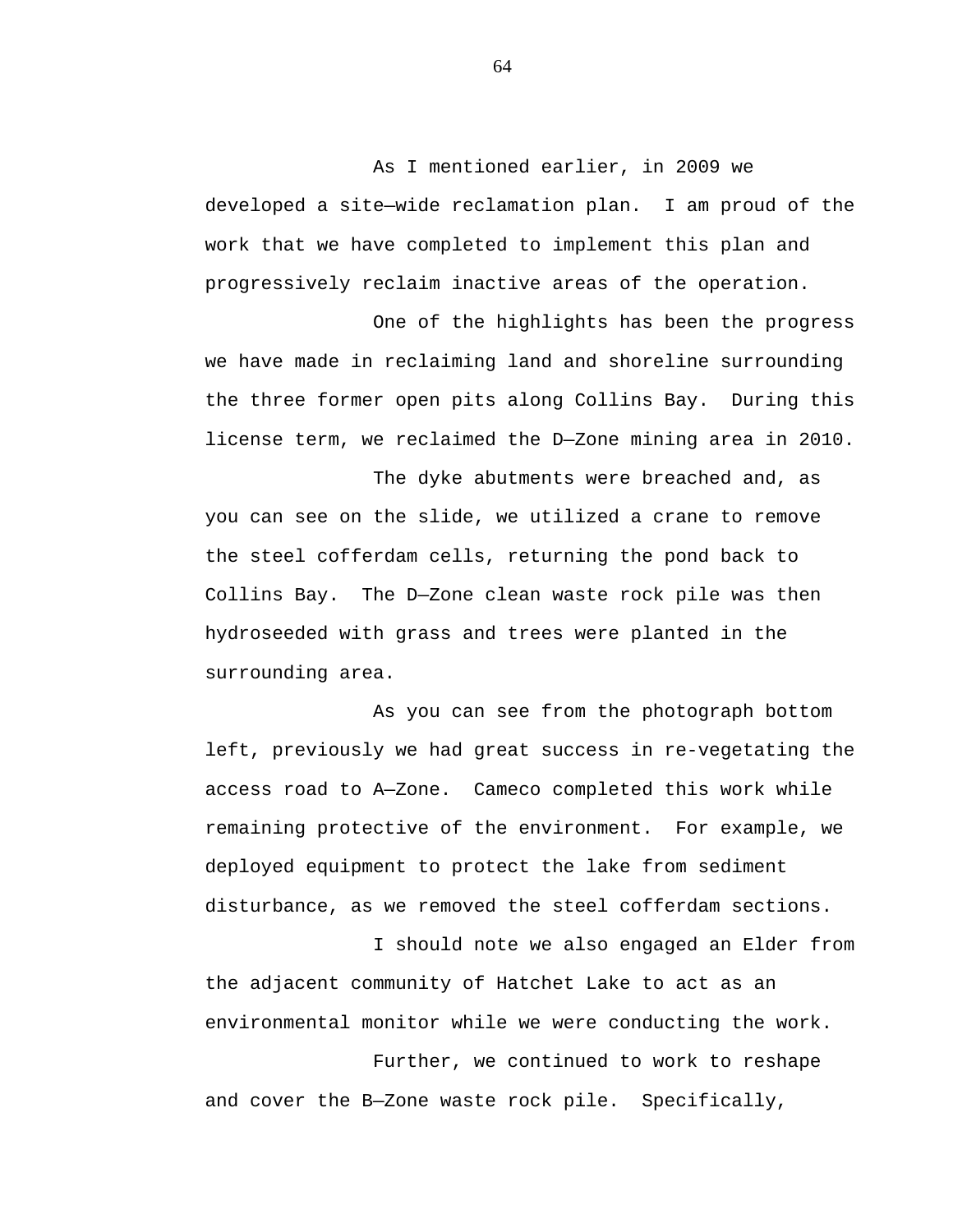Cameco recontoured the pile and installed an engineered cover to reduce water infiltration into the pile. The pile was then hydroseeded to promote the development of a sustainable vegetable cover -- vegetation cover.

We will continue to monitor the cover to ensure that it performs as designed. We also continue to work on the above ground tailings management facility, including installing a clean till cover.

While a part of this facility will be reclaimed, the other part will continue to be used for disposal of contaminated waste. This means no further areas of the site need to be disturbed for waste disposal.

As a result of these efforts at the above ground tailings management facility, we expect an improvement in both surface and groundwater management near the facility. We've installed instruments to better understand groundwater flow and to determine how well the new cover layer of clean till is working.

This will inform us of any additional work that must be completed before final covering and revegetation. Cameco will continue progressive reclamation during the next license period.

We will also continue to bring our community neighbours to our site and will keep them engaged on the reclamation work as it progresses.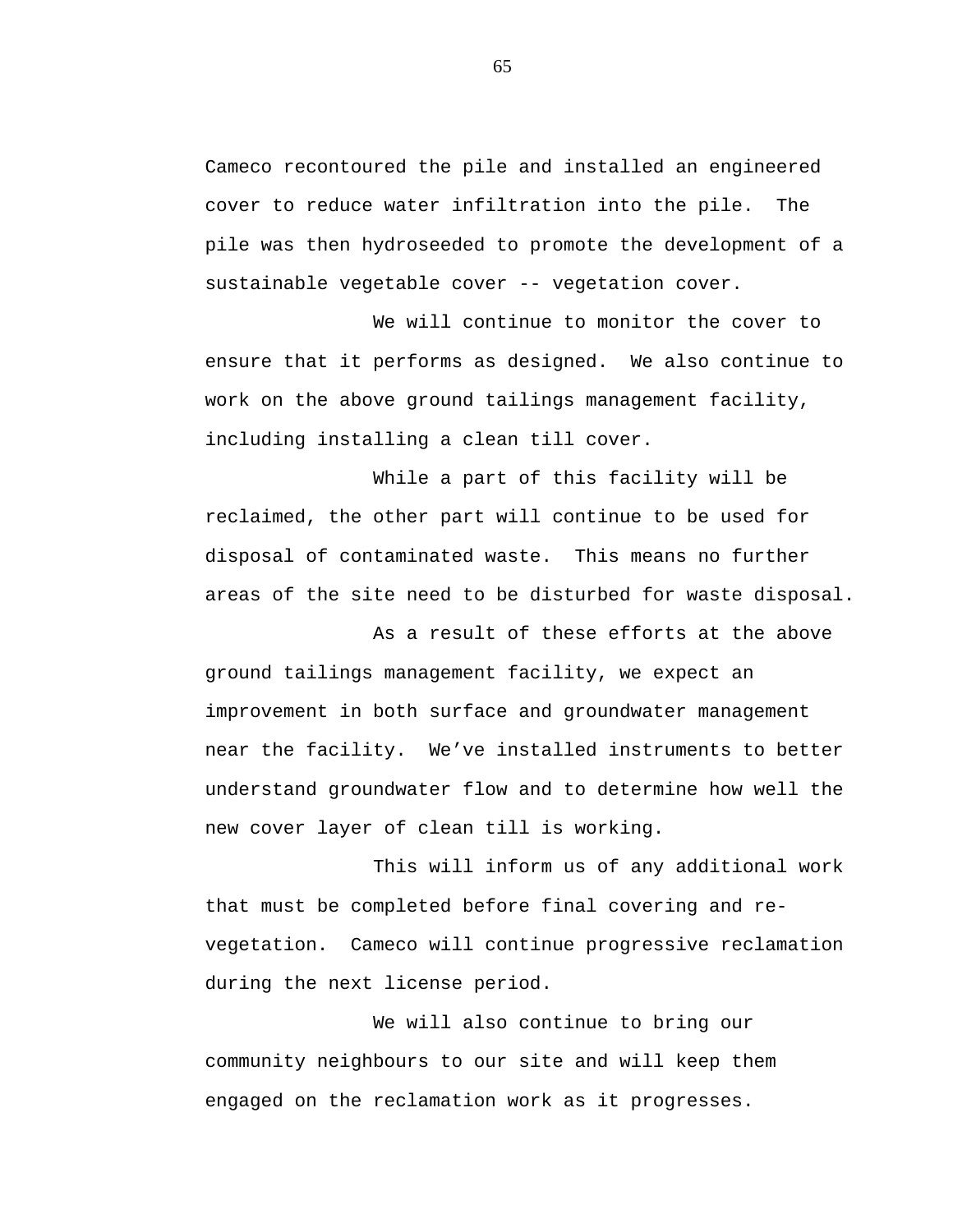Cameco has upgraded and installed new equipment in many areas of the operation. Recently, we replaced an older boiler system with a new one that allows for more safe and efficient operation.

As well, in the past two summers, during our maintenance period, Cameco also replaced four large process tanks, which were nearing the end of their operational life.

Further, Cameco has upgraded the operation's main electrical transformer and switchgear.

One final highlight is within the yellowcake drawing and packaging area. We have upgraded the packaging system, installed new doors and added new safety inter locks.

These upgrades help ensure operators continue to be safe when working in the area.

Over the licence term, Cameco expanded the approved storage capacity of the Rabbit Lake In-pit Tailings Management Facility. As shown here, this included laterally expanding the north and west sides of the pit. Work was completed and tailings deposition commenced in August of 2009. The expanded facility has operated as expected.

In addition, Cameco modified the previous surround at the In-pit Tailings Manage Facility allowing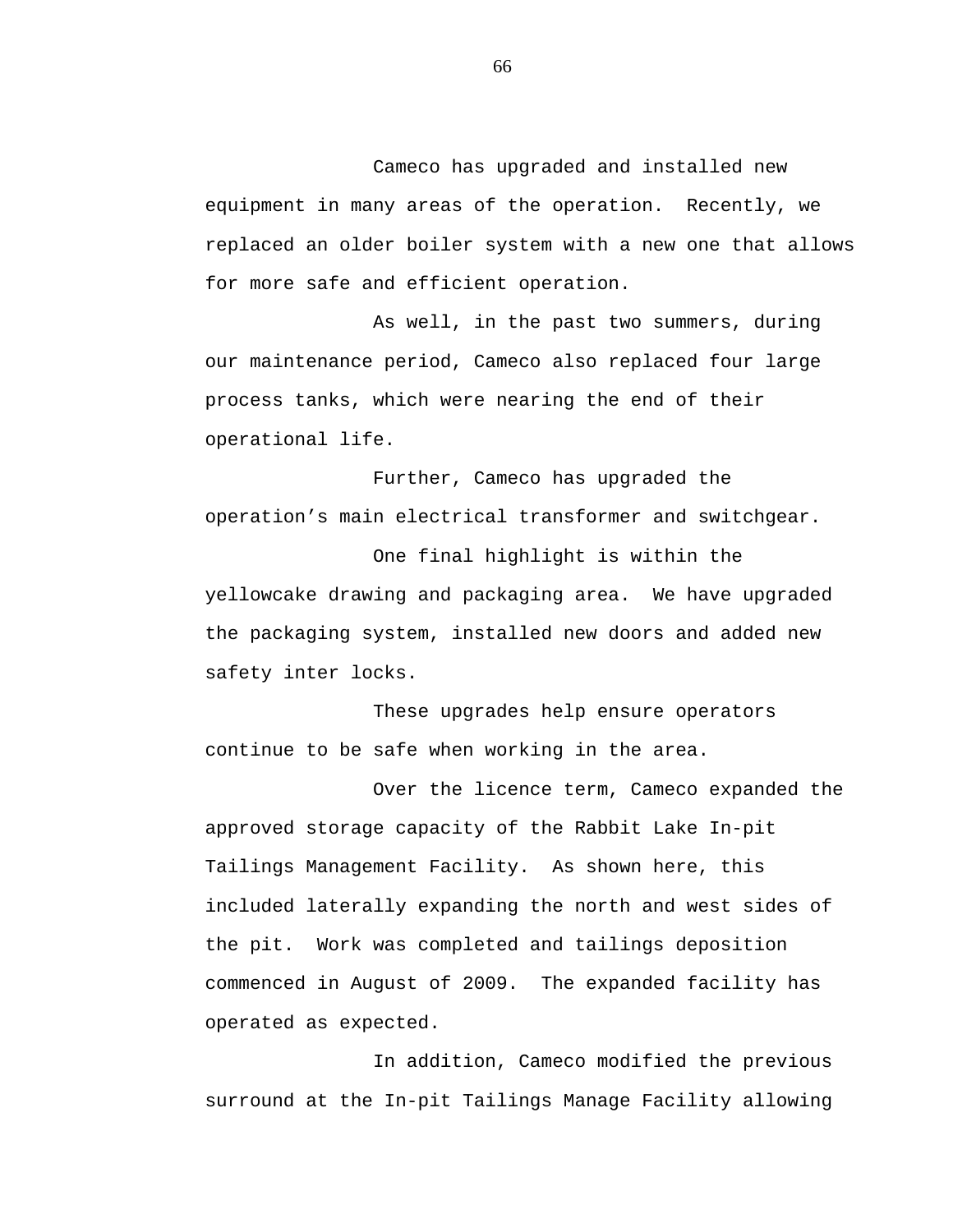the establishment of a water cover over the tailings. This means winter deposition of tailings is now occurring underwater, which should prevent the formation of frozen tailings while allowing for more optimal tailings consolidation.

As you have heard during our corporate overview, Cameco was Canada's leading industrial employer of Aboriginal people. Rabbit Lake has many long serving residents of the north working at the operation. There are about 300 employees and 340 contractors on site with more than 53 percent being residents of Saskatchewan's north.

There is strong representation from the basin communities at the operation. It has and will remain a priority at Rabbit Lake to build on our record of success where we have had many long-serving employees from basin communities.

With respect to direct engagement with our stakeholder communities, Cameco helps ensure that information regarding the operations, including Rabbit Lake, is communicated with communities on an on-going basis. In our operations 2012 annual report as an example, we note that specific information on Rabbit Lake was presented at eight meetings throughout the north, including three meetings in the basin and the annual visit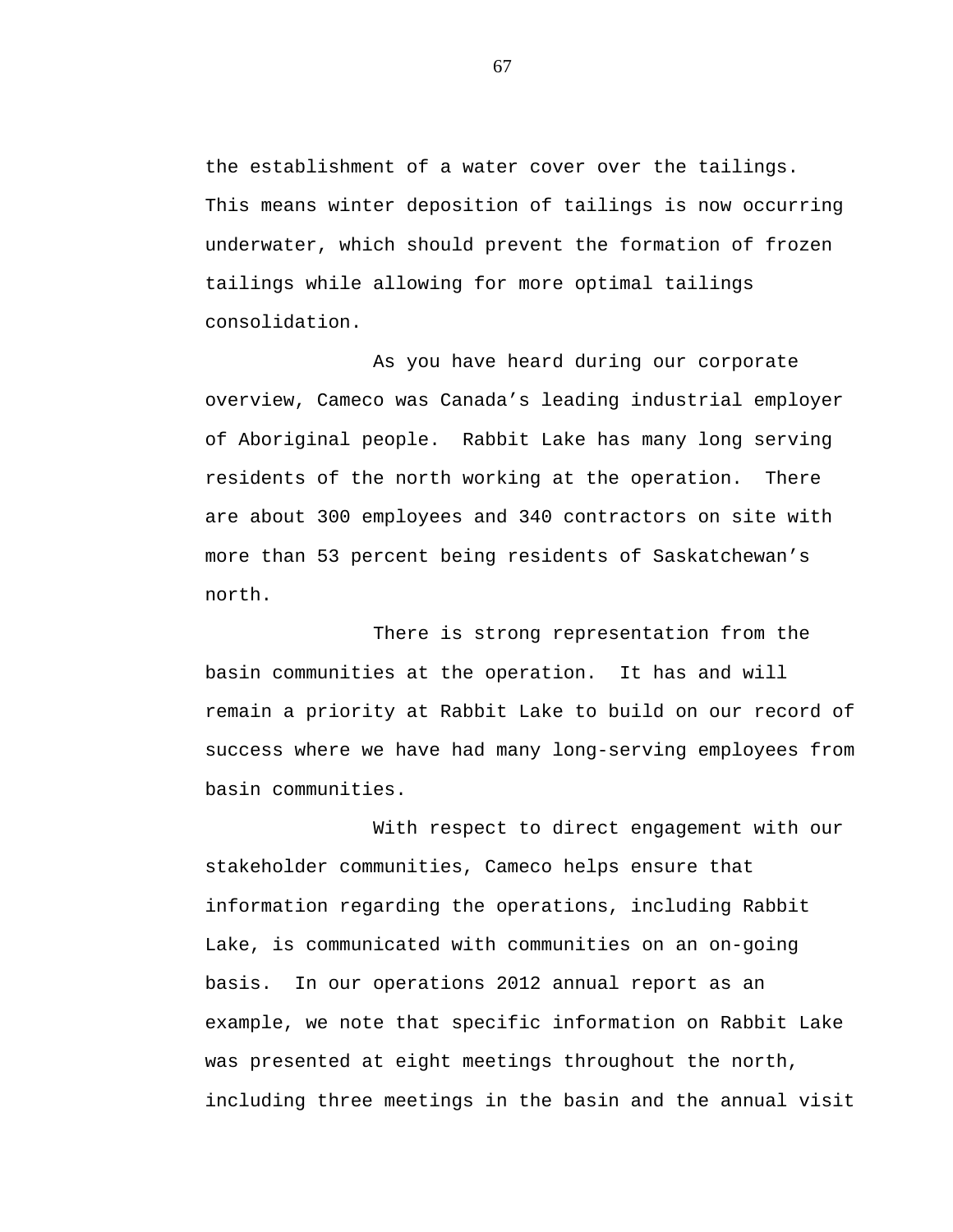by the EQC at the operation.

In addition, mine tours are offered on a regular basis to high school students from northern communities. This is in addition to the annual Cameco northern tour and the many visits to northern communities and schools from our northern office here in La Ronge and from our Cameco liaison personnel living in the basin communities.

I mentioned the Rabbit Lake engagement activities for 2012 by way of stating that this is typical of what we do each and every year, not just in the months leading up to relicensing hearings. Even as the new person at Rabbit Lake, I have already had two opportunities, last fall and this past June, to visit the communities in the basin.

One of our assurances to these community stakeholders was that in seeking a 10 year relicense – or 10 year licence, Cameco will continue to visit and report to the communities on what we are doing to protect the environment.

Finally, I wanted to speak briefly about the future of Rabbit Lake. A significant change occurred during the licence term which was the announcement of a Northern Saskatchewan milling strategy that would see Cigar Lake ore processed at the McLean Lake mill. This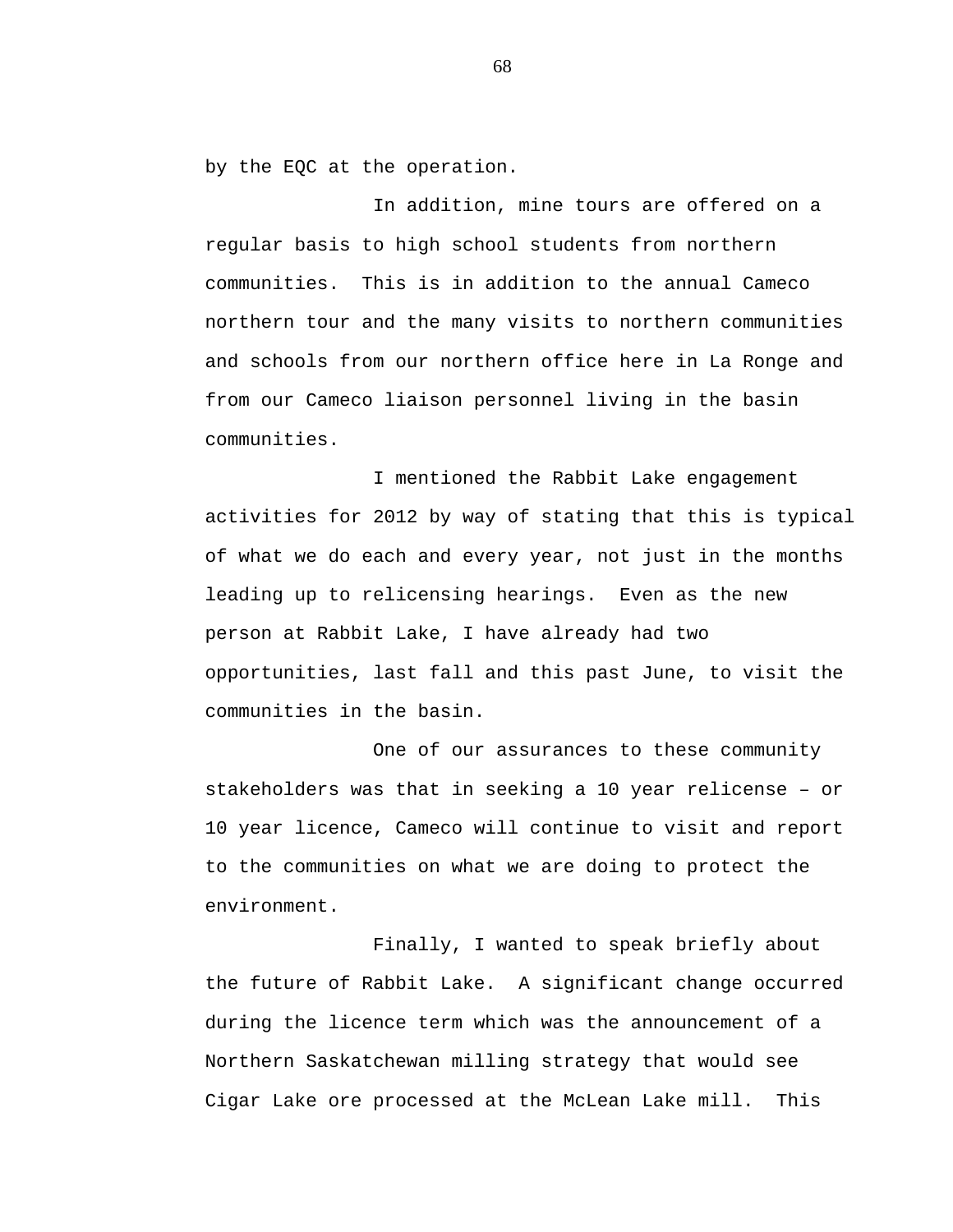meant that the uranium rich solution from McLean Lake would not be further processed at the Rabbit Lake mill as originally planned.

However, as history shows, we have good reason to be confident that ore will continue to be found and that it can be brought into the mine plan. Further, with the improvements we have made to the mill, we are confident it is capable of safe, clean and reliable operations processing both Eagle Point and other potential regional ores for many more years.

Cameco has a strong management system which is -- which has facilitated the continual improvement of our safety radiation protection and environmental performance. As proof of this, the CNSC staff has rated the Rabbit Lake operation as satisfactory with a stable or an improving trend in all of the safety and control areas. In short, Cameco is a qualified operator of Rabbit Lake in all areas.

Finally, as shown in this presentation, the current license term has featured significant change in operational improvement both with respect to facilities and the plan for future production. Cameco will continue producing uranium from the Rabbit Lake operation in a safe, clean and reliable manner, protecting the environment as well as protecting the health and safety of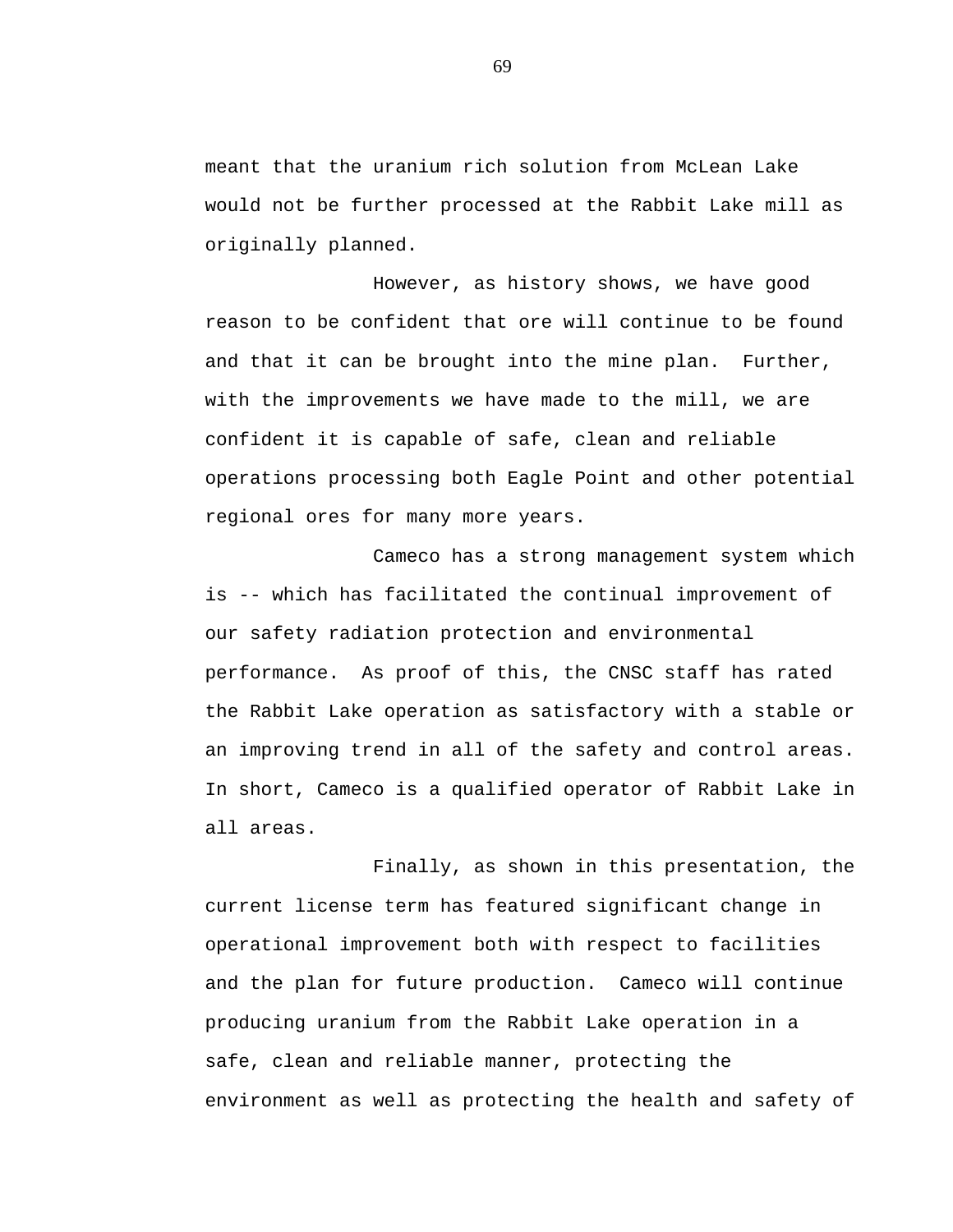the public and our workers.

We believe that the prospect of additional reserves and the history of Rabbit Lake effectively managing and controlling change speak to a 10 year licence term being justified.

**MR. MOONEY:** And that concludes Cameco's presentations for the evening.

**THE CHAIRMAN:** Okay. I think it's a good time to take a 10 minute break.

**MR. LEBLANC:** I would also like to reiterate that there are some interpretation devices and that these proceedings are being translated into Dene and into Cree and into French. Thank you.

--- Upon recessing at 10:41 p.m./ L'audience est suspendue a 21h41 --- Upon resuming at 10:57 p.m./ L'audience est reprise a 21h57

**MR. LEBLANC:** If you can, please take your seats, we're going to resume in a few seconds. Thank you. **THE CHAIRMAN:** I'd like to move on now to the presentation from CNSC staff as outlined in CMD 13- H13, H14 and H15. And I extend to Mr. Jammal for his presentation. Please proceed.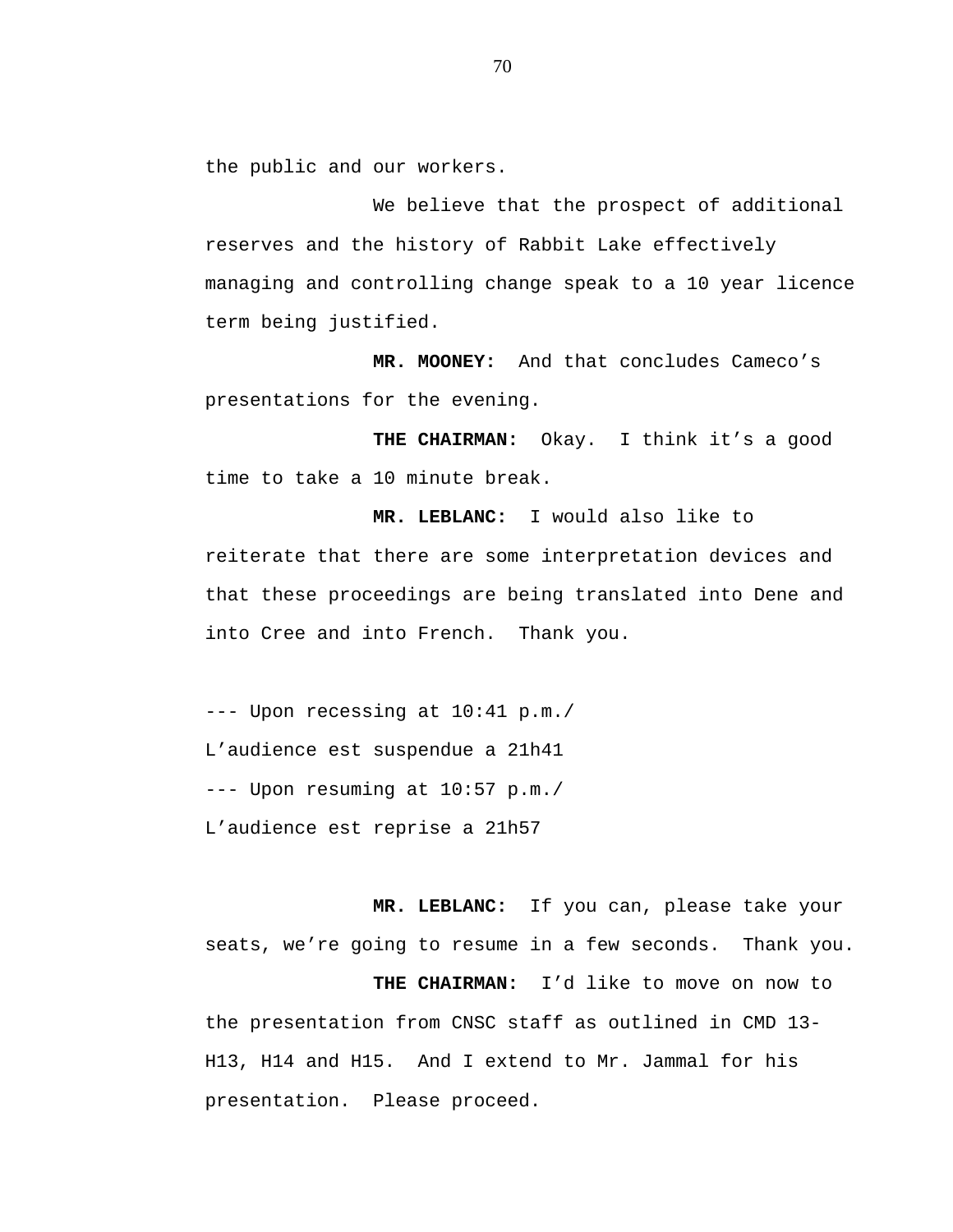**13-H13 / 13-H14 / 13-H15**

**Oral presentation by**

**CNSC staff on the three licence renewal applications**

**MR. JAMMAL:** Bonsoir, monsieur le Président et membres de la Commission. For the record, I'm Ramzi Jammal, Executive Vice-President and Chief Regulatory Operations Officer for the CNSC.

I'm just going to take some time to introduce to you our staff members. Right next to me is Mr. Jean LeClair, Director of the Uranium Mines and Mills Division; and our staff from Saskatoon office, Ms. Sarah Eaton, Project Officer for the McArthur River site; table behind me, Mr. Tom Gates, Project Officer for Key Lakes Site; next to him is Mr. Glenn Groskopf, Project Officer for the Rabbit Lake site.

Right behind me, Mr. Malcolm McKee, Lead Technical Advisor for the Directorate of Environmental and Radiation Protection and Assessment Directorate; Ms. Caroline Purvis, Director of the Radiation Protection Division; Dr. Barbara Dowsley, Environmental Risk Assessment Officer from the Ecological Risk Assessment Division; and Mr. Frank Ryan, Environmental Program Specialist from the Environmental Compliance and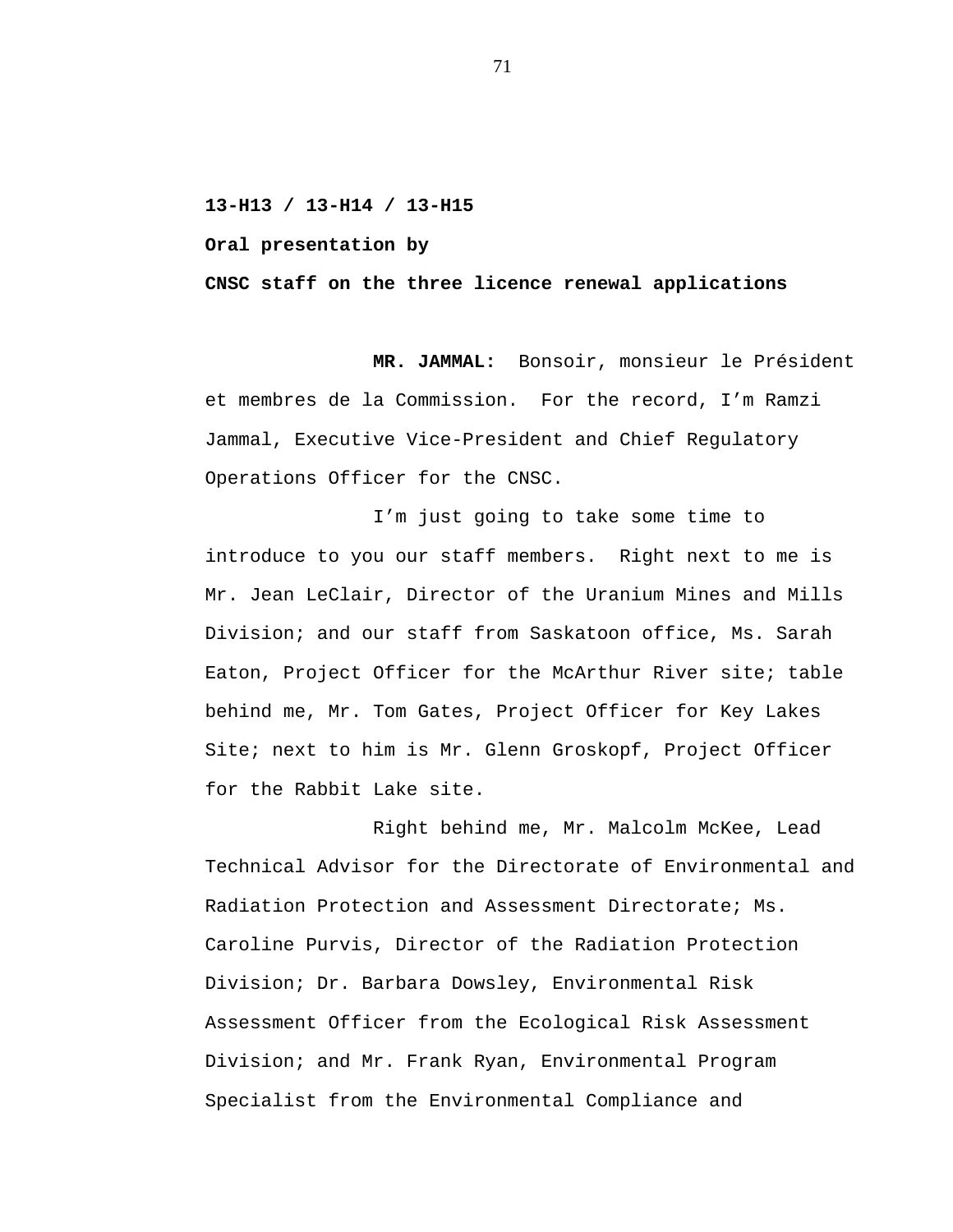laboratory services Division.

We also have with us Dr. Sandor Demeter, practicing nuclear medicine physician under contract as a physician advisor to the Commission.

Next slide.

Cameco has applied to renew their operating licence for the Key Lake, McArthur River and Rabbit Lake uranium mine and mills facilities. Before proceeding with the individual presentation for each of the licence application, I would like to provide the Commission an overview of recent developments in licencing compliance across all facilities at the CNSC to include uranium mines and mills.

Then -- Jean LeClair will provide an overview of the overall compliance performance for the three uranium mine and mill sites under consideration at these licence hearings. Will be followed by project officer for each of the sites and then they will provide their presentation and summarize CNSC staff assessment of the licence applications as documented before you in CMD's 13-H13, H14 and H15. Next slide.

After the Fukushima Daiichi accident, the CNSC issued directive to all major nuclear facilities to include power plants and non-nuclear power plants. The directive applied to uranium mines and mills facilities.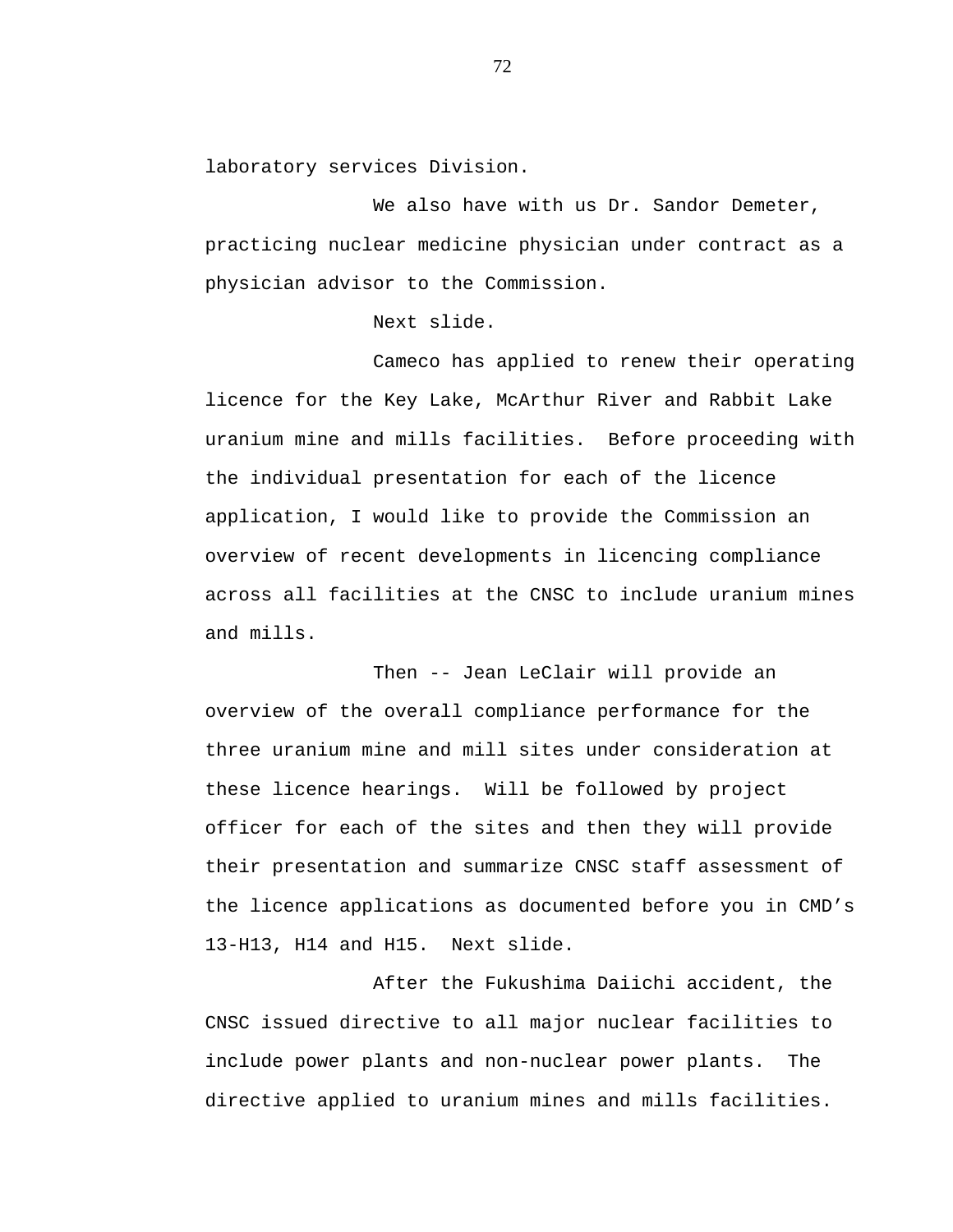The reviews and recommendations were later on consolidated into CNSC staff action plan and this action plan is an integrated action plan that applies to all operating nuclear facilities licenced by the CNSC.

It consists with the following five categories: strengthening defence in depth, enhancing emergency response, improving regulatory framework and processes, enhancing international collaboration, enhancing communications and public education.

In August of this year, CNSC staff provided an update on the implementation of the action plan to the Commission. At the time, CNSC staff noted that all actions for uranium mines and mills have been closed.

I would like now to describe in brief the licensing form that the CNSC has initiated to improve its regulatory processes. One key initiative involved the detailed review of the licences across all nuclear facilities to ensure clarity, transparency and consistency of the licences across all of the licence facilities.

This licence initiative reform did lead to the introduction of a CNSC licence supported by a comprehensive Licence Conditions Handbook that sets out the regulatory requirements and criteria that are used by CNSC staff to verify compliance against CNSC regulatory framework.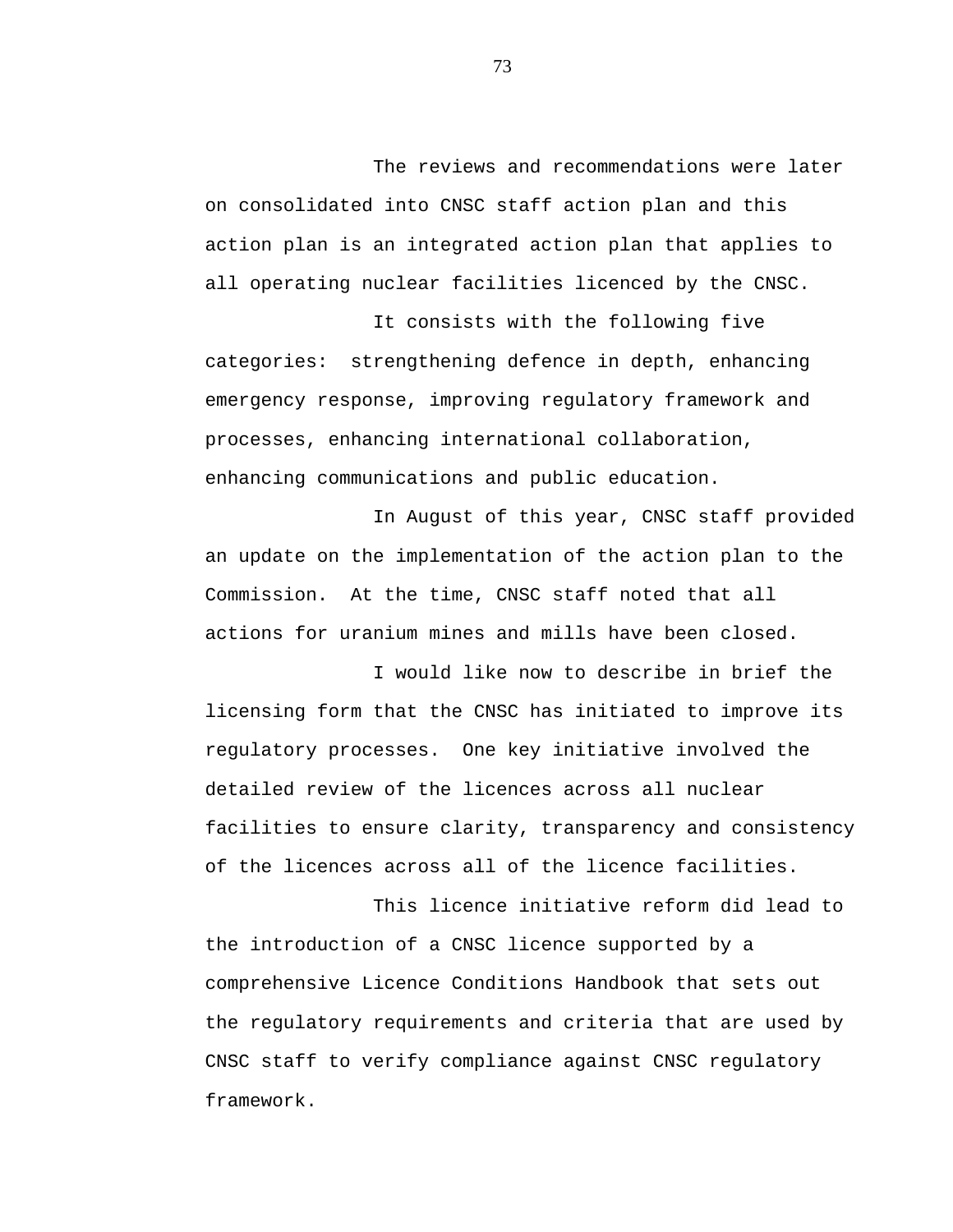Earlier this year, a similar licence and Licence Conditions Handbook was issued for Cameco's Cigar Lake operation, and the proposed draft licences before you are on the same format.

In 2012, CNSC staff presented annual compliance report entitled, "CNSC Staff Report on the Performance of Canadian Uranium Fuel Cycle and Processing Facilities." This report provides the compliance performance for uranium fuel cycle facilities, which include uranium mines and mills. The report is presented to the Commission and the public at a Commission meeting and allows for public interventions to ensure that any issues or concerns may be brought to the Commission's attention.

In addition, this report encompassed the data from the status of the environment, which is a report that consolidates all of the data that has already been submitted by the licensees, and this information is reviewed by CNSC staff.

While last year's report was presented at a public meeting of the Commission in Ottawa, CNSC staff are looking at presenting the report, which is the annual report, on a rotating basis in the communities that are in proximity to the facilities licensed by the Commission. This would include a future meeting in Saskatchewan that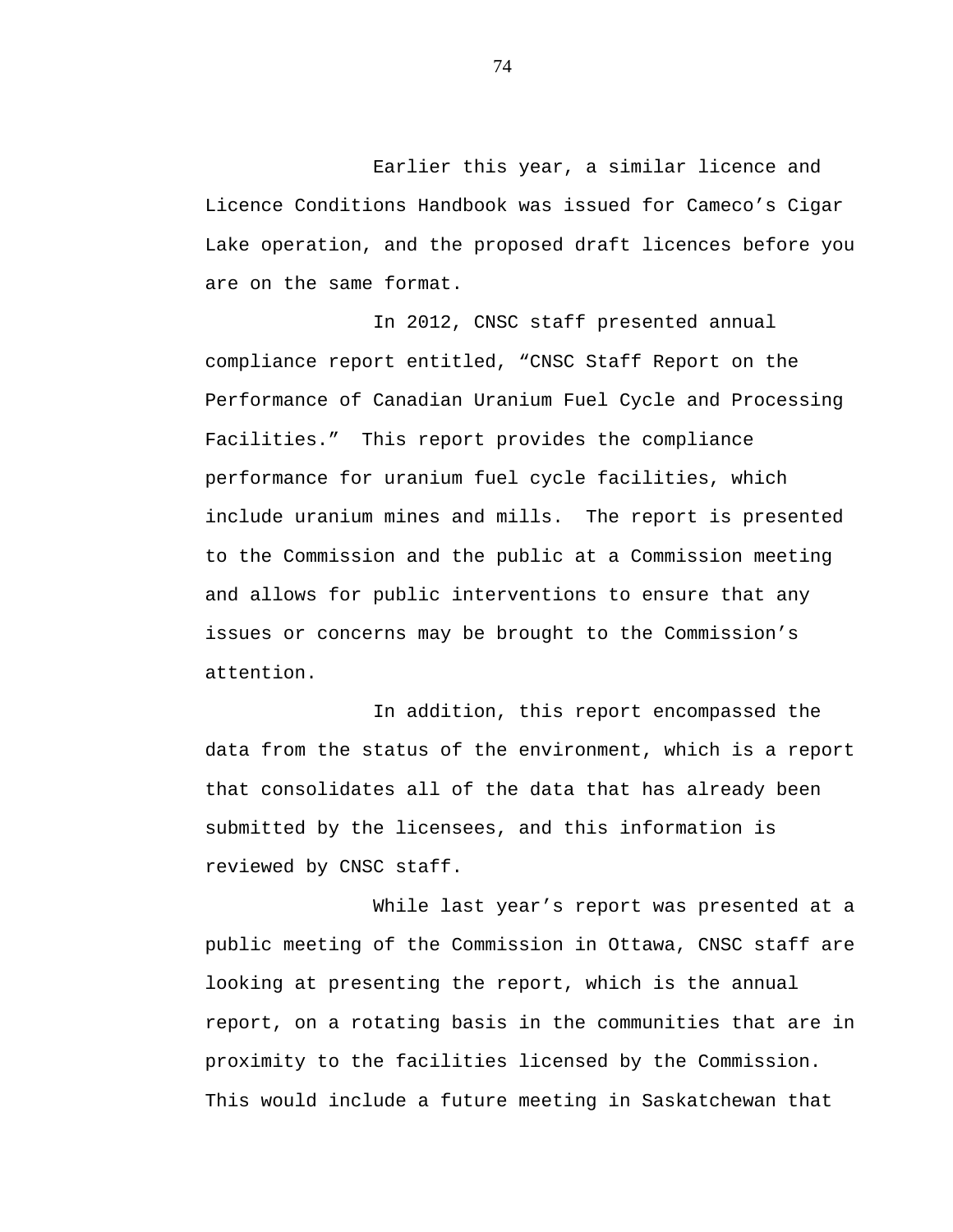would focus on uranium mines and mills.

CNSC staff assessed Cameco's request for a 10-year licence in accordance with the CNSC regulatory framework. CNSC staff have verified and concluded that Cameco has an effective management system in place, that Cameco has stable and mature operational programs with sustained satisfactory performance, and Cameco has the qualifications to carry out its licensed activity.

On this basis, CNSC staff recommend that the Commission issue a 10-year licence for the Key Lake, McArthur River, and Rabbit Lake uranium mine and mill operations.

I would like to clarify that, within the 10-year period, the CNSC staff will seek the Commission's approval for any requests by the Applicant that falls outside the licensing basis. As part of the CNSC regulatory oversight, through verification, reporting, and the use of enforcement actions as appropriate, CNSC staff will ensure that Cameco remains in compliance with their licence and CNSC regulatory requirements.

As I previously stated, the CNSC staff annual report on the performance of Canadian uranium fuel cycle and processing facilities will provide annual updates to the Commission and the public on the regulatory performance and any major developments at the uranium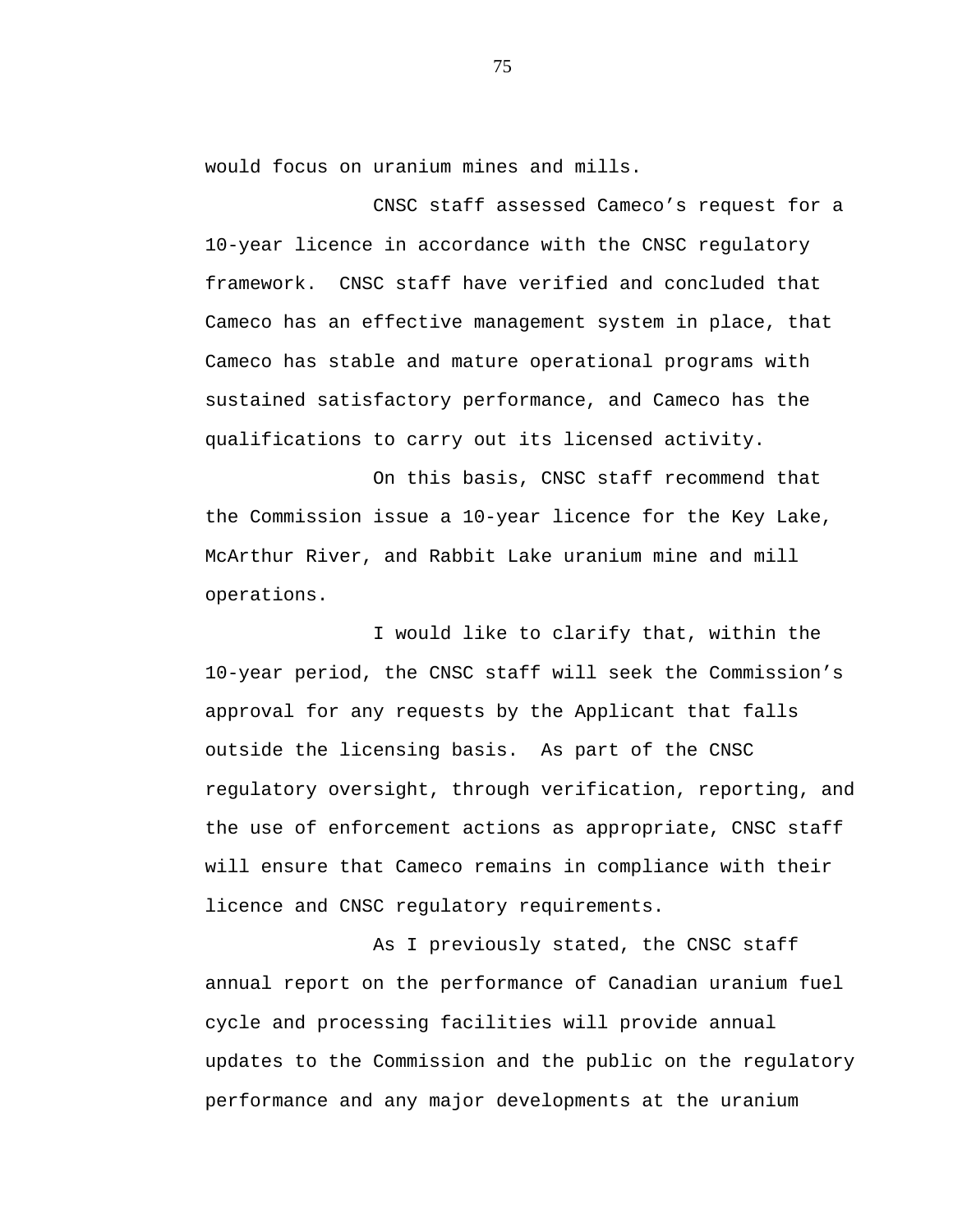mines and mills.

As part of our ongoing consultation and engagement activities, CNSC staff will continue to engage the public and Aboriginal peoples to share information with them, and to identify any issues or concerns with regards to health, safety, and environmental protection at the Key Lake, McArthur River and Rabbit Lake operations.

Puis maintenant je cède la parole à M. Leclair to continue with the CNSC presentation.

**M. LECLAIR:** Bonjour, Monsieur le Président et membres de la Commission. Mon nom est Jean LeClair et je suis le directeur des mine et usines de concentration d'uranium.

I would like to begin my presentation by providing you a quick overview of the location of operating uranium mines and mills in Saskatchewan. This will be followed by a brief history of the three mines and mill facilities being considered in these hearings. I will then provide you the overall performance of the three sites in the areas of radiation protection, conventional safety, and environmental protection.

As we presented to the Commission in October, 2012, we will provide a comparison of the environmental performance for the mining sector as it relates to the application of Environment Canada's metal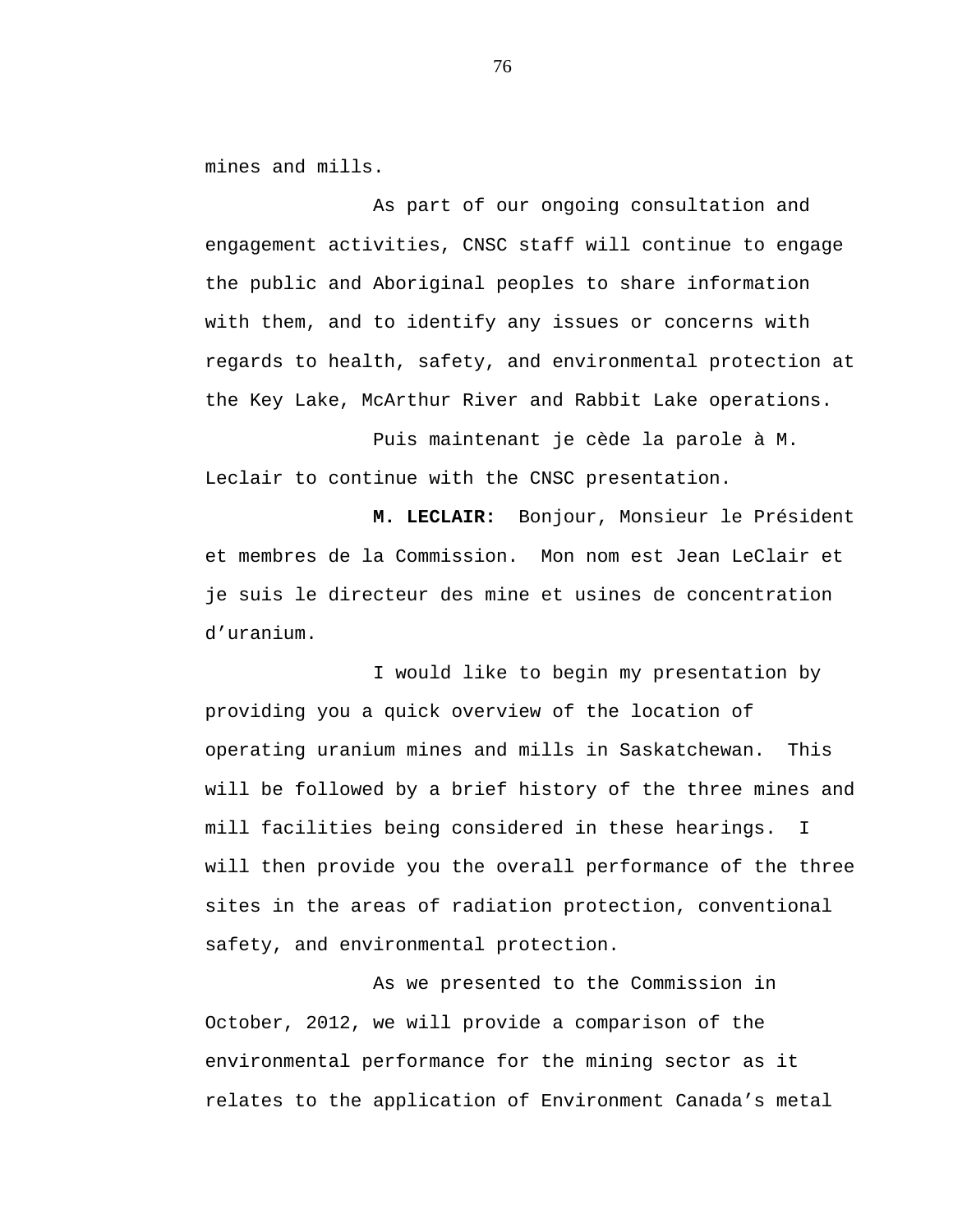mine effluent regulations.

I would also like to take this opportunity to briefly discuss Cameco's performance with respect to their public information and disclosure program, and to share with you some of the activities we've undertaken during the current licence period to engage with Aboriginal peoples and communities of Northern Saskatchewan.

I will end my presentation with staff's assessment and basis for recommending the 10-year licence term.

The following slide shows a map of Saskatchewan and highlights the location of the three mine and mill sites under consideration in these hearings. All currently operating uranium mines and mills in Canada are located in the Northeast region of Northern Saskatchewan.

Cameco Corporation operates the four facilities of Cigar Lake, McArthur River, Rabbit Lake and Key Lake, while Areva Resources Canada operates McClean Lake.

They are located approximately 250 to 400 kilometres of La Ronge, which, as you can see on this figure, is in the north central part of the province.

The sites are in remote locations, accessible by all-weather roads for the transportation of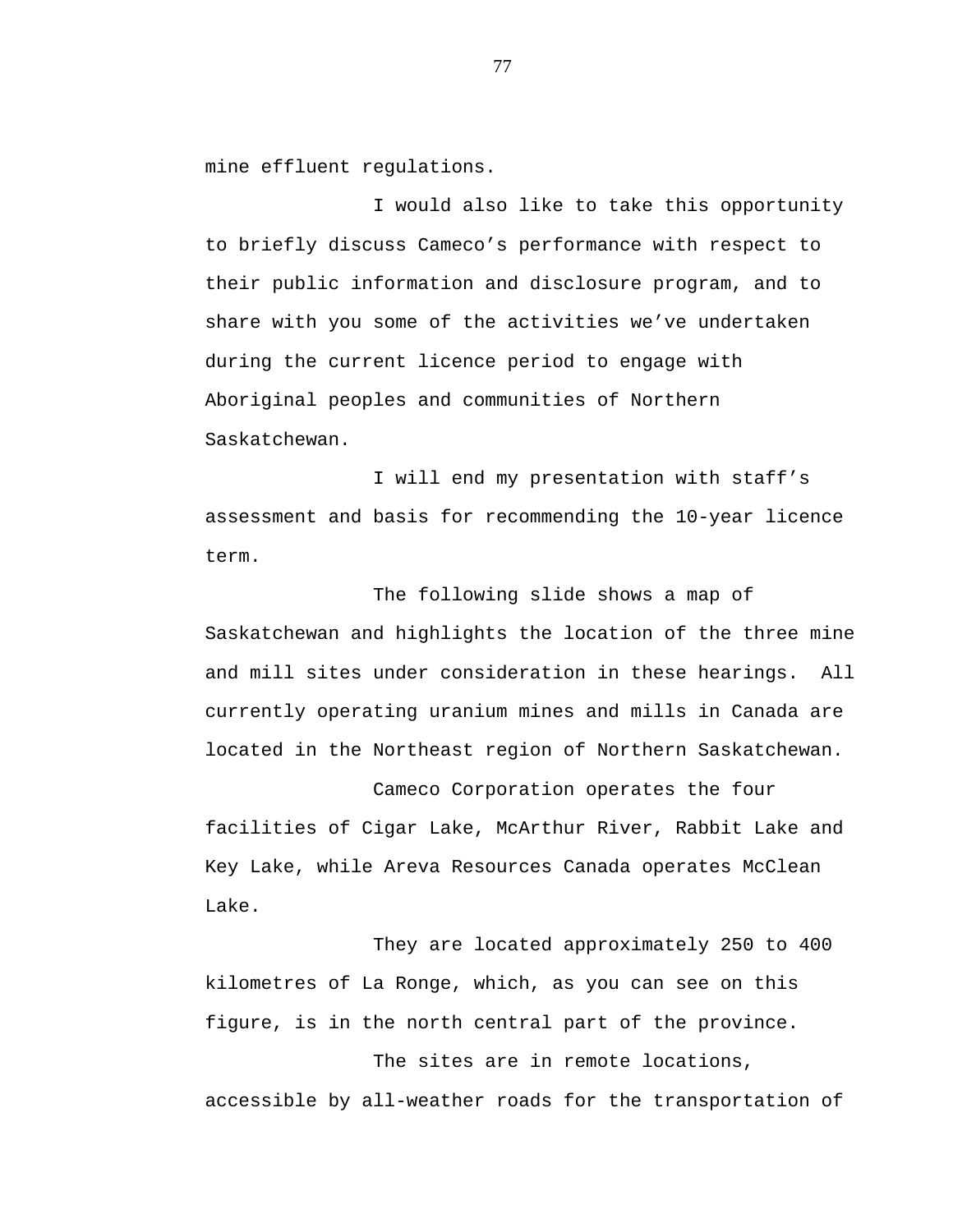materials, equipment and product. Workers are transported to the sites by air from various locations throughout the province. The closest community is the Wollaston Post and Hatchet Lake communities, located on the southeast shore of Wollaston Lake.

Rabbit Lake is the longest operating uranium mine and mill. Key Lake began operation in 1983, while McArthur River mine was opened in 1999.

The current licences for Key Lake, Rabbit Lake and McArthur River were issued following public hearings held in 2008. The current licences expire on October 31st, 2013.

As directed by the CNSC, Cameco implemented a number of improvements to their water management and treatment processes, to reduce the concentration of uranium, selenium, and molybdenum in treated water. These will be discussed later in the staff presentations for each of the sites.

As noted earlier in Mr. Jammal's presentation, following the Fukushima accident in 2011, the CNSC directed all operators of nuclear facilities, including uranium mines and mills, to review the lessons learned from this event, including emergency measures for multiple accident scenarios.

In June 2011, CNSC staff presented a mid-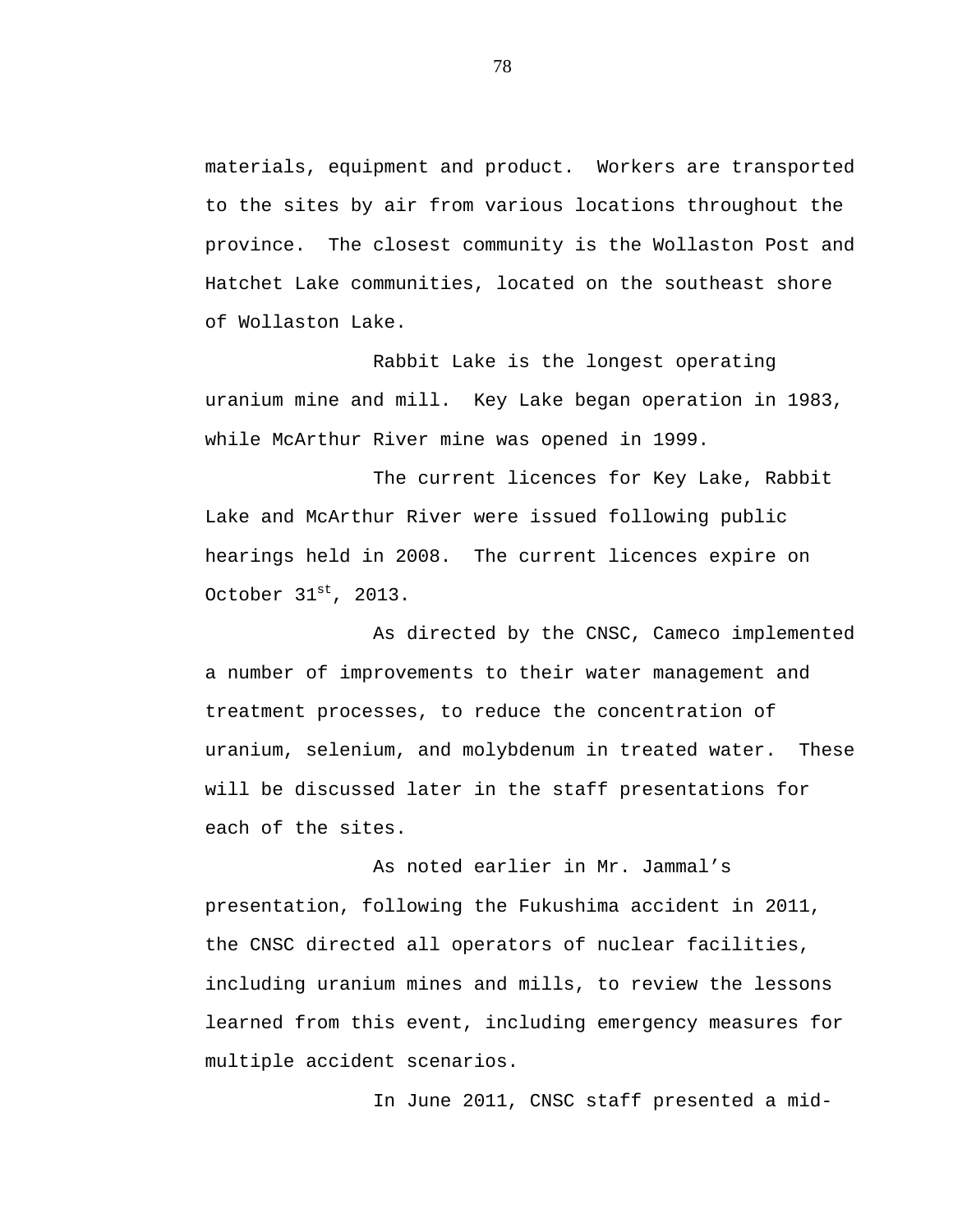term performance report for Rabbit Lake, Key Lake, and McArthur River sites. At the time, CNSC staff noted important improvements in addressing deficiencies noted at the licence renewal hearings in 2008, and significant progress had been made in addressing the various licence conditions.

We also updated the Commission on the environmental performance, radiation protection, and conventional safety, discussing the results from past monitoring, including the results from the most recent status of the environment reports.

As noted in Mr. Jammal's presentation, in 2012, CNSC staff produced a CNSC staff report on the performance of Canadian uranium fuel cycle and processing facilities. The report provides an overview of the compliance performance and major developments at Canadian uranium fuel cycle facilities that include uranium mines and mills.

In October 2012, CNSC staff also introduced a reformed licence and Licence Conditions Handbook for uranium mines and mills beginning with the McClean Lake uranium mill operated by Areva Resources Canada. As Mr. Jammal already noted, the Cigar Lake licence and Beaverlodge licences were also issued under this new format.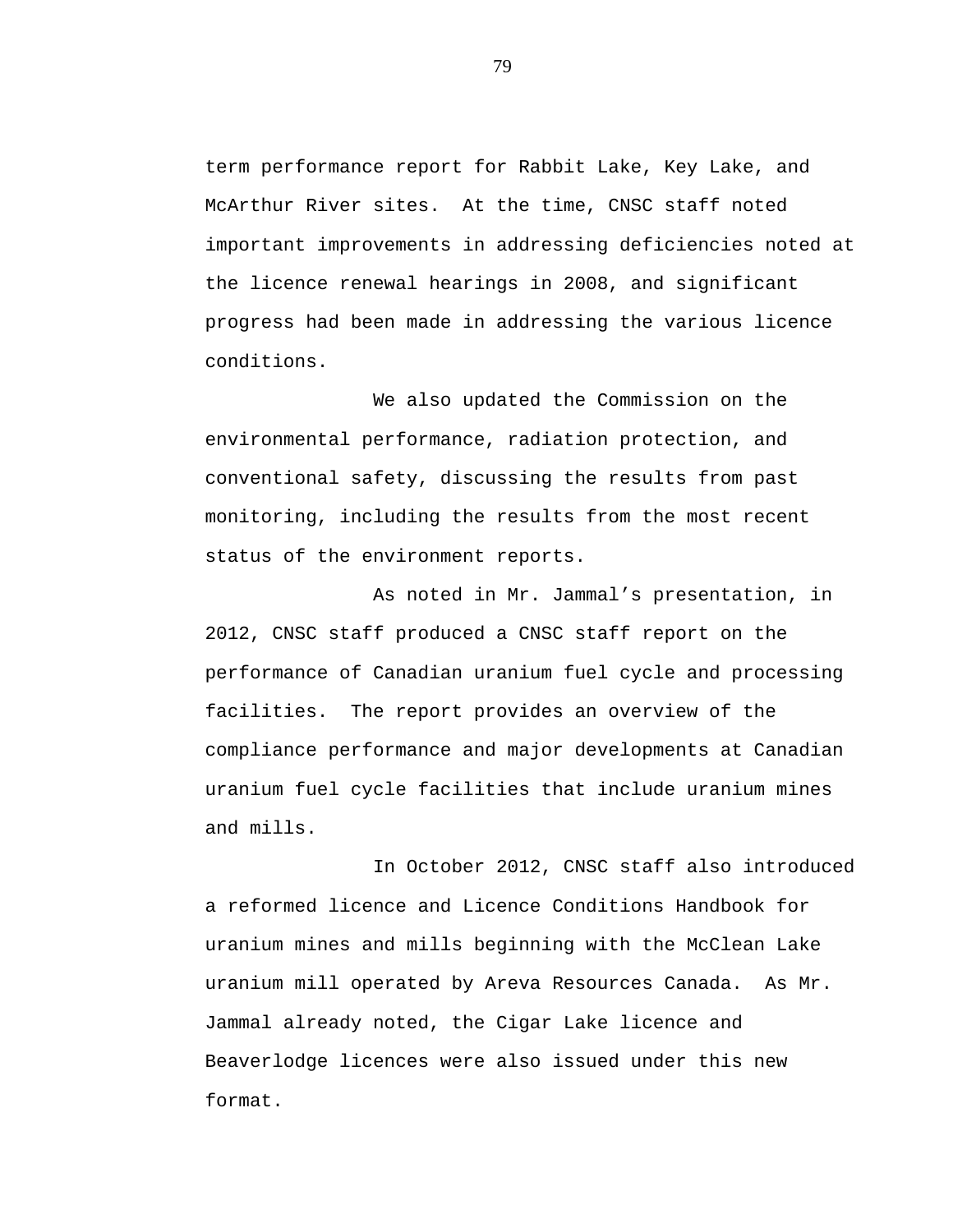The proposed licences for Key Lake, Rabbit Lake and McArthur River follow this same format which brings us to today and these Commission hearings to consider Cameco's application for renewal of their licences to operate the Key Lake, Rabbit Lake and McArthur River uranium mine and mill sites.

The applications being considered at these hearings include a request from Cameco for a 10-year licence term. The basis of our recommendations to the Commission have already been discussed.

As part of our licensing process, CNSC staff undertook a detailed review of Cameco's licence application, including a review of their updated programs, revisions to the preliminary decommissioning plans and the proposed financial guarantees.

The activities proposed in the licence applications are consistent with the currently approved activities and, as previously noted, the staff CMDs include a draft licence and Licence Condition Handbook for each of the sites.

CNSC staff rates the overall compliance of all nuclear facilities including uranium mines and mills across 14 safety and control areas that include such things as management systems, training, design, maintenance, radiation protection, conventional safety,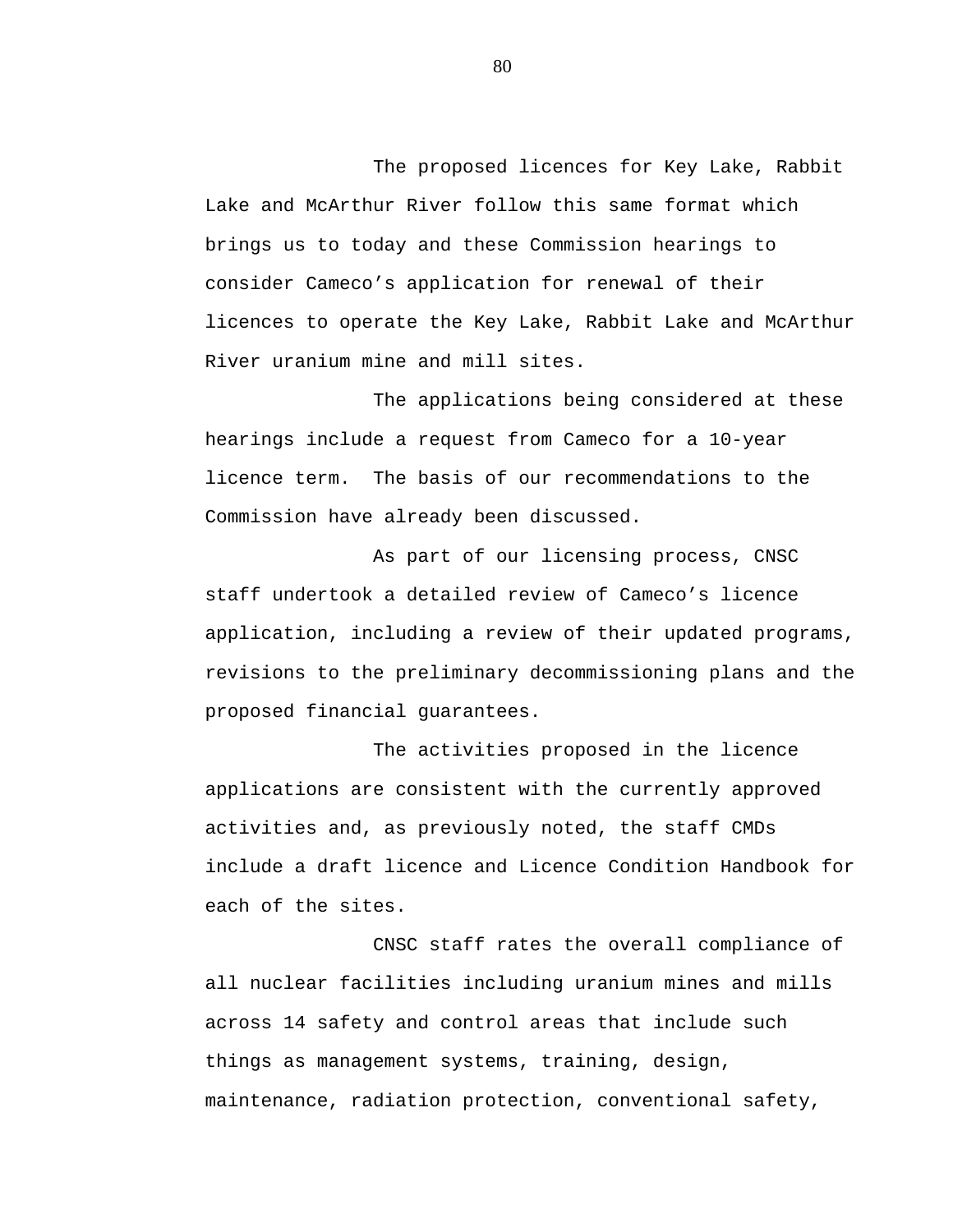environmental protection, waste management and emergency management.

These reviews are based on the review of the programs, policies and procedures, reviews of the results of these programs, reviews of any reportable events or action level exceedances and independent verification through onsite inspections.

At the 2008 licence renewal hearings for Rabbit Lake, Key Lake and McArthur River, CNSC staff rated management system, human performance or training and fire protection as below expectations.

Cameco implemented several improvements across these three safety and control areas. CNSC staff verified through desktop reviews and onsite inspections that the deficiencies had been addressed and improvements had been made.

As a result, for 2010, we changed the ratings from below expectations to satisfactory. Ongoing compliance verification has concluded that the performance remains satisfactory.

In addition to standard licence conditions, the current licences for Key Lake and Rabbit Lake include specific licence conditions to address reclamation activities at tailings and waste rock management facilities. More information on these will be presented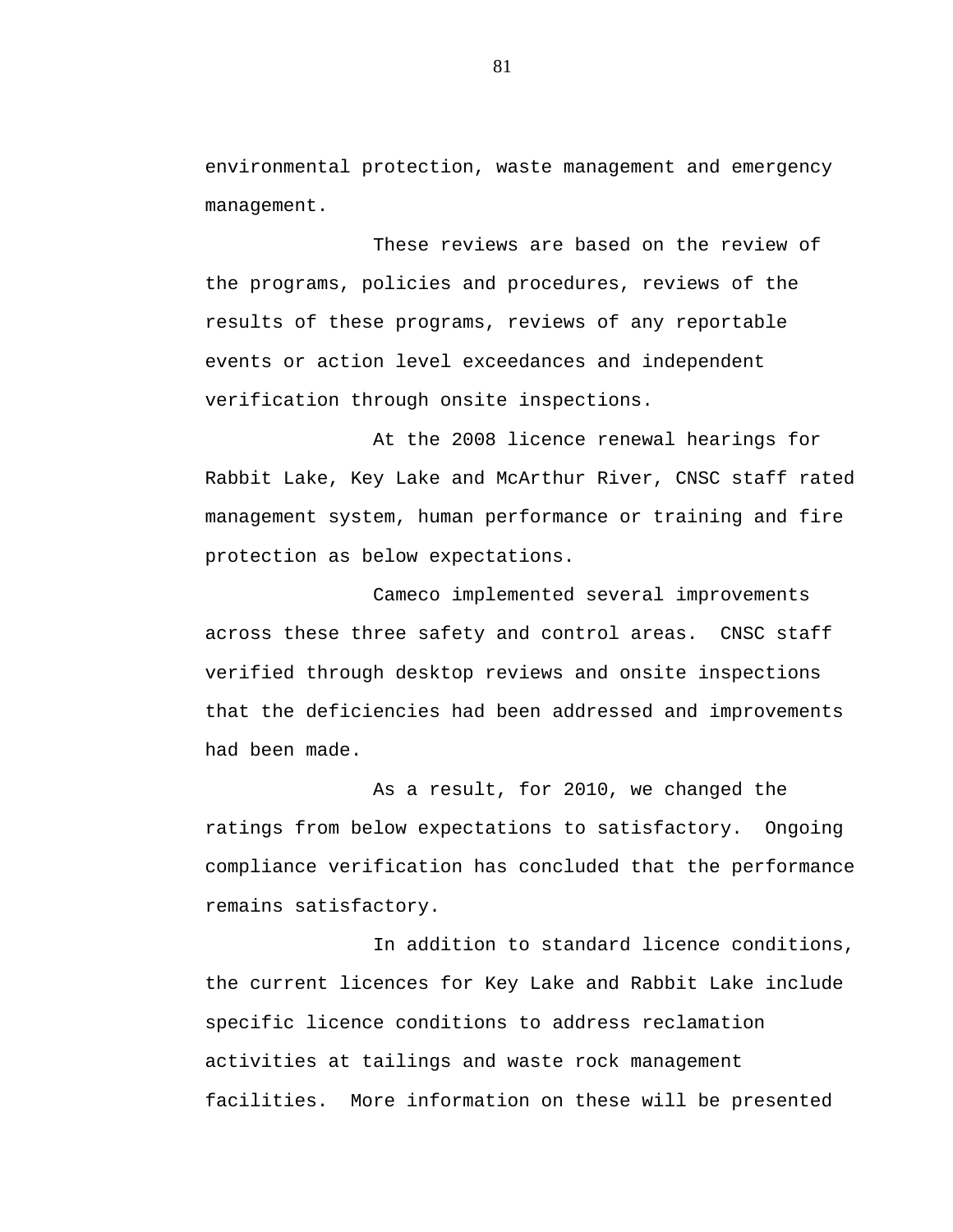in the site-specific presentations that will follow.

Mr. Jammal also presented an overview of the CNSC in licensee response reviews and action plans following the Fukushima accident, and specific reference to uranium mines and mills and the current licence applications. Cameco reviewed existing safety cases and emergency management programs against the ability of their facilities to withstand extreme external events.

CNSC staff reviewed and verified the licensee reports and findings. The reviews determined the underlying defence and depth controls were in place to deal with natural disasters and severe accidents. The reviews confirmed the facilities are safe, improvements were identified and Cameco has worked at implementing them.

The CNSC has established regulatory limits for radiation exposure to workers at all nuclear facilities including uranium mines and mills. These limits that are established internationally set the maximum yearly dose limit at 50 millisieverts and 100 millisieverts over five years.

In addition, the radiation protection regulations require that licensees put in place a radiation code of practice to further control radiation exposure, to allow for more timely detection and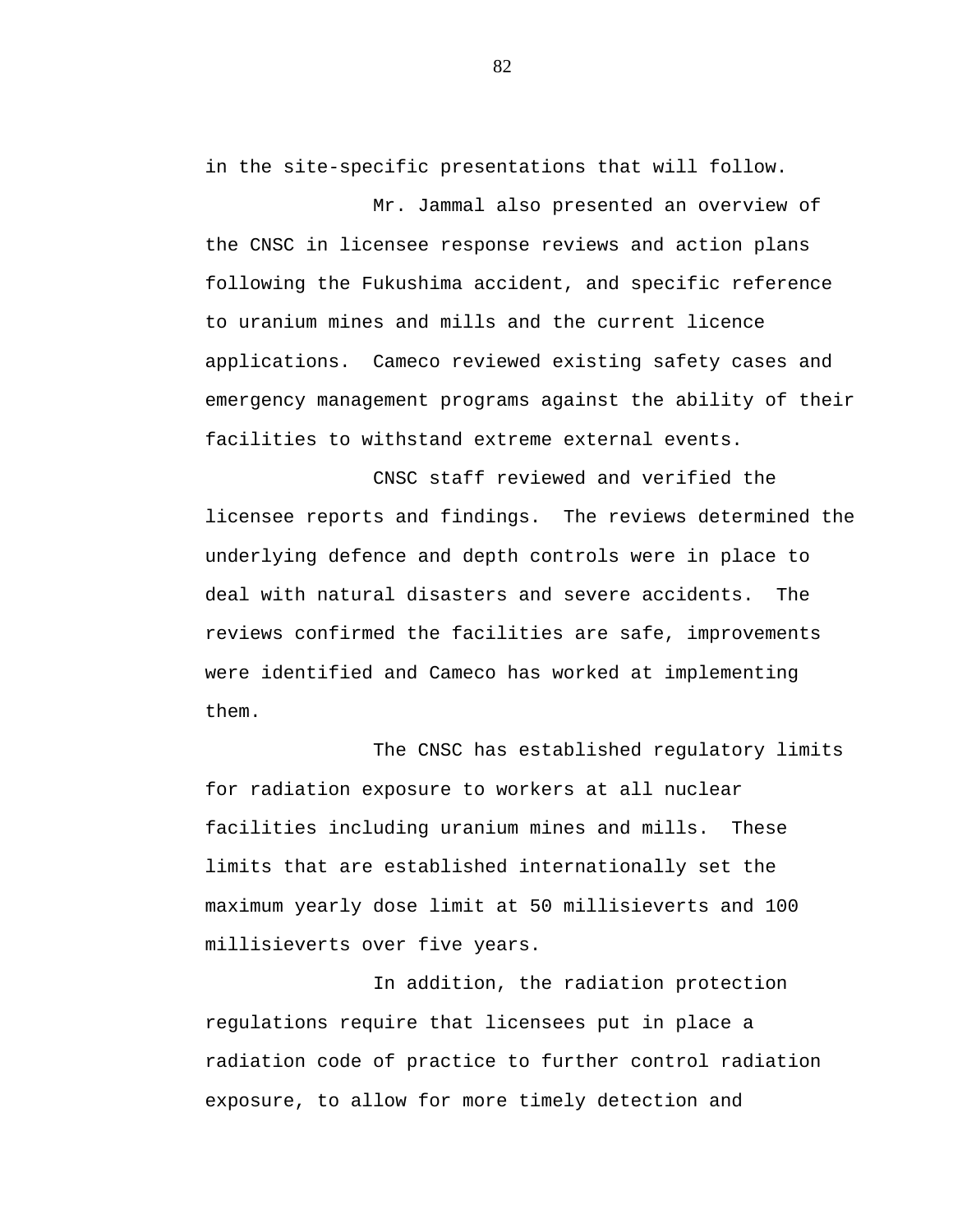correction of any potential problems, and to keep radiation exposures as low as reasonably achievable.

The weekly and quarterly action levels for Cameco's operating uranium mines and mills are shown in this slide.

During the current licence term, CNSC noted and verified that the radiation doses to workers at Cameco's Key Lake, Rabbit Lake and McArthur River mine sites were well below the regulatory limits and continuous improvements at each of the sites have helped keep doses as low as reasonably achievable.

This graph further details the annual effect of radiation doses to workers from 2008 to 2012. The average worker dose and the maximum individual doses are shown.

As indicated by the red line and the results for each site, the effect of radiation dose to workers during the current licence term have remained well below the annual regulatory limit of 50 millisieverts per year.

As part of routine and focussed compliance inspections, CNSC staff verified and confirmed that Cameco has effective radiation protection programs to monitor and control radiation exposures.

Mining and milling operations present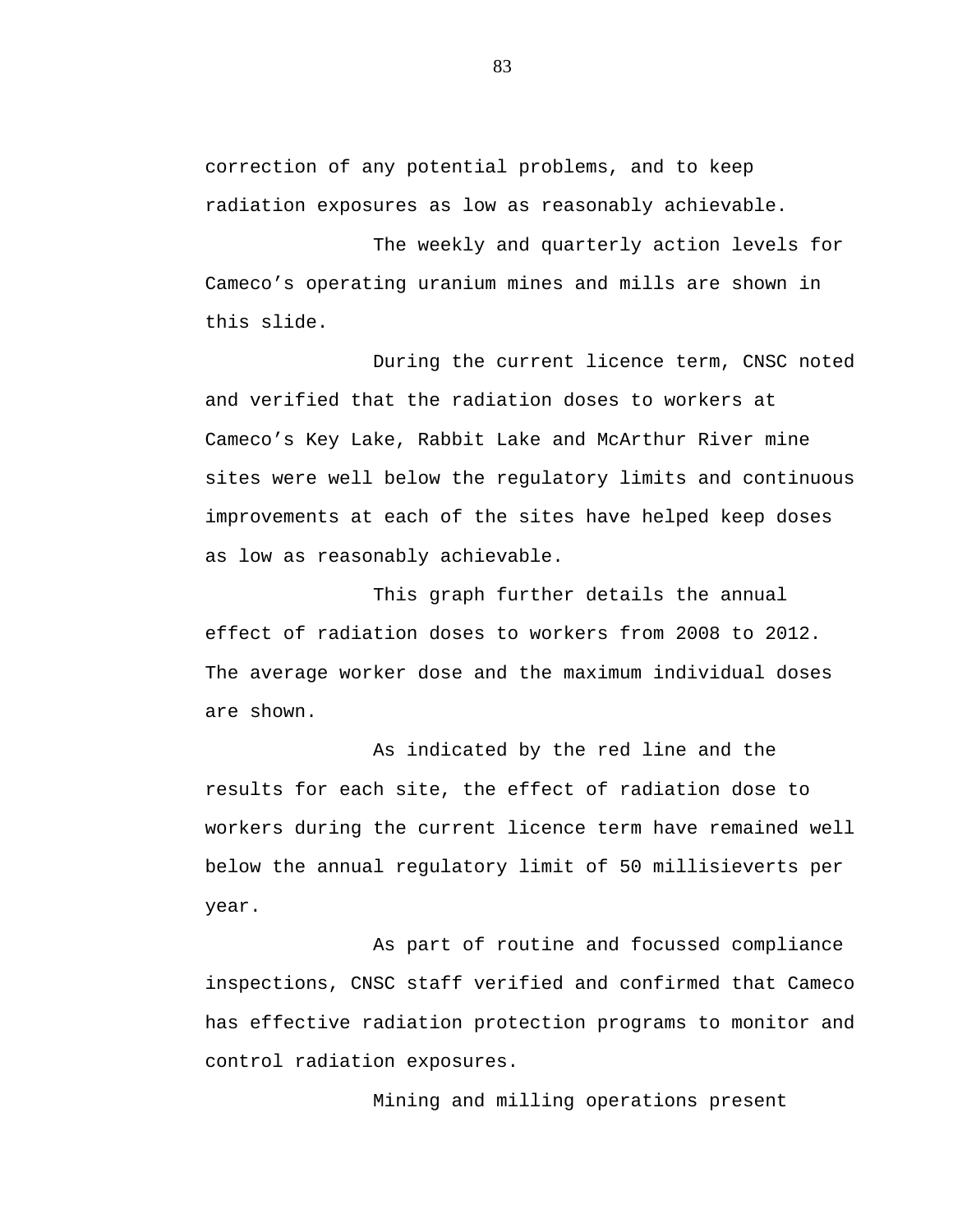important safety hazards that need to be effectively managed. Working with provincial inspectors from the Saskatchewan Labour Relations and Workplace Safety, CNSC staff routinely verify the safety programs at the uranium mines and mills.

Worker health and safety incidents are reported to both the CNSC and our provincial counterpart. We review the reports and corrective actions taken by Cameco to prevent reoccurrence.

CNSC staff have verified and noted several activities undertaken at each of Cameco's uranium mine and mill sites to enhance safety and promote a strong safety culture.

This slide provides a lost time incident statistics collected by Saskatchewan Labour Relations and Workplace Safety for the mining industry in Saskatchewan.

We have included the statistics across different mining sectors and the statistics for each of the sites under consideration for licence renewal at these hearings.

It is important to consider the level of industrial activity and the relative hazards associated with each mining sector. Conventional safety hazards at potash mining and hard rock mining such as gold mining are most similar with uranium mining and milling.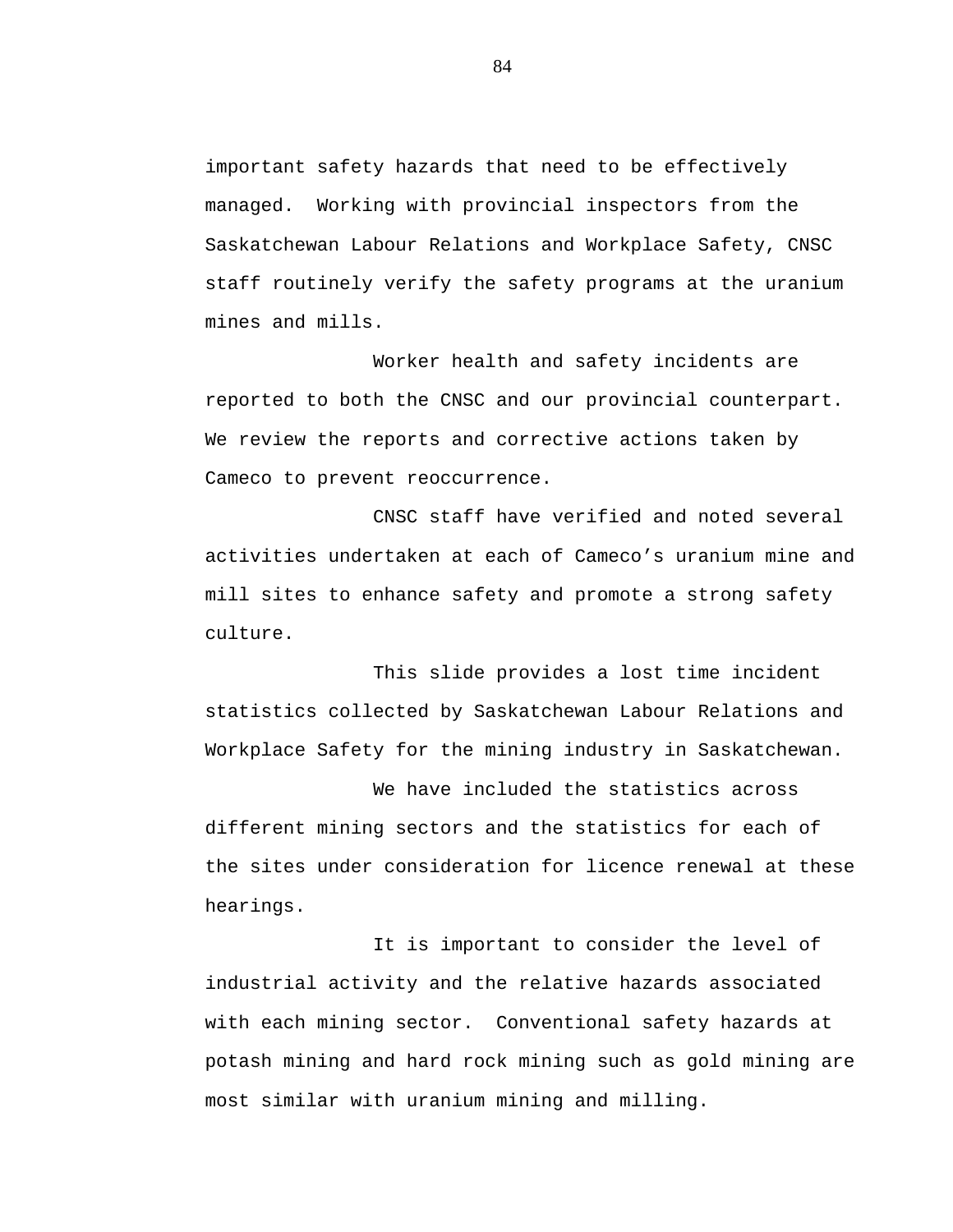It is also worth noting that significant construction activities, including equipment refurbishments, facility improvements and reclamation activities were undertaken at all three sites during the licence period.

Despite significant increases in personnel and industrial activity at the sites, CNSC staff noted that the frequency and severity of lost time incidents remained well below the industry average in Saskatchewan.

CNSC staff and mines inspectors from Saskatchewan Labour Relations and Workplace Safety have confirmed through inspections and report reviews that Cameco is providing effective oversight of health and safety at its operating uranium mines and mills.

During the last licence renewals for Cameco's Key Lake, Rabbit Lake and McArthur River operations, the CNSC directed Cameco to implement improvements to its water management and water treatment to reduce the concentration of molybdenum, selenium and uranium and treated effluent.

Cameco submitted detailed plans and implemented various improvements at each of the facilities to further reduce contaminant concentrations for those elements of greatest concern for each site.

CNSC staff note that significant reductions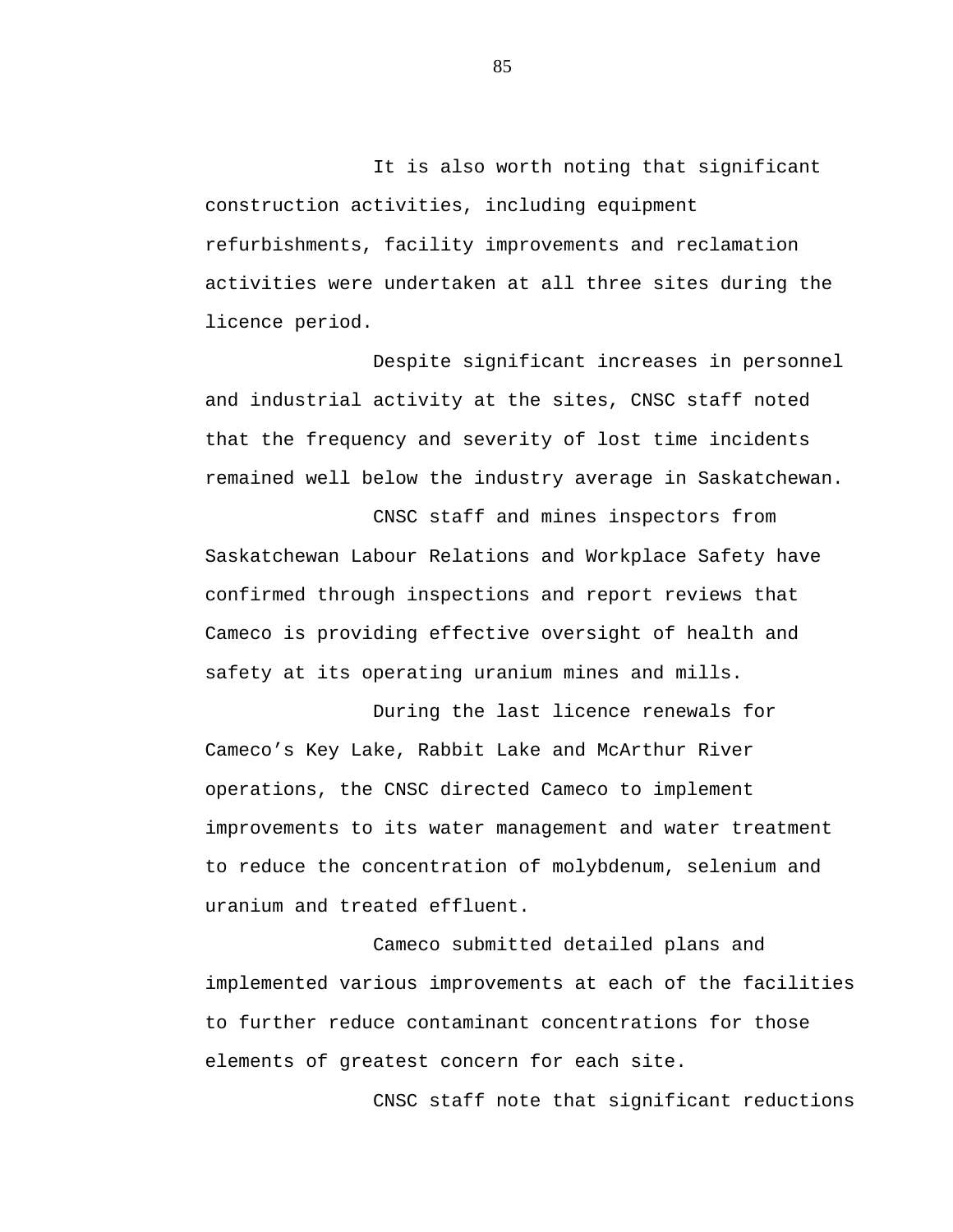have been achieved for given elements at each of the sites and are satisfied that Cameco has undertaken the necessary actions to reduce these concentrations and keep them as low as reasonably achievable.

In October 2012, CNSC staff presented to the Commission, the CNSC staff report on the performance of Canadian uranium fuel cycle and processing facilities at a public meeting. The report, which is posted and available on the CNSC's Web site includes a table that compares the level of compliance with metal mine effluent regulations across the different mining sectors in Canada, based on the most current information in Environment Canada's published annual reports.

The table in this slide presents the same information updated to include more recent information for 2011. CNSC staff calculated the percentage compliance as shown on this slide. The mines from across Canada reporting under the Metal Mine Effluent Regulations have been grouped into four metal mining sectors.

The number of mines and mills representing each sector varies. There are five uranium mines and mills, 43 base metal mines, 50 precious metal mines and 7 iron mines. The table provides a percentage of mines and mills in each sector that were in compliance for each year.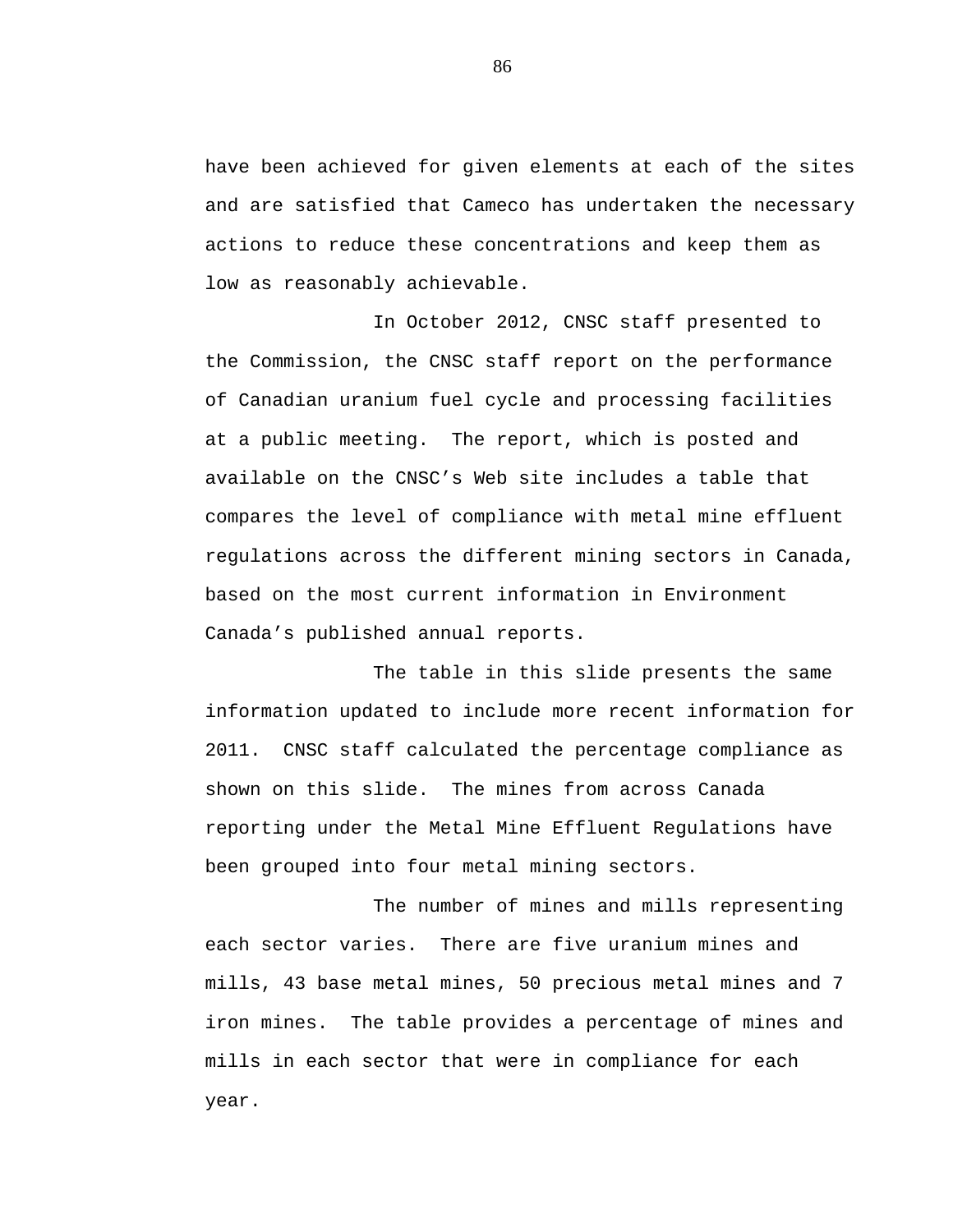For a mine to be in compliance, their effluent must have met all of the regulatory effluent release limits of the Metal Mine Effluent Regulations for the entire year.

For a sector to achieve a 100 percent compliance rating, all the facilities in that sector must have met all the parameter limits as shown on the previous slide for all submitted samples for the entire year. For example, if a sector had a 50 percent compliance rating, this would mean only half of the facilities in that sector met all of the requirements for the full year.

Please note that the list of parameters includes the radioactive element, radium-226.

As shown, the uranium mines and mills sector maintained 100 percent compliance with the effluent parameters, concentrations and pH limits from 2007 to 2011. This means that all five uranium mine and mill facilities met all of the metal mine effluent regulation, effluent release limits from 2007 to 2011.

On a final note the CNSC is currently part of a working group with Environment Canada as part of a review of the Metal Mine Effluent Regulations to review existing limits and includes considering the possible expansion of the list of parameters to be regulated to include elements such as selenium which CNSC staff already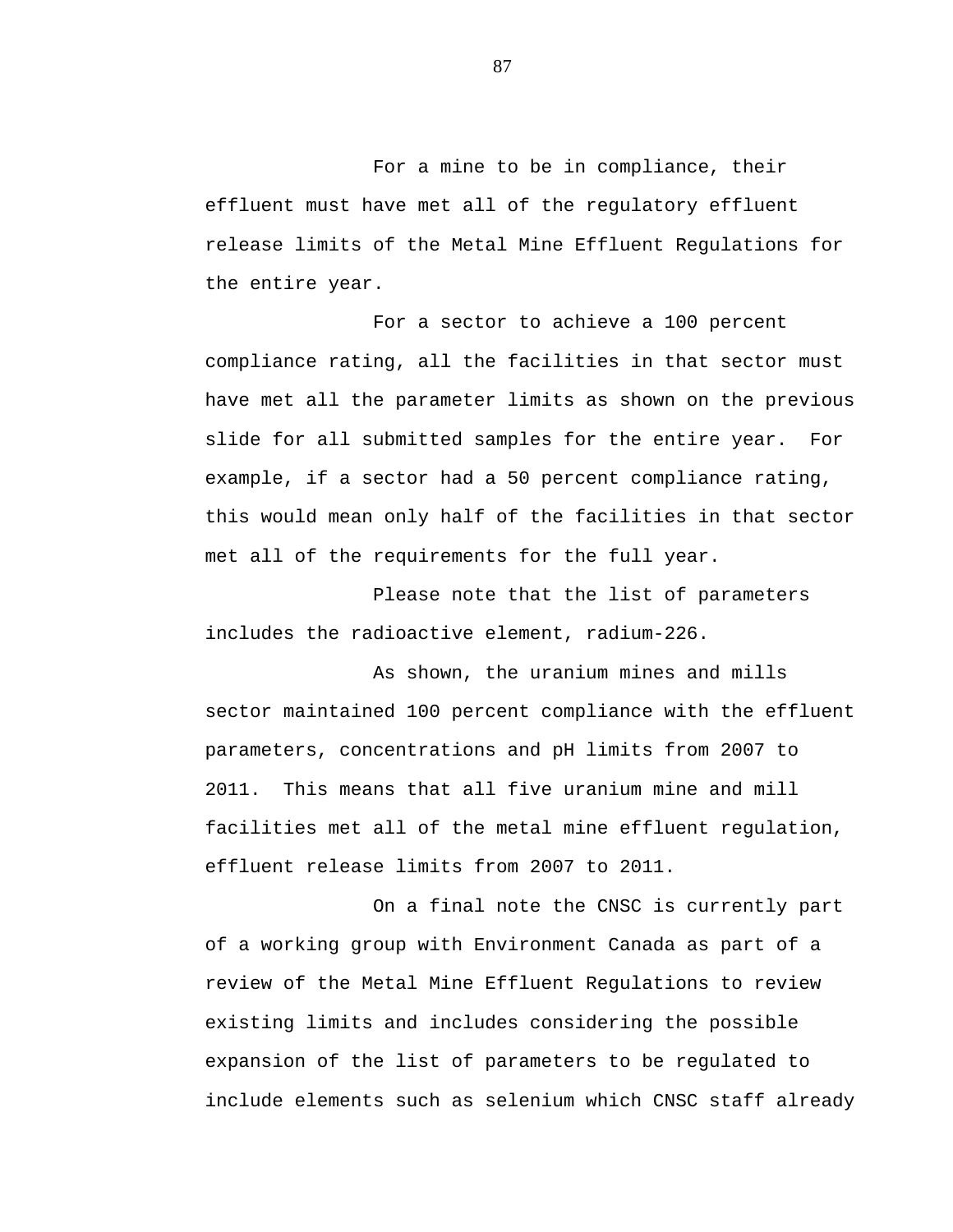identified as a contaminant of concern and took action to reduce the levels of these contaminants at uranium mines and mills.

Requirements for environmental protection cover off the entire lifecycle of any project.

From the beginning, prior to conducting any new activities or making any major changes, CNSC requires that Cameco conduct ecological risk assessments that examine the proposed activities or any major changes to existing activities in order to predict releases into the environment and their potential effects.

All uranium mines and mills have detailed environmental risk assessments that were done to support the original applications that have been updated on several occasions, through various environmental assessments, and as part of a review of important changes at each facility.

We expect and verify that these assessments remain relevant and up-to-date based on past experiences and improvements in our understanding.

Environmental monitoring programs that have always been a requirement as part of previous licences have also been included in the proposed Licence Conditions Handbook. They are used to monitor releases from the facilities, including the waste management facilities.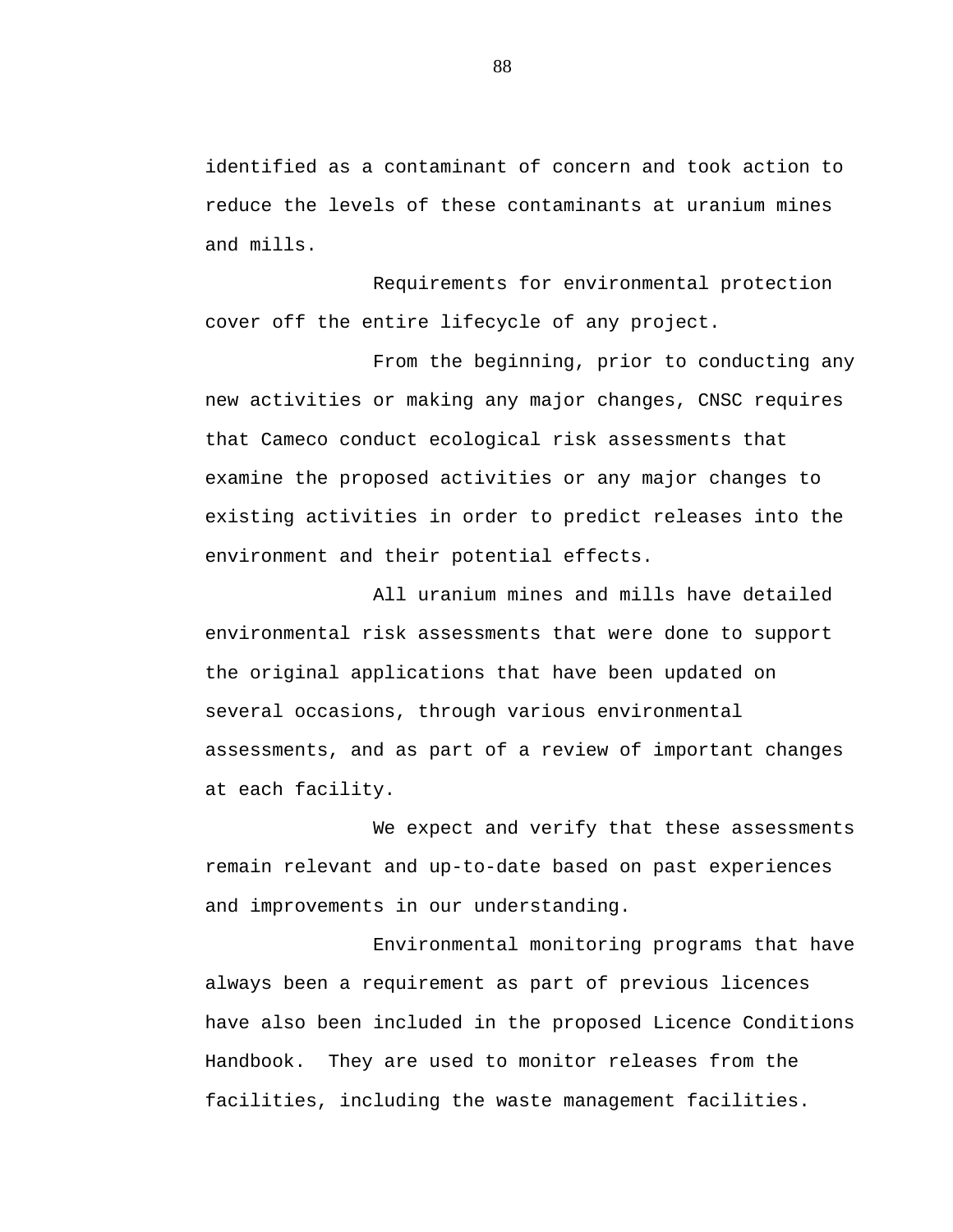Monitoring looks at both releases to air and water. Air sampling includes continuous air monitoring in the mines, stack sampling, high-volume air sampling, passive air monitoring, such as track-etch and grab sampling to measure concentrations of airborne contaminants.

Monitoring includes measurements of contaminants in waters prior to treatment; waters and holding ponds or end of pipe; measurements of water quality in groundwater wells, surrounding in downstream of various facilities; water monitoring in streams and lakes.

Monitoring does not end here. In addition, the CNSC, Environment Canada and the Saskatchewan Ministry of Environment requires that Cameco monitors the receiving environment as part of environmental effects monitoring.

The programs include such things as sampling plants and aquatic life, such as the benthic invertebrates or the bugs that live in the sediments of the lakes and streams and fish to verify and ensure the protection of the environment and, in particular those components that are important sources for human consumption, example such as fish, caribou, moose.

As requested by regulation in respective - the respective licences, monthly, quarterly and yearly reports are routinely submitted to the CNSC and other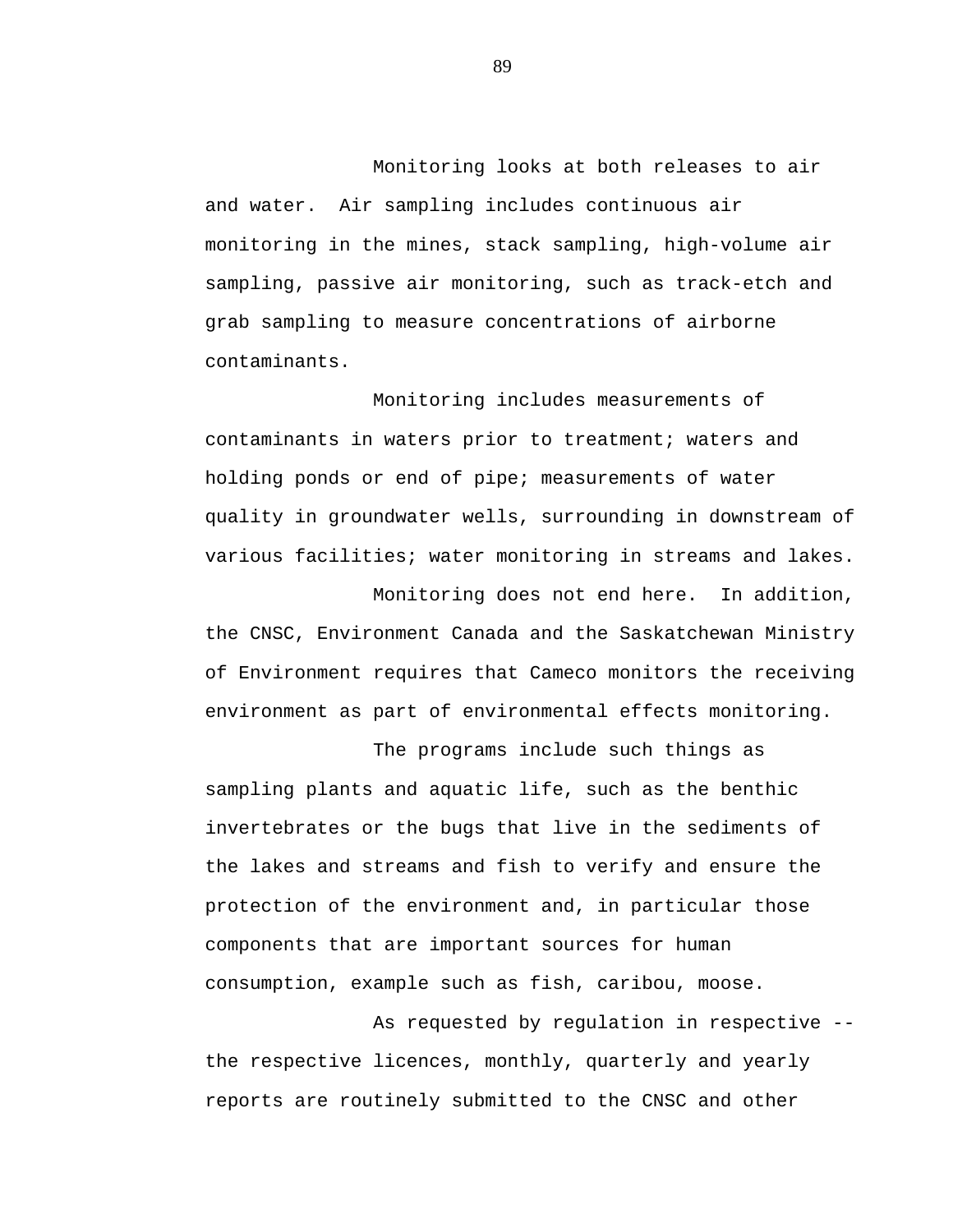regulators to provide detailed results from the monitoring programs, which include trend analysis.

In addition, Cameco conducts environmental effects monitoring on a three-year cycle to comply with Environment Canada requirements, and also continues to produce the status of the environment report for both the CNSC and provincial regulators that reviews the environmental performance over a five-year cycle.

CNSC staff routinely review all of the reports looking for trends and anomalies, requesting additional information or investigations where needed, and requesting that Cameco take actions, where necessary, to further reduce their emissions to further protect the environment.

As reported -- as was reported to the Commission as part of the midterm reports in 2011, the last status of the environment reports for the site showed stable or improving conditions across the sites and continuing monitoring since then continues to demonstrate this.

Health studies conducted over the years have concluded that exposure to elevated concentrations of radon can increase the risk of lung cancer. This has led to several improvements at uranium mines and mills.

In addition, Health Canada has also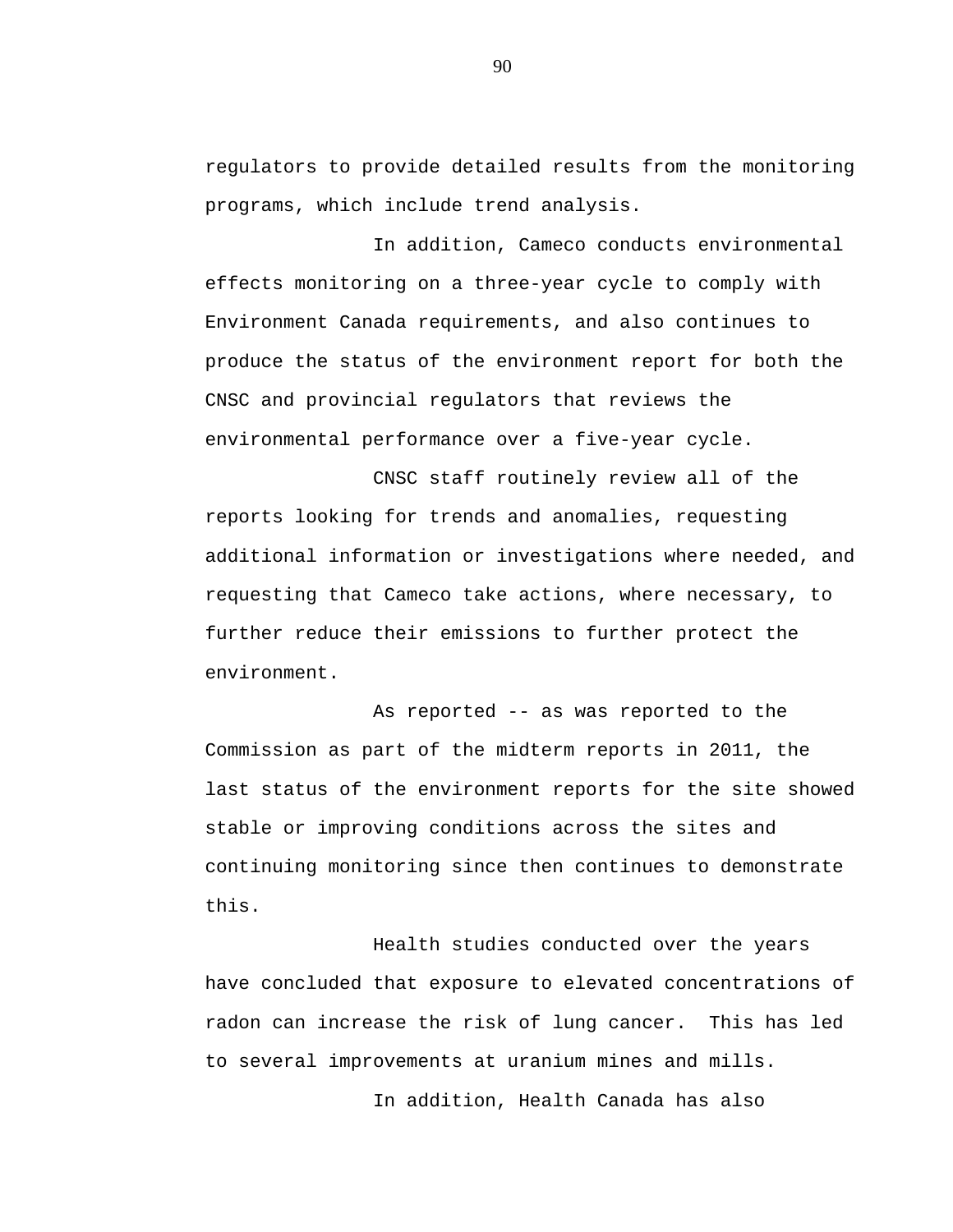undertaken an important education program to help Canadians better understand the potential risks from elevated concentrations of radon in home basements and measures that can be taken to reduce these concentrations.

CNSC staff participate in different international studies that have concluded that the radon exposures and overall radiation doses resulting from currently operating uranium mines and mills is low and do not measurably increase the risk of cancer.

Health studies also show that workers and the public living near uranium mines and mills are as healthy as the general population. The CNSC has in place strong regulatory requirements and regulatory oversight by CNSC staff ensures that radiation continues to be effectively managed and mitigated to protect workers and the public.

CNSC regulations require that licensees inform the public about the facility and activities. In 2012, the CNSC published a regulatory document that provided further direction and guidance to licensees with regards to public information and disclosure programs with increased emphasis on the need for disclosure protocols to help ensure timely sharing of information, including nonroutine events such as accidents or environmental spills.

Cameco updated its public information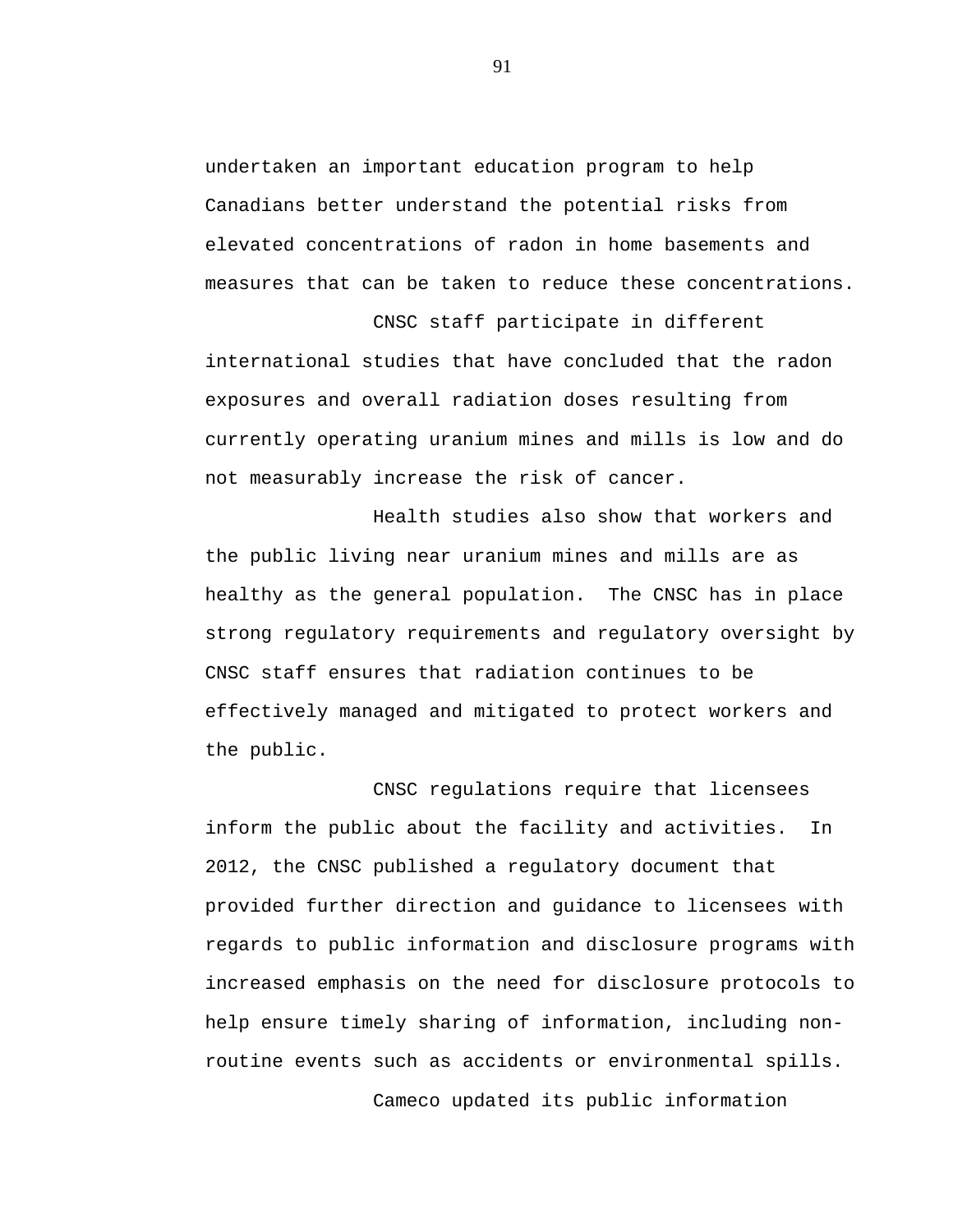disclosure program to comply with these requirements. CNSC staff reviewed the updated programs and verified that the program and its implementation met CNSC requirements.

While licensees are expected to provide timely information on their activities to the public, CNSC staff also routinely engage communities and groups that may have an interest in uranium mining operations in Northern Saskatchewan.

During the current licence term, CNSC staff undertook several engagement activities with people in Northern Saskatchewan, including meetings and mine site tours with the Northern Saskatchewan Environment Quality Committees.

CNSC staff also participated in annual tours of communities, project and facility-specific meetings with community residents and, on invitation, participate in special events such as the Trappers Convention and the Athabasca sector meeting that were held earlier this year.

In addition, as part of the Commission hearing process, the CNSC provided funding to the public and Aboriginal peoples through the Participant Funding Program to allow for review the licence applications and their intervention in these hearings.

This slide shows the names and locations of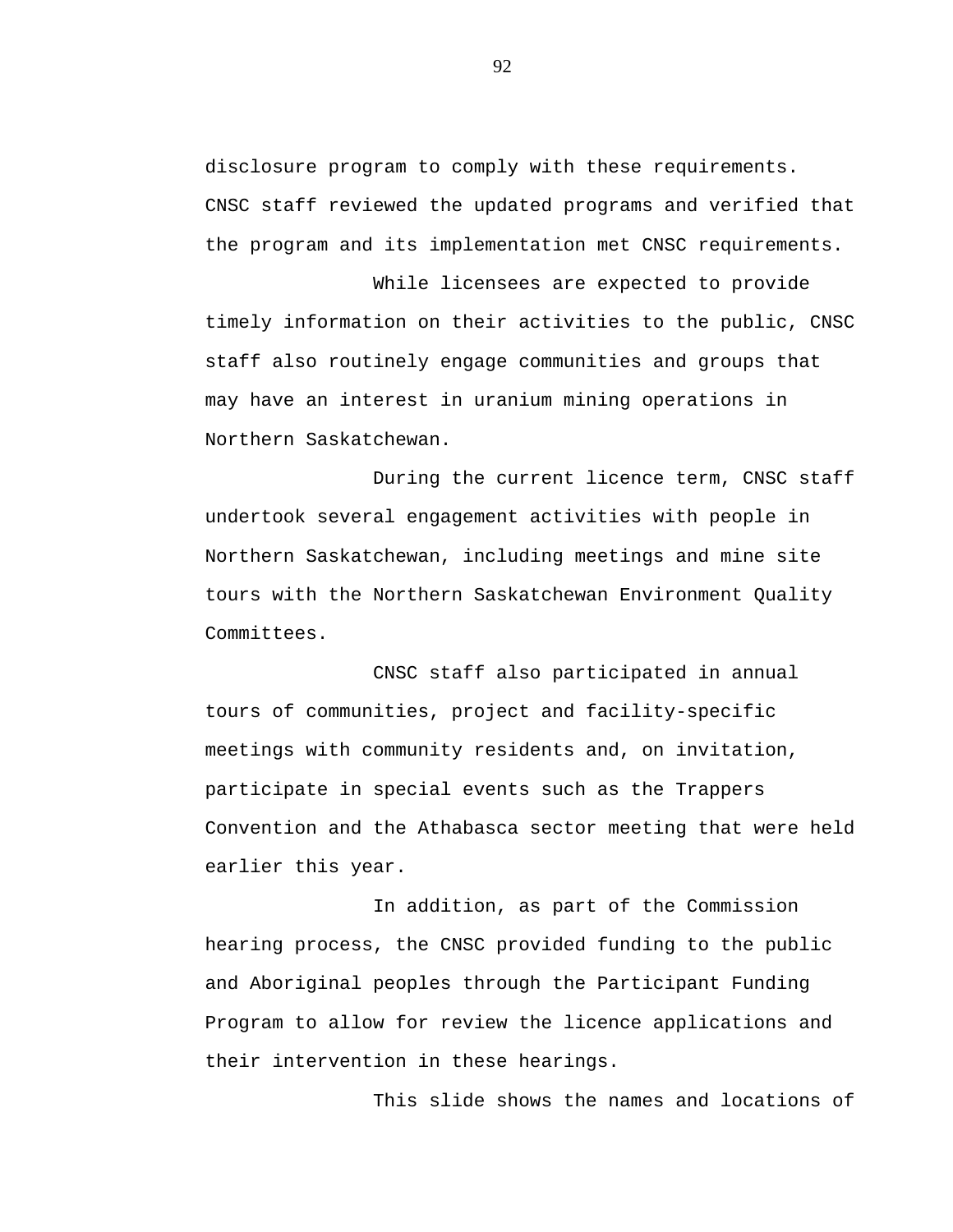the communities that were visited by CNSC staff as part of our engagement activities. The -- several of the sites that are -- the communities that are visited tend to be focused based on whatever facilities are closest to those operations.

So for instance, when we visit Uranium City, often the discussions might be around Beaver Lodge and the Gunnar sites, communities like La Loche, Buffalo and Île-à-la-Crosse will discuss issues surrounding the Cluff Lake operations. Pinehouse, English River, Wollaston, Hatchet Lake, Stony Rapids, Fond-du-Lac will discuss often issues around Cameco and AREVA resources operations around Wollaston Lake and on the northeast side of the province.

This ends this overview presentation. I would now ask Mr. Tom Gates, the CNSC Project Officer for the Key Lake Operation to provide the next staff presentation.

**MR. GATES:** Good evening, I'm Tom Gates, CNSC Project Officer for Cameco Key Lake operation.

This presentation contains CNSC staff's assessment and recommendations concerning Cameco's application for the renewal of the Key Lake uranium mill licence.

I will begin my presentation by providing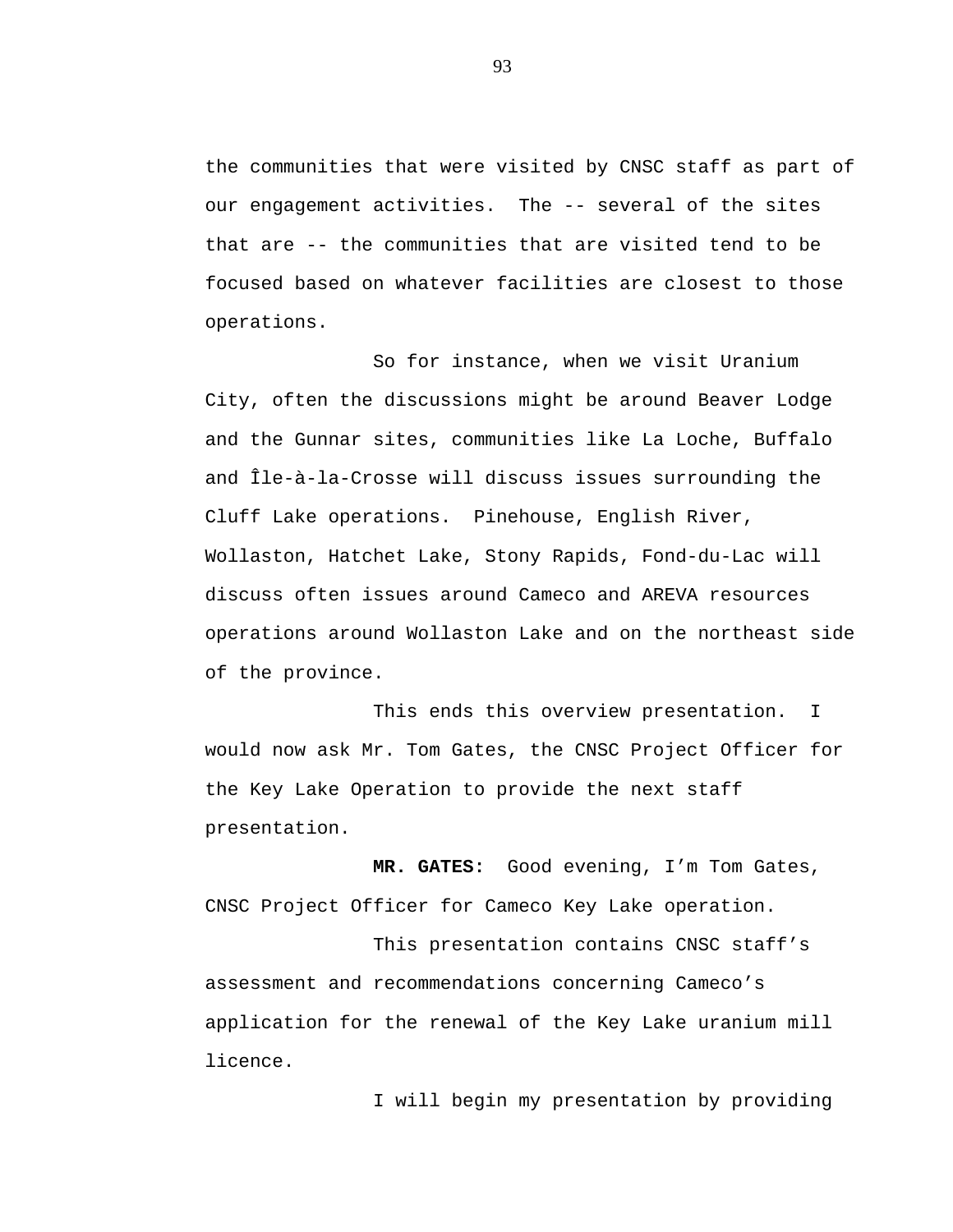an overview of the Key Lake operation with a brief historical timeline. This is followed by a status update on specific licence conditions for waste management and improvements to effluent treatment during the current licence term.

Could you change the slide, please? Thank you.

Next is an overview of CNSC's compliance activities and an update on decommissioning and financial guarantees, and then CSNC staff's conclusions.

Change slide, please.

This 2013 CNSC photo shows the general layout of the Key Lake operation. The above ground tailings management facility is located near the top of the photo and it receives surface deposited tailings at the beginning of the operation prior to tailings being deposited under water in the Deilmann tailings management facility.

The above ground tailings management facility is approved for storing and disposal of contaminated materials. It has a liner with a drain that directs seepage water to be treated at the mill.

In the middle of the photo is a Deilmann north and south waste rock piles located on both sides of the mined out pit, which was converted into the Deilmann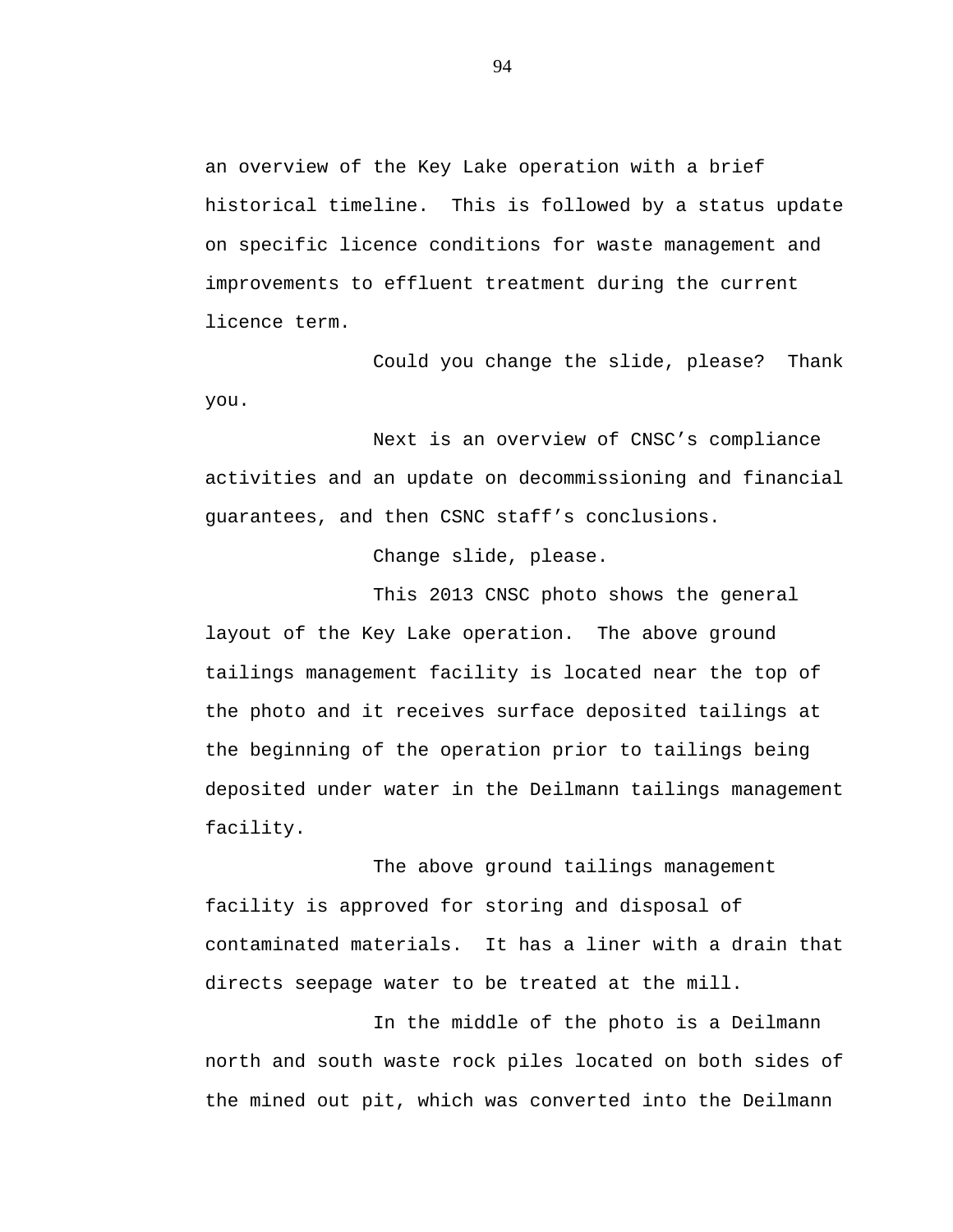tailings management facility.

The water level in the Deilmann tailings management facility is maintained by pumping water from below the tailings and from surrounding groundwater for treatment before release to the environment under strict controls. This isolates this water and any constituents of concern from local groundwater aquifer.

Please note on the back slope of the Deilmann tailings management facility the band of crush rock placed at the water's edge to help stabilize the sand slope. This is called the toe buttress and it is discussed a bit later.

In the upper left, you can see the mined out Gaertner pit and waste rock. The Gaertner pond water level is adjusted by directing Gaertner well water to a reverse osmosis plant which produces pure water released into the Horsefly Lake and McDonald Creek system.

Seepage or other industrial water is treated at the mill before release to Wolf Lake in the David Creek system.

Last at the bottom left of the photo, the Dielmann special waste pile, holds low grade ore left for mining until it is ground up and mixed with high grade ore for the mill. To protect the environment, special waste and ore piles have been lined -- have line pads to collect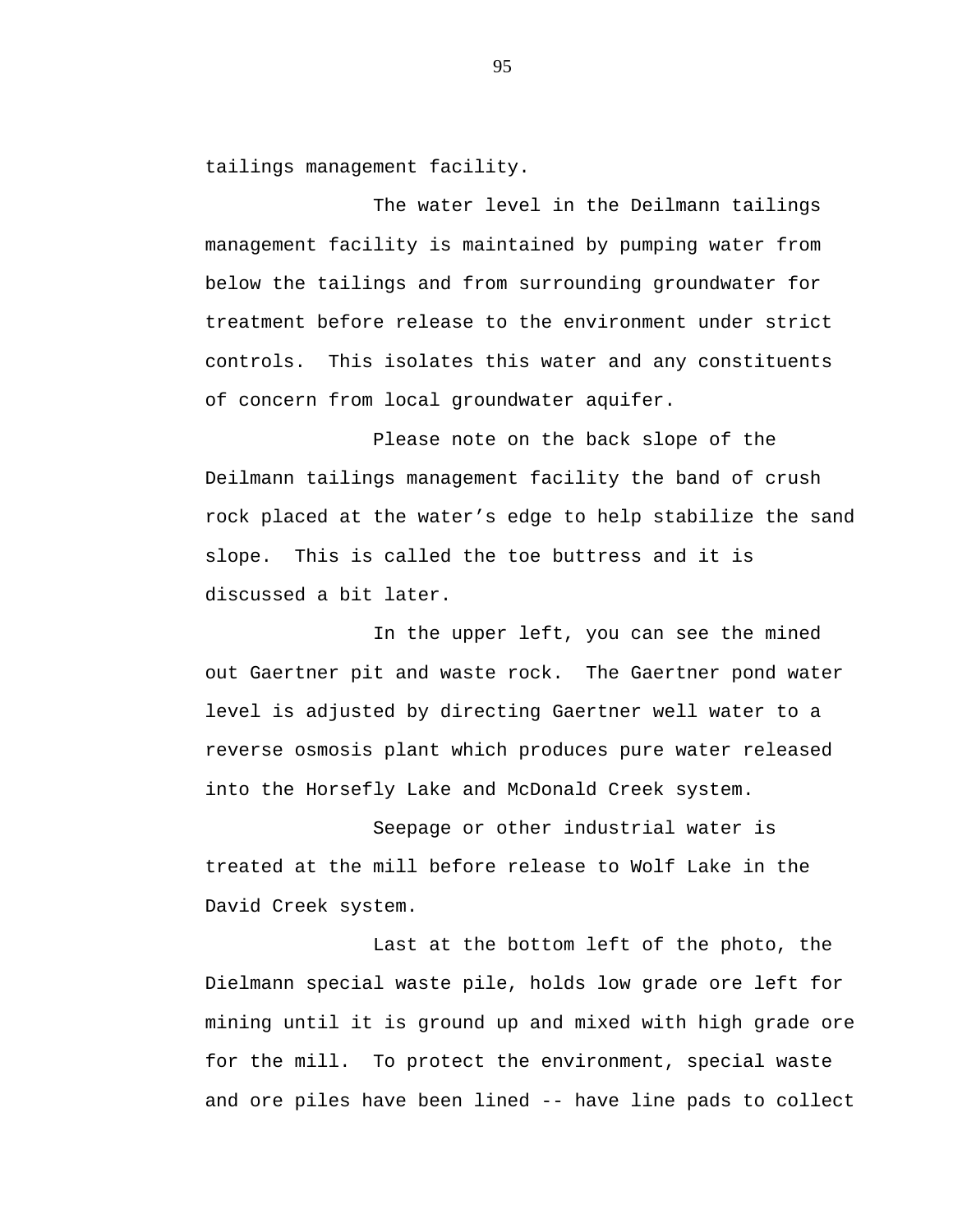seepage.

Next is the 30-year timeline showing the history of Key Lake operation. The Key Lake ore bodies were discovered between 1975 and 1976. And the Key Lake project environmental impact statement was submitted in October 1979. In 1983 the Gaertner open pit mining began, followed by the mining of the Dielmann open pit in 1989.

In 1994 an environmental assessment was done so that after the Dielmann pit was mined out in 1997 it could be converted to an in pit tailings management facility. This was followed by a 1995 environmental assessment to mill uranium ore slurry from the McArthur River mine.

The environmental assessments have concluded that with mitigation there would be no significant adverse effects from the Key Lake operation.

In 2006, CNSC staff predicted that effects could accrue from the treated effluent from molybdenum and selenium. And Cameco was required to control these constituents.

CNSC staff reported in the 2011 midterm that they were satisfied that new controls were limiting risk to the David Creek system.

In 2008 the Commission issued a 5-year license which expires October  $31^{st}$ , 2013. And staff are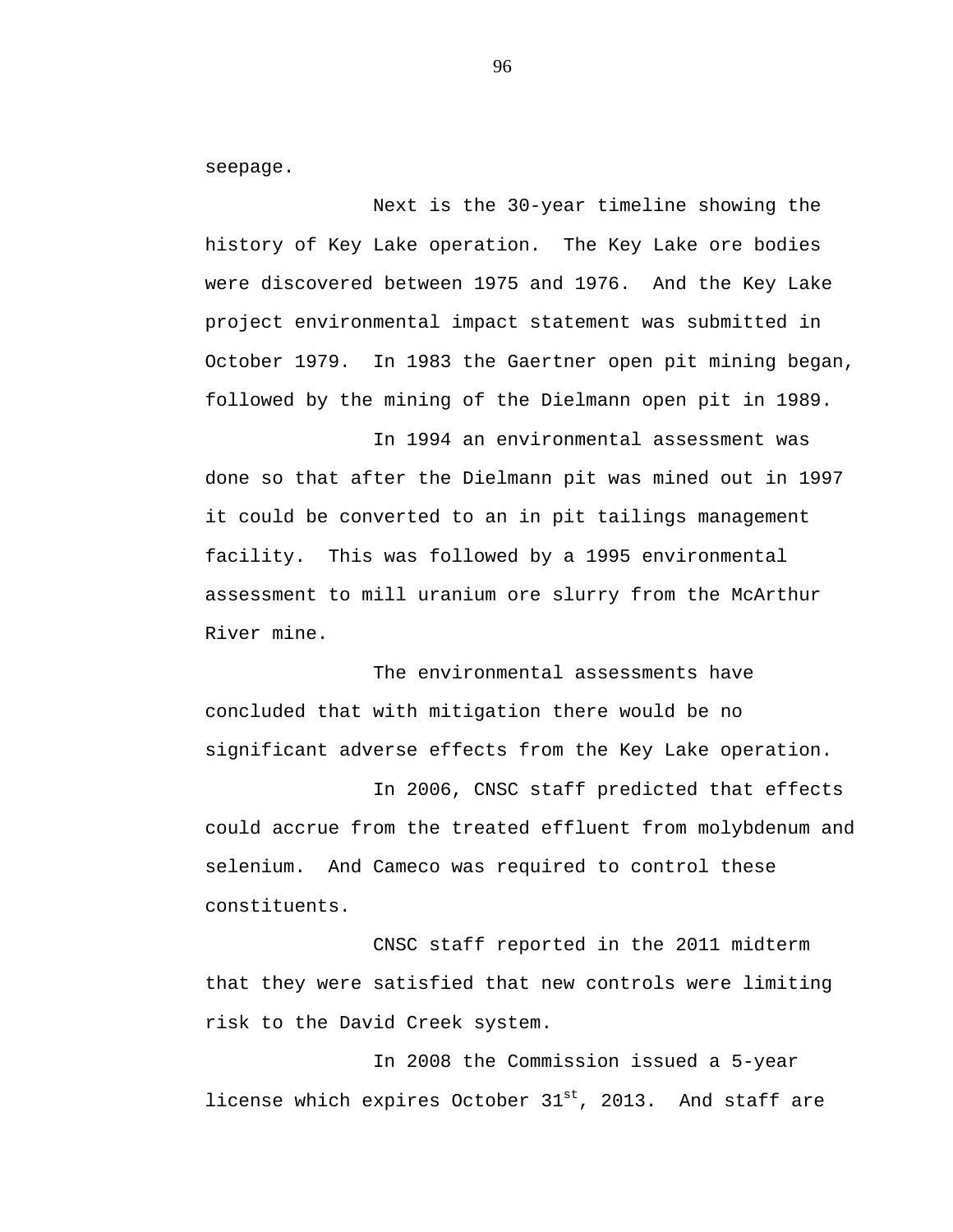here today in La Ronge recommending a 10-year license.

The next three slides are an update on the Commission's three, 2008 license conditions, provided to ensure necessary improvements to waste management and to effluent quality.

Change slide.

In these photos, you can see the monitoring of the vegetation and earthen cover that was constructed to study the issue of keeping water out of the pile to eliminate the nickel in the waste rock from washing out into the environment in the long-term.

At the 2008 Key Lake license renewal, Cameco waste management plan was acceptable but the Commission added a license condition to maintain and implement an action plan to address this waste rock issue.

In 2009, CNSC staff accepted Cameco's plan for an engineered vegetative cover that, if it performs correctly, will limit water infiltration into the rock and protect groundwater and the health of the environment and people in the area.

Currently the environment is protected since any groundwater under the waste rock is drawn towards the pumping wells at the tailings pit, then over to the mill for treatment before release.

CNSC staff will evaluate the results of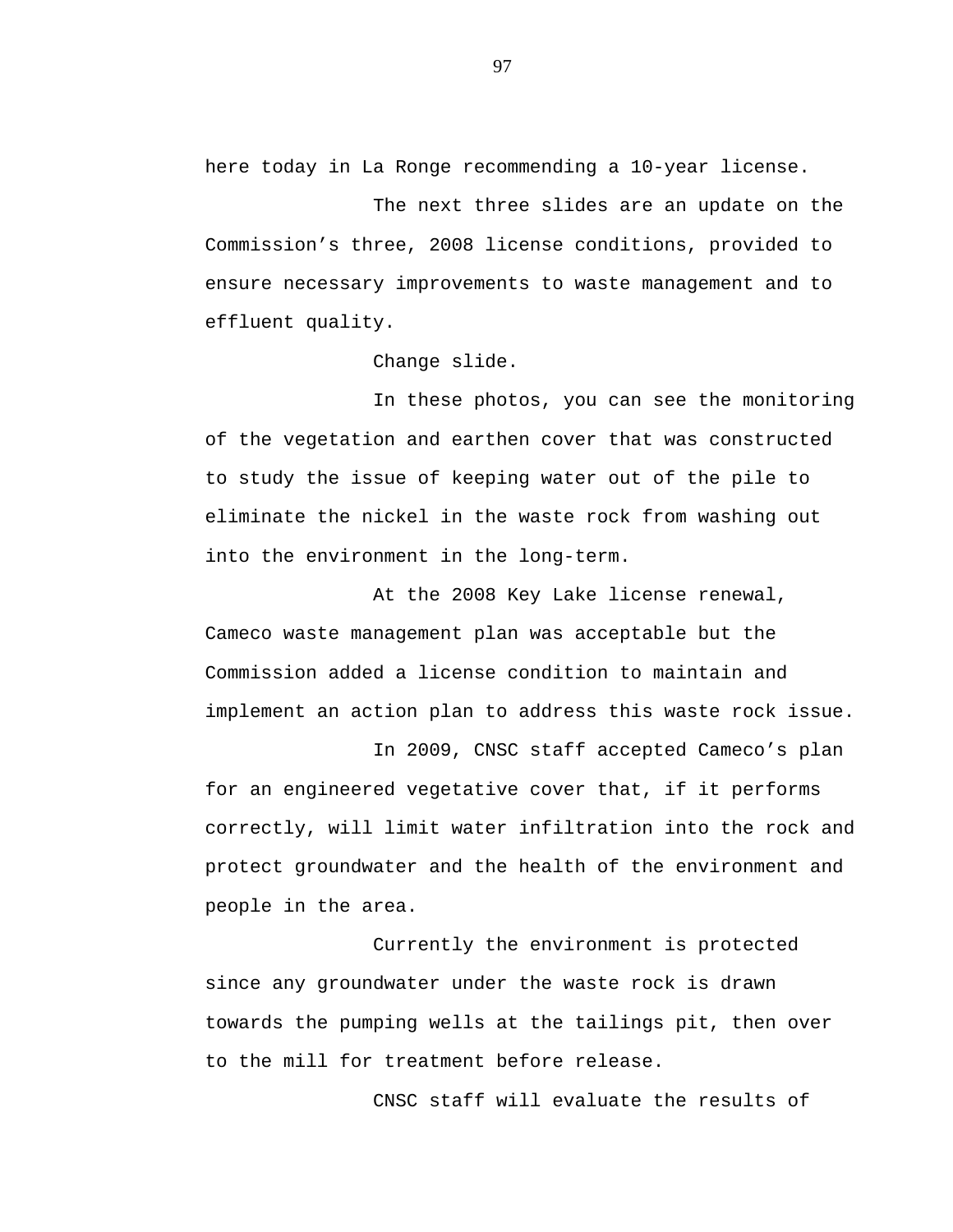test cover monitoring and the final cover design expected next year prior to cover construction in about 2015.

CNSC staff will ensure that there is an acceptable long-term monitoring plan provided to assess if the criteria of low water infiltration and a sustainable plant cover is met.

Next is the sloughing sand slope issue in the Dielmann in pit tailings management facility.

Change slide.

As seen in the upper photo, a number of loose sloughing events had occurred between September 2001 and May 2005. And again in April 2009 a much smaller sloughing event had occurred.

These pit wall sloughing events threatened to create increased environmental impacts and they posed a health and safety risk to workers at site.

A CNSC license condition required an action plan to stabilize the slope in a timely manner. The design included a major flattening of the slopes and the installation of a coarse rock toe buttress.

CNSC reviewed and found the design, construction plans, and safety risk assessments acceptable and now construction is nearing completion, as you can see in the lower photo.

In 2012 -- in a 2012 CNSC inspection, staff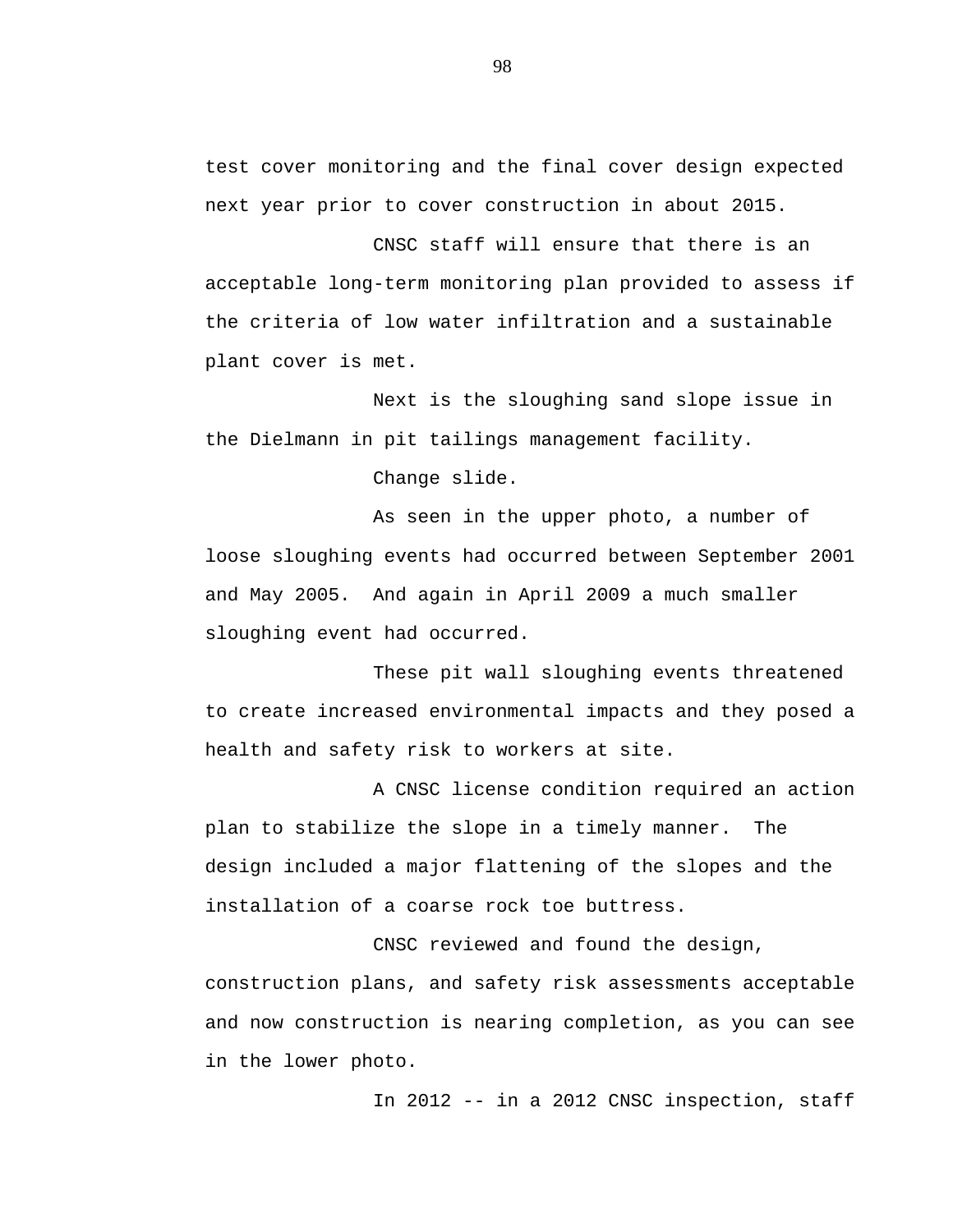found that construction was proceeding as planned and was being done safely. CNSC staff found a state-of-the-art continuous slope monitoring system for the project.

For example, this included radar at two locations to detect slope movements at the centimetre scale.

As you can see in the bottom photo, the major slope cutback is complete and the toe buttress construction may be complete this month.

CNSC staff requires Cameco to complete a post-construction slope stability assessment and report. As CNSC staff continue to verify performance of waste management facilities in ongoing desktop reviews and inspections.

Next slide, please.

In response to CNSC staff concerns that molybdenum and selenium could accumulate and affect environmental health, the Commission added license condition that required Cameco to implement actions to reduce these elements.

These two elements are micronutrients. They are okay in small amounts but can cause problems at higher levels. Ecological risk assessments confirmed that these elements needed to be reduced to limit environmental risk, particularly in the David Creek system at Key Lake.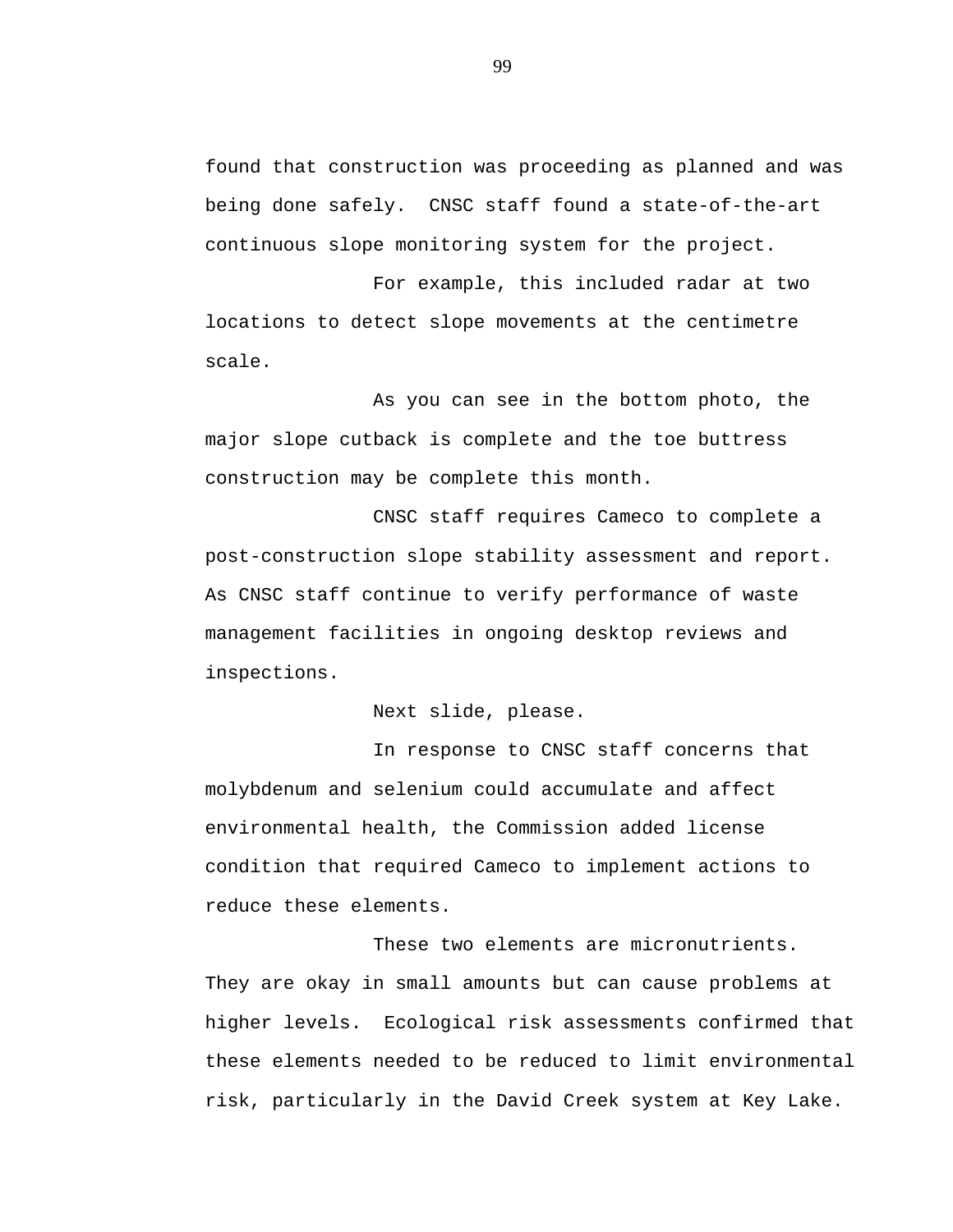As seen in the photo, in 2008 Cameco completed construction of a new circuit for the removal of molybdenum and selenium. The circuit was -- has resulted in greater than 60 percent reduction for selenium and 75 percent reduction for molybdenum.

It is also important to note that new environmental code of practice effluent action levels were established to ensure that these elements continue to be controlled to a level limiting environmental risk.

These action levels are included in the proposed License Condition Handbook and if exceeded, may indicate loss of control. If a loss of control is confirmed CNSC staff will take appropriate regulatory action.

Next slide, please.

Before I talk about overall compliance performance during the license term, I would like to point out an error in staff CMD.

On the top of page 27, in CMD 13H-13, we refer to treated Gaertner groundwater being released to the David Creek system after reverse osmosis treatment. This is incorrect since this very pure water is released into Horsefly Lake in the McDonald Creek system as shown in the inspection photo.

Now on to compliance. During the license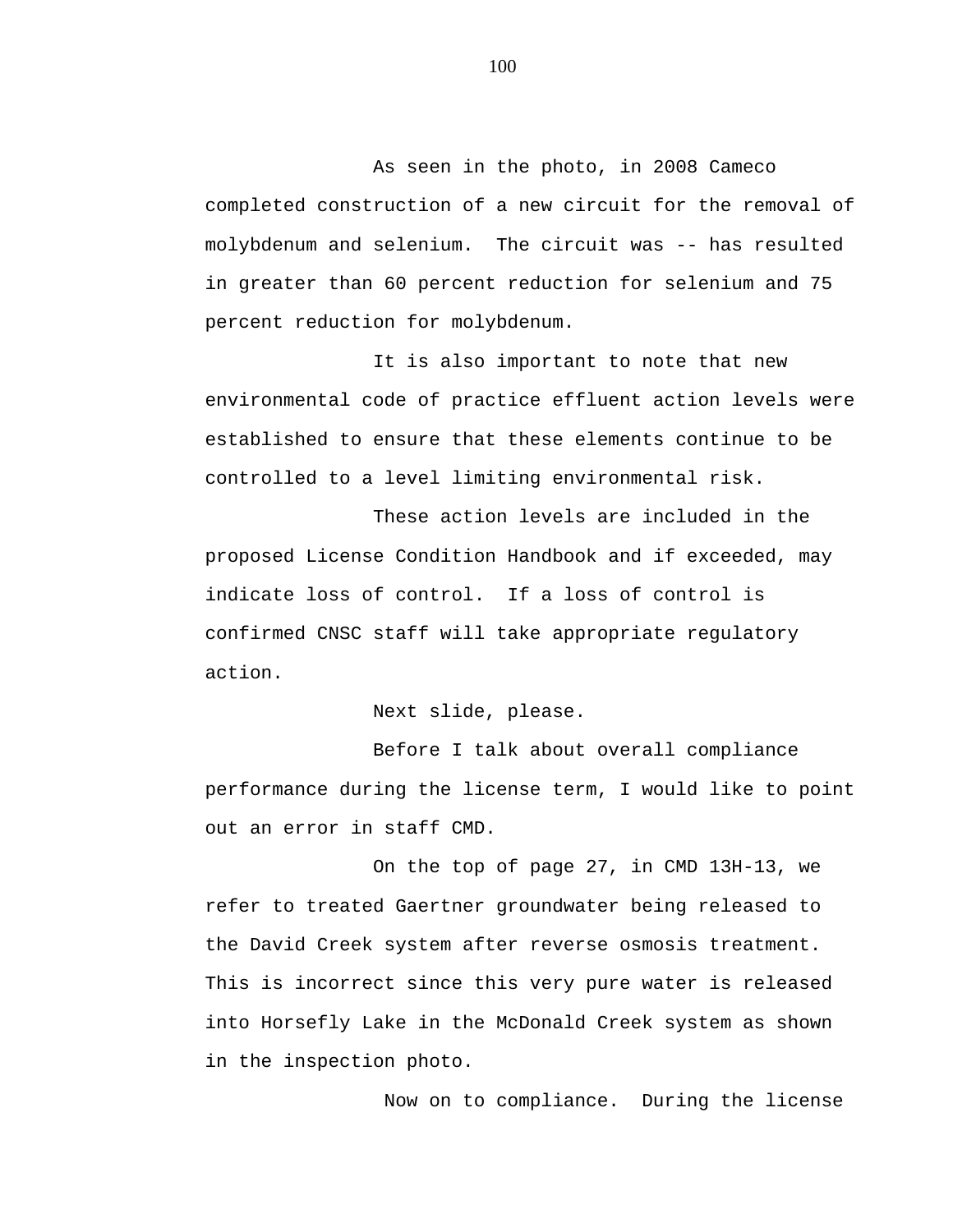term CNSC staff completed 20 inspections, including focused inspections, which included safety control areas rated below expectations at the start of the license term. Namely, management systems, human performance which is training, environmental protection, fire protection and waste management.

As well, there were inspections of the molybdenum, selenium reduction circuit and the new acid and oxygen plants, of radiation protection, geotechnical inspections, transportation and packaging, security and specialist onsite reviews of the mill and Dielmann tailings management facility.

CNSC staff verified that all deficiencies identified in inspections have or are being addressed.

CNSC staff also reviewed and assessed Cameco's performance through their review monthly, quarterly and annual reports, the review of reportable incidents and events such as spills, worker dose or injury, contamination incidents or dangerous occurrences. And also through a review of licensing applications, new projects or notifications regarding changes to facilities or licensed activities.

CNSC staff rate Cameco's compliance performance over the license term as satisfactory.

Next are details on the three core safety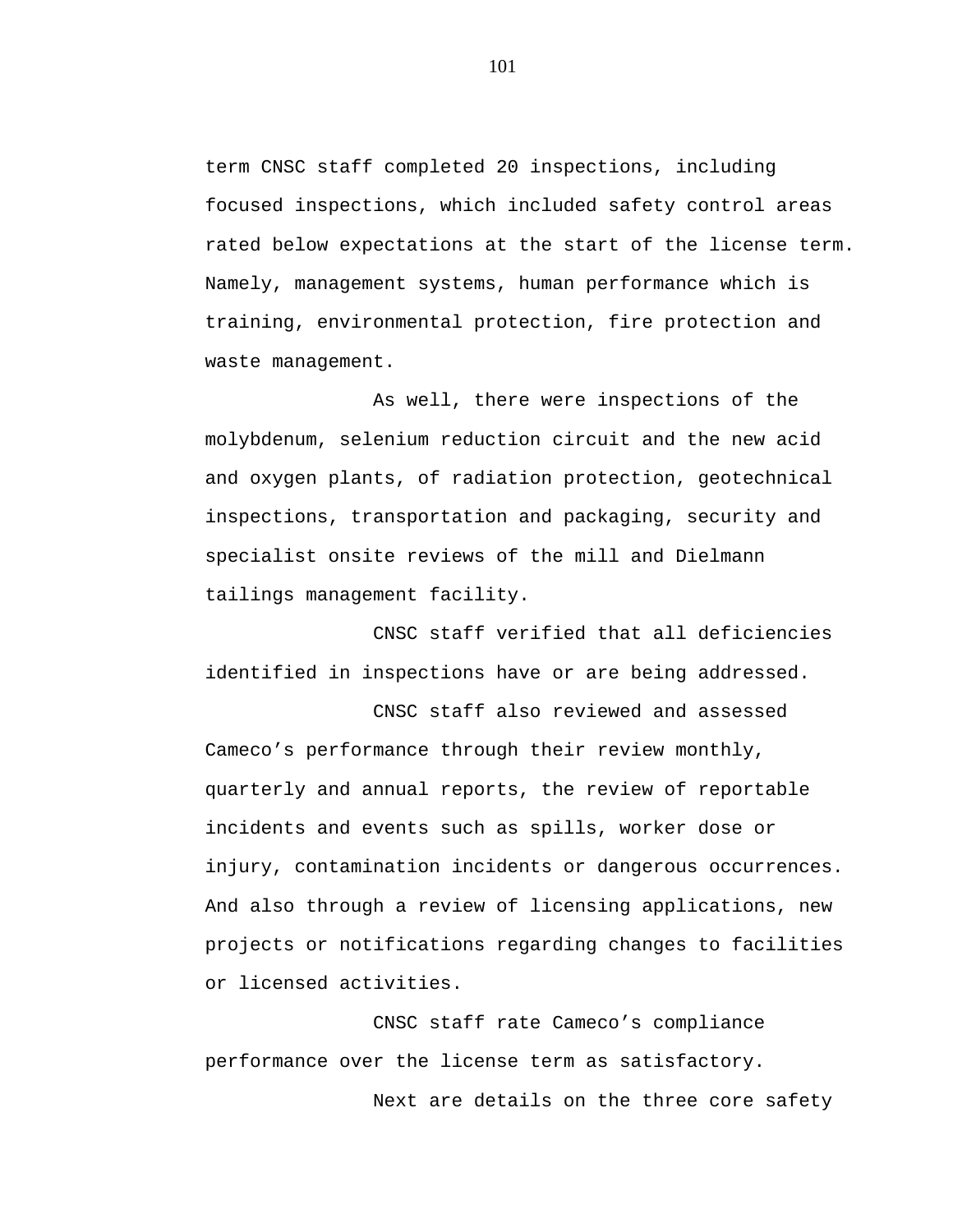and control areas.

CNSC staff reviewed the licensees' radiation protection program to ensure it met regulatory requirements and describes how engineering and administrative controls are in place to keep radiation exposures as low as reasonably achievable.

CNSC staff include elements of radiation protection in all inspections. All action notices provided during inspections have been adequately responded to by Cameco.

CNSC staff reviewed all radiation code of practice exceedances and verified implementation of corrective measures. During the license term there were four events with radiation code of practice action level exceedances resulting in dose assignments from the detection of uranium in urine after work in the calciner.

Corrective measures included improvements through the use of personal protective equipment and the construction of a new horizontal rotary calciner to minimize maintenance requirements and exposure risk.

CNSC staff verified through compliance activities that workers are being protected to mature radiation protection programs, and as shown in the next slide, that radiation doses are well below regulatory limits.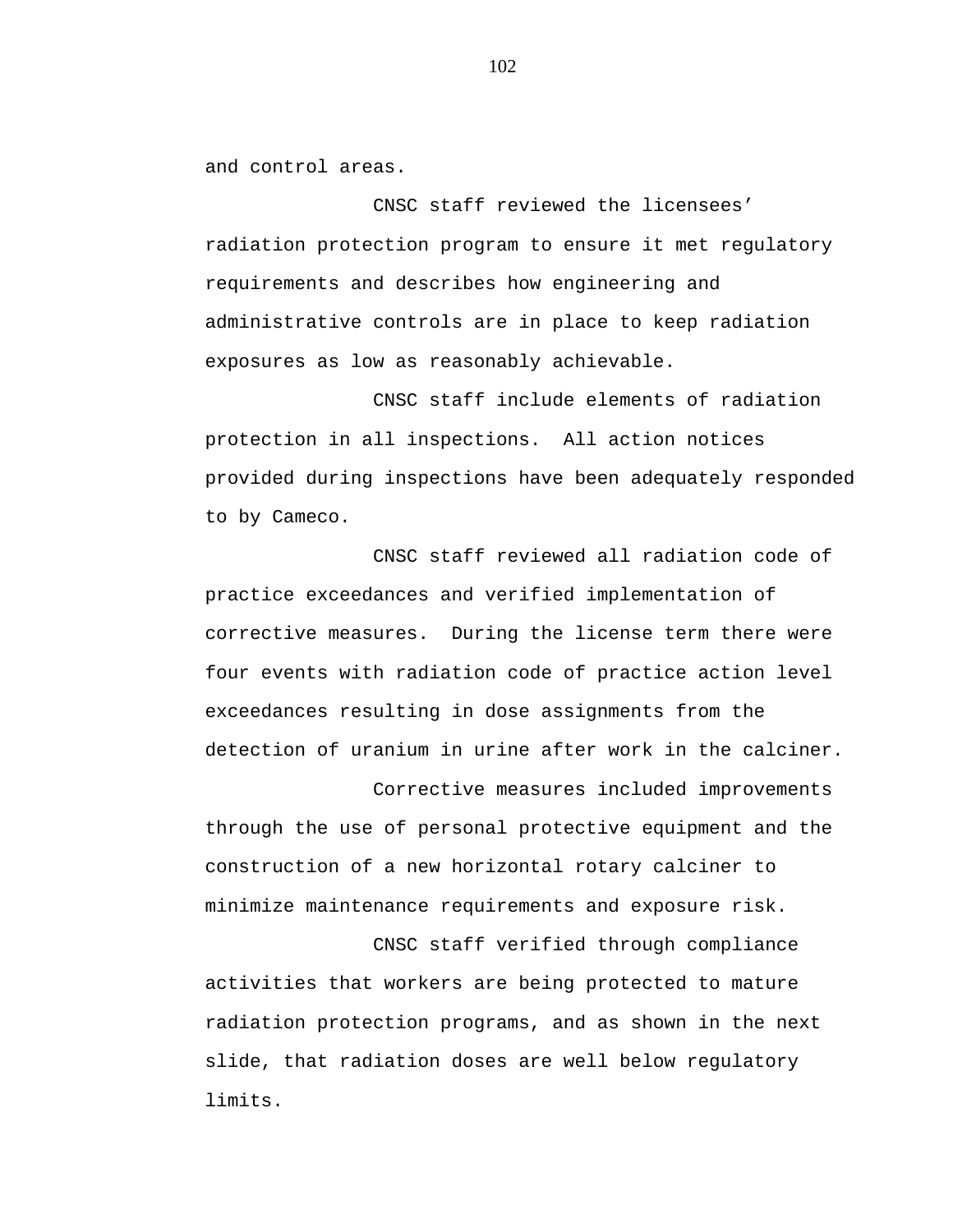This graph illustrates the average individual effect of radiation dose and maximum individual effective dose to workers from 2008 to 2012. Maximum worker effective dose shown in the purple bars, has been consistently lower than one-fifth of the CNSC annual limit of 50 millisieverts per year, as shown in the red line in the graph.

The smaller blue bars show the average dose. CNSC staff conclude that radiation exposures are being adequately controlled and monitored.

During the review period, CNSC staff note an improving trend in the conventional health and safety program. The trend is especially significant, given the increasing number of workers during the licence term. There have been 13 lost time incidents in the five-year period. CNSC staff reviewed investigation reports and verified that appropriate corrective actions were taken by Cameco. Details of these are included in the Annual Directorate of Nuclear Cycle and Facilities Regulation and Staff Report to the Commission and there have been no lost time accidents in 2013.

CNSC staff conclude that Cameco has effectively managed workplace safety hazards and the licensee's performance in the SCA of Conventional Health and Safety is rated as satisfactory with an improving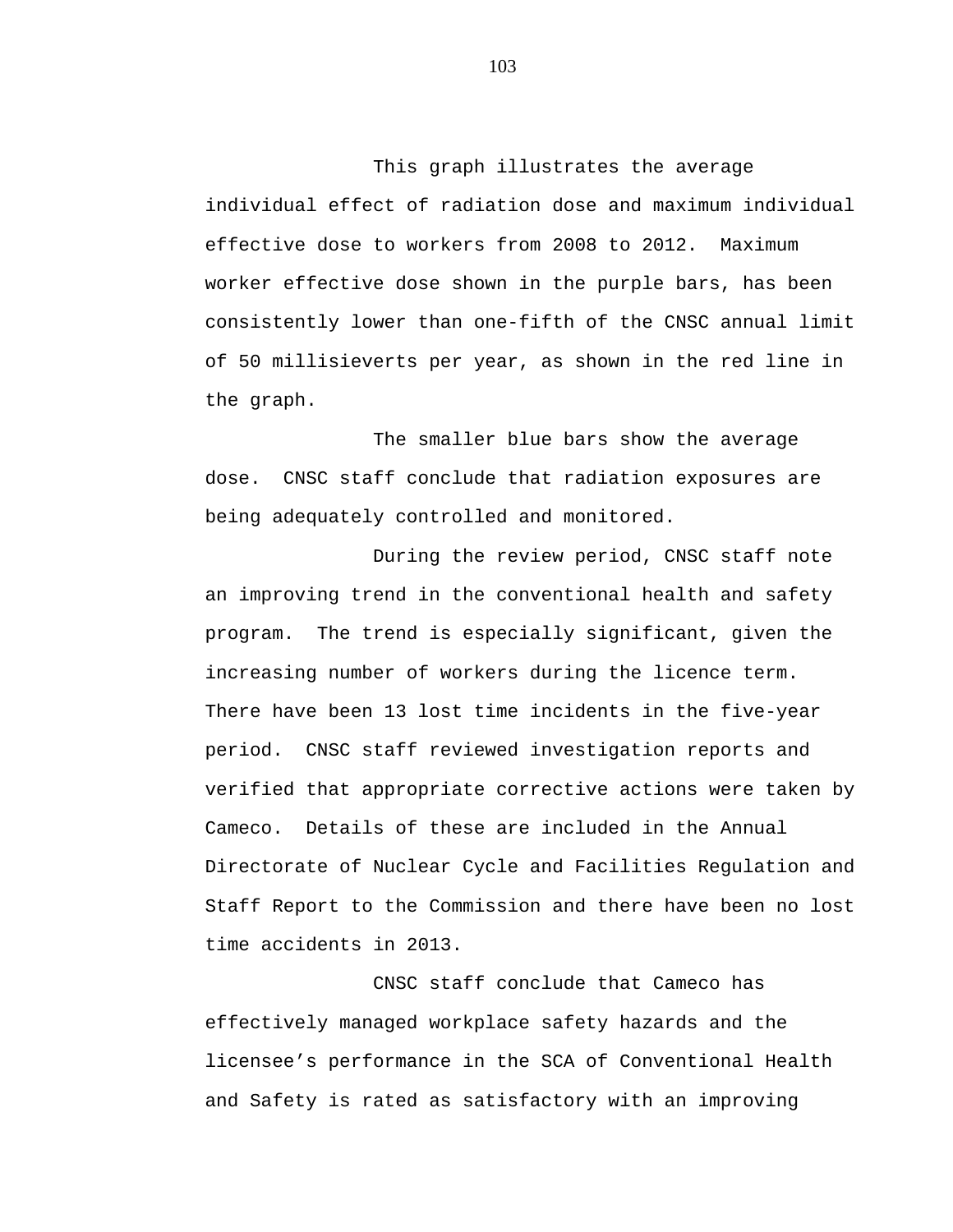trend.

CNSC staff reviewed and verified that environmental programs meet regulatory requirements to control and monitor all releases of radioactive and hazardous substances and their potential effects on the environment and human health.

CNSC staff verified that treated effluent concentrations have been controlled to far below regulatory limits and action levels to limit environmental risk.

For example, since 2008 selenium has been reduced by greater than 60 percent and molybdenum by over 75 percent.

Interestingly, nine out of twelve parameters that are monitored are lower in 2012 than in 2008, as found in the table on page 27 of the CNSC Staff CMD 13-H13. Arsenic and ammonia remained at low levels and pH remained in its normal range.

CNSC staff verified that Cameco continues to implement measures to prevent releases of radioactive and hazardous substances to the environment and that spills were immediately reported and cleaned up with no long-term impacts to the environment.

The volumes of these spills have been small and, ironically, many resulted from secondary containment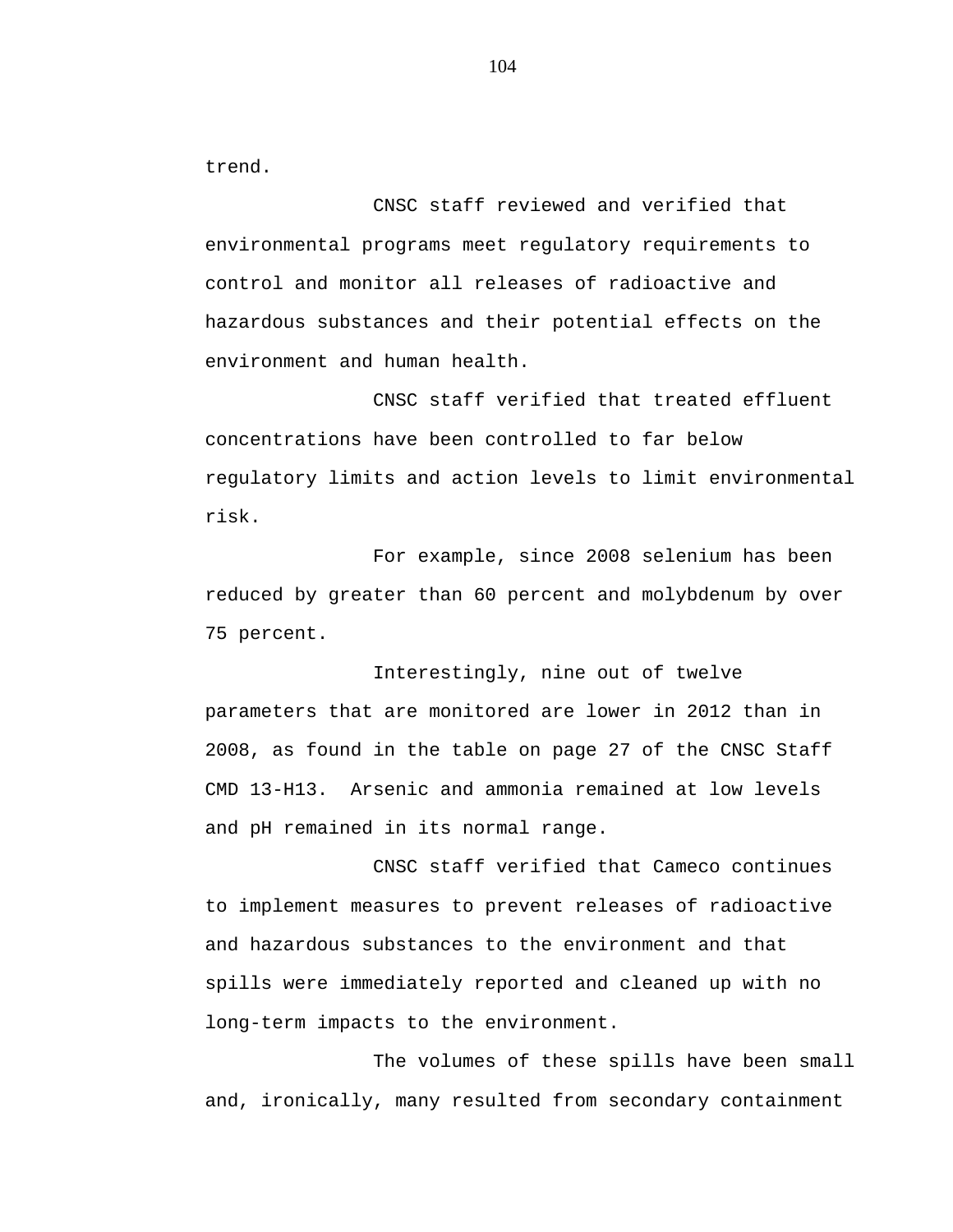or sumps being opened for repairs.

There's been a significant reduction in the number of spills since 2011, with none in 2012 and recently two minor spills in 2013.

As well, staff found a number of good practices such as temporary use of secondary containment to limit risk of spills.

CNSC staff verified compliance with regulatory requirements and found an improving trend for environmental protection.

To summarize compliance performance, CNSC staff verified that all deficiencies identified during inspections are being addressed or have been closed as of September 2013.

During the current licence term, CNSC staff rated all safety and control areas as satisfactory since 2010. Radiation doses remained low and well below the regulatory limits. The final treated effluents met discharge limits and conventional health and safety has improved during the licence term.

CNSC staff rate Cameco's performance overall SEAs as satisfactory and conclude that the environment and the health and safety of persons continue to be protected.

CNSC staff found that Cameco's revised 2013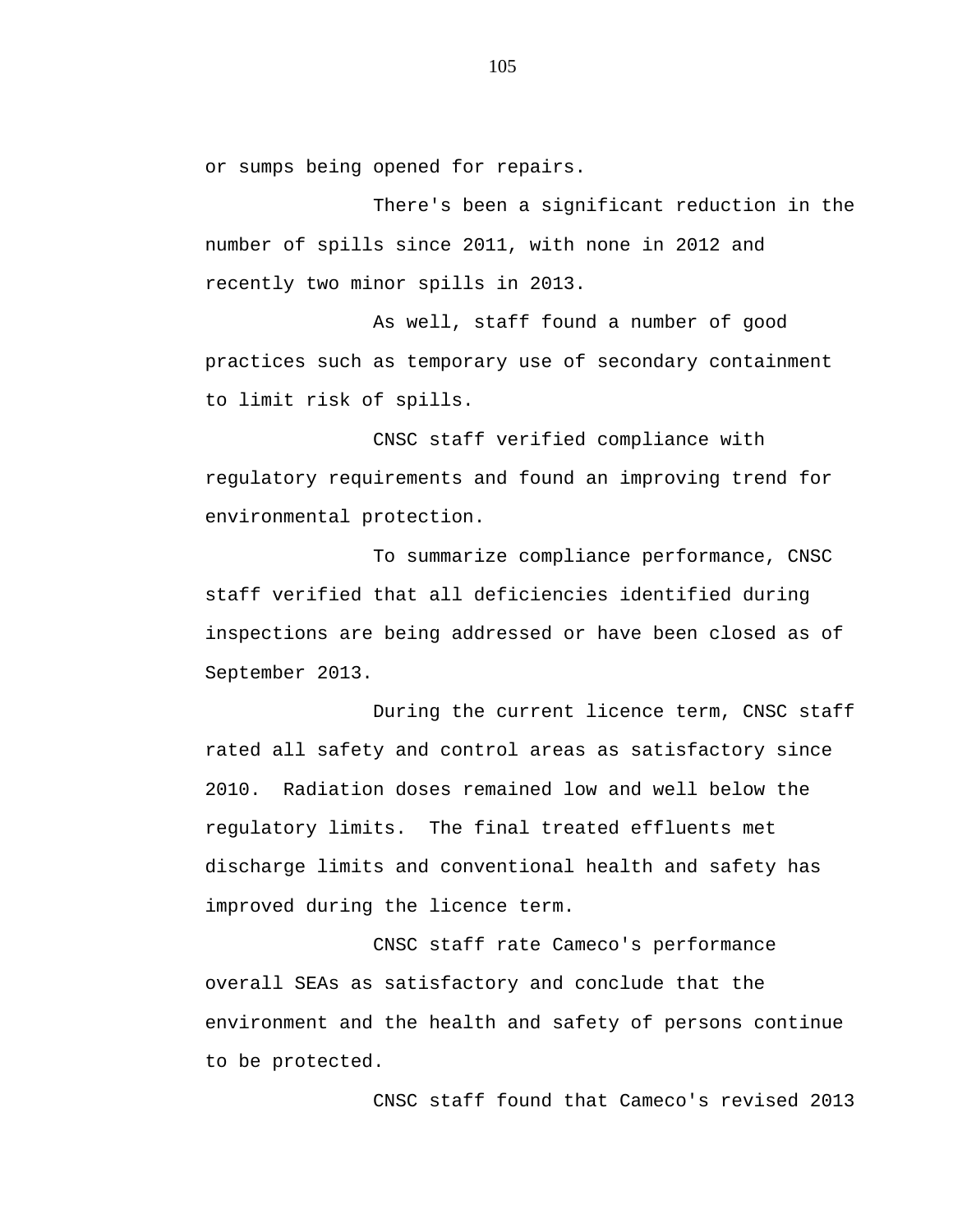preliminary decommissioning plan and continues to meet regulatory requirements. The plan is reviewed every five years or when there is a significant change to facilities or activities. This ensures that cost estimates and financial guarantees are kept up to date.

Cameco also has a site-wide decommissioning plan and schedule for the orderly planning, scheduling and execution of reclamation activities, taking into account risks and benefits. Annual updates and progress or changes to this plan are reported in the Annual Compliance Report.

Some examples of activities, going forward, are the implementation of the decommissioning of the waste rock piles as discussed in our slide number five and Cameco's development of the progressive reclamation plan for the aboveground tailings management facility.

This is a recent photo of the Key Lake's aboveground tailings management facility. Tailings were deposited into this line facility from 1983 to 1996 and the system which collects seepage from it continues to send water to the mill for treatment. Cameco continues to use this facility for approved disposal of contaminated materials.

The general concept for claiming the facility is to landfill an area with waste, test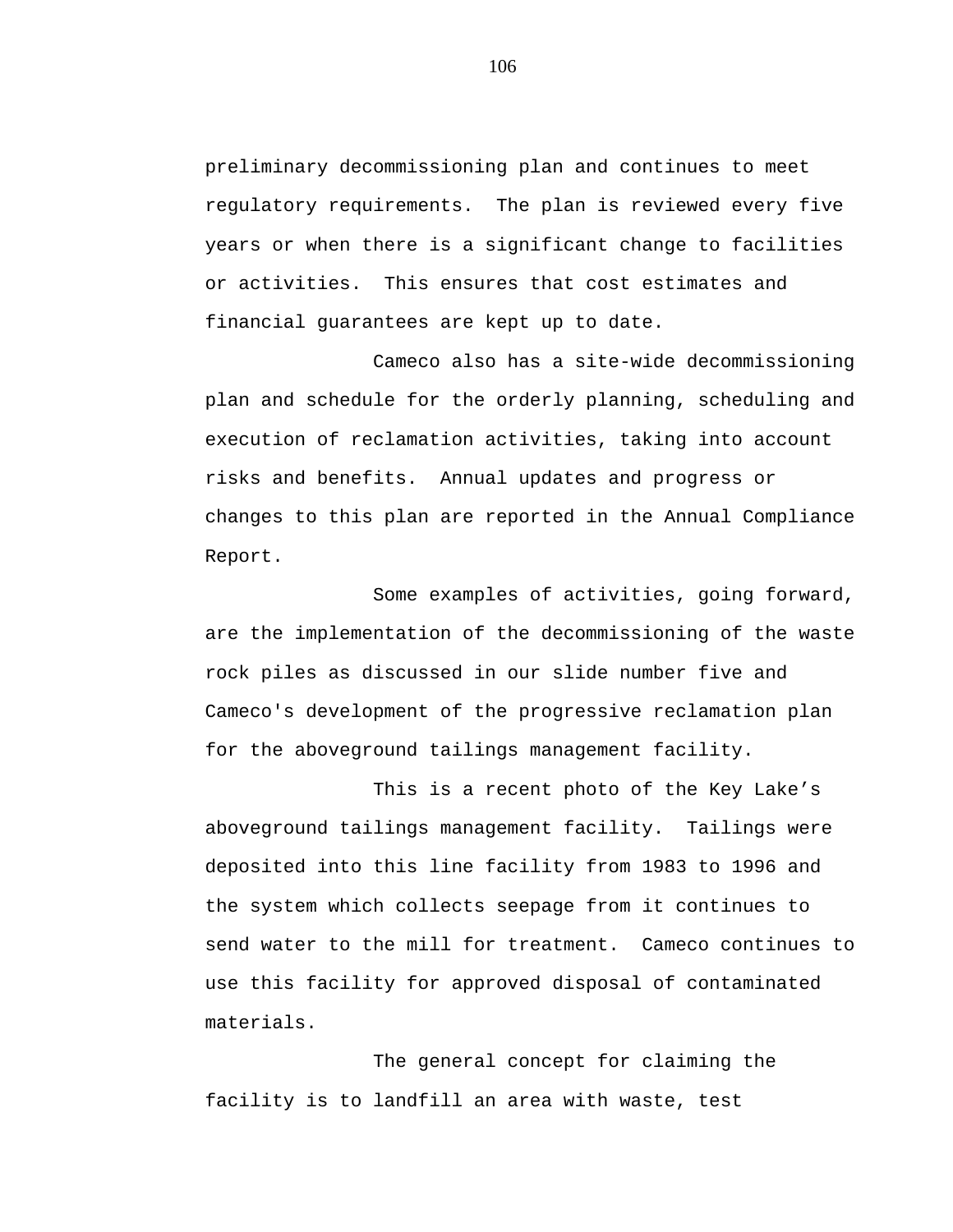engineered vegetative covers and to have a final design which looks similar to the natural landscape.

This concept has been presented by Cameco Key Lake to regulators, the EQC and Aboriginal leaders. CNSC staff conclude that Cameco continues to meet regulatory requirements for decommissioning.

Cameco has proposed a financial guarantee of \$225 million. This includes all current facilities as well as any planned facilities to 2018. The revised cost estimate is similar to Rabbit Lake operation and includes, new infrastructure, for example as seen in this photo, the new acid plant and sulphuric acid tanks and inflation, higher labor, material and maintenance costs. The estimate is acceptable to the Saskatchewan Ministry of Environment.

CNSC staff conclude that the revised decommissioning plant and cost estimate is acceptable and meets regulatory requirements.

CNSC staff conclude that Cameco's performance has been satisfactory; that Cameco has the necessary programs in place to continue to operate the Key Lake facility in a safe manner for the protection of workers, the public and the environment; that the financial guarantee is acceptable and meets regulatory requirements; that CNSC staff will continue to assess and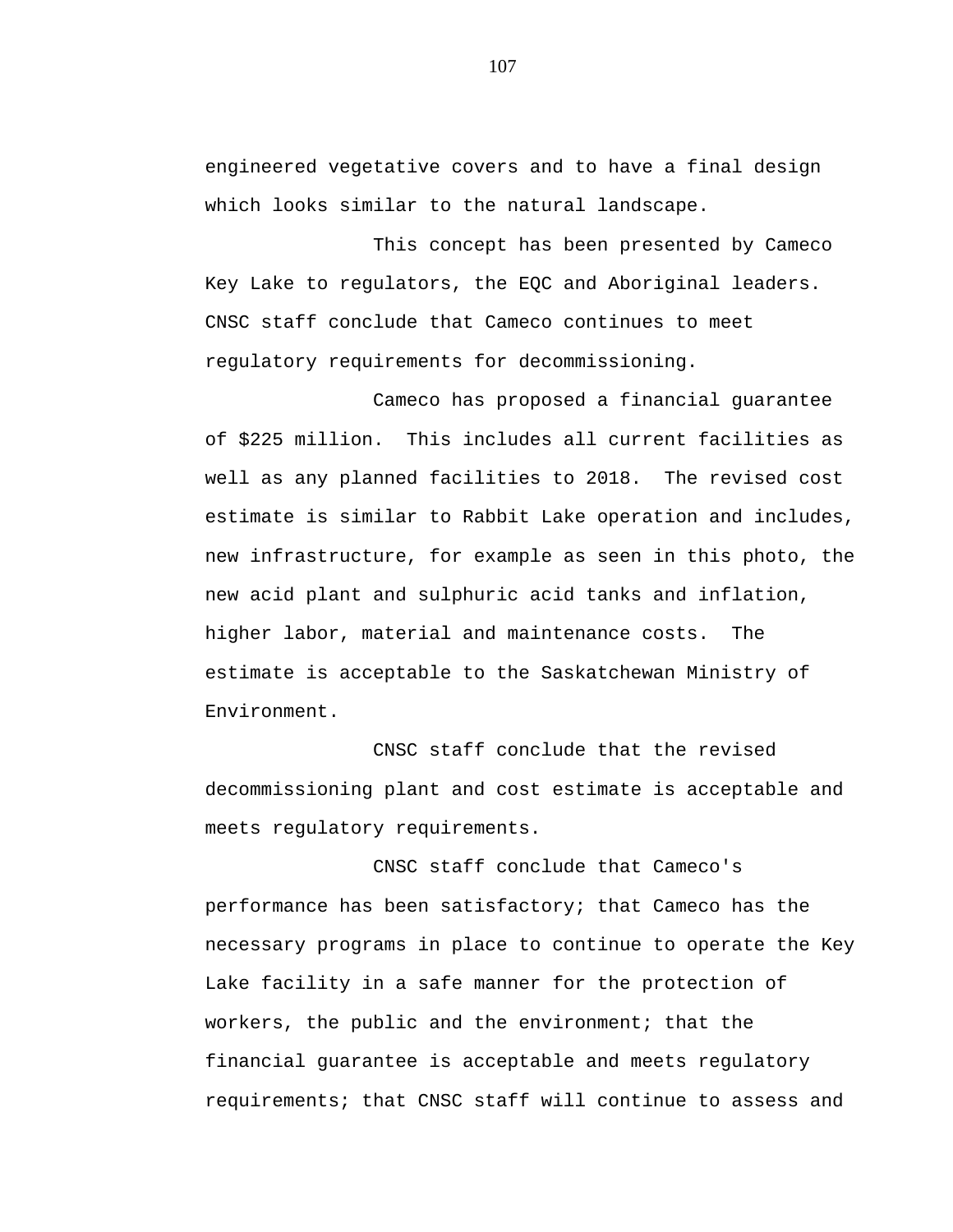verify, through ongoing compliance activities, Cameco's performance during the licence term.

CNSC staff recommend that the Commission approve the licence renewal and financial guarantee for Cameco's Key Lake operation.

This concludes my presentation. Thank you. I will now pass this over to Sarah Eaton for her presentation on the McArthur River operations.

**MS. EATON:** Good evening. I will present CNSC Staff's assessment and recommendations on the proposed licence renewal for Cameco's operation at McArthur River.

I'll begin my presentation with an overview of Cameco's operation at McArthur River and a brief history. This will be followed by a summary of Cameco's performance during the licence term with a focused discussion on three key safety and control areas: radiation protection, conventional health and safety and environmental protection. Finally, I will present the updated financial guarantee, CNSC staff activities going forward and CNSC staff conclusions.

The image on the right shows Cameco's operation at McArthur River with the main shaft, Shaft 1, located in the centre of the image.

This slide shows an overview of the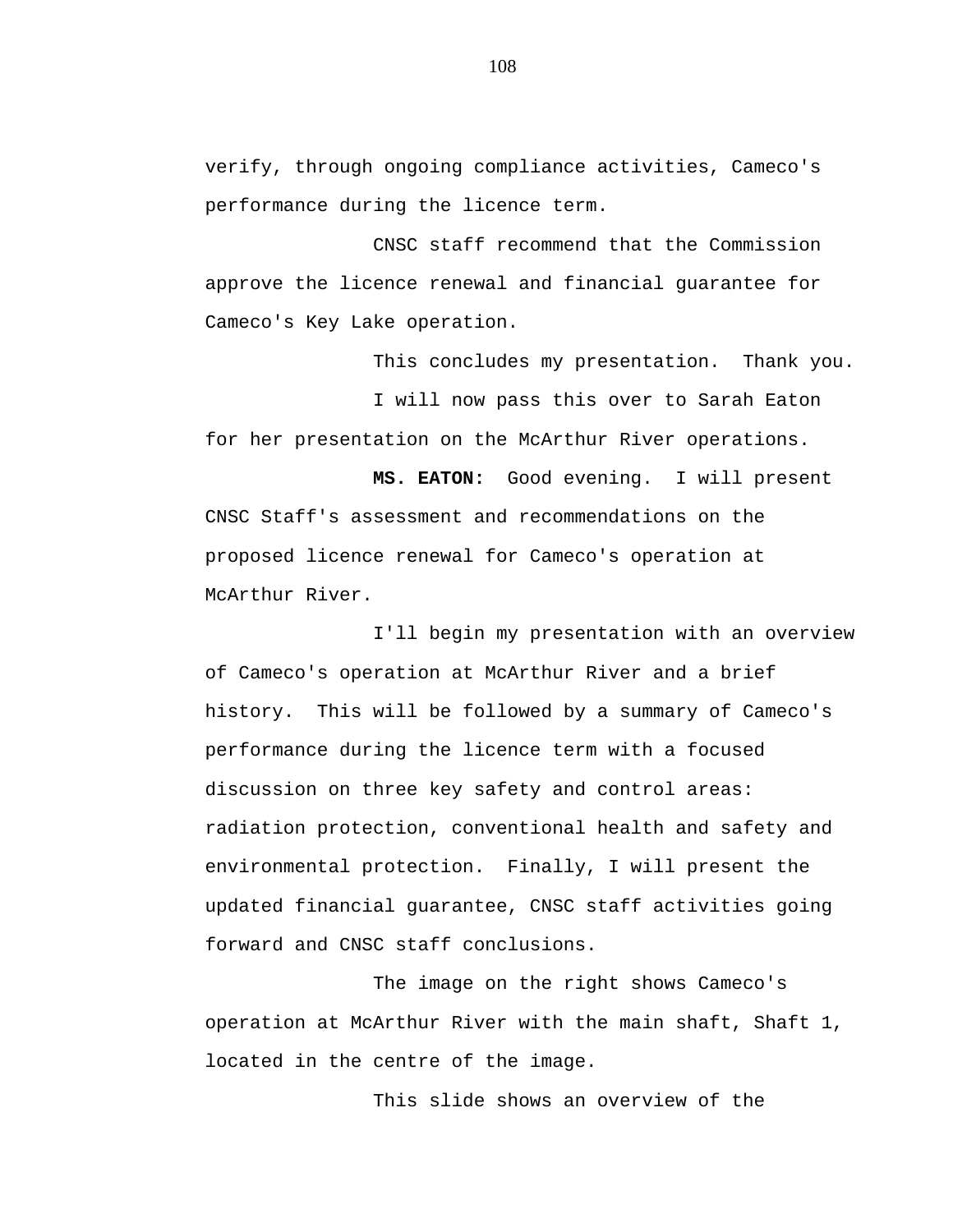facility, the slurry load-out building and three shafts are on the left side of the image. The mineralized and potentially acid generating waste rock piles are on the right side of the image. The monitoring ponds are shown on the top right.

Water use in the underground is pumped to surface and treated in the water treatment plant. The monitoring ponds hold the water until it is confirmed to be safe for release. Once confirmed, the water is released into the environment. The underground mine can be accessed through Shaft 1 and Shaft 3. Shaft 2 is used exclusively for ventilation purposes. Uranium ore is mined underground, ground into a slurry, pumped to surface to the slurry load-out building and placed in specially designed containers. These containers are then shipped to Key Lake.

This slide shows a condensed history of McArthur River. The McArthur River deposit was discovered in 1988 and was subject to a joint federal/provincial environmental assessment in 1996 and 1997. The environmental assessment concluded that, with mitigations, no significant adverse effects were expected with the operation of the mine.

In 1999, the Atomic Energy Control Board issued licences allowing Cameco to construct and operate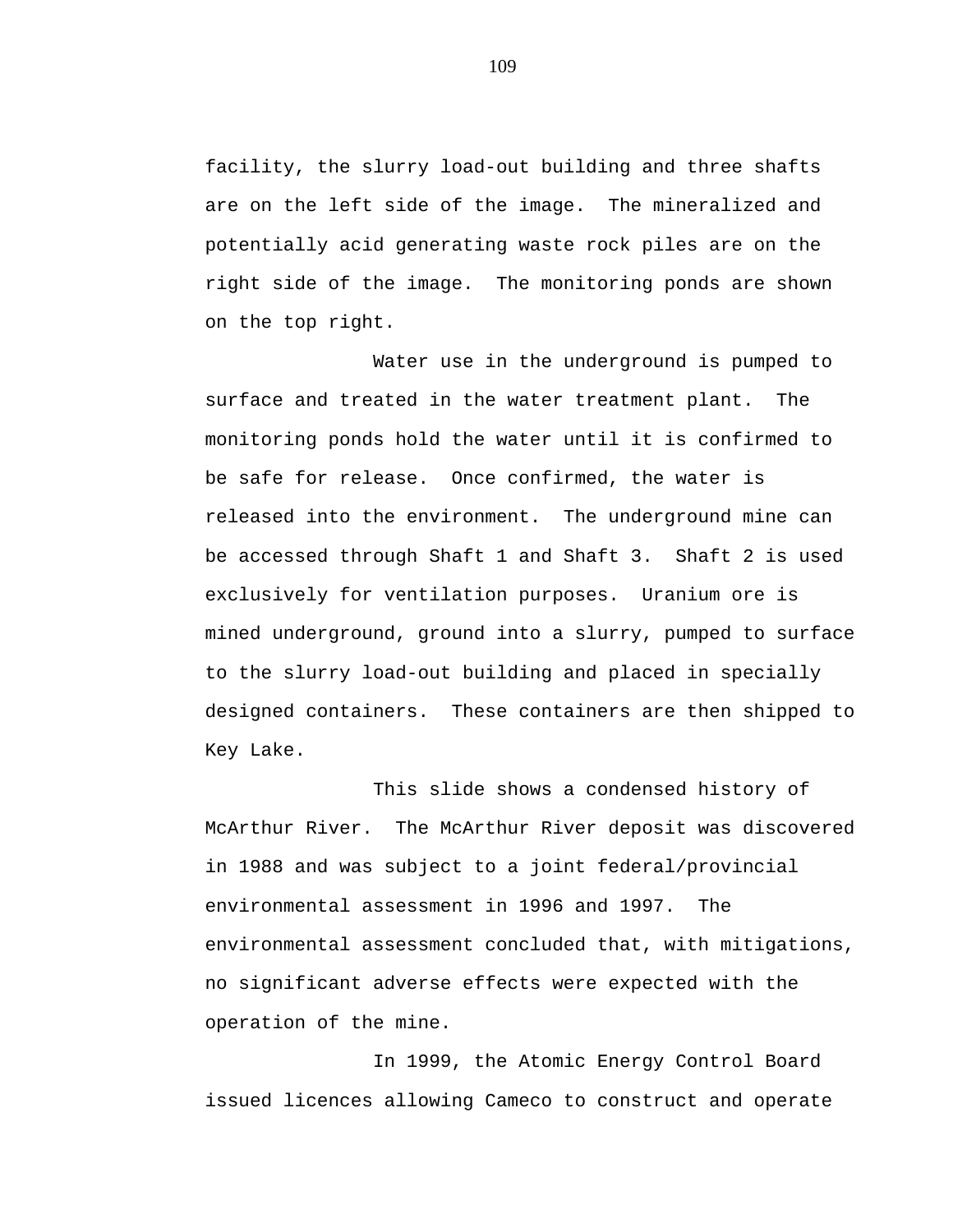the facility. The first ore was removed in 1999.

In April 2003, there was a mine water inflow. This resulted in a suspension of underground mining, while crews worked to shut off the inflow. During the inflow, larger volumes of water was treated in the water treatment plant.

The effluent quality remained within regulatory limits. CNSC staff instructed Cameco to conduct a detailed investigation. Staff independently assessed Cameco's findings and provided comments on the investigation reports.

Stemming from the event, Cameco was required to reassess its water management strategy. This included the need to install more pumping capacity underground and upgrades to the contingency water treatment plant.

Staff reviewed the designs for these changes and verified their implementation during subsequent compliance inspections. CNSC staff briefed the Commission and the public regularly during this time period to provide updates on staff activities regarding the event.

In 2008 in response to staff concerns, Cameco implemented changes to its existing water treatment plant to further reduce molybdenum concentrations in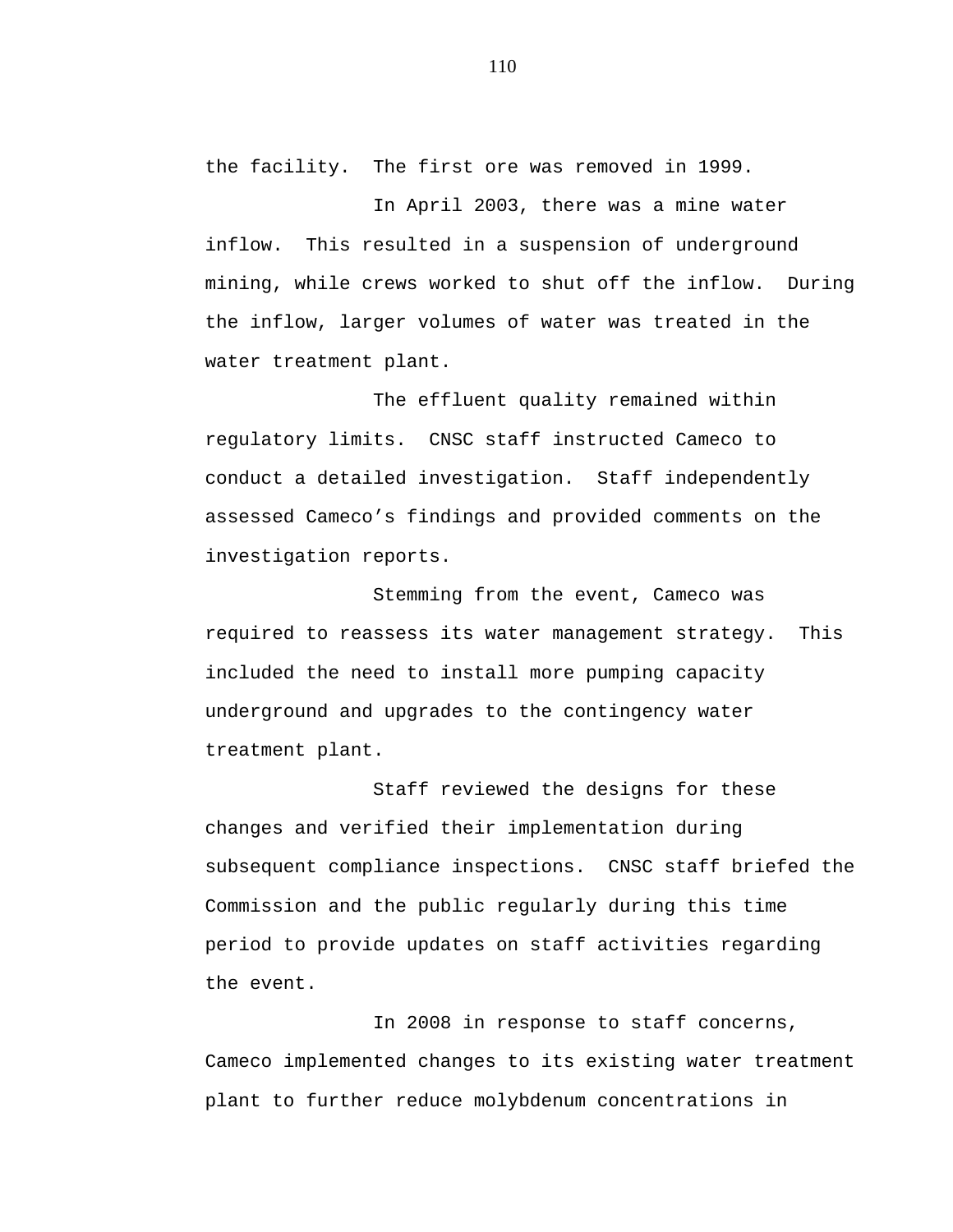treated effluent. Since 2008 Cameco has achieved a reduction of over 80 percent in molybdenum concentrations.

The current licence was issued in 2008 for a five-year term, expiring October  $31^{st}$ , 2013. In 2011, CNSC staff provided the midterm update to the Commission and we're here today to recommend a 10-year licence renewal for Cameco's operation at McArthur River.

I'll now discuss Cameco's compliance performance.

At the 2008 relicensing hearings, CNSC staff rated management system, human performance and fire protection as below expectations.

Cameco improved their programs and implementation of these programs during the licence term. Staff verified the improvements during compliance inspections, meetings and report submissions. Since 2010, staff rated all safety and control areas as satisfactory.

Radiation doses and treated effluent remained well below the regulatory limits. Releases were kept as low as reasonably achievable through established radiation and environmental protection programs. Worker health and safety was managed using effective programs.

The photo on the right shows a slurry truck being loaded at the slurry load out building. During joint inspections with CNSC and the Province of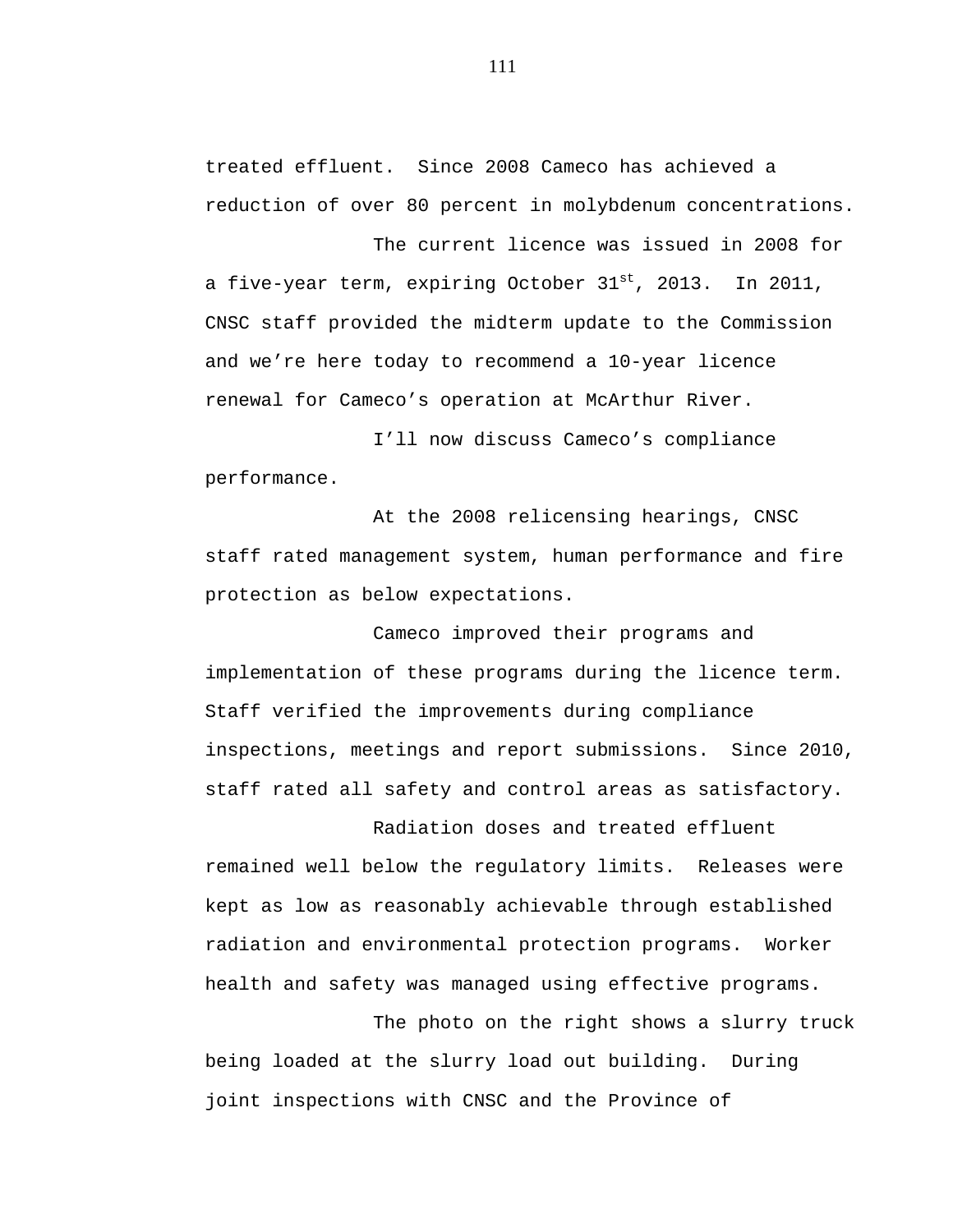Saskatchewan inspectors we conduct inspections on these facilities ensuring proper signage and contamination control.

Joint inspections with the Province of Saskatchewan inspectors are an important part of staff's compliance program. CNSC staff rate Cameco's performance over the licence term as satisfactory.

From November 2008 to present, CNSC staff conducted 23 compliance inspections, including focused inspections on training, radiation and environmental protection, emergency response and fire protection, training and management system. All deficiencies identified in these inspections were addressed and closed.

The picture on the right shows CNSC staff inspecting service facilities in June 2012. Contaminated materials are stored on surface until they can be shipped to Key Lake for disposal or disposed of underground in the mine. The CNSC verifies compliance to ensure the health and safety of workers, the public and the environment.

CNSC staff reviewed Cameco's performance and compliance through desktop reviews, including the review of monthly, quarterly and annual reports, reportable incidents and events such as spills, worker injuries or dangerous occurrences and project-specific applications.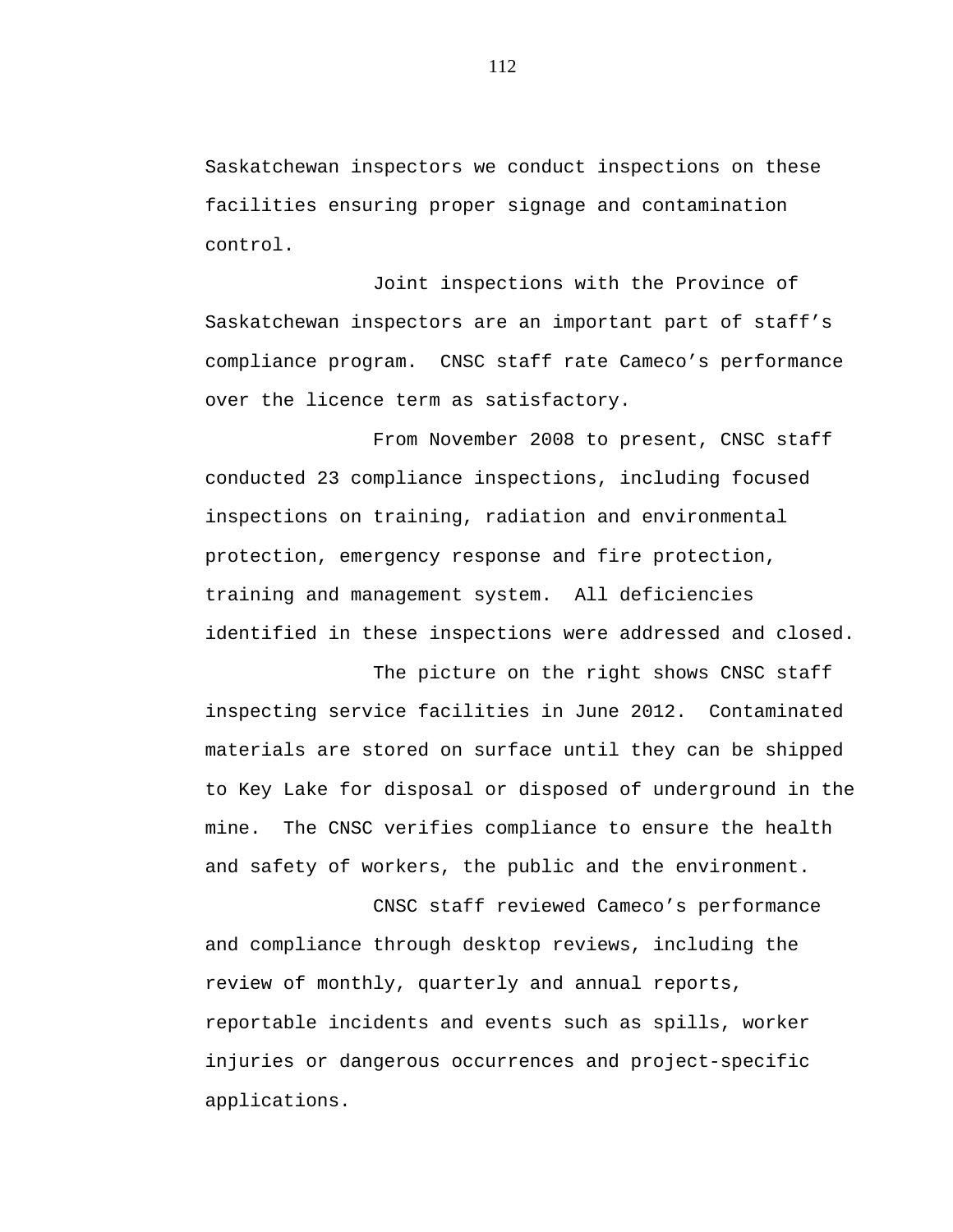In response to two radiation action levels, Cameco was required to review activities associated with long-lived radioactive dust. Cameco identified additional controls were necessary. Examples of these controls include activity-specific dust monitoring and enhanced work planning in areas with a potential for higher levels of long-lived radioactive dust.

As an example, when working on turned off freeze pipes, additional, personal protective equipment is required and enhanced dust monitoring is completed by radiation protection staff.

Staff verified Cameco's implementation of the additional controls during compliance inspections and will continue to include long-lived radioactive dust controls during the proposed licence term. Staff are satisfied with Cameco's actions.

The image on the right shows CNSC staff inspecting an active freeze well underground. The CNSC verifies compliance to ensure the health and safety of workers, the public and the environment.

I'll now focus on radiation protection. In preparation for relicensing, Cameco submitted an updated radiation protection program. CNSC staff reviewed the program and found it met regulatory requirements. The program describes how radiation exposures are kept as low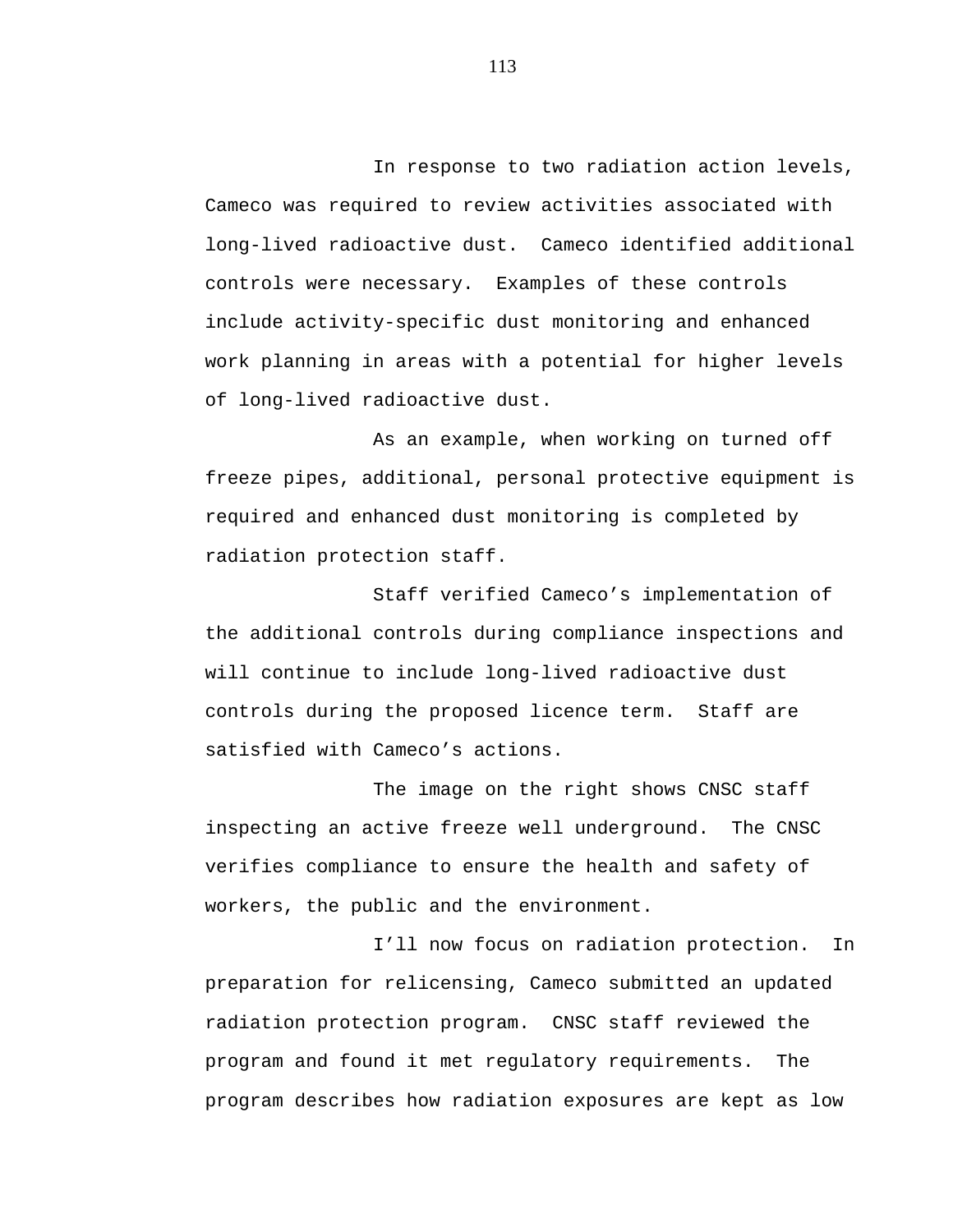as reasonably achievable.

Staff include radiation protection in all compliance inspections. For example, CNSC inspectors check that ventilation is adequate. The image on the left shows the raise bore mining machine with direct exhaust. The exhaust, which is the white tubing at the top of the image, captures radon and directly exhausts this to surface. This helps ensure that workers are protected from radiation exposures from radon.

Radiation doses at Cameco's operation at McArthur River are well below regulatory limits as I will discuss shortly. CNSC staff verified through compliance activities that workers are being protected through established radiation protection programs.

This graph illustrates the annual effective radiation doses to workers from 2008 to 2012. The effective dose is along the left of the graph and the year along the bottom. The average worker dose and the maximum individual doses are shown.

As you can see, both the average and maximum effective doses to workers continues to be well below the annual regulatory limit of 50 millisieverts per year which is shown as the red line at the top of the graph.

Over the licence term, Cameco increased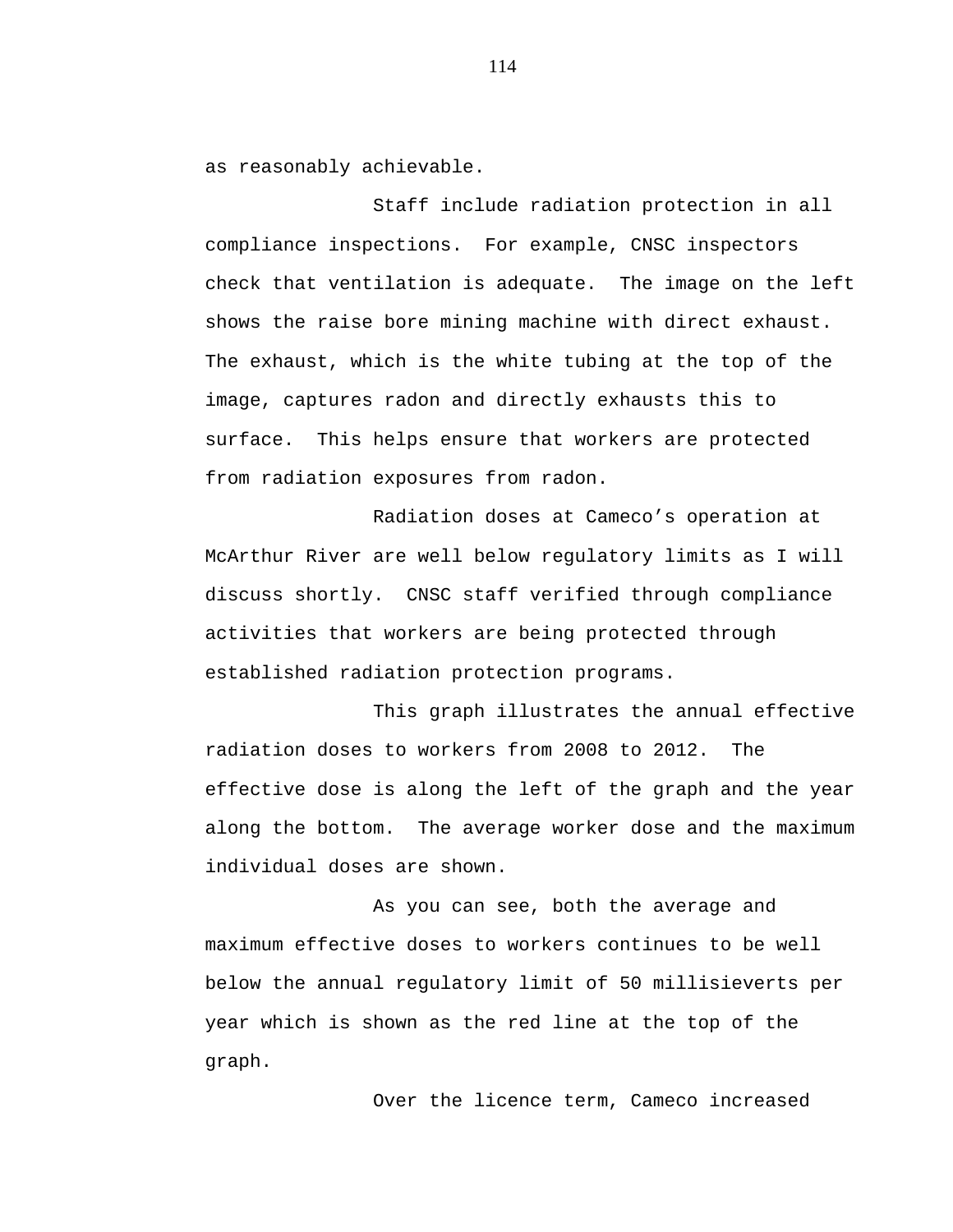uranium production of high grade ore. During this period of increased ore production, Cameco reported a reduction in both average and maximum radiation doses to workers.

CNSC staff confirm that radiation exposures are being adequately controlled and monitored and that workers at Cameco's McArthur River operation have radiation doses well below the CNSC limit.

I will now present information on conventional health and safety.

CNSC staff include conventional health and safety in compliance inspections. Cameco reported eight lost time incidents during the licence term. As an example, in 2012 there was one lost time incident which resulted in a finger injury while working underground. Staff reviewed the investigation report and verified all corrective actions implemented in follow-up compliance inspections.

During the licence term there was a steady increase in the number of workers onsite. With more workers onsite, Cameco reported a decrease in injury severity rate and a steady frequency rate.

The image on the right shows uranium mine and mills inspectors and geoscientist specialists reviewing ventilation drawings in March 2012. Ensuring adequate ventilation is an important component during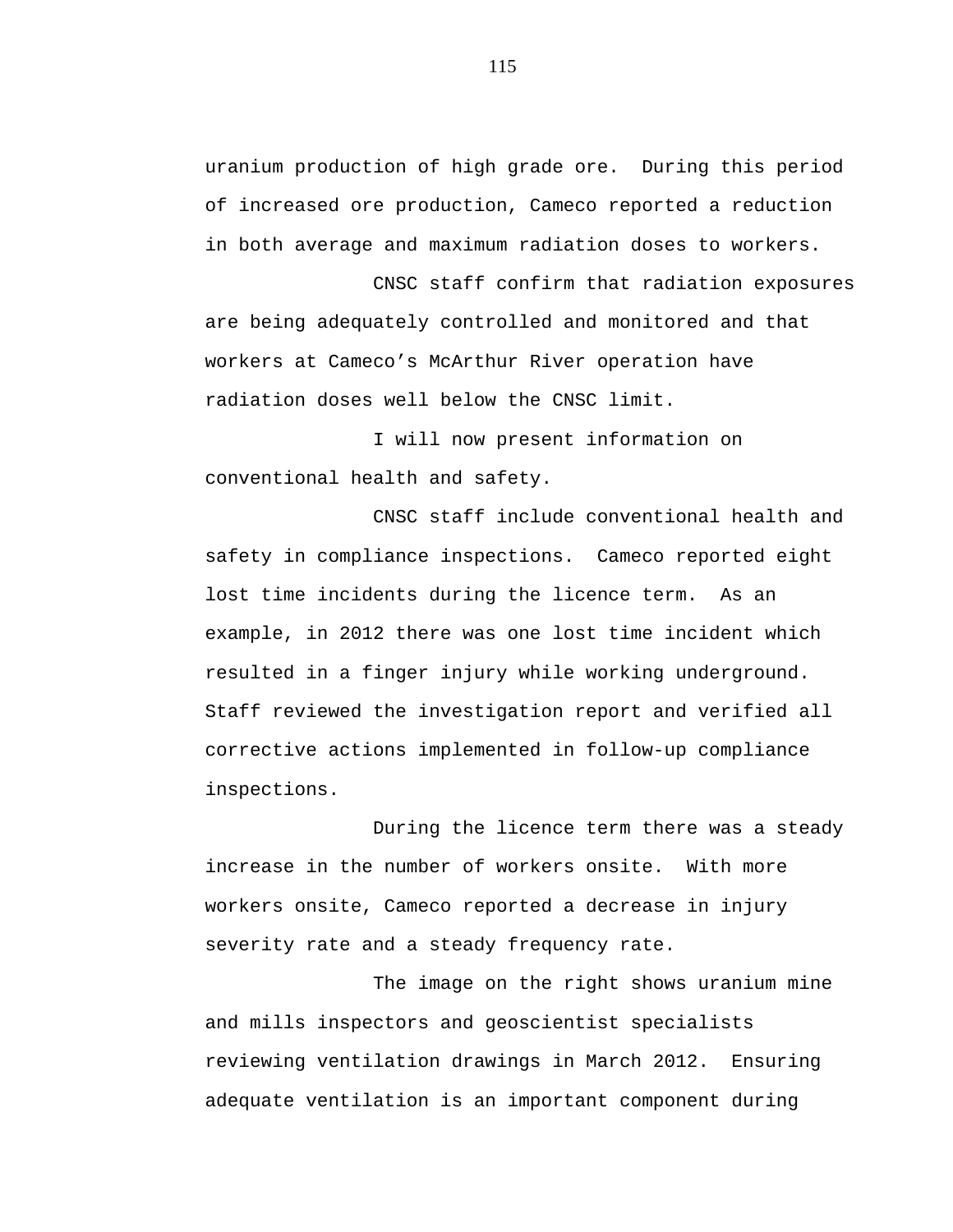compliance inspections.

CNSC staff verified through compliance activities that health and safety programs are protecting workers.

During the licence term, Cameco had satisfactory safety performance. In addition to improving trends in injury statistics, staff noted Cameco's safety performance during compliance inspection.

The John T. Ryan Award is given to the safest metal mine in Canada by the Canadian Institute of Mining and Metallurgy. Cameco was the recipient of the regional trophy in 2010 and 2011, and the national award in 2009. Cameco was the winner of the Saskatchewan Underground Mine Rescue Competition in 2013 and travelled to the Canadian competition in September.

The image on the left shows CNSC staff entering the cage to go down the shaft. Many underground employees are contractors.

During compliance inspections, the CNSC includes contractors and verifies Cameco's oversight of contractors. Staff verified through compliance activities that health and safety programs are protecting workers and that Cameco and its contractors have an ongoing commitment to safety.

I will now discuss Cameco's performance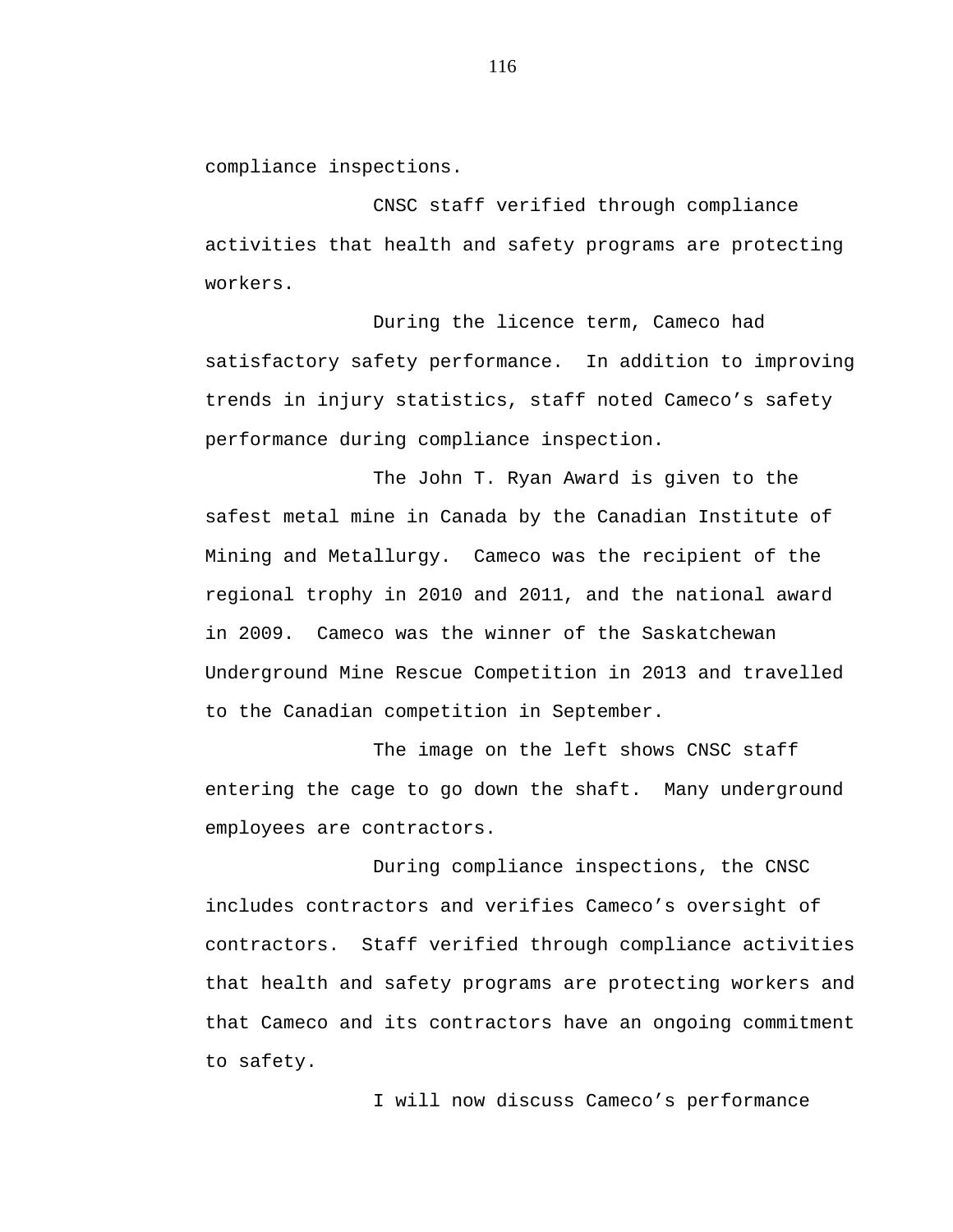regarding environmental protection. As a uranium mine, Cameco releases effluent to the environment. Treated effluent concentrations remained well below licence limits during the licence term with reductions in some parameters.

For example, Cameco reported an 83 percent reduction in molybdenum concentrations from 2008 to 2012. This is a significant reduction. Staff are satisfied that Cameco is controlling its releases.

During the licence term, Cameco reported a number of small spills which were cleaned up with no longterm impacts to the environment.

The volumes of these spills are generally small. For example, in 2012 Cameco reported three spills. Two were less than 100 litres and one was less than 200 litres. The spills were immediately identified, the area cleaned up and the incident reported to federal regulators. The environment was not affected.

Cameco uses weekly environment topics to increase awareness of environmentally responsible behaviours at its facility. These topics are shared with both Cameco employees and contractors. Staff reviewed these topics during compliance inspections.

CNSC staff are satisfied with Cameco's performance and have rated them as satisfactory for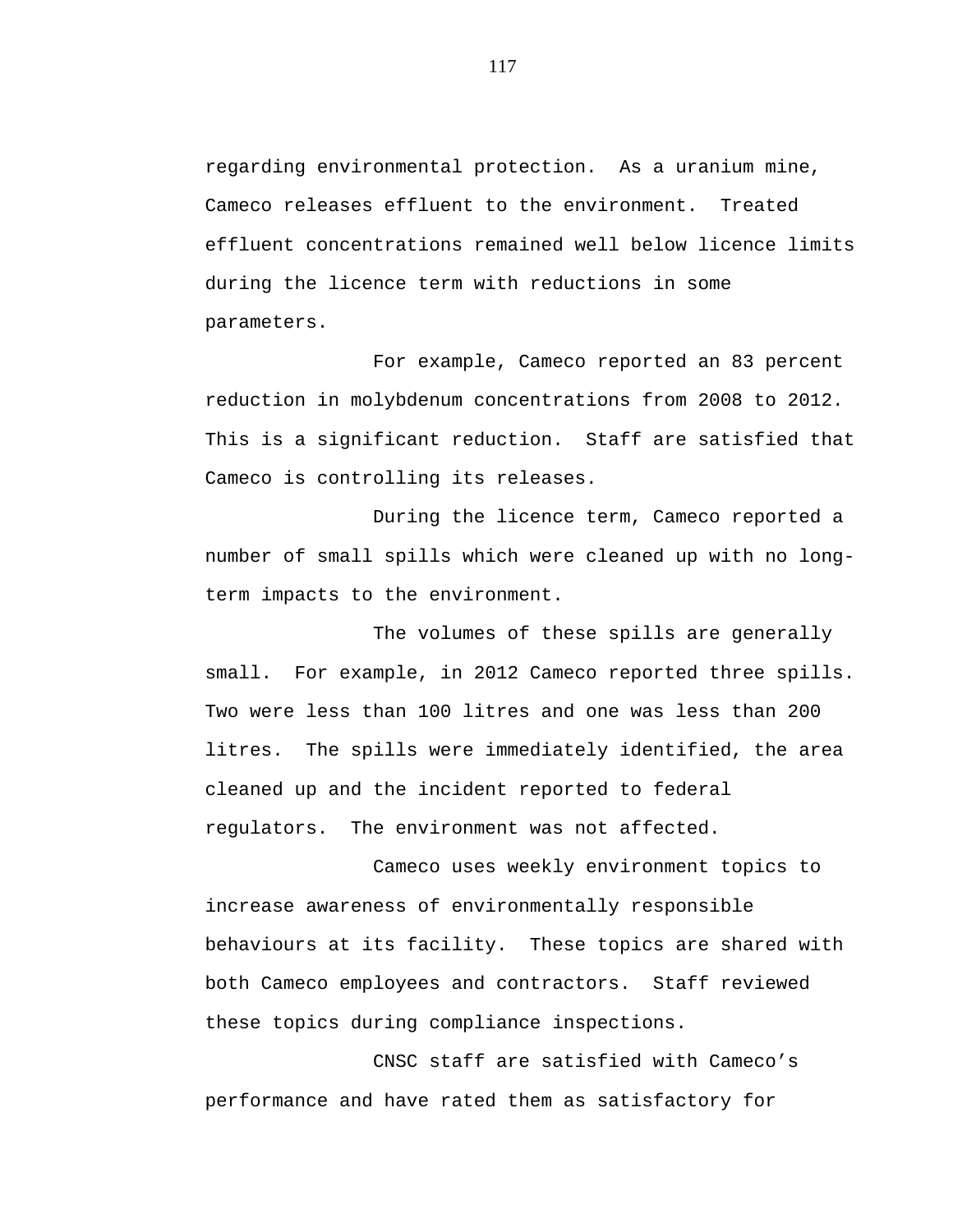environmental protection.

During a compliance inspection in 2010, CNSC staff identified a deficiency in training documentation for environment staff. Staff directed Cameco to review the program, which was completed in a timely manner.

Cameco implemented a number of corrective actions. CNSC staff verified the actions taken and, in a follow-up inspection, noted an improvement in the training program. The deficiency did not affect Cameco's operations significantly and had no impact on the downstream environment.

One incident which occurred in 2012 merits additional discussion. In October, a small release of water with elevated PH and total suspended solids was released to the environment. Downstream samples were collected and there was no increase in these parameters, indicating that there was no impact to the environment.

Following the incident, Cameco implemented engineering controls which will prevent reoccurrence. CNSC staff verified the implementation of the corrective actions during follow-up inspections in 2013.

CNSC staff are satisfied that Cameco has and will continue to operate the facility safely. Financial guarantees are required for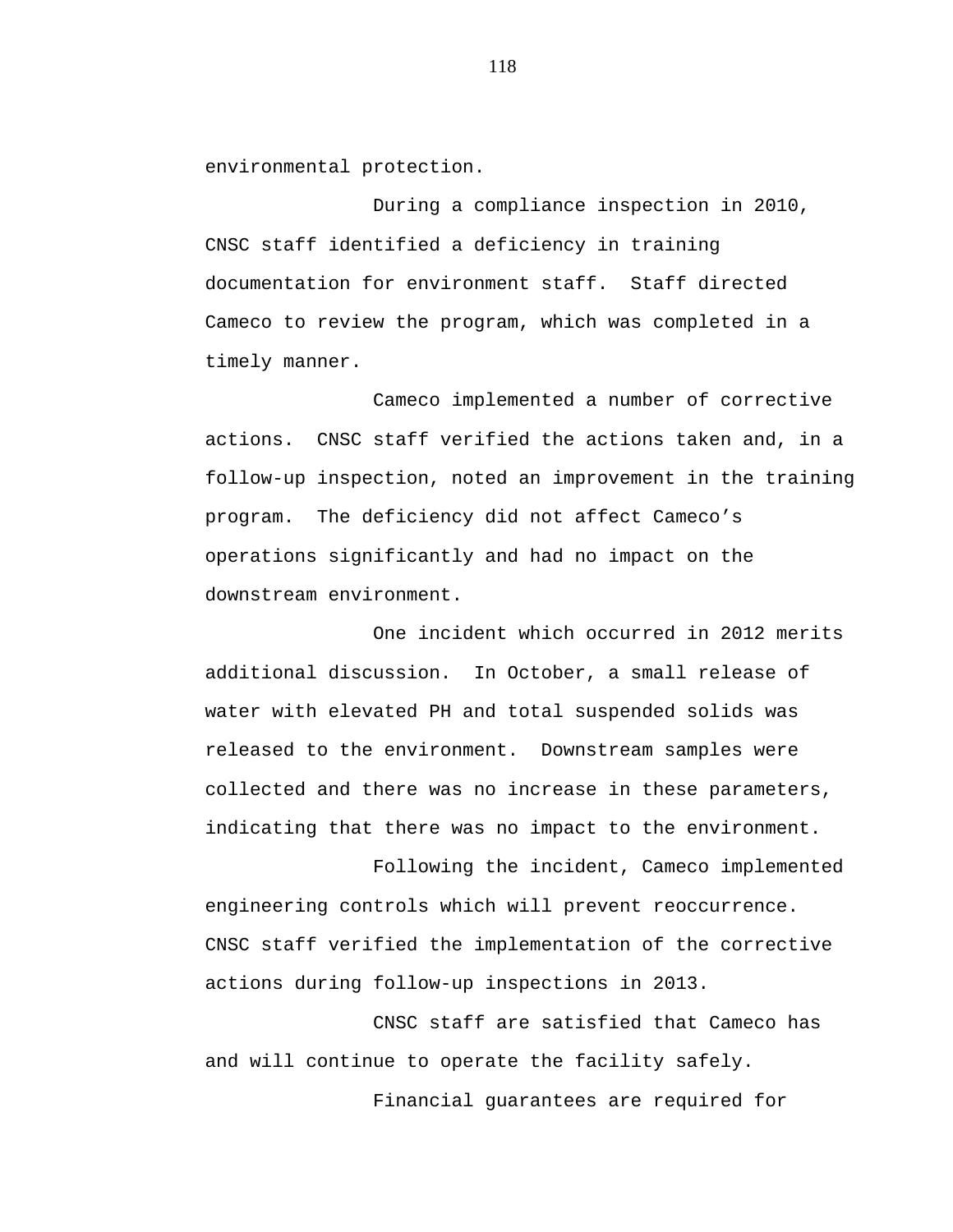uranium mines and mills. In preparation for relicensing, Cameco proposed a financial guarantee of \$48.4 million. This includes all current facilities, as well as any planned facilities to 2018. The revised financial guarantee includes additional infrastructure on surface and underground, inflation, and increased labour and material costs for decommissioning.

CNSC staff conclude that the revised decommissioning plan and cost estimate is acceptable and meets regulatory requirements.

During the proposed licence term, staff will continue our comprehensive compliance program. This includes conducting regular compliance inspections on all 14 safety and control areas, with specific focus on management systems, operating performance, radiation protection, environmental protection and conventional health and safety.

Staff will continue to review the regular reports we receive from the licensee and conduct detailed reviews of these reports and project-specific applications.

As underground mines are continually expanding and changing, it is expected that Cameco will apply to make modifications to its facility during the licence term. These proposed activities or modifications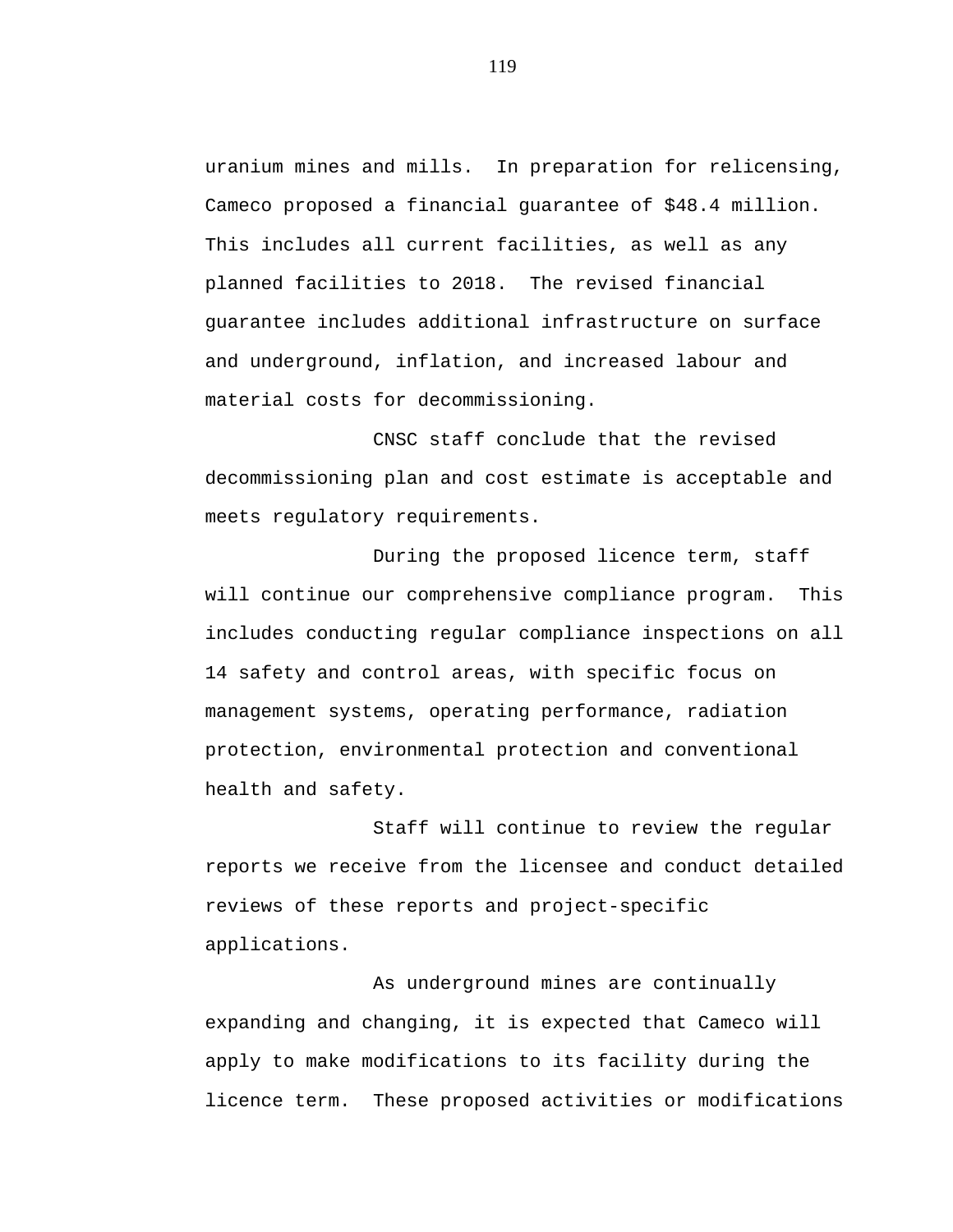will be assessed by CNSC staff through the Licence Conditions Handbook. Any application that is determined to be outside the licensing basis will be brought back to the Commission for a decision.

CNSC staff will continue to verify compliance of Cameco's operation at McArthur River.

In conclusion, CNSC staff note Cameco's satisfactory performance over the licence term. Cameco has the necessary programs in place to continue to operate the facility in a safe manner for the protection of the workers, the public and the environment.

Cameco's proposed financial guarantee is acceptable and meets regulatory requirements.

Staff will continue to assess and verify, through ongoing compliance activities, Cameco's performance during the proposed licence term.

CNSC staff recommend the Commission approve the licence renewal and financial guarantee for Cameco's operation at McArthur River.

This now concludes our presentation for Cameco's operation at McArthur River.

I will now turn the presentation to Mr. Glenn Groskopf to present CNSC staff recommendations and conclusions on Cameco's Rabbit Lake operation.

**MR. GROSKOPF:** Thank you, Sarah.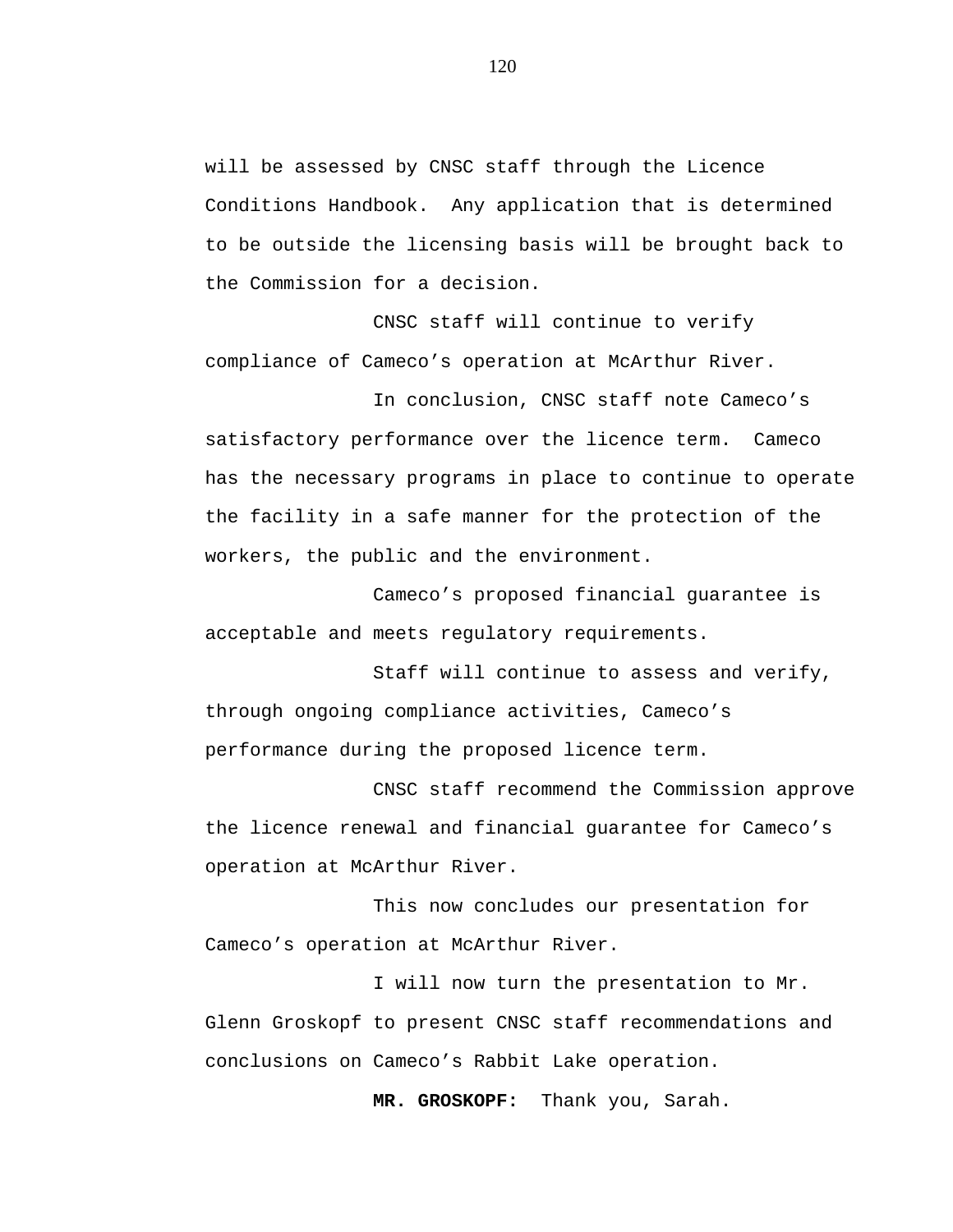For the record, my name is Glenn Groskopf. I am currently the Project Officer responsible for managing the licensing and compliance activities associated with the regulation of Cameco Corporation's Rabbit Lake Project.

Cameco has applied to renew the licence for its Rabbit Lake uranium mine and mill. This presentation contains CNSC staff's assessment of the licence application.

I will begin my presentation by providing an overview of the Rabbit Lake site and the status of the licence condition requiring reclamation at the site.

A brief summary of the performance of Rabbit Lake operation and the proposed financial guarantee will follow. The path, going forward, will be described and, finally, the conclusions of CNSC staff will be presented.

I will now describe the layout of the Rabbit Lake site. The Rabbit Lake operation has both active and inactive facilities. The major active components are shown on the slide in white lettering. The inactive areas are highlighted in green lettering and the focus of the reclamation activities.

Moving from north southward, or from left to right on the air photo image, the Eagle Point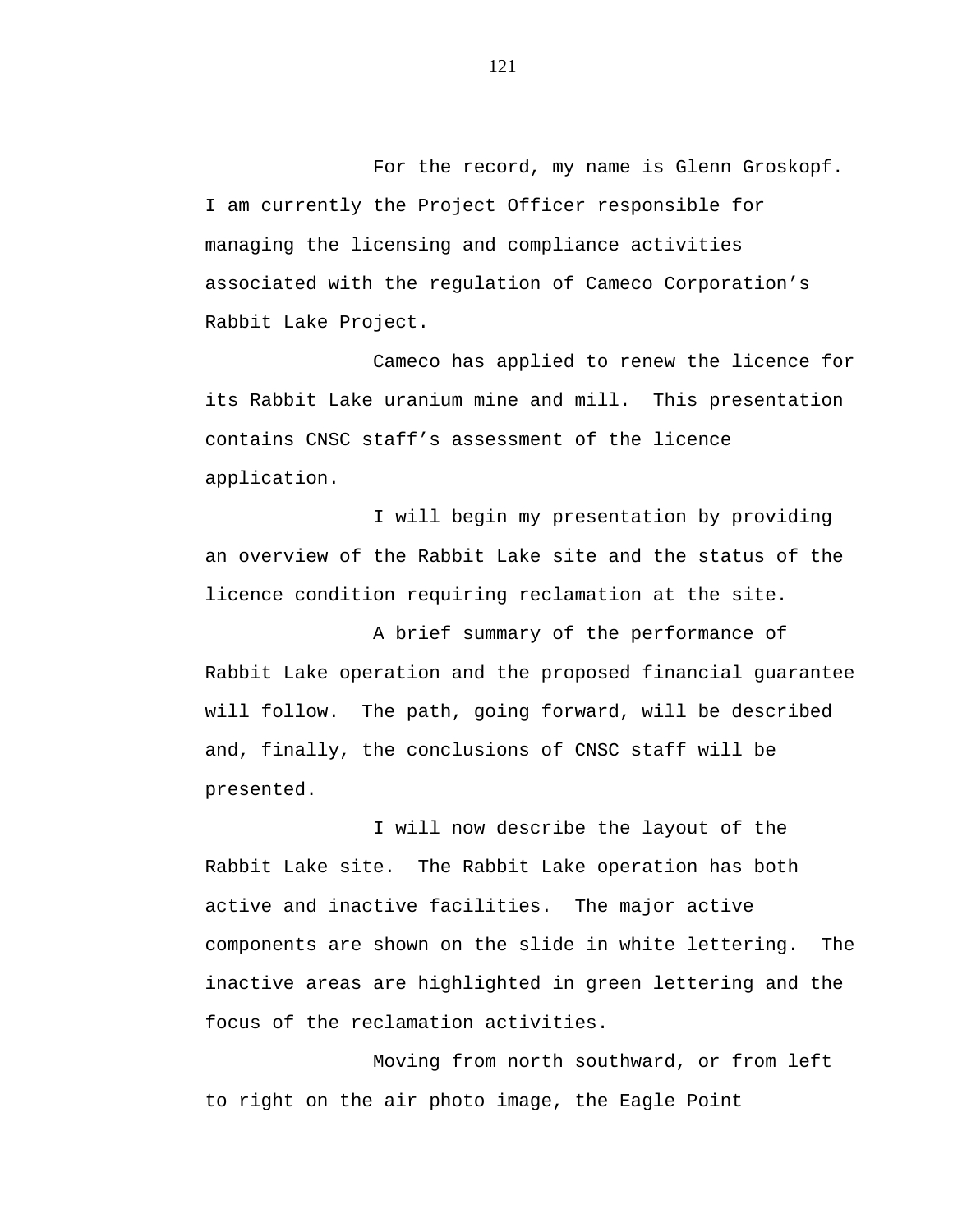underground mine lays on the left margin of the image. The ore from this active mine is trucked to the mill.

Moving southward are the mined-out A-, Dand B-zone deposits which lie along the shore of Collins Bay on Wollaston Lake.

The operating Rabbit Lake uranium mill and the Rabbit Lake in-pit tailings management area are in the central area of the image. The link lakes identified in blue lettering in the mid portion of the image are immediately east of the Rabbit Lake pit and were impacted by early mining activity.

The inactive aboveground tailings management facility is south of the mill on the right side of the image.

The northern portion of this facility is used for low-level solid waste and will continue to be used for this purpose over the proposed licence term.

On the right or southern margin of the photo, treated effluent is released to Horseshoe Creek which comes to enter Wollaston Lake at Hidden Bay.

In total, the Rabbit Lake site spans some 20 kilometres along the western shore of Wollaston Lake.

Uranium mining and milling at Rabbit Lake began almost four decades ago, in 1975, with the open-pit mining of the Rabbit Lake deposit. Tailings generated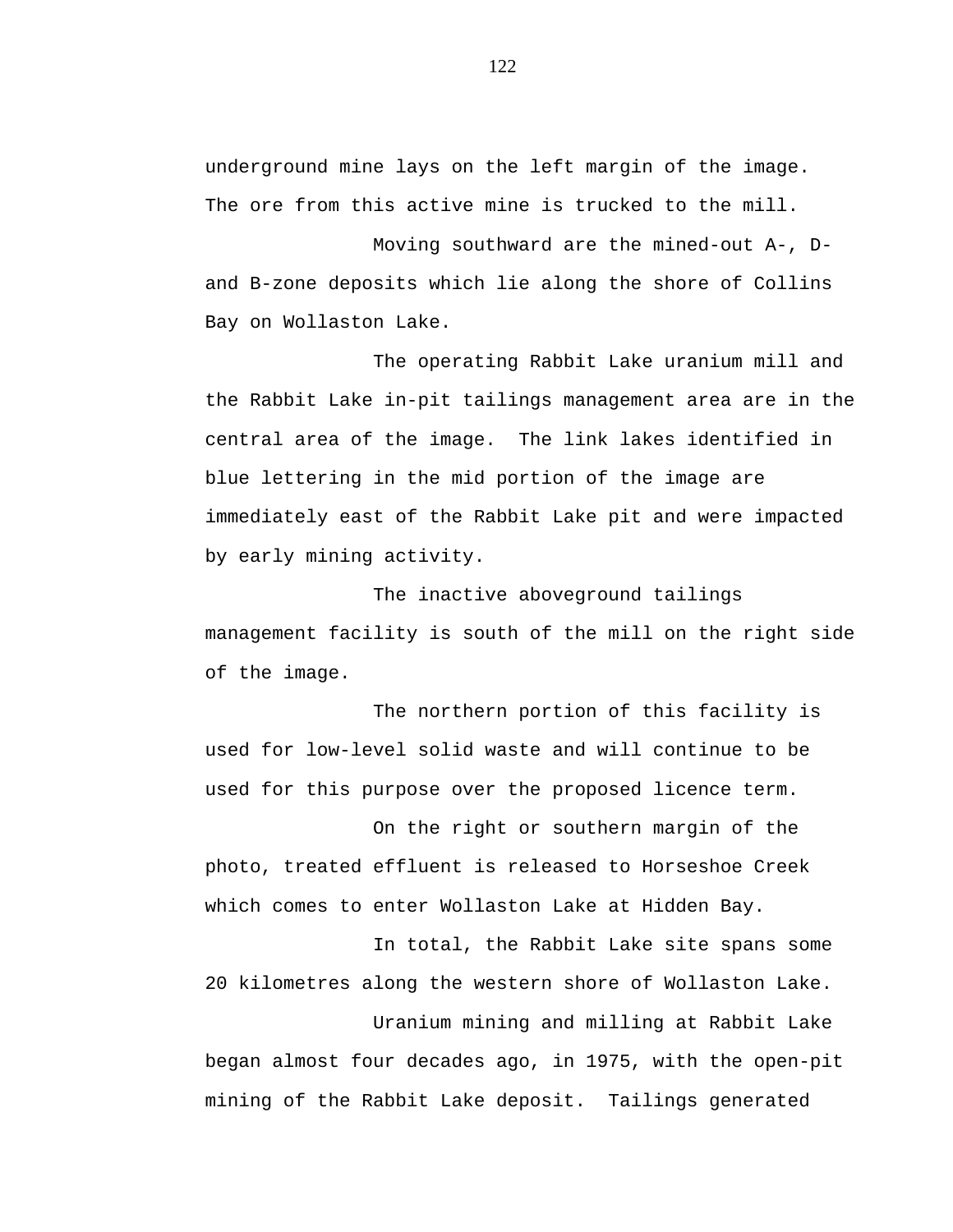from the mining of this ore were placed in an aboveground tailings management facility, shown in the earlier slide.

The mid-1980s marked the completion of mining of the Rabbit Lake deposit, its conversion to an in-pit tailings management facility, closure of the aboveground tailings facility and a major refurbishment of the mill. Open-pit mining of the B-Zone deposit followed.

In 1993, a federal panel assessed the thenproposed D-Zone and A-Zone open pits and the Eagle Point underground mines and concluded that, with mitigations, mining could commence with no significant adverse effects.

The sequential mining of the D- and A-Zone deposits has been completed.

The Eagle Point underground mine commenced in 1994 and is currently the only operating mine at Rabbit Lake.

With an expansion, the Rabbit Lake in-pit tailings management facility continues to be the repository for tailings at the site.

In response to CNSC concerns over the last decade, Cameco has initiated effluent treatment changes which have reduced uranium, molybdenum and selenium concentrations and their loadings to the environment.

Lastly, a mill rejuvenation project is nearing completion. Several components of the mill have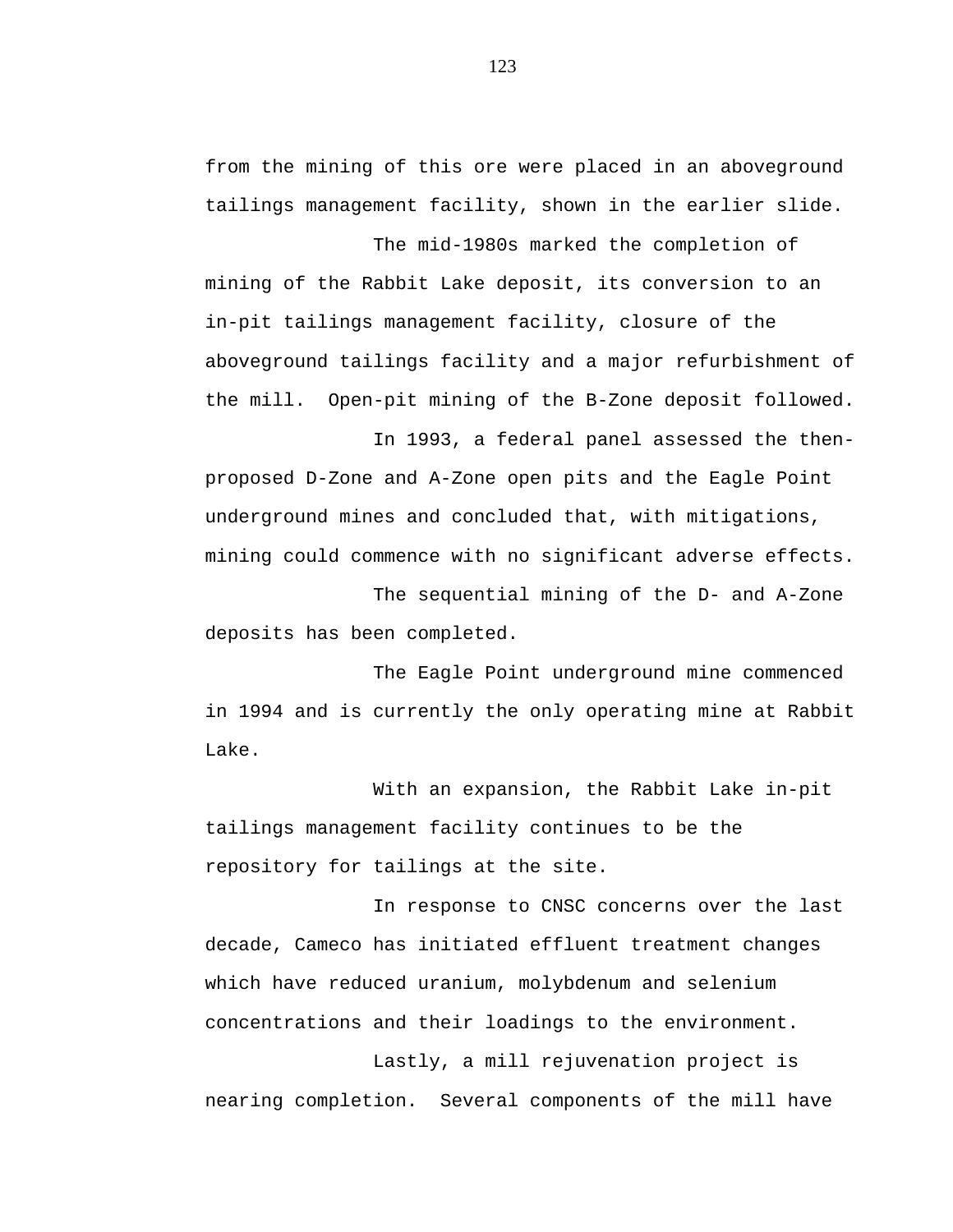come to be replaced or upgraded, which has positively affected the performance of the mill. Replacement of the acid plant has directly resulted in reduced sulphur dioxide emissions.

A condition in the licence renewal in 2008 required Cameco to provide a site reclamation plan and implement the plan. A reclamation plan developed by the licensee was reviewed and approved by the CNSC and other regulatory bodies in 2009.

Cameco's comprehensive plan covers the entire site, focusing on the inactive areas, A-Zone, D-Zone, B-Zone, the aboveground tailings management facility and the link lakes.

The reclamation of the A- and D-Zone areas has been completed. The mined-out pits were partially backfilled, flooded, and only when the pit water quality was demonstrated to be of acceptable quality where the dykes breached connecting the flooded pits to Wollaston Lake.

The water in the pits remains of good quality. The disturbed areas and mine rock piles around the pits have been re-vegetated.

The reclamation activities at the B-Zone are well advanced. The partially backfilled and flooded B-Zone pit remains isolated. Its improving water quality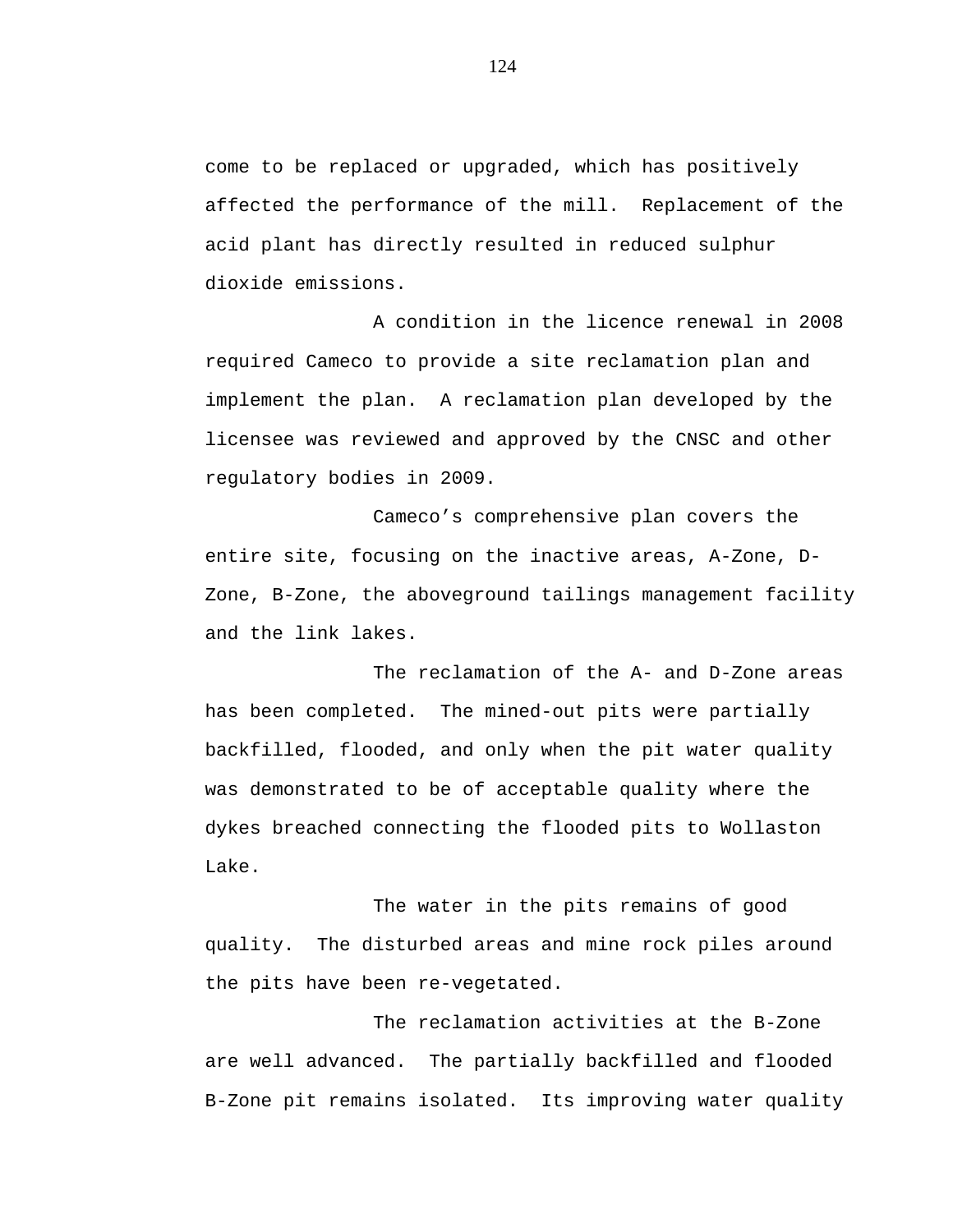remains under surveillance as final reclamation plans are developed.

The B-Zone mine rock pile, shown in the picture on the right, was shaped, an engineered covered placed on it and the surface has been hydroseeded. Comprehensive monitoring of this pile and its cover have begun.

The legacy contamination of the Lynx Lakes has been under active study and a decommissioning plan is being developed by Cameco based on recent investigations.

A progressive reclamation of the above ground tailings management facility is continuing. The outer slopes of the facility have been contoured and armoured for long-term stability.

As an interim measure, all tailings have been covered with till, hydroseeding portions of the cover has been completed. Cameco continues to design the final cover for the facility.

In consideration of the plans and works completed to date, CNSC staff conclude that the reclamation activities at the Rabbit Lake Operation are progressing and performance is satisfactory.

I will now discuss CNSC regulation of the Rabbit Lake facility. Over the last five years, CNSC have conducted compliance activities, including focused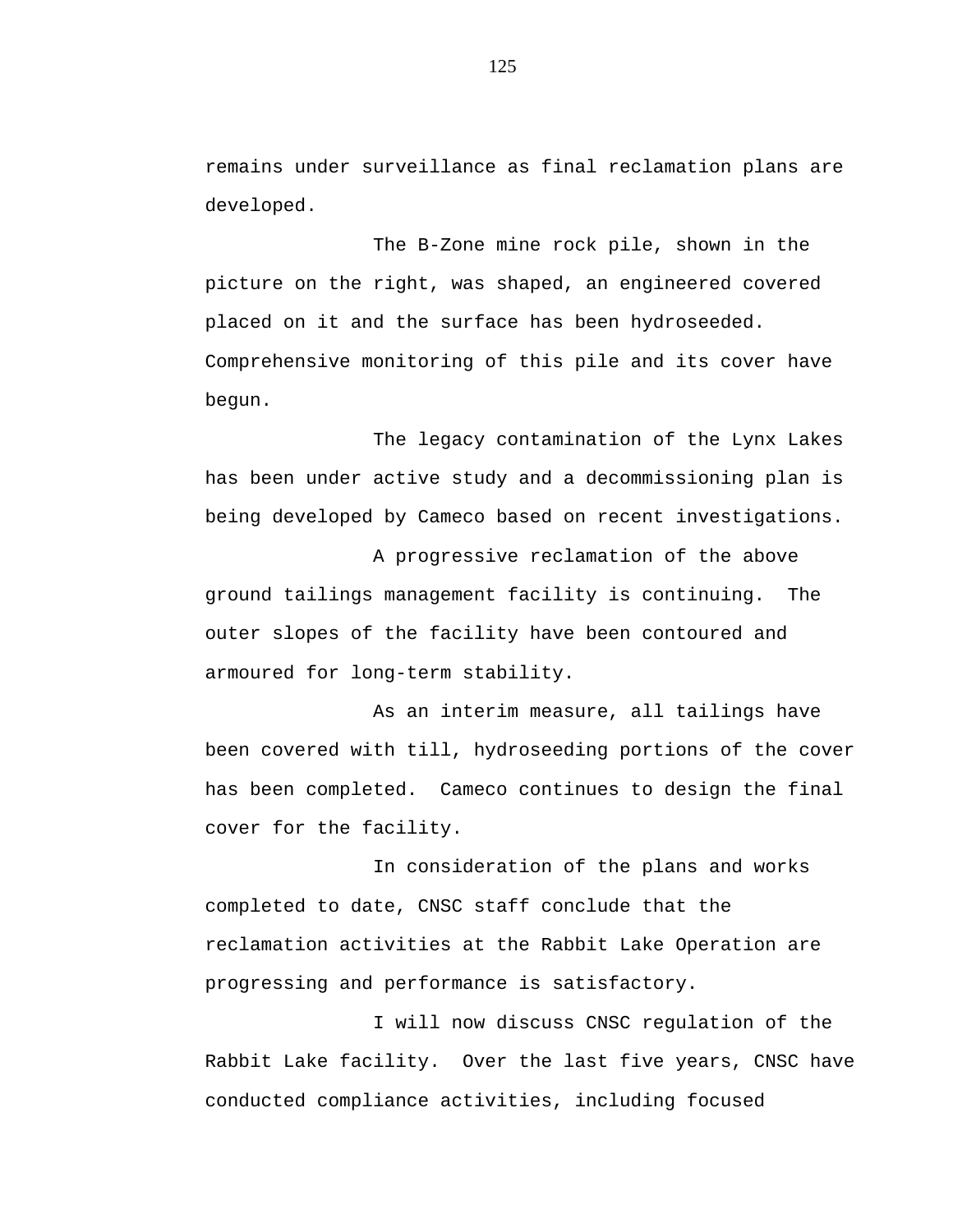inspections on radiation protection, conventional health and safety, environmental protection, waste management, emergency response and fire protection, training and management systems.

All deficiencies identified in these inspections were addressed and closed. CNSC staff reviewed Cameco's submissions for regulatory compliance and environmental performance.

As I will present in later slides in more detail, Cameco's Rabbit Lake operation is in regulatory compliance and has satisfactory performance.

Technical assessments were conducted by CNSC staff on incident reports, special studies and proposals with the objective to confirm that workers, the public and the environment are protected.

I will now discuss Cameco's compliance performance. At the 2008 licence renewal hearings, staff rated Cameco's management systems, human performance and fire protection components as below expectations.

Consequently, Cameco has had to improve their programs. Staff verified the improvements through focused inspections and compliance activities.

Since 2010, CNSC staff have rated all the safety and control areas as satisfactory.

In the following slides, I will describe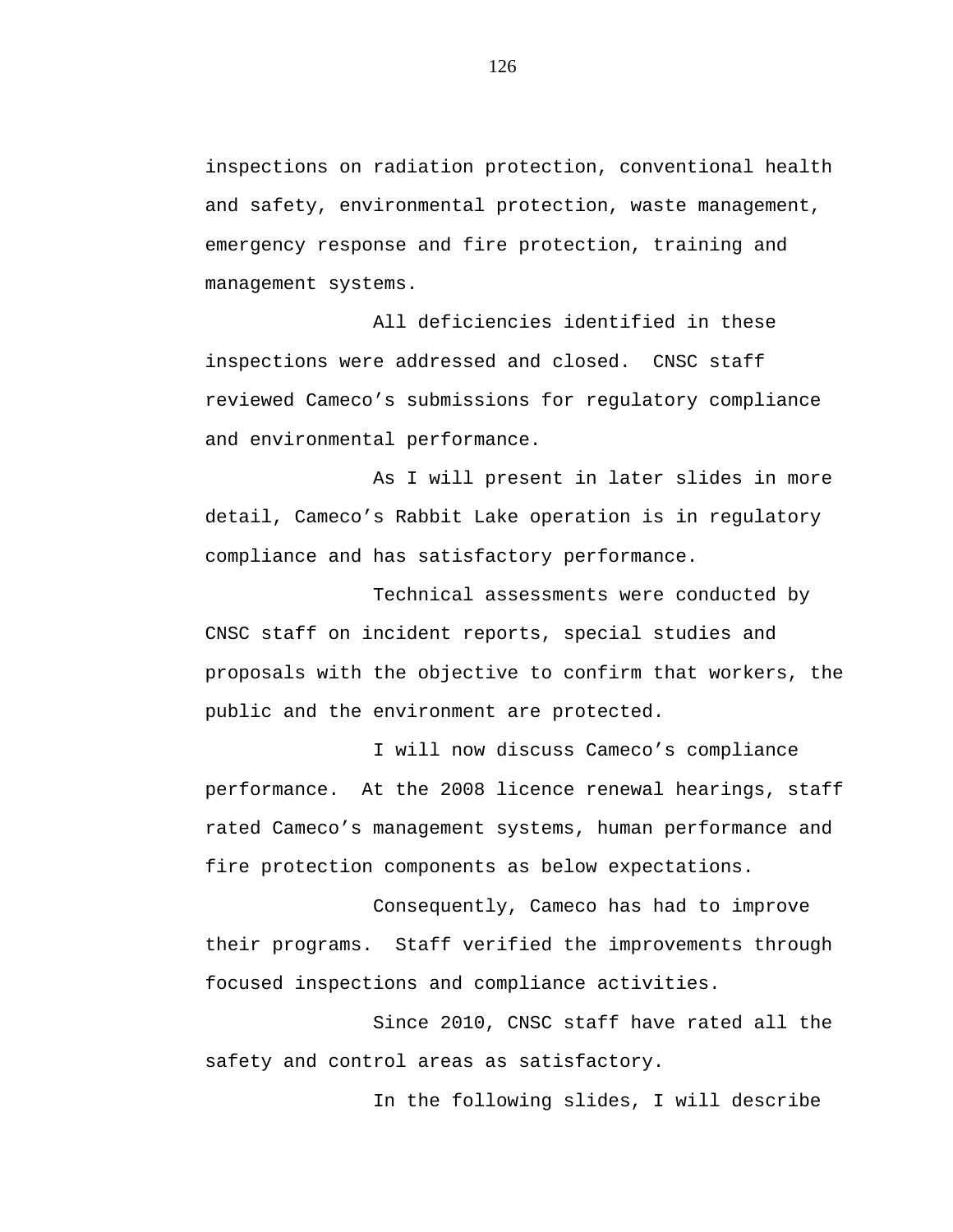the performance of Cameco's Rabbit Lake operation in the areas of radiation protection, conventional health and safety and environmental protection.

The uranium mines and mills regulations and the radiation protection regulations require that Cameco's Rabbit Lake operation put in place adequate engineering and administrative controls, including a radiation monitoring program to control and minimize worker radiation exposure to keep them below regulatory limits and as low as reasonably achievable, or ALARA.

During the licence period, CNSC staff verified through compliance activities that Cameco's radiation protection program is well developed, implemented and supported and meeting the regulatory requirements. The performance of the radiation program is rated as satisfactory.

CNSC staff verified improvements in the areas of radiation protection, consistent with the application of ALARA during the licence period. As shown in the following slide, radiation doses to workers are well below the regulatory limit.

This graph illustrates the annual effective doses to Rabbit Lake workers since 2008. The average worker dose is the blue bar and the maximum individual dose is the red bar. The limit is shown as the red line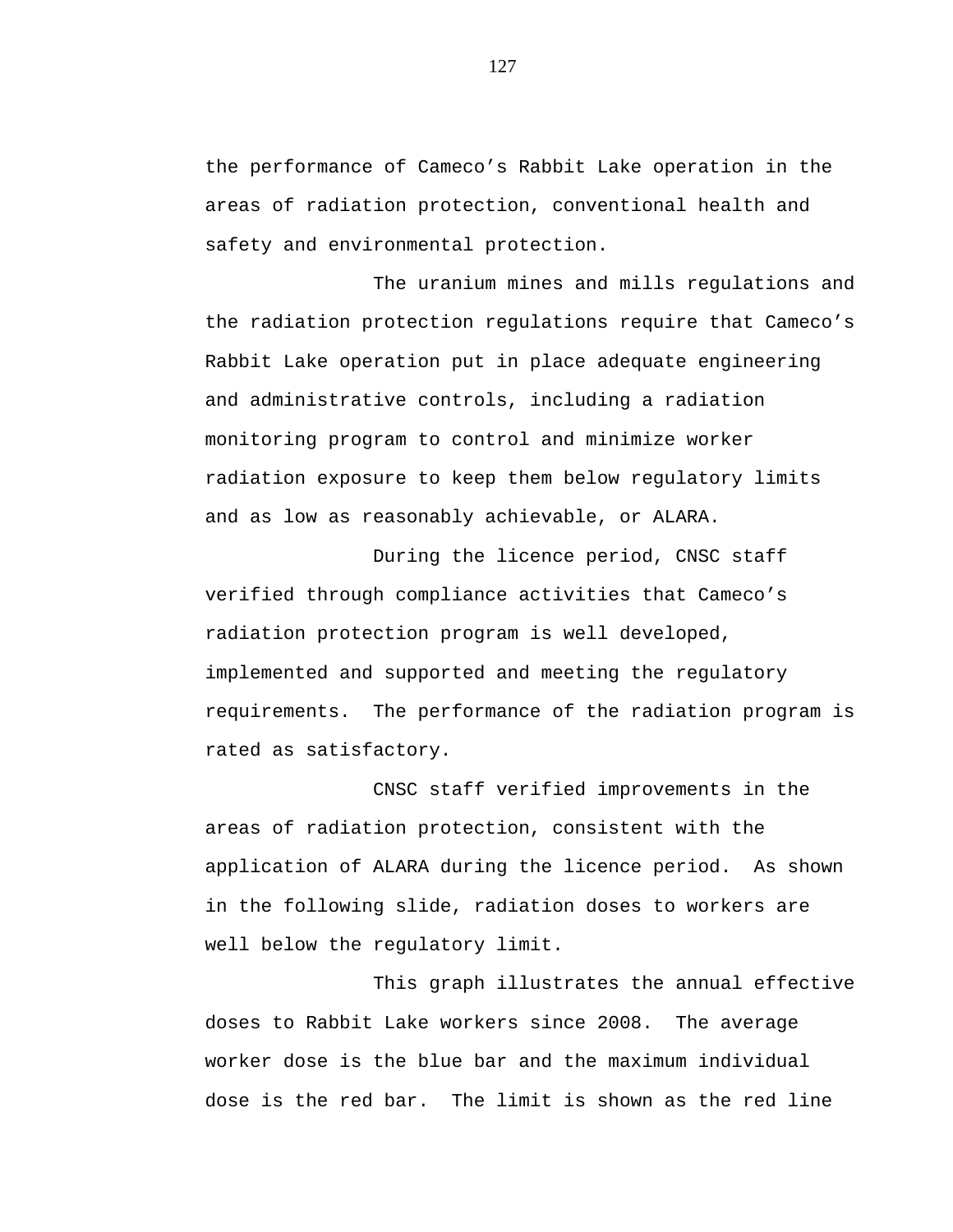at the top of the graph.

The average annual dose to workers remains well below the 50 millisieverts per year regulatory limit with a maximum individual worker dose only being about a quarter of this limit.

CNCS staff confirmed that radiation exposures are being adequately controlled and monitored. Workers are safe.

CNSC note -- CNSC staff note that consistent performance of the radiation program have been over the last decade.

I will now -- excuse me. I will now discuss conventional health and safety at Rabbit Lake. CNSC staff work closely with the province to provide regulatory oversight of conventional health and safety in uranium mines and mills.

Routine compliance verification activities include inspections and reviews of incident and annual compliance reports. All safety incidences were reported in compliance with the regulations.

CNSC staff identified contractor safety, particularly at that Eagle Point Mine as an area for improvement during the previous licence hearings. Cameco has implemented a contractor management program where contractors are required to understand and comply with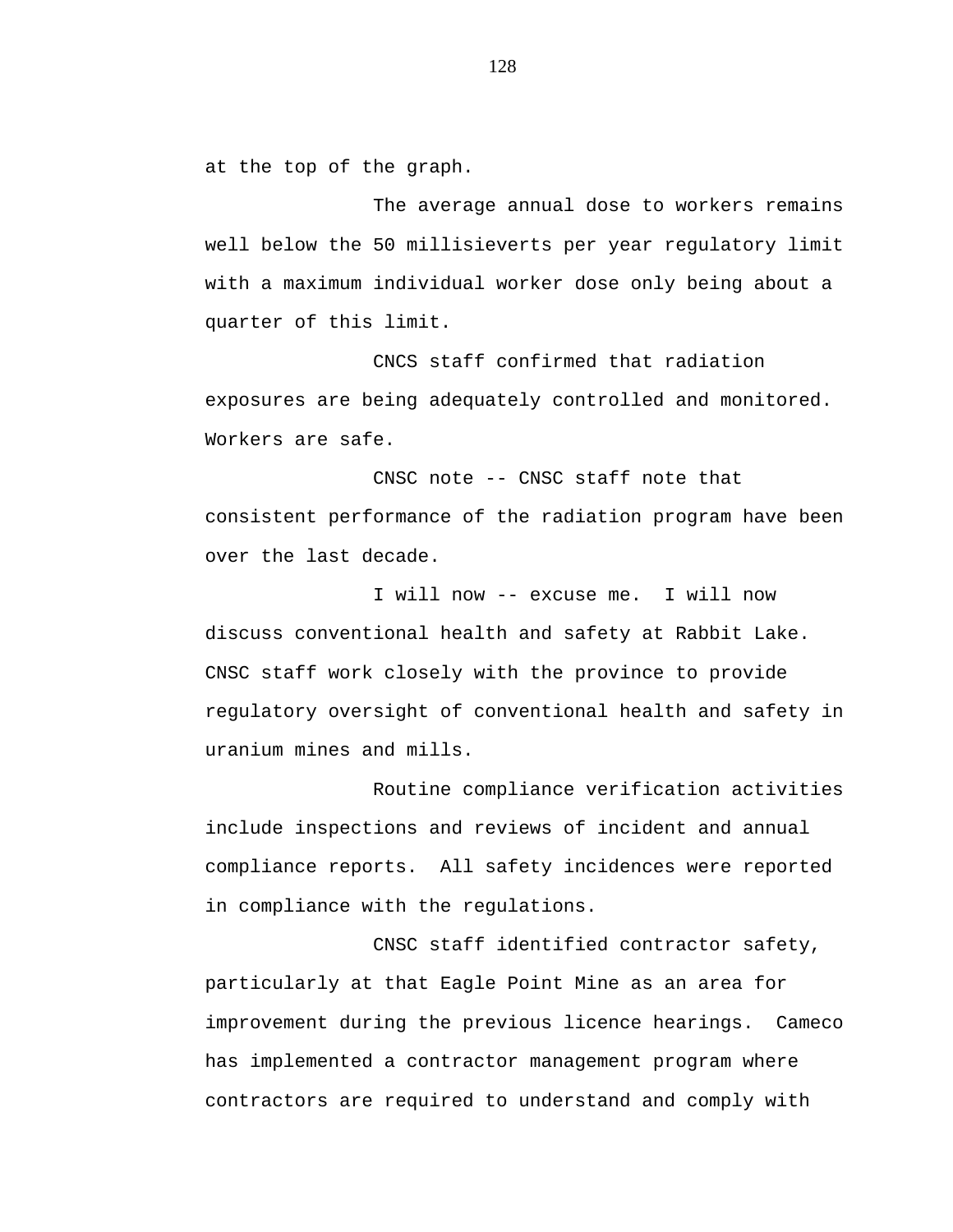Rabbit Lake safety policy and program.

CNSC staff reviewed and implemented - sorry. CNSC staff reviewed and verified implementation of the program and that safety continues to be the focus for both contractors and staff at Rabbit Lake.

Over the licence period, the Rabbit Lake operation has come to implement Cameco's corporate-wide initiative to address safety at its sites.

CNSC staff confirm through inspections and incident reviews that Cameco is using the system and the company is continually improving upon it.

Since 2008, there were 17 lost time instances. It is notable that the majority were in the first two years, with only three lost time instances since 2010. All safety-related instances were properly investigated and the resulting corrective actions were acceptable to both CNSC staff and the province.

I will now present a summary of Cameco's performance regarding environmental protection.

In the CNSC licence, Cameco is required to conduct a comprehensive monitoring program of the air, water and nearby environment. CNSC staff review and approve the monitoring program and verify the conduct of the program by Cameco.

The collected data is reviewed and assessed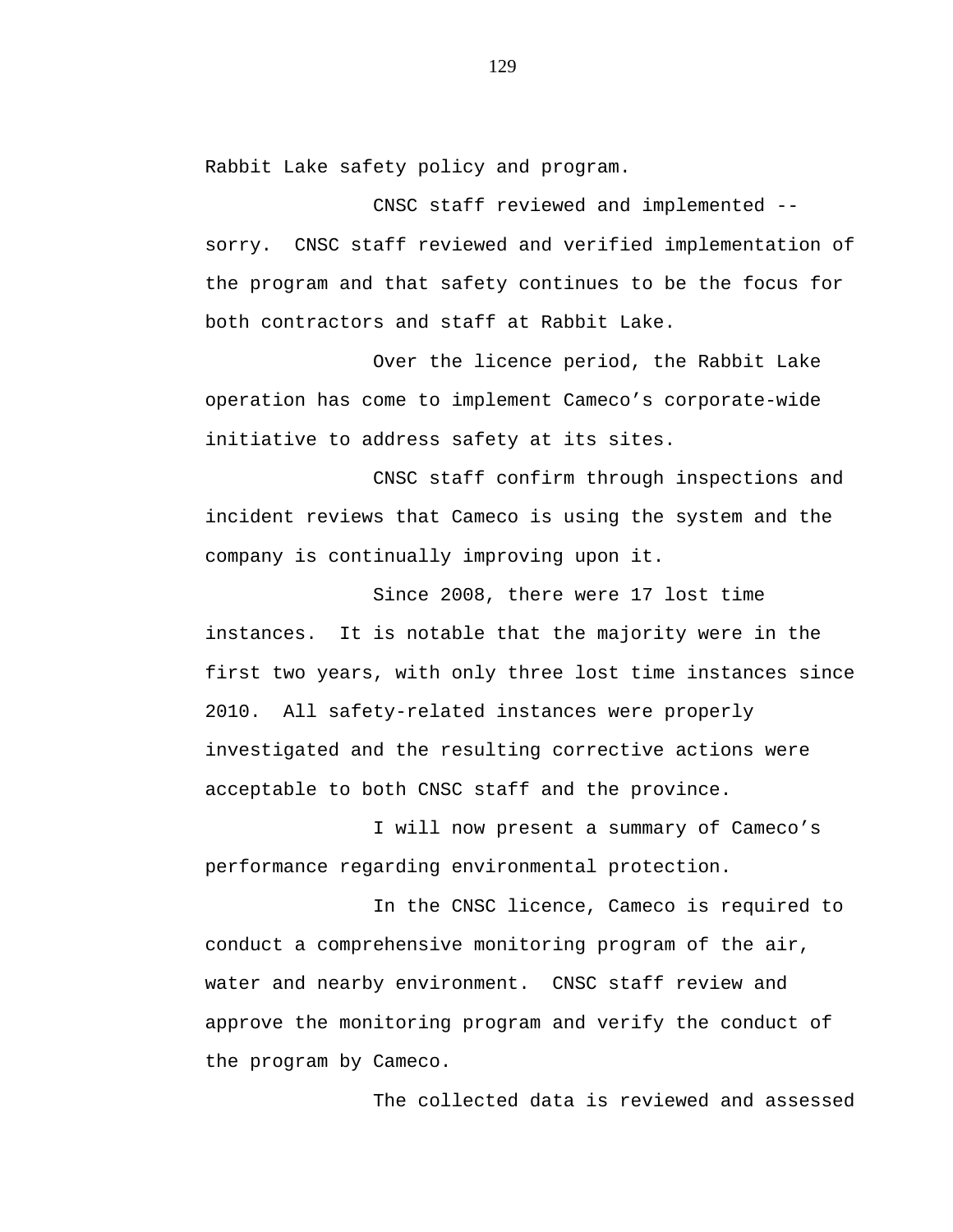by staff to verify that the environment is protected. During the licensing period, the concentrations of parameters and the treated effluent were well below the effluent discharge limits and the effluent passed all quality tests. There were no exceedances of action levels contained in the environmental code of practice.

CNSC staff assessment of the results of environmental monitoring confirm that any effects are localized and that Wollaston Lake and the region are protected.

Cameco reported a number of minor spills to both the provincial and federal regulators. CSNC staff reviewed and -- reviewed the corrective actions implemented and verified that spills were tracked, reported and the area cleaned up.

Over the last decade, environmental risk assessments and monitoring programs indicated the need for improved effluent quality of Rabbit Lake operation by reducing uranium, molybdenum, and to a lesser extent, selenium concentrations in the effluent.

Uranium reduction circuits began treating effluent in 2007. The concentration of uranium in the effluent was subsequently reduced to meet treatment objectives. During the current licence period, the treatment system remained effective in sustaining the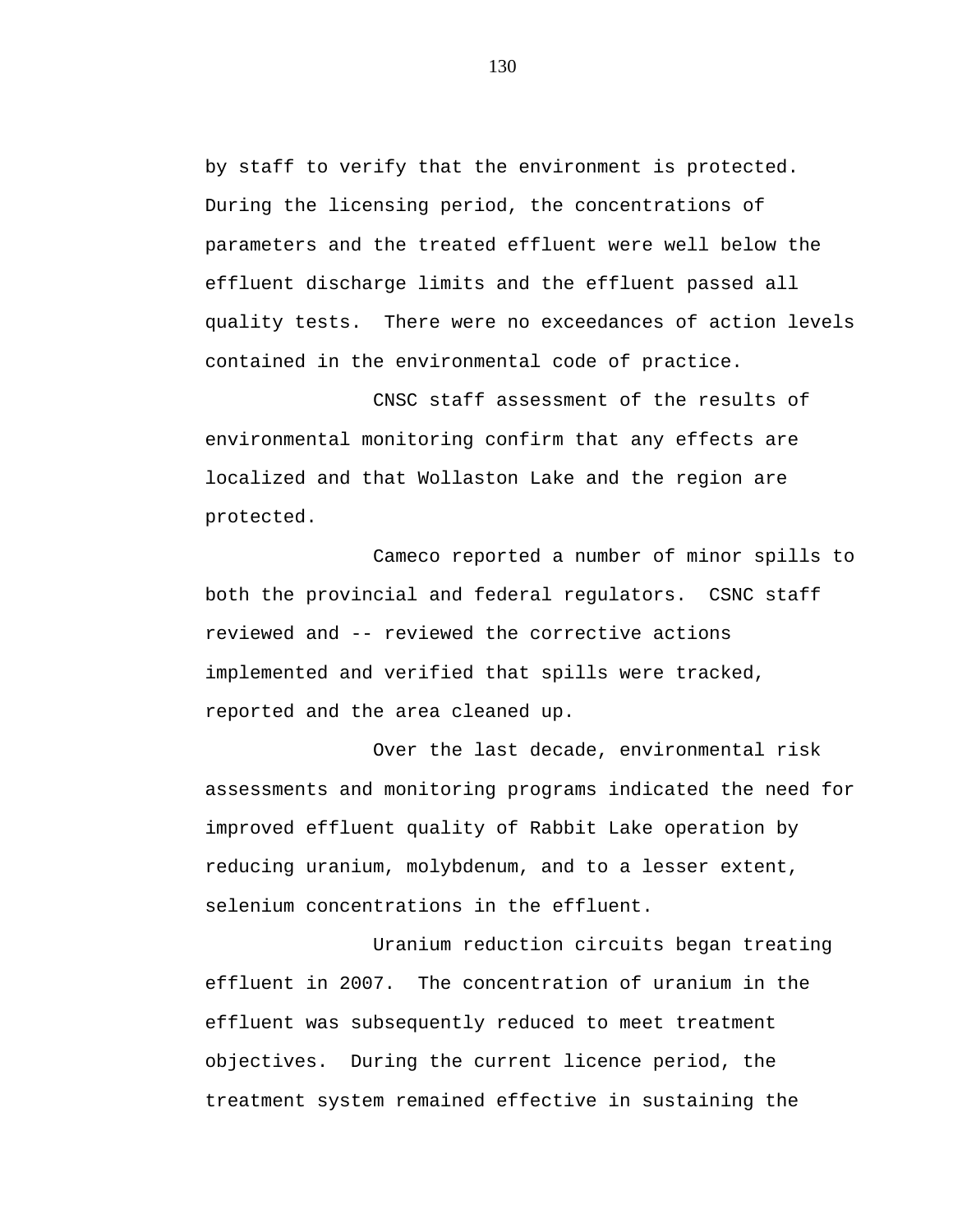reduction of uranium in the effluent.

In the fall of 2009, Rabbit Lake upgraded the effluent treatment system to selectively reduce the concentrations of molybdenum and selenium in the effluent. As a consequence, the concentration of molybdenum was reduced by 80 percent while selenium was reduced by 30 percent.

CNSC staff are satisfied that the effluent treatment system is performing well. Environmental protection at Rabbit Lake is rated satisfactory.

Financial guarantees are required for uranium mines and mills to cover the costs associated with the final decommissioning of the operation. These guarantees are revisited every five years so as to reflect any changes and remain current.

In preparing for a licence renewal, Cameco proposed a financial guarantee of \$202.7 million. The CMD incorrectly cites the valuation of the financial guarantee as \$201.9 million.

Incorporated in the estimated decommissioning cost is the revised costs associated with the in pit tailings management facility, inflation, increased labour and material costs, and the new infrastructure to be added to the site. The financial guarantee is similar in magnitude to that of the Key Lake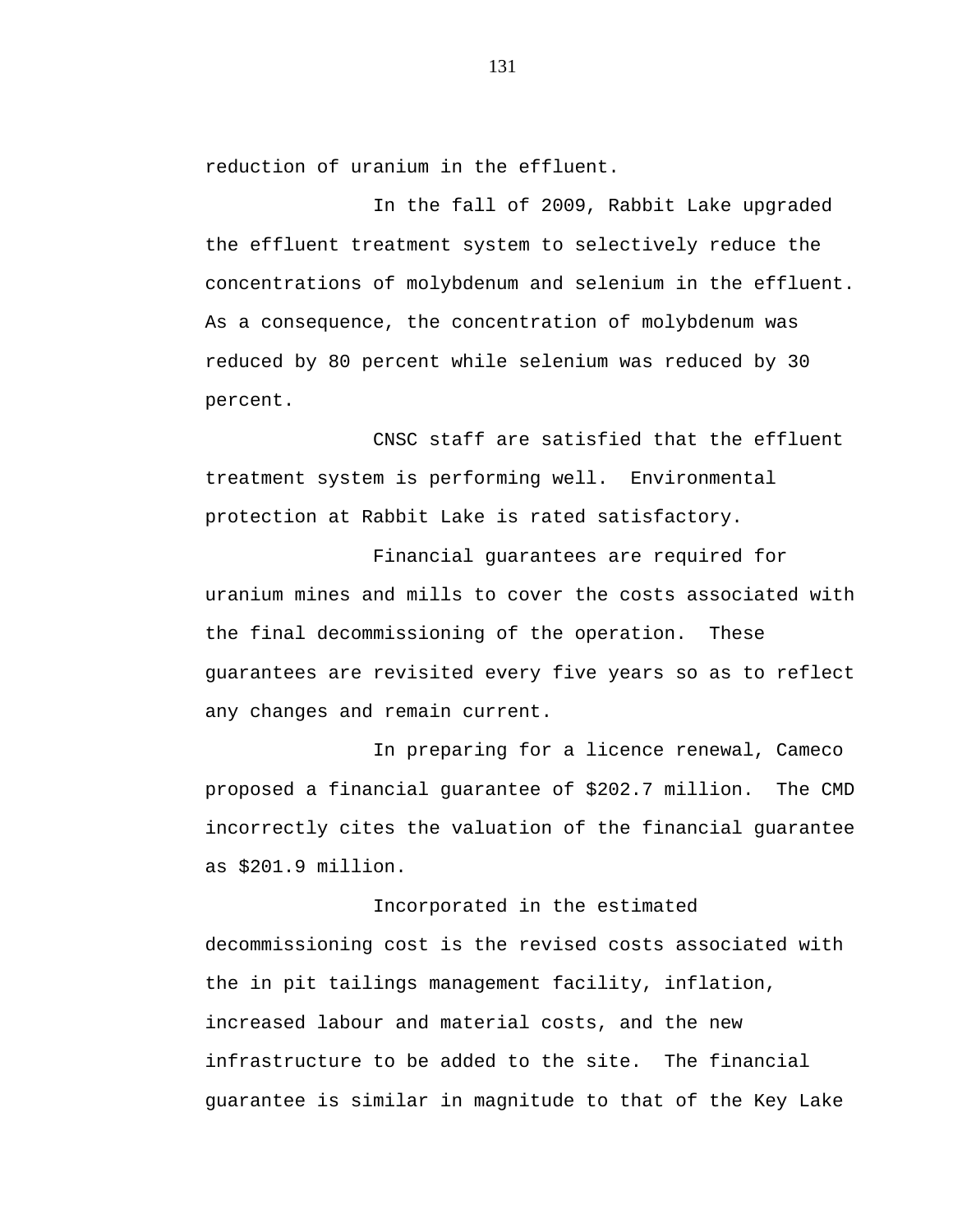uranium operation.

CNSC staff conclude that the revised decommissioning plan and the costs estimate is acceptable and meets regulatory requirements.

During the proposed licence term, staff will continue our comprehensive compliance program. This includes conducting regulatory compliance inspections on all 14 safety and control areas which includes radiation protection, environmental protection, and conventional health and safety.

Staff will continue to review the regular reports we receive from the licensee and to conduct detailed reviews of any applications.

Mining and milling are dynamic activities with continual change and improvement. It is expected that Cameco will apply to make modifications to its facility during the licence term.

These proposed activities or modifications will be assessed by staff through the License Conditions Handbook. Any application that is determined to be outside the licensing basis will be brought back to the Commission for a decision.

CNSC staff will continue to verify compliance with Cameco's operation at Rabbit Lake. CNAC staff conclude Cameco's performance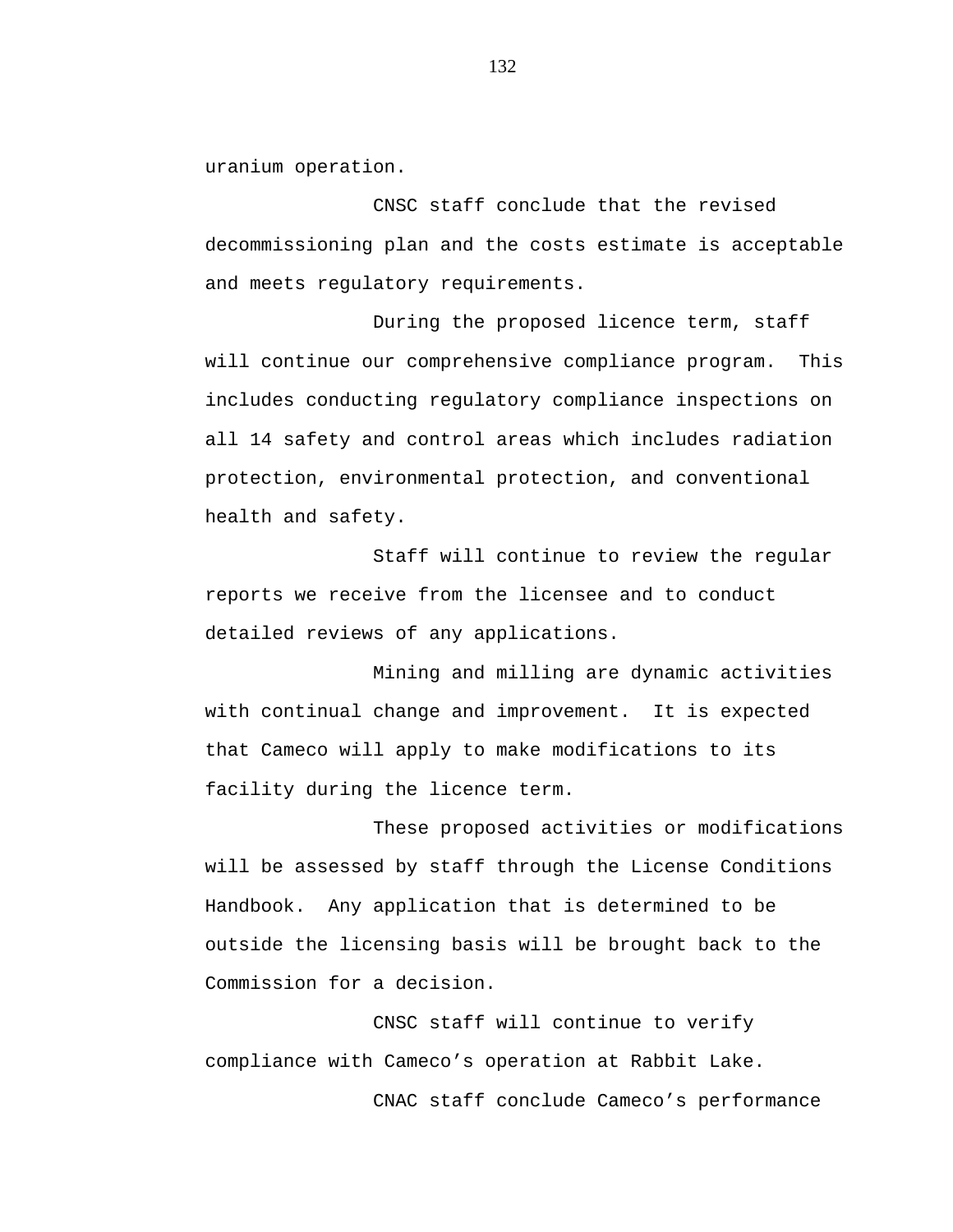over the licence term is satisfactory.

Cameco has the necessary programs in place to continue to operate the facility in a safe manner for the protection of workers, the public and the environment. Cameco's proposed financial guarantee is acceptable and meets the regulatory requirements.

CNSC staff will continue to assess Cameco's performance during the licence term. CNSC staff recommend that the Commission approve the licence renewal and the financial guarantee for Rabbit Lake.

This concludes staff presentations on the license renewals for Cameco's Key Lake, McArthur River, and Rabbit Lake operations.

## **THE CHAIRMAN:** Thank you.

Okay, there is a lot of information that we have to absorb now.

It's 10:30; we are way behind schedule already. We had the intention to deal with the presentation of Dr. Dale Dewar and we're hoping that also Dr. James Irvine will be in the audience at the time so that we can discuss all of this, but I don't think that we all can continue to do it today.

So, Dr. Irvine, are you going to be here tomorrow?

**DR. IRVINE:** Yes.